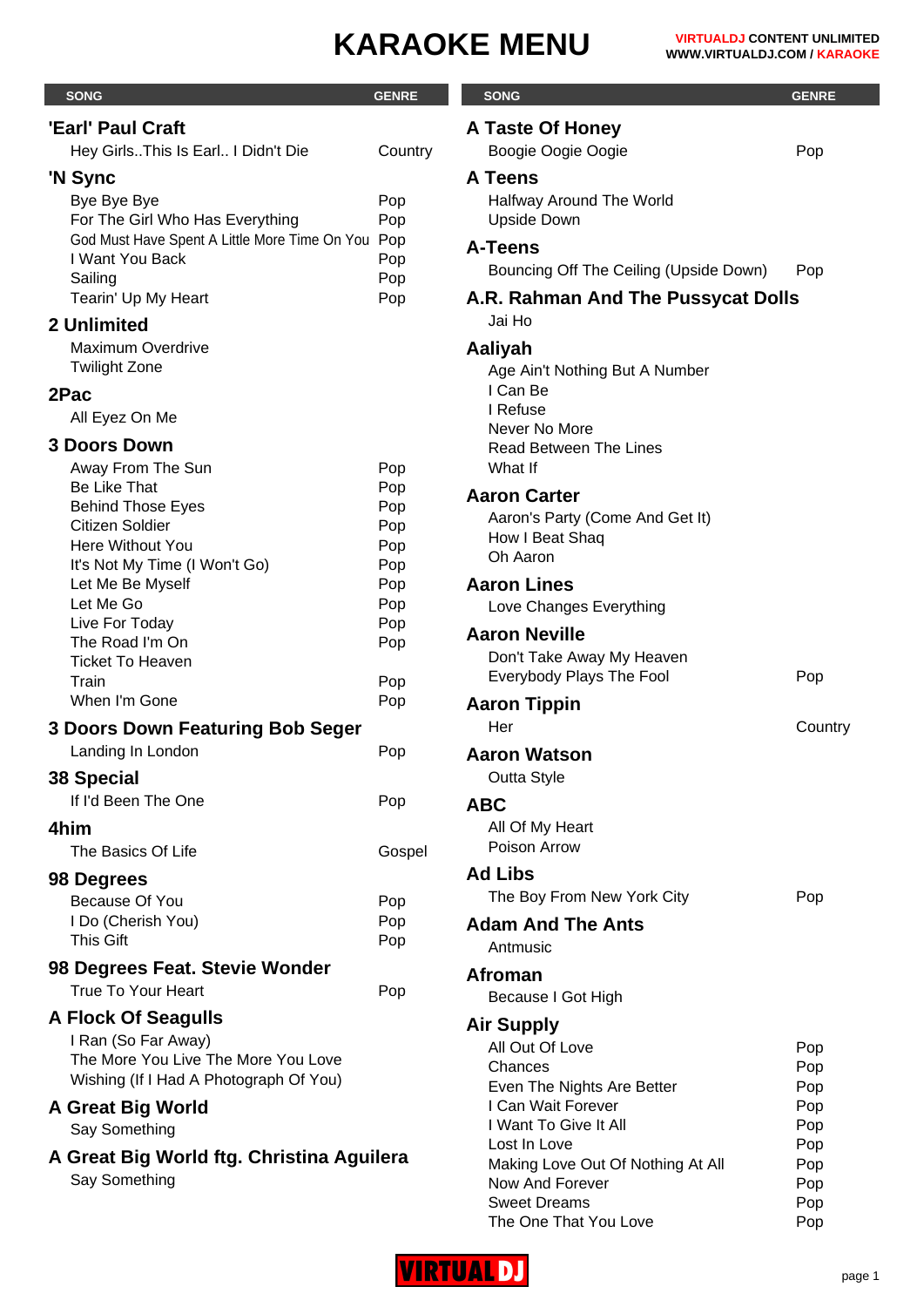| <b>SONG</b>                                                 | <b>GENRE</b>       | <b>SONG</b>                            | <b>GENRE</b> |
|-------------------------------------------------------------|--------------------|----------------------------------------|--------------|
| Young Love                                                  | Pop                |                                        |              |
| <b>Airborne Toxic Event</b>                                 |                    | <b>Alan Jackson With Jimmy Buffett</b> |              |
| <b>Timeless</b>                                             |                    | Margaritaville                         | Country      |
|                                                             |                    | <b>Alan Parsons</b>                    |              |
| Al Dexter & His Troopers                                    |                    | Eye In The Sky                         |              |
| I'm Losing My Mind Over You<br>Rosalita                     | Country<br>Country | <b>Alanis Morissete</b>                |              |
| So Long Pal                                                 | Country            | Uninvited                              | Pop          |
|                                                             |                    | <b>Alanis Morissette</b>               |              |
| <b>Al Dexter And His Troopers</b>                           |                    | 21 Things I Want In A Lover            |              |
| Pistol Packin' Mama                                         | Country            | All I Really Want                      |              |
| <b>Al Green</b>                                             |                    | Hand In My Pocket                      | Pop          |
| Here I AM (Come And Take Me)                                |                    | <b>Head Over Feet</b>                  |              |
| I'm Still In Love With You                                  | Pop                | <b>Ironic</b>                          | Pop          |
| Let's Stay Together<br>Sha La La (Make Me Happy)            | Pop                | Joining You<br>So Pure                 |              |
| <b>Tired Of Being Alone</b>                                 |                    | So Unsexy                              |              |
|                                                             |                    | Thank U                                | Pop          |
| <b>Al Stewart</b>                                           |                    | <b>That Particular Time</b>            |              |
| Year Of The Cat                                             | Pop                | Unsent                                 | Pop          |
| <b>Alabama</b>                                              |                    | You Learn                              |              |
| Are You Sure Hank Done It This Way                          |                    | <b>Alanis Morrisette</b>               |              |
| Can't Keep A Good Man Down                                  | Country            | You Oughta Know                        | Pop          |
| <b>Close Enough To Perfect</b>                              | Country            | <b>Albert King</b>                     |              |
| Fire In The Night<br>Forever's As Far As I'll Go            | Country<br>Country | Born Under A Bad Sign                  |              |
| Forty Hour Week                                             | Country            |                                        |              |
| God Must Have Spent A Little More Time On You Country       |                    | Alessia Cara                           |              |
| <b>High Cotton</b>                                          | Country            | How Far I'll Go                        |              |
| In Pictures                                                 | Country            | <b>Alex Parks</b>                      |              |
| Old Flame                                                   | Country            | Cry                                    |              |
| Once Upon A Lifetime                                        | Country            | <b>Alexis Spight</b>                   |              |
| Roll On Eighteen Wheeler                                    | Country            | Imagine Me                             |              |
| She And I<br><b>Small Stuff</b>                             | Country<br>Country |                                        |              |
| Song Of The South                                           | Country            | <b>Alice Deejay</b>                    |              |
| Take Me Down                                                | Country            | <b>Better Off Alone</b>                | Pop          |
| The Closer You Get                                          | Country            | <b>Alice In Chains</b>                 |              |
| The Woman He Loves                                          | Country            | Angry Chair                            |              |
| Thistlehair The Christmas Bear                              | Christmas          | <b>Black Gives Way To Blue</b>         |              |
| Will You Marry Me                                           | Country            | Choke<br>Dam That River                |              |
| <b>Alan Jackson</b>                                         |                    | Grind                                  |              |
| Everything I Love                                           | Country            | Lesson Learned                         |              |
| <b>Gone Country</b>                                         | Country            | Never Fade                             |              |
| How Great Thou Art<br>I Want To Stroll Over Heaven With You | Country            | No Excuses                             |              |
| I'll Go On Loving You                                       | Gospel<br>Country  | <b>Private Hell</b>                    |              |
| It Must Be Love                                             | Country            | Rooster                                |              |
| Meat And Potato Man                                         | Country            | Scalpel<br>Take Her Out                |              |
| <b>Mercury Blues</b>                                        |                    | Them Bones                             |              |
| She Just Started Liking Cheatin' Songs                      |                    | Would?                                 |              |
| <b>Standing On The Promises</b>                             | Gospel             | <b>Alice Merton</b>                    |              |
| Turn Your Eyes Upon Jesus                                   | Gospel             |                                        |              |
| What A Friend We Have In Jesus                              | Gospel             | Lash Out                               |              |
| Alan Jackson & Jeff Foxworthy                               |                    |                                        |              |
| <b>Redneck Games</b>                                        |                    |                                        |              |

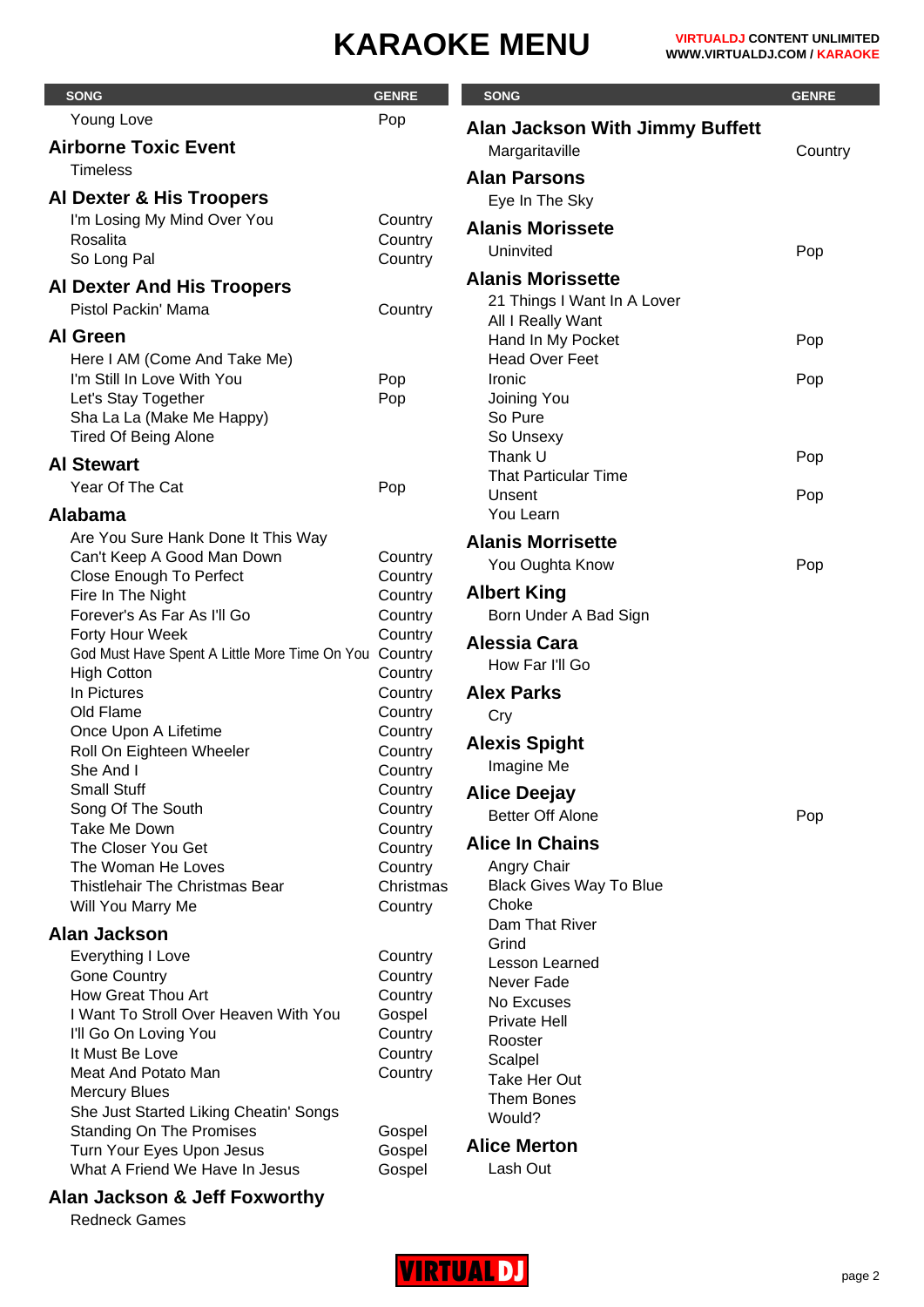| <b>SONG</b>                                          | <b>GENRE</b>                | <b>SONG</b>                                       | <b>GENRE</b>       |
|------------------------------------------------------|-----------------------------|---------------------------------------------------|--------------------|
| <b>Alison Krauss</b>                                 |                             | <b>Amanda Wilkinson</b>                           |                    |
| I've Got That Old Feeling                            | Country                     | Gone From Love Too Long                           | Country            |
| Maybe                                                | Country                     | America                                           |                    |
| <b>Alison Krauss &amp; The Cox Family</b>            |                             | You Can Do Magic                                  | Pop                |
| In The Palm Of Your Hand                             | <b>Bluegrass</b>            | <b>American Hi-Fi</b>                             |                    |
| <b>Alison Krauss &amp; Union Station</b>             |                             | Flavor Of The Weak                                | Pop                |
| Every Time You Say Goodbye<br>Goodbye Is All We Have | <b>Bluegrass</b><br>Country | The Art Of Losing                                 |                    |
| My Poor Old Heart                                    | Country                     | <b>Amii Stewart</b>                               |                    |
| <b>New Favorite</b>                                  | Country                     | Knock On Wood                                     | Pop                |
| Two Highways                                         | Country                     | <b>Amy Dalley</b>                                 |                    |
| <b>Alison Krauss Union Station</b>                   |                             | Good Kind Of Crazy<br>I Think You're Beautiful    | Country<br>Country |
| A Living Prayer                                      |                             | I Would Cry                                       | Country            |
| <b>Alison Limerick</b>                               |                             | Love's Got Attitude                               | Country            |
| <b>Where Love Lives</b>                              |                             | Men Don't Change                                  | Country            |
| <b>Alison Moyet</b>                                  |                             | <b>Amy Grant</b>                                  |                    |
| <b>Without You</b>                                   |                             | <b>Father's Eyes</b><br>I Will Remember You       | Gospel<br>Pop      |
| <b>All American Rejects</b>                          |                             | Sing Your Praise To The Lord                      | Gospel             |
| The Last Song                                        |                             | That's What Love Is For                           |                    |
| <b>All Saints</b><br>Never Ever                      | Pop                         | That's What Love Is For<br>What About The Love    | Pop                |
| One Strike                                           |                             | <b>Amy Studt</b>                                  |                    |
| <b>All Time Low</b>                                  |                             | Misfit                                            |                    |
| Last Young Renegade                                  |                             | Anastacia                                         |                    |
| All-4-One                                            |                             | <b>Boom</b>                                       |                    |
| Someday                                              |                             | <b>Andra Day</b>                                  |                    |
| <b>All-American Rejects</b>                          |                             | <b>Rise Up</b>                                    |                    |
| Real World                                           |                             | <b>Andra Day And Common</b>                       |                    |
| <b>Allison Moorer</b>                                |                             | Stand Up For Something                            |                    |
| Alabama Song                                         | Country                     | <b>Andrew Gold</b>                                |                    |
| Pardon Me<br>Send Down An Angel                      | Country<br>Country          | Lonely Boy                                        | Pop                |
| Set You Free                                         | Country                     | Never Let Her Slip Away                           |                    |
| Think It Over                                        | Country                     | <b>Andrew WK</b>                                  |                    |
| Up This High                                         | Country                     | Party Hard                                        |                    |
| <b>Alunageorge</b>                                   |                             | <b>Andy Griggs</b>                                |                    |
| <b>Attracting Flies</b><br>Turn Up The Love          |                             | <b>Tattoo Rose</b><br>Tonight I Wanna Be Your Man | Country<br>Country |
| <b>Alvin Stardust</b>                                |                             | <b>Andy Williams</b>                              |                    |
| Pretend                                              |                             | Happy Holidays Holiday Season                     | Christmas          |
| <b>Alvin Stardust ftg. Pat Boone</b>                 |                             | <b>Andy Williams</b>                              |                    |
| Wonderful Time Up There                              |                             | Dear Heart                                        |                    |
| Aly & AJ                                             |                             | The Twelve Days Of Christmas                      | Country            |
| Rush                                                 | Pop                         | Until It's Time For You To Go                     |                    |
| Amanda Watkins Ftg. Jamey Johnson                    |                             | <b>Anita Baker</b>                                |                    |
| If I Was Over You                                    |                             | Body & Soul                                       | Pop                |
|                                                      |                             | <b>Ann Peebles</b>                                |                    |
|                                                      |                             | I Can't Stand The Rain                            | Pop                |

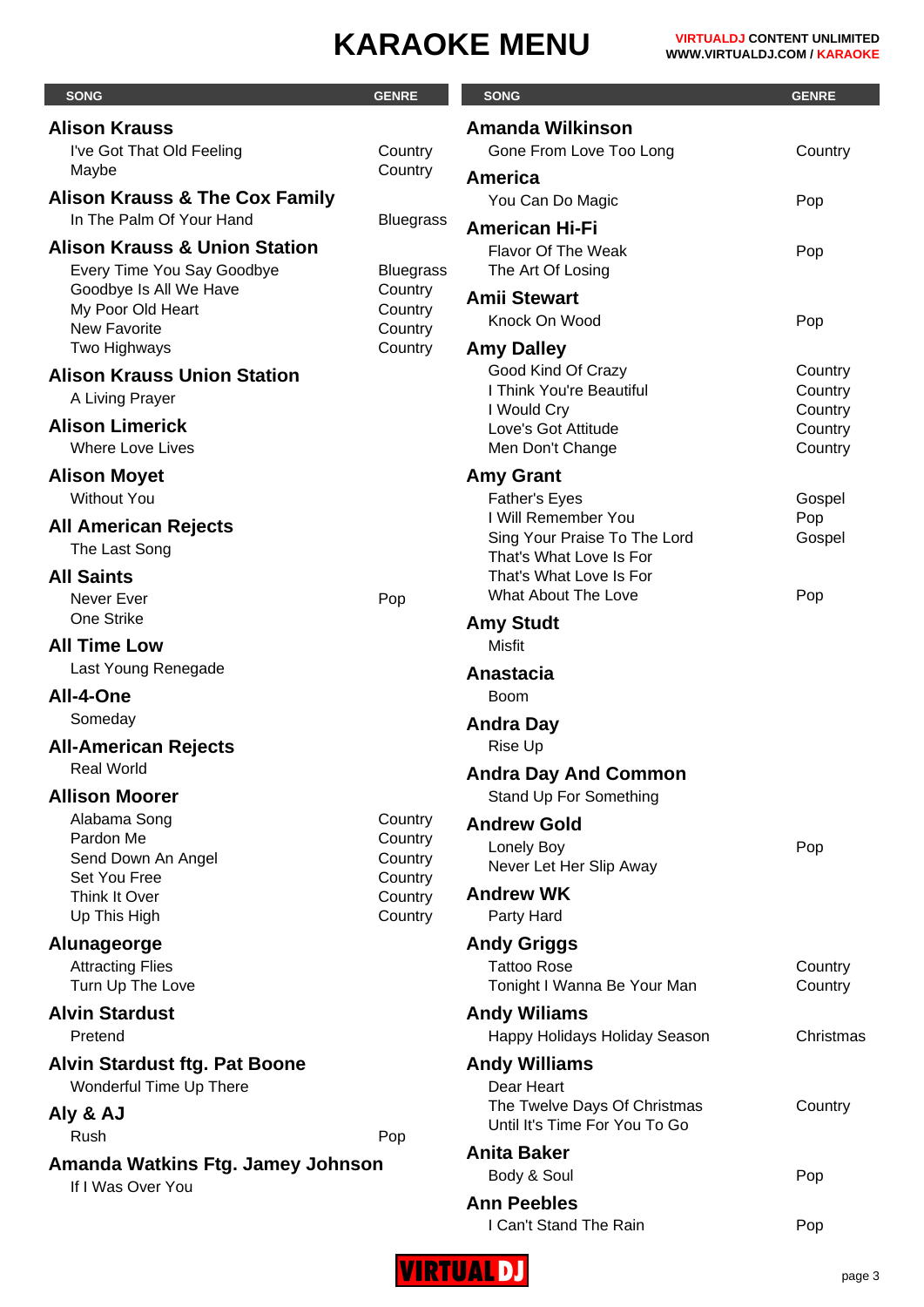| <b>SONG</b>                                                                                                                  | <b>GENRE</b>                  | <b>SONG</b>                                                                                    | <b>GENRE</b> |
|------------------------------------------------------------------------------------------------------------------------------|-------------------------------|------------------------------------------------------------------------------------------------|--------------|
| <b>Anne Murray</b>                                                                                                           |                               | <b>Avril Lavigne</b>                                                                           |              |
| <b>Feed This Fire</b><br><b>He Thinks I Still Care</b><br>I Just Fall In Love Again<br><b>Anthony Hamilton</b><br>Best Of Me | Country<br>Country<br>Country | Alice (Underground)<br>Anything But Ordinary<br>Girlfriend<br>Keep Holding On<br>Nobody's Fool | Pop<br>Pop   |
| <b>Anthony Smith</b>                                                                                                         |                               | Nobody's Home<br>Sk8er Boi                                                                     | Pop<br>Pop   |
| <b>Bringin' Back The Sunshine</b><br>Half A Man<br>If That Ain't Country                                                     | Country<br>Country            | <b>Axwell &amp; Ingrosso</b><br>Something New<br>Sun Is Shining                                |              |
| Appleton<br><b>Everything Eventually</b>                                                                                     |                               | <b>Aztec Camera</b><br>Somewhere In My Heart                                                   |              |
| Aqua<br><b>Cartoon Heroes</b>                                                                                                |                               | <b>B*Witched</b><br>Rollercoaster                                                              | Pop          |
| <b>Aretha Franklin</b><br><b>RESPECT</b><br>Share Your Love With Me                                                          | Pop<br>Pop                    | B. B. King<br>The Thrill Is Gone                                                               | Pop          |
| As Made Famous By Patsy Cline<br>So Wrong                                                                                    | Country                       | <b>B. J. Thomas</b><br>Jingle Bells                                                            | Country      |
| Ash<br>A Life Less Ordinary                                                                                                  |                               | <b>B. W. Stevenson</b><br>My Maria                                                             | Pop          |
| <b>Ashley Monroe</b><br>Satisfied                                                                                            | Country                       | <b>B.B. King</b><br>See That My Grave Is Kept Clean                                            |              |
| <b>Aston Merrygold</b><br><b>Get Stupid</b>                                                                                  |                               | B.O.B<br>I Am The Champion                                                                     |              |
| <b>Athlete</b><br><b>Half Light</b><br>Hurricane                                                                             |                               | <b>B.O.B.</b><br>I'll Be In The Sky<br><b>B.T. Express</b>                                     |              |
| Superhuman Touch                                                                                                             |                               | Do It ('Til You're Satisfied)                                                                  | Pop          |
| <b>Atlanta</b><br><b>Sweet Country Music</b>                                                                                 | Country                       | <b>B2K</b><br>Uh Huh                                                                           | Pop          |
| <b>Atomic Kitten</b><br>Anyone Who Had A Heart<br>Someone Like Me                                                            |                               | <b>Babs Gonzales</b><br>Be-Bop Santa Claus<br><b>Backstreet Boys</b>                           |              |
| Whole Again<br><b>Audioslave</b>                                                                                             |                               | If I Don't Have You<br>Shape Of My Heart                                                       | Pop          |
| Shadow On The Sun<br><b>Auli'l Cravalho</b><br>How Far I'll Go                                                               |                               | <b>Bad English</b><br>When I See You Smile                                                     | Pop          |
| <b>Ava Max</b><br>Sweet But Psycho                                                                                           |                               | <b>Baha Men</b><br>Who Let The Dogs Out                                                        | Pop          |
| Avant                                                                                                                        |                               | <b>Baillie &amp; The Boys</b><br>Perfect                                                       | Country      |
| Makin' Good Love                                                                                                             | Pop                           | <b>Baillie And The Boys</b><br>A Fool Such As I                                                | Country      |
|                                                                                                                              |                               | <b>Bambi</b>                                                                                   |              |

Little April Showers

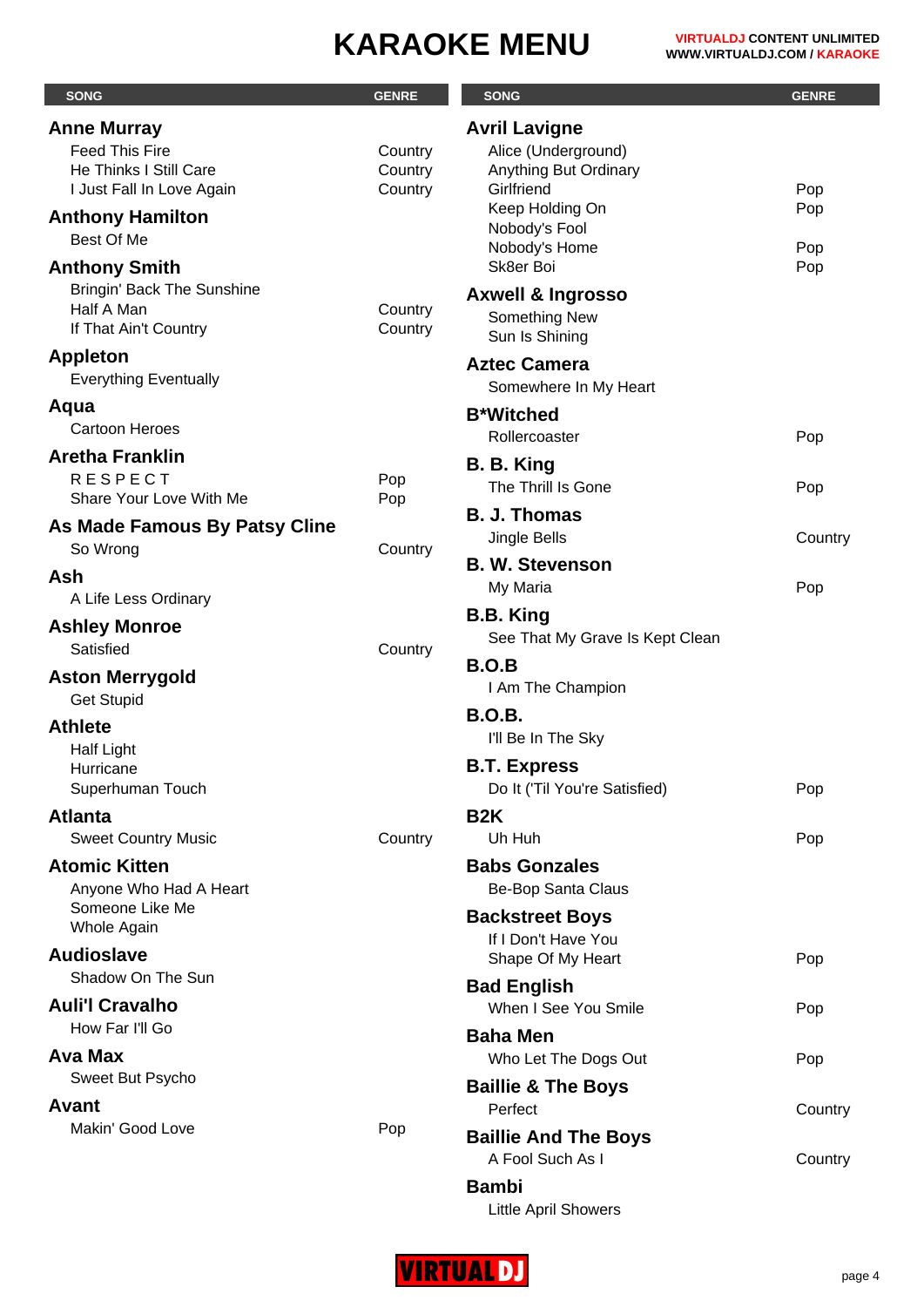| <b>SONG</b>                                           | <b>GENRE</b>       | <b>SONG</b>                                         | <b>GENRE</b> |
|-------------------------------------------------------|--------------------|-----------------------------------------------------|--------------|
| <b>Bananarama</b>                                     |                    | <b>Beastie Boys</b>                                 |              |
| Move In My Direction                                  |                    | (You Gotta) Fight For Your Right (To Party) Pop     |              |
| <b>Barbara Fairchild</b>                              |                    | Alive                                               |              |
|                                                       |                    | Boomin' Granny                                      |              |
| <b>Teddy Bear Song</b>                                | Country            | Ch-Check It Out                                     |              |
| <b>Barbara Mandrell</b>                               |                    | Sabotage                                            |              |
| Crackers                                              |                    | Super Disco Breakin'                                |              |
| Crackers                                              | Country            | <b>Beastie Boys FT. Nas</b>                         |              |
| I Was Country When Country Wasn't Cool                | Country            | <b>Too Many Rappers</b>                             |              |
| If Loving You Is Wrong (I Don't Want To Be Right)     | Country            | <b>Beauty And The Beast</b>                         |              |
| Sleeping Single In A Double Bed<br>Wish You Were Here | Country<br>Country | <b>Be Our Guest</b>                                 |              |
| Woman To Woman                                        | Country            | <b>Belle</b>                                        |              |
|                                                       |                    | Belle (Reprise)                                     |              |
| <b>Barbara Mason</b>                                  |                    | Gaston                                              |              |
| Yes I'm Ready                                         | Pop                | Gaston (Reprise)                                    |              |
| <b>Barbra Streisand</b>                               |                    | Prologue                                            |              |
| Evergreen                                             | Pop                | Something There                                     |              |
| <b>Barbra Streisand &amp; Don Johnson</b>             |                    | The Mob Song                                        |              |
| Till I Loved You                                      | Pop                | Transformation                                      |              |
|                                                       |                    | <b>Bebo Norman</b>                                  |              |
| <b>Barbra Streisand With Vince Gill</b>               |                    | <b>Great Light Of The World</b>                     | Gospel       |
| If You Ever Leave Me                                  | Country            | <b>Beck</b>                                         |              |
| <b>Barry Manilow</b>                                  |                    | Loser                                               | Pop          |
| All I Have To Do Is Dream                             | Pop                | <b>Belinda Carlisle</b>                             |              |
| Are You Lonesome Tonight                              | Pop                |                                                     |              |
| <b>Bandstand Boogie</b>                               | Pop                | (We Want) The Same Thing<br>Circle In The Sand      |              |
| <b>Beautiful Music</b><br>Can't Smile Without You     |                    | Heaven Is A Place On Earth                          | Pop          |
| Copacabana                                            | Pop<br>Pop         | I Get Weak                                          |              |
| Even Now                                              | Pop                | Leave A Light On                                    |              |
| I Write The Songs                                     | Pop                | <b>Bell Biv Devoe</b>                               |              |
| It's A Miracle                                        |                    |                                                     |              |
| Jump Shout Boogie                                     |                    | Do Me                                               |              |
| Looks Like We Made It                                 | Pop                | <b>Belouis Some</b>                                 |              |
| Rags To Riches                                        | Pop                | Some People                                         |              |
| Somewhere In The Night                                | Pop                | <b>Ben Folds</b>                                    |              |
| Sweet Heaven                                          |                    | Landed                                              |              |
| This One's For You<br>What A Diff'rence A Day Made    | Pop<br>Pop         |                                                     |              |
| You're Lookin' Hot Tonight                            |                    | <b>Ben Harper</b><br><b>Steal My Kisses</b>         |              |
|                                                       |                    |                                                     | Pop          |
| <b>Barry McGuire</b><br>Eve Of Destruction            |                    | <b>Ben Harper Unplugged</b>                         |              |
|                                                       | Pop                | <b>Steal My Kisses</b>                              |              |
| <b>Basement Jaxx</b>                                  |                    | <b>Bette Midler</b>                                 |              |
| Romeo                                                 |                    | Boogie Woogie Bugle Boy                             | Pop          |
| <b>Basia</b>                                          |                    | From A Distance                                     | Pop          |
| Time And Tide                                         |                    | God Help The Outcasts<br><b>Under The Boardwalk</b> |              |
| <b>Bastille</b>                                       |                    |                                                     |              |
| Laura Palmer                                          |                    | <b>Better Than Ezra</b>                             |              |
| Pompeii                                               |                    | <b>Desperately Wanting</b>                          |              |
| Things We Lost In The Fire                            |                    | Good                                                |              |
| <b>Beach Boys</b>                                     |                    | <b>Beyonce'</b>                                     |              |
| Surfer Girl                                           | Pop                | If I Were A Boy                                     | Pop          |

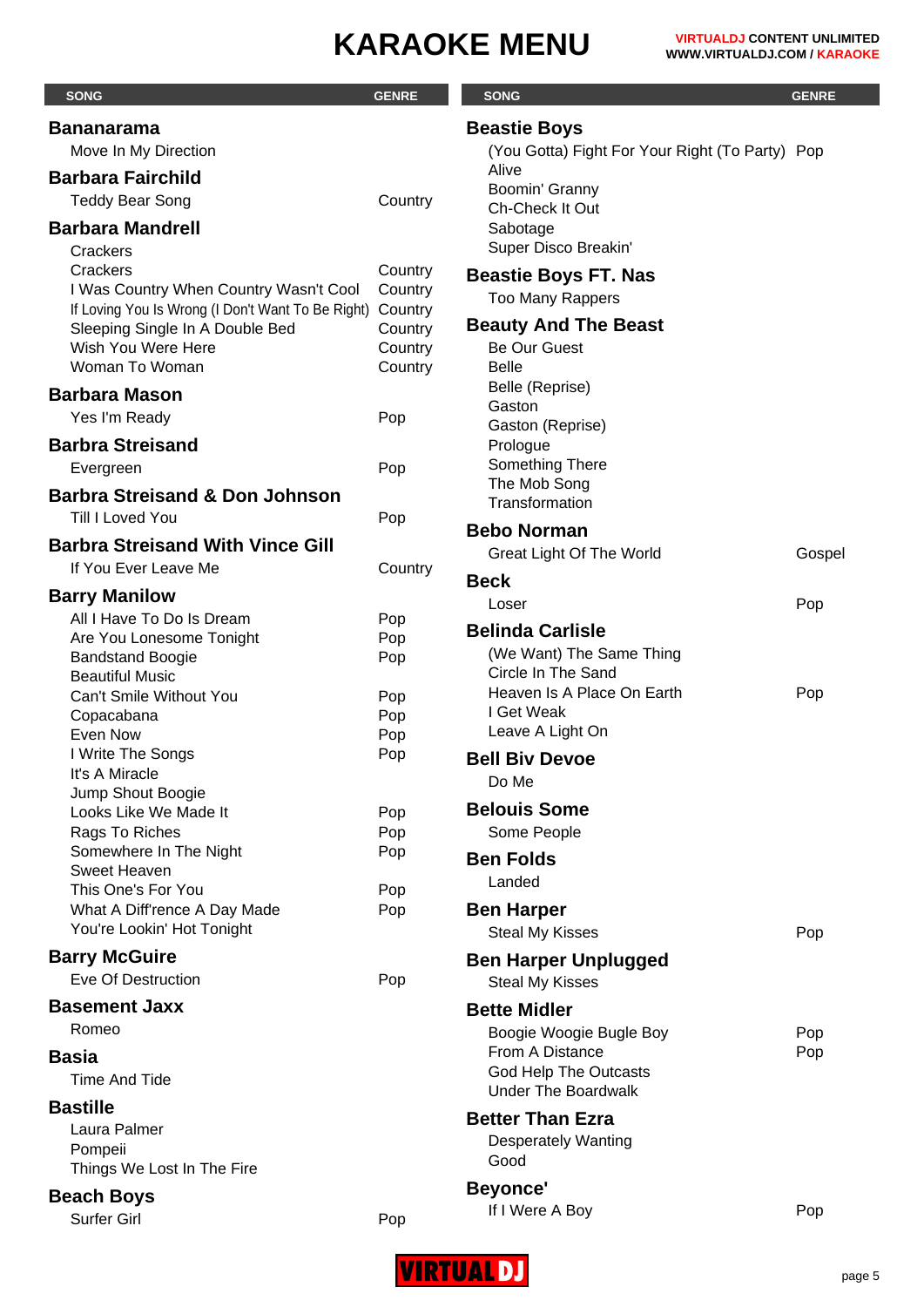| <b>SONG</b>                                                   | <b>GENRE</b>       | <b>SONG</b>                                      | <b>GENRE</b> |
|---------------------------------------------------------------|--------------------|--------------------------------------------------|--------------|
| <b>Biffy Clyro</b>                                            |                    | <b>Bill Withers Unplugged</b>                    |              |
| Living Is A Problem Because Everything Dies                   |                    | Ain't No Sunshine                                |              |
|                                                               |                    | Lean On Me                                       |              |
| <b>Big &amp; Rich</b>                                         |                    | <b>Billie Eilish</b>                             |              |
| Between Raising Hell And Amazing Grace<br>Comin' To Your City | Country<br>Country | <b>Bad Guy</b>                                   |              |
| Save A Horse (Ride A Cowboy)                                  | Country            |                                                  |              |
|                                                               |                    | <b>Billie Ellish</b>                             |              |
| Big & Rich FTG. Tim McGraw                                    |                    | When The Party's Over                            |              |
| Lovin' Lately                                                 |                    | <b>Billie Holiday</b>                            |              |
| <b>Big And Rich</b>                                           |                    | <b>God Bless The Child</b>                       | Pop          |
| The Man I Am Right Now                                        |                    | <b>Billie Jo Spears</b>                          |              |
| <b>Big Daddy Weave</b>                                        |                    | <b>Misty Blue</b>                                | Country      |
| <b>Fields Of Grace</b>                                        | Gospel             |                                                  |              |
| <b>Big John Greer</b>                                         |                    | <b>Billie Piper</b>                              |              |
| We Wanna See Santa Do The Mambo                               |                    | Walk Of Life                                     |              |
|                                                               |                    | <b>Billy 'Crash' Craddock</b>                    |              |
| <b>Big Mountain</b>                                           |                    | Dream Lover                                      | Country      |
| Baby I Love Your Way                                          | Pop                | I'm Gonna Knock On Your Door                     | Country      |
| <b>Bill Anderson</b>                                          |                    | <b>Billy Bland</b>                               |              |
| 8 X 10                                                        | Country            | Let The Little Girl Dance                        | Pop          |
| It Came Upon A Midnight Clear                                 | Country            | <b>Billy Currington</b>                          |              |
| Still                                                         | Country            | It Don't Hurt Like It Used To                    |              |
| The First Noel                                                | Country            | Off My Rocker                                    | Country      |
| <b>Bill Anderson &amp; Jan Howard</b>                         |                    | <b>Billy Currington Ftg. Jessie James Decker</b> |              |
| If It's All The Same To You                                   | Country            | Good Night                                       |              |
| <b>Bill Engvall</b>                                           |                    | Good Night                                       |              |
| I'm A Cowboy                                                  | Country            | <b>Billy Dean</b>                                |              |
| <b>Bill Engvall &amp; John Michael Montgomery</b>             |                    | Thank God I'm A Country Boy                      | Country      |
| <b>Warning Signs</b>                                          | Country            |                                                  |              |
|                                                               |                    | <b>Billy Joel</b>                                |              |
| <b>Bill Engvall With Travis Tritt</b>                         |                    | A Matter Of Trust                                | Pop          |
| Here's Your Sign (Get The Picture)                            | Country            | A Minor Variation<br><b>All About Soul</b>       |              |
| <b>Bill Haley &amp; The Comets</b>                            |                    | An Innocent Man                                  |              |
| Rock Around The Clock                                         | Country            | And So It Goes                                   |              |
| <b>Bill Haley And His Comets</b>                              |                    | <b>Big Shot</b>                                  |              |
| See Ya Later Alligator                                        | Country            | Don't Ask Me Why                                 |              |
| <b>Bill Luther</b>                                            |                    | <b>Famous Last Words</b>                         |              |
| You'll Always Be Mine                                         | Country            | For The Longest Time                             | Pop          |
|                                                               |                    | Goodnight Saigon<br>Honesty                      |              |
| <b>Bill Monroe</b>                                            |                    | I Go To Extremes                                 |              |
| <b>Blue Moon Of Kentucky</b><br>Dark Hollow                   | Country<br>Country | It's Still Rock And Roll To Me                   | Pop          |
| Drifting Too Far From The Shore                               | <b>Bluegrass</b>   | It's Still Rock And Roll To Me                   |              |
| In The Pines                                                  | Country            | James                                            |              |
| <b>Kentucky Waltz</b>                                         | <b>Bluegrass</b>   | Just The Way You Are                             | Pop          |
| <b>New Mule Skinner Blues</b>                                 | <b>Bluegrass</b>   | Just The Way You Are                             |              |
| <b>Bill Withers</b>                                           |                    | Keeping The Faith<br>Keeping The Faith           | Pop          |
| Ain't No Sunshine                                             | Pop                | Leave A Tender Moment Alone                      |              |
| <b>Grandma's Hands</b>                                        |                    | Modern Woman                                     |              |
| Lean On Me                                                    | Pop                | Movin' Out (Anthony's Song)                      |              |
| Use Me                                                        | Pop                | My Life                                          | Pop          |
|                                                               |                    | My Life                                          |              |

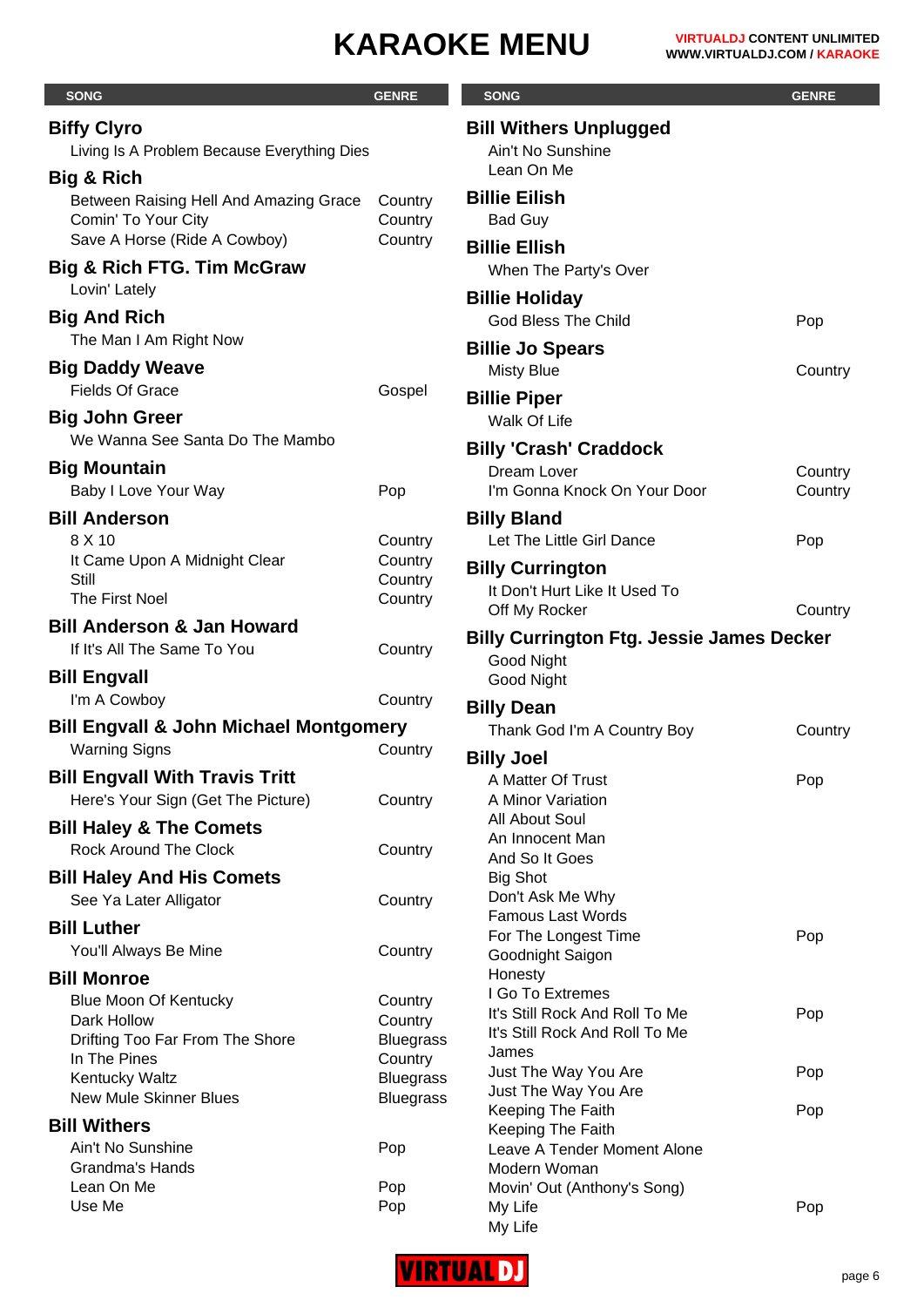| <b>SONG</b>                                   | <b>GENRE</b> | <b>SONG</b>                                 | <b>GENRE</b>     |
|-----------------------------------------------|--------------|---------------------------------------------|------------------|
| New York State Of Mind                        | Pop          | <b>Blake Shelton</b>                        |                  |
| Only The Good Die Young                       | Pop          | Gonna                                       |                  |
| Piano Man                                     | Pop          | Heavy Liftin'                               | Country          |
| Piano Man                                     |              | Sangria                                     |                  |
| <b>River Of Dreams</b>                        |              | She Wouldn't Be Gone                        | Country          |
| Rosalinda's Eyes<br>Say Goodbye To Hollywood  |              | She's Got A Way With Words                  |                  |
| <b>Shameless</b>                              |              | <b>Blake Shelton ftg. Ashley Monroe</b>     |                  |
| She's Always A Woman To Me                    | Pop          | <b>Lonely Tonight</b>                       |                  |
| She's Got A Way                               |              |                                             |                  |
| Sometimes A Fantasy                           |              | <b>Blake Shelton With Trace Adkins</b>      |                  |
| <b>Stiletto</b>                               |              | <b>Hillbilly Bone</b>                       |                  |
| Tell Her About It                             | Pop          | <b>Blindside</b>                            |                  |
| The Entertainer                               |              | Pitiful                                     |                  |
| The Stranger<br><b>Uptown Girl</b>            | Pop<br>Pop   | Sleepwalking                                |                  |
| We Didn't Start The Fire                      | Pop          | <b>Blondfire</b>                            |                  |
| You May Be Right                              | Pop          | Where The Kids Are                          |                  |
| Zanzibar                                      |              | <b>Blondie</b>                              |                  |
| <b>Billy Jones</b>                            |              | Hanging On The Telephone                    | Pop              |
| Yes! We Have No Bananas                       | Pop          | The Tide Is High                            | Pop              |
| <b>Billy Ocean</b>                            |              | <b>Blood Sweat &amp; Tears</b>              |                  |
| Caribbean Queen (No More Love On The Run) Pop |              | <b>God Bless The Child</b>                  |                  |
| Get Outta My Dreams, Get Into My Car          | Pop          | <b>Blue</b>                                 |                  |
| Loverboy                                      | Pop          |                                             |                  |
| Suddenly                                      | Pop          | <b>Breathe Easy</b>                         |                  |
| There'll Be Sad Songs (To Make You Cry)       | Pop          | <b>Blue County</b>                          |                  |
| When The Goin' Gets Tough                     | Pop          | <b>That's Cool</b>                          | Country          |
| <b>Billy Preston</b>                          |              | <b>Blue Mink</b>                            |                  |
| Will It Go 'Round In Circles                  |              | <b>Melting Pot</b>                          |                  |
| <b>Billy Ray Cyrus</b>                        |              | <b>Blue Pearl</b>                           |                  |
| Achy Breaky Heart                             | Country      | Naked In The Rain                           |                  |
| <b>Burn Down The Trailer Park</b>             |              | <b>Bluegrass Album Band</b>                 |                  |
| <b>Busy Man</b>                               | Country      | <b>Big Spike Hammer</b>                     | <b>Bluegrass</b> |
| She's Not Cryin' Anymore                      | Country      |                                             |                  |
| <b>Talk Some</b><br>Wher'm I Gonna Live       | Country      | <b>Blues Traveler</b>                       |                  |
|                                               | Country      | <b>But Anyway</b>                           | Pop              |
| <b>Bing Crosby</b>                            |              | Hook<br><b>Most Precarious</b>              | Pop              |
| <b>Goodnight Sweetheart</b>                   | Pop          | Run Around                                  | Pop<br>Pop       |
| In The Good Old Summertime                    | Pop          |                                             |                  |
| <b>Bing Crosby With Patti Page</b>            |              | <b>Bo Diddley</b>                           |                  |
| Till We Meet Again                            | Pop          | I'm A Man                                   |                  |
| <b>Birds Of Tokyo</b>                         |              | <b>Bo Donaldson &amp; The Heywoods</b>      |                  |
| Lanterns                                      |              | Billy Don't Be A Hero                       | Pop              |
| Plans                                         |              | <b>Bob Luman</b>                            |                  |
| <b>Black Lace</b>                             |              | Let's Think About Living                    |                  |
| Penny Arcade                                  |              | <b>Bob Marley &amp; The Wailers</b>         |                  |
| <b>Black Oak Arkansas</b>                     |              | African Herbsman                            |                  |
| So You Want To Be A Rock 'N Roll Star         | Pop          | <b>Bob Seger And The Silver Bullet Band</b> |                  |
| <b>Blackfoot</b>                              |              | Old Time Rock 'N' Roll                      | Pop              |
| <b>Highway Song</b><br>Wishing Well           | Pop          |                                             |                  |

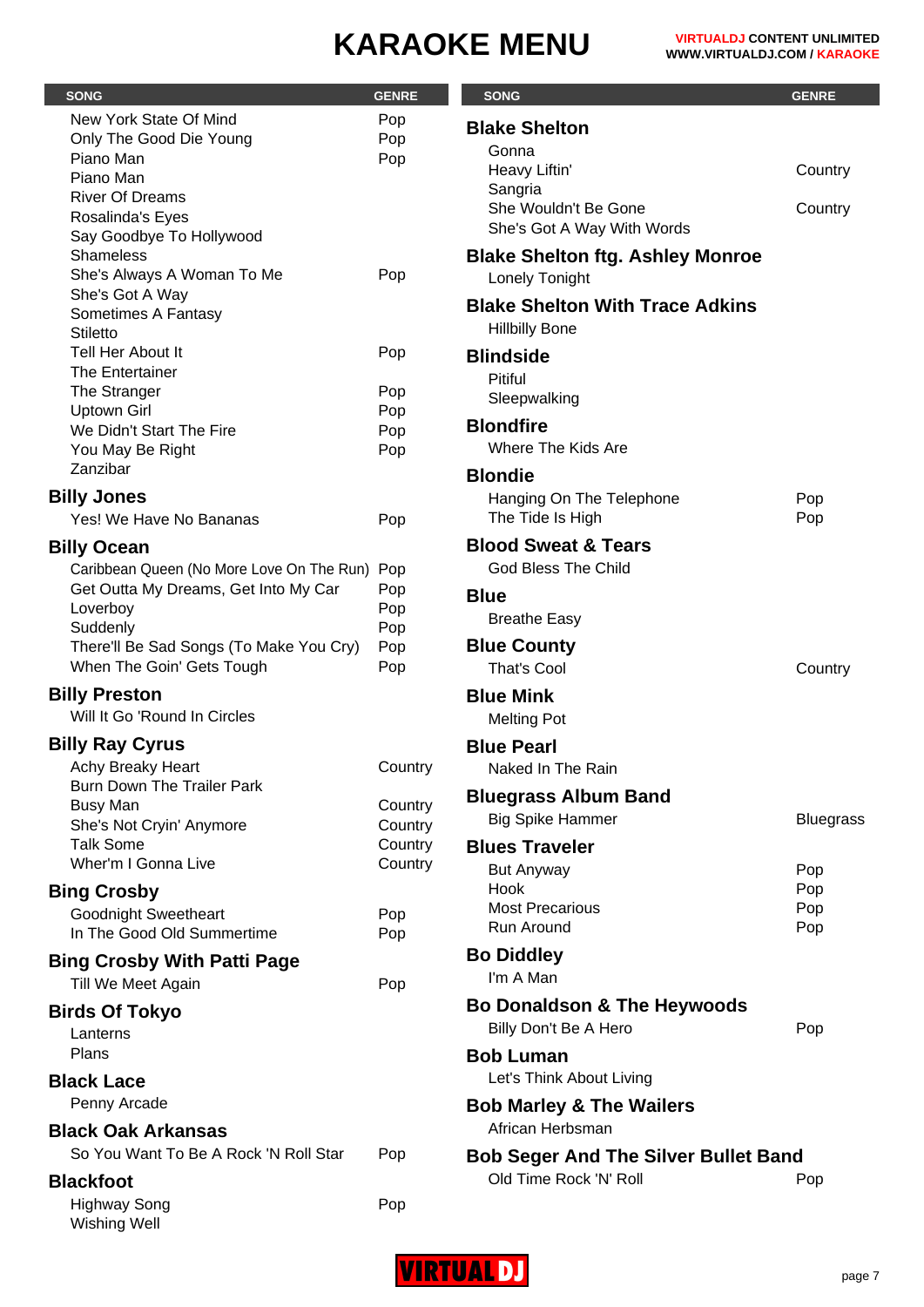| <b>SONG</b>                                 | <b>GENRE</b> | <b>SONG</b>                                         | <b>GENRE</b>     |
|---------------------------------------------|--------------|-----------------------------------------------------|------------------|
| <b>Bob Welch</b>                            |              | <b>Bonnie Tyler</b>                                 |                  |
| Sentimental Lady                            | Pop          | It's A Heartache                                    | Pop              |
| <b>Bob Wills And His Texas Playboys</b>     |              | <b>Total Eclipse Of The Heart</b>                   | Pop              |
| A Big Ball In Cow Town                      | Country      | <b>Boone Creek</b>                                  |                  |
| St. Louis Blues                             | Country      | <b>Head Over Heels</b>                              | <b>Bluegrass</b> |
| Stay A Little Longer                        | Country      | One Way Track                                       | <b>Bluegrass</b> |
| Take Me Back To Tulsa                       | Country      | <b>Boston</b>                                       |                  |
| <b>Time Changes Everything</b>              | Country      | Amanda                                              | Pop              |
| <b>Wabash Blues</b>                         | Country      |                                                     |                  |
| <b>Bobbie Gentry</b>                        |              | <b>Bow Wow FT. Chris Brown</b>                      |                  |
| Ode To Billy Joe                            | Pop          | Ain't Thinkin' 'Bout You                            |                  |
| <b>Bobby Bare</b>                           |              | <b>Boxcar Willie</b>                                |                  |
| <b>Detroit City</b>                         | Pop          | Joy To The World                                    | Christmas        |
| It's Alright                                | Country      | O' Come All Ye Faithful                             | Christmas        |
| Marie Laveau                                | Pop          | Up On The Housetop                                  | Country          |
| Miller's Cave                               | Country      | <b>Boy Meets Girl</b>                               |                  |
| Bobby Bare With Norma Jean And Liz Anderson |              | Waiting For A Star To Fall                          |                  |
| The Game Of Triangles                       | Country      | <b>Boyz II Men</b>                                  |                  |
| <b>Bobby Brown</b>                          |              | I Will Get There                                    |                  |
| My Prerogative                              | Pop          | Thank You In Advance                                | Pop              |
| <b>Bobby Darin</b>                          |              | <b>Boyzone</b>                                      |                  |
| As Long As I'm Singing                      | Pop          | All That I Need                                     |                  |
| Dream Lover                                 | Pop          | <b>Shooting Star</b>                                |                  |
| <b>Things</b>                               | Pop          | <b>Brad Martin</b>                                  |                  |
| This Could Be The Start Of Something Big    |              | One Of Those Days                                   | Country          |
| <b>Bobby Goldsboro</b>                      |              | <b>Brad Paisley (Featuring Dolly Parton)</b>        |                  |
| Honey                                       | Pop          | When I Get Where I'm Going                          | Country          |
| <b>Bobby Hebb</b>                           |              |                                                     |                  |
| Sunny                                       | Pop          | <b>Brandy</b>                                       |                  |
|                                             |              | <b>Best Friend</b><br>Have You Ever?                | Pop<br>Pop       |
| <b>Bobby McFerrin</b>                       |              |                                                     |                  |
| Don't Worry, Be Happy                       | Pop          | <b>Breaking Benjamin</b>                            |                  |
| <b>Bobby Pinson</b>                         |              | Angels Fall<br>Failure                              |                  |
| Way Down                                    | Country      | So Cold                                             |                  |
| <b>Bobby Rydell</b>                         |              | Sooner Or Later                                     |                  |
| Forget Him                                  |              | <b>Breathe</b>                                      |                  |
| <b>Bobby Valentino</b>                      |              | Hands To Heaven                                     |                  |
| <b>Slow Down</b>                            | Pop          | <b>Brenda Lee</b>                                   |                  |
| <b>Bobby Vinton</b>                         |              | All Alone Am I                                      |                  |
| <b>Blue On Blue</b>                         | Pop          | Emotions                                            | Pop<br>Pop       |
| There! I've Said It Again                   |              | Everybody Loves Me But You                          | Pop              |
| <b>Bomshel</b>                              |              | Fool Number One                                     | Country          |
| Power Of One                                | Country      | I Want To Be Wanted                                 | Pop              |
|                                             |              | I'm Sorry                                           | Pop              |
| <b>Bonnie Raitt</b>                         |              | Papa Noel                                           | Country          |
| I Can't Make You Love Me                    | Pop          | Rockin' Around The Christmas Tree<br>Sweet Nothin's | Country<br>Pop   |
| Lovers Will                                 | Pop<br>Pop   | You Can Depend On Me                                | Pop              |
| Runaway<br><b>Steal Your Heart Away</b>     | Pop          |                                                     |                  |
| <b>Thing Called Love</b>                    | Pop          | <b>Brenton Wood</b>                                 |                  |
|                                             |              | Gimme Little Sign                                   | Pop              |

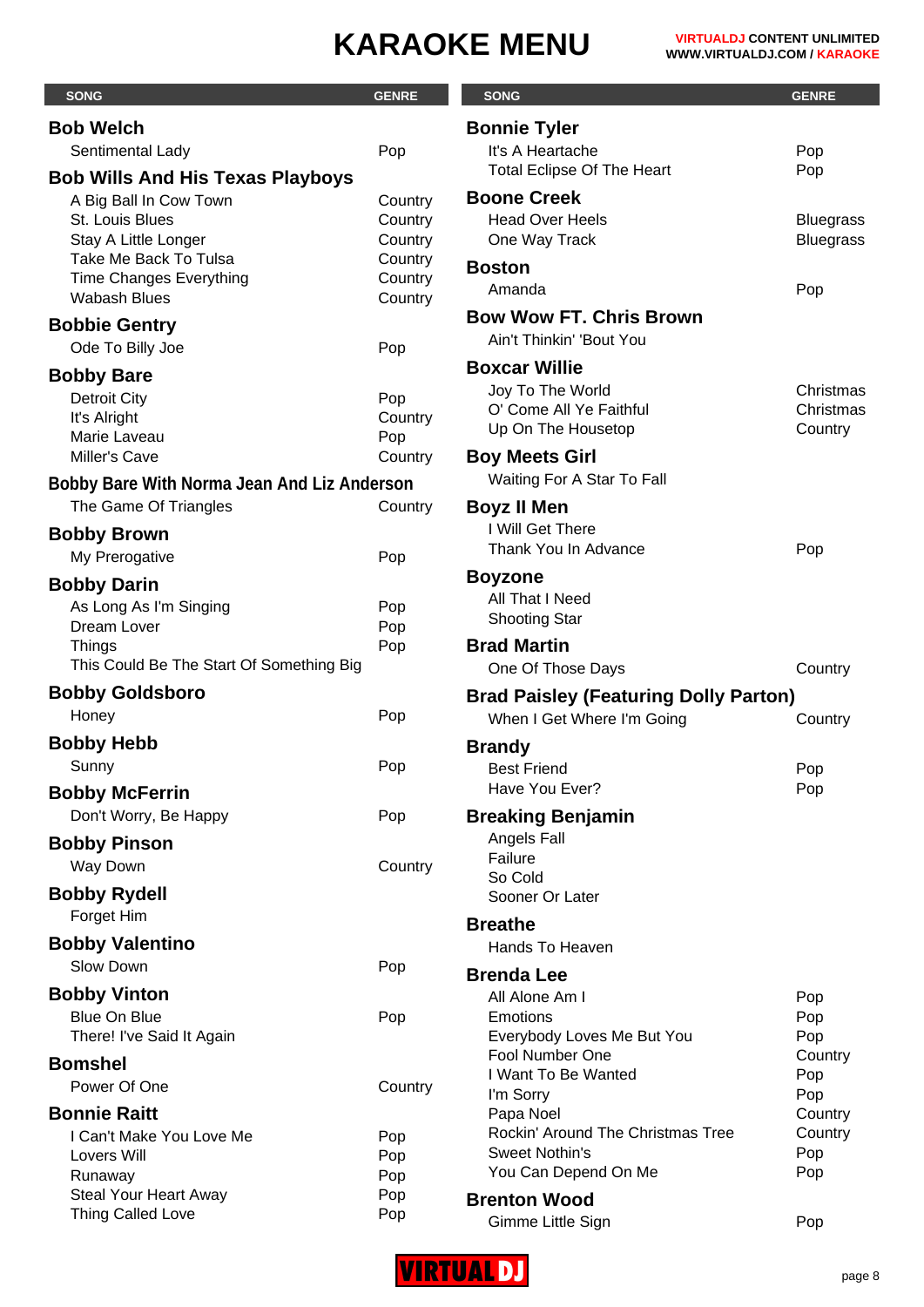| <b>SONG</b>                                                     | <b>GENRE</b> | <b>SONG</b>                                      | <b>GENRE</b>       |
|-----------------------------------------------------------------|--------------|--------------------------------------------------|--------------------|
|                                                                 |              |                                                  |                    |
| <b>Brewer &amp; Shipley</b>                                     |              | <b>Britt Nicole</b>                              |                    |
| One Toke Over The Line                                          | Pop          | Pave                                             |                    |
| <b>Brian Free &amp; Assurance</b>                               |              | <b>Brooks &amp; Dunn</b>                         |                    |
| For God So Loved                                                | Gospel       | Going Out Of My Mind                             | Country            |
| <b>Brian McComas</b>                                            |              | Hangin' 'Round The Mistletoe                     | Christmas          |
| Night Disappear With You                                        | Country      | My Maria                                         | Country            |
| <b>Brian McKnight</b>                                           |              | That's What It's All About<br>The Long Goodbye   | Country<br>Country |
| 6812                                                            | Pop          |                                                  |                    |
| Anytime                                                         | Pop          | <b>Brooks &amp; Dunn Feat. Mac Powell</b>        |                    |
| Back At One                                                     | Pop          | Over The Next Hill                               |                    |
| Everytime You Go Away                                           | Pop          | <b>Brother Cane</b>                              |                    |
| Find Myself In You                                              | Pop          | Fools Shine On                                   |                    |
| Love Of My Life                                                 | Pop          | <b>Brownsville Station</b>                       |                    |
| One Last Cry                                                    | Pop          | Smokin' In The Boy's Room                        | Pop                |
| Still                                                           | Pop          |                                                  |                    |
| Try Our Love Again<br>What We Do Here                           | Pop          | <b>Bruce Springsteen &amp; The E Street Band</b> |                    |
|                                                                 |              | Always A Friend                                  |                    |
| <b>Bring Me The Horizon</b>                                     |              | <b>Bryan Adams</b>                               |                    |
| Can You Feel My Heart                                           |              | Can't Stop This Thing We Started                 | Pop                |
| Doomed<br>Drown                                                 |              | Do I Have To Say The Words                       | Pop                |
| <b>Follow You</b>                                               |              | Heat Of The Night                                | Pop                |
| <b>Happy Song</b>                                               |              | Heaven<br>Kids Wanna Rock                        | Pop                |
| <b>Happy Song</b>                                               |              | Run To You                                       | Pop                |
| Sleepwalking                                                    |              | Somebody                                         |                    |
| Throne                                                          |              | <b>Straight From The Heart</b>                   | Pop                |
| <b>Britney Spears</b>                                           |              | Summer Of '69                                    | Pop                |
| (You Drive Me) Crazy                                            | Pop          | <b>Bryan Ferry</b>                               |                    |
| Anticipating                                                    |              | Slave To Love                                    |                    |
| Baby One More Time                                              | Pop          |                                                  |                    |
| Born To Make You Happy                                          | Pop          | <b>Bryan White</b>                               |                    |
| Dear Diary                                                      |              | How Long                                         | Country            |
| Don't Go Knockin' On My Door                                    | Pop          | Love Is The Right Place                          | Country            |
| Don't Let Me Be The Last To Know                                | Pop          | So Much For Pretending                           |                    |
| Everytime                                                       | Pop          | <b>Bucky Covington</b>                           |                    |
| From The Bottom Of My Broken Heart<br><b>Girl In The Mirror</b> | Pop          | It's Good To Be Us                               | Country            |
| I Will Be There                                                 | Pop          | <b>Buddy Holly</b>                               |                    |
| Let Me Be                                                       | Pop          | <b>Bo Diddley</b>                                |                    |
| Lucky                                                           | Pop          | Maybe Baby                                       | Pop                |
| My Only Wish (This Year)                                        |              | Oh Boy                                           | Pop                |
| One Kiss From You                                               |              | Peggy Sue Got Married                            | Pop                |
| Oops! I Did It Again                                            | Pop          | Think It Over                                    | Pop                |
| Outrageous                                                      | Pop          | <b>Buddy Holly With Leo Sayer</b>                |                    |
| Piece Of Me                                                     | Pop          | Raining In My Heart                              |                    |
| Radar                                                           |              |                                                  |                    |
| Soda Pop                                                        | Pop          | <b>Bullet For My Valentine</b>                   |                    |
| Someday (I Will Understand)<br>Sometimes                        | Pop<br>Pop   | All These Things                                 |                    |
| Stronger                                                        | Pop          | <b>Waking The Demon</b><br>Worthless             |                    |
| What You See (Is What You Get)                                  | Pop          | You Want A Battle? (Here's A War)                |                    |
| When Your Eyes Say It                                           |              |                                                  |                    |
| You Got It All                                                  |              | <b>Burl Ives</b>                                 |                    |
|                                                                 |              | My Gal Sal<br>Pearly Shells (Popo O Ewa)         | Pop                |

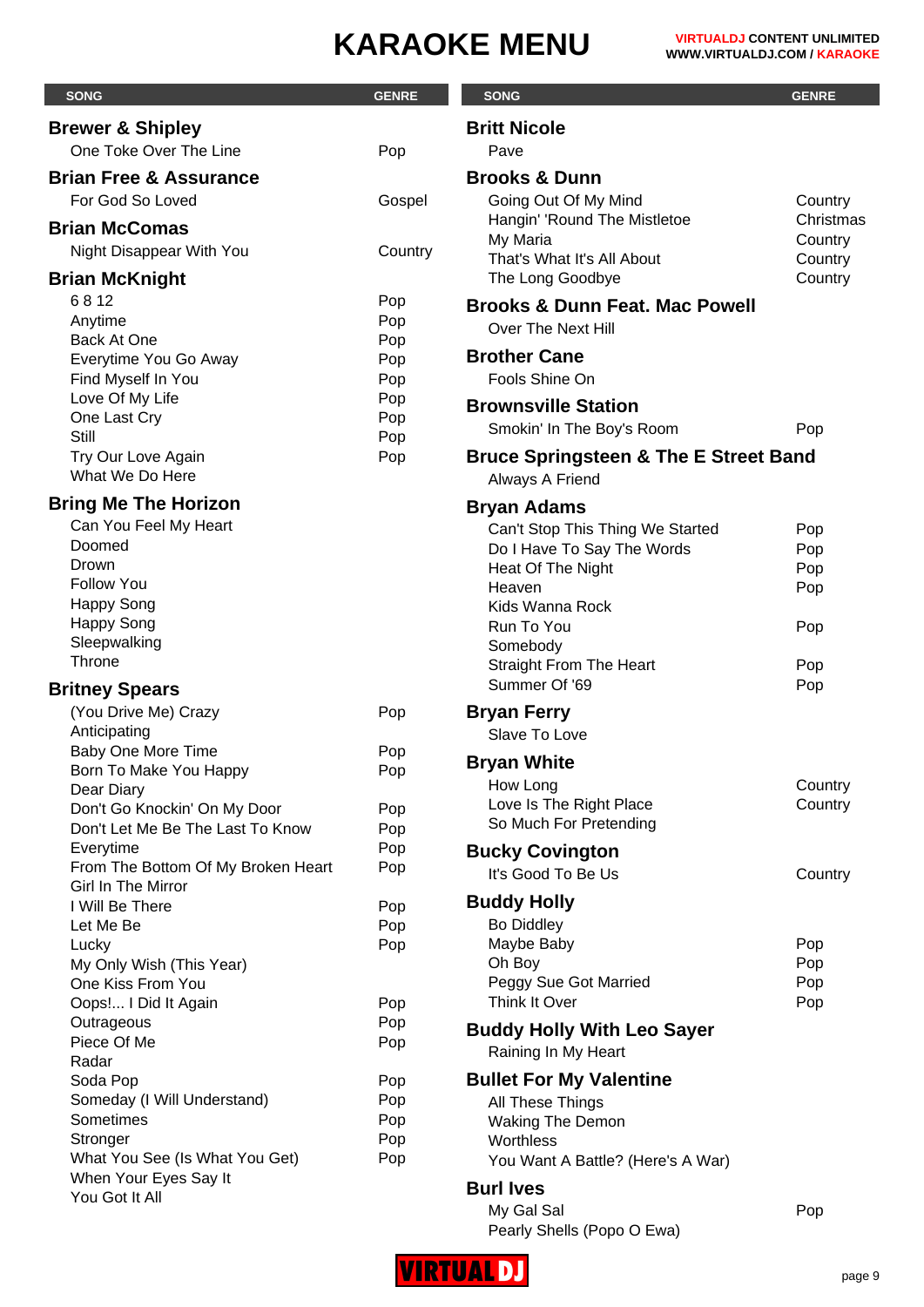| <b>SONG</b>                                     | <b>GENRE</b>       | <b>SONG</b>                                                | <b>GENRE</b> |
|-------------------------------------------------|--------------------|------------------------------------------------------------|--------------|
| <b>Burnin' Daylight</b><br>Say Yes              |                    | <b>Carly Hennessy</b><br>I'm Gonna Blow Your Mind          | Pop          |
| <b>Bush</b>                                     |                    | <b>Carly Pearce</b>                                        |              |
| Glycerine                                       |                    | Closer To You                                              |              |
| Only Way Out                                    |                    | <b>Carly Rae Jepsen</b>                                    |              |
| <b>Buster Poindexter</b>                        |                    | Call Me Maybe                                              |              |
| Hot Hot Hot                                     | Halloween          |                                                            |              |
| <b>Bwitched (B*Witched)</b>                     |                    | <b>Carly Simon</b><br>Anticipation                         | Pop          |
| Jump Down                                       |                    | <b>Better Not Tell Her</b>                                 |              |
| C. W. McCall                                    |                    | Legend In Your Own Time                                    |              |
| Convoy                                          | Country            | Love Of My Life                                            |              |
| <b>Cake</b>                                     |                    | The Right Thing To Do<br>The Stuff That Dreams Are Made Of | Pop          |
| The Distance                                    |                    | <b>Two Little Sisters</b>                                  |              |
| <b>Calum Scott</b>                              |                    | You're So Vain                                             | Pop          |
| Dancing On My Own                               |                    | <b>Carol Douglas</b>                                       |              |
| You Are The Reason                              |                    | Doctor's Orders                                            | Pop          |
| <b>Camelphat &amp; Elderbrook</b>               |                    | <b>Carolina Rain</b>                                       |              |
| Cola                                            |                    | Get Outta My Way                                           | Country      |
| <b>Cameo</b>                                    |                    | <b>Carrie Underwood</b>                                    |              |
| She's Strange                                   |                    | Change                                                     |              |
| Word Up                                         |                    | <b>Crazy Dreams</b>                                        | Country      |
| <b>Canaan Smith</b>                             |                    | Do You Hear What I Hear?                                   |              |
| Hole In A Bottle                                |                    | How Great Thou Art<br>Last Name                            | Country      |
| <b>Candi Stanton</b>                            |                    | Mama's Song                                                |              |
| Young Hearts Run Free                           |                    | So Small                                                   | Country      |
| <b>Captain &amp; Tennille</b>                   |                    | Some Hearts                                                | Country      |
| Come In From The Rain                           | Pop                | <b>Two Black Cadillacs</b><br>Undo It                      |              |
| Do That To Me One More Time                     | Pop                | <b>Carter's Chord</b>                                      |              |
| Song Of Joy                                     | Pop                | A Little Less Comfortable                                  |              |
| The Way I Want To Touch You                     | Pop                | <b>Different Breed</b>                                     | Country      |
| The Wedding Song<br>We Never Really Say Goodbye | Pop<br>Pop         | <b>Cassadee Pope</b>                                       |              |
| You Need A Woman Tonight                        | Pop                | 11                                                         |              |
| <b>Carl &amp; Pearl Butler</b>                  |                    | I Wish I Could Break Your Heart                            |              |
| Don't Let Me Cross Over                         | Country            | Wasting All These Tears                                    |              |
| <b>Carl Perkins</b>                             |                    | You Hear A Song                                            |              |
| <b>Blue Suede Shoes</b>                         | Pop                | <b>Catfish And The Bottlemen</b>                           |              |
| <b>Carl Smith</b>                               |                    | Outside                                                    |              |
| Kisses Don't Lie                                | Country            | <b>Cathy Carr</b>                                          |              |
| Let Old Mother Nature Have Her Way              |                    | <b>Ivory Tower</b>                                         | Pop          |
| Let's Live A Little                             | Country            | <b>Causes</b>                                              |              |
| Why, Why<br>You Are The One                     | Country            | Teach Me How To Dance With You                             |              |
|                                                 | Country            | <b>Cave In</b>                                             |              |
| <b>Carl Story</b>                               |                    | Anchor                                                     |              |
| Angel Band                                      | Gospel             | <b>Ce Ce Peniston</b>                                      |              |
| <b>Carlene Carter</b>                           |                    | Finally                                                    |              |
| Come On Back<br>The Sweetest Thing              | Country<br>Country |                                                            |              |
|                                                 |                    |                                                            |              |
|                                                 |                    | <b>VIRTUAL DJ</b>                                          |              |
|                                                 |                    |                                                            | page         |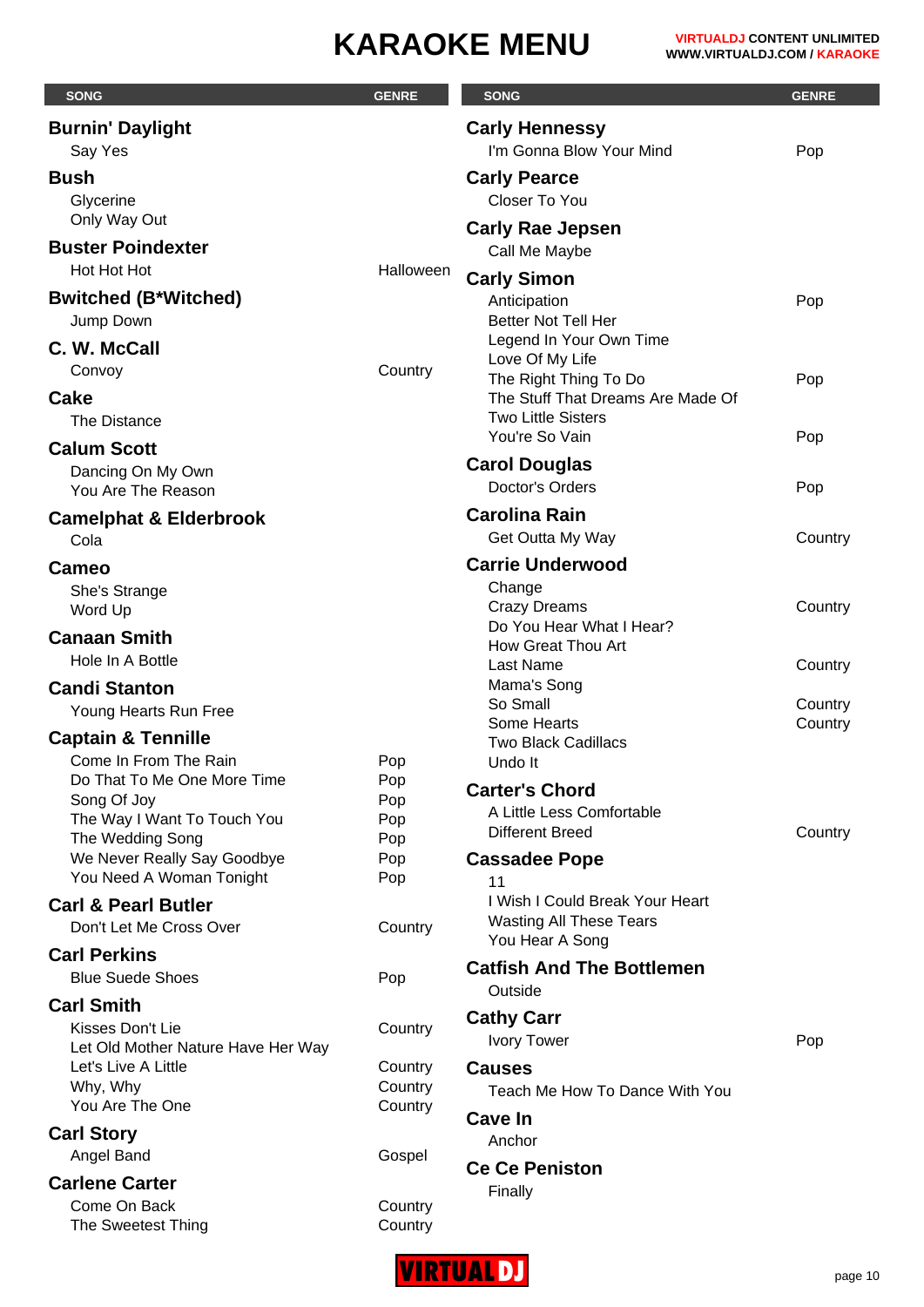| <b>SONG</b><br><b>GENRE</b><br><b>SONG</b><br><b>GENRE</b>                                                                   |         |
|------------------------------------------------------------------------------------------------------------------------------|---------|
| She's Too Good To Be True                                                                                                    | Country |
| <b>Celine Dion</b><br><b>Snakes Crawl At Night</b>                                                                           | Country |
| All By Myself<br>The Easy Part's Over                                                                                        | Country |
| <b>Beautiful Boy</b><br>We Could<br>Because You Loved Me                                                                     | Country |
| Pop<br>When I Stop Leaving I'll Be Gone<br>Goodbye's (The Saddest Word)<br>Pop                                               | Country |
| Where Do I Put Her Memory<br>I Want You To Need Me<br>Pop                                                                    | Country |
| Why Baby Why<br>It's All Coming Back To Me Now<br>Pop                                                                        |         |
| You Almost Slipped My Mind<br>Love Can Move Mountains                                                                        | Country |
| <b>Charlie Daniels</b><br>Nothing Broken But My Heart<br>Pop                                                                 |         |
| Only One Road<br>Boogie Woogie Fiddle Country Blues                                                                          | Country |
| In America<br>Stand By Your Side                                                                                             | Country |
| <b>Taking Chances</b><br><b>Little Folks</b><br>Pop                                                                          |         |
| That's The Way It Is<br>Pop<br>Simple Man                                                                                    | Country |
| The Reason<br>Pop<br>The Legend Of Wooley Swamp                                                                              | Country |
| Wichita Jail<br>Then You Look At Me                                                                                          |         |
| <b>Think Twice</b><br><b>Charlie Robison</b>                                                                                 |         |
| Water From The Moon<br>I Want You Bad                                                                                        | Country |
| Where Does My Heart Beat Now<br>Pop                                                                                          |         |
| <b>Charly McClain</b><br><b>Celine Dion &amp; Peabo Bryson</b>                                                               |         |
| Dancin' Your Memory Away<br><b>Beauty And The Beast</b><br>Pop                                                               | Country |
| <b>Chase Bryant</b><br><b>Celine Dion And R. Kelly</b>                                                                       |         |
| Take It On Back                                                                                                              |         |
| I'm Your Angel<br>Pop<br><b>Cheetah Girls</b>                                                                                |         |
| <b>Chad Brock</b>                                                                                                            |         |
| Cinderella<br><b>Ordinary Life</b><br>Country                                                                                |         |
| The Visit<br><b>Chely Wright</b><br>Country                                                                                  |         |
| <b>Broken</b><br><b>Chaka Khan</b>                                                                                           |         |
| I Already Do<br><b>Once You Get Started</b>                                                                                  | Country |
| It Was                                                                                                                       | Country |
| <b>Chambers Brothers</b><br>The Bumper Of My Suv                                                                             | Country |
| The River<br>Time Has Come Today<br>Pop                                                                                      | Country |
| <b>Cher</b><br>Champaign                                                                                                     |         |
| How 'Bout Us<br>(This Is) A Song For The Lonely                                                                              |         |
| A Different Kind Of Love Song<br>Pop                                                                                         |         |
| <b>Changing Faces</b><br>All Or Nothing                                                                                      |         |
| Foolin' Around<br>Dark Lady<br>Pop                                                                                           |         |
| Stroke You Up<br>Gypsies, Tramps And Thieves<br>Pop                                                                          |         |
| If I Could Turn Back Time<br><b>Charles And Eddie</b><br>Pop                                                                 |         |
| <b>Just Like Jesse James</b><br>Pop<br>Would I Lie To You?                                                                   |         |
| Love And Understanding<br><b>Charley Pride</b>                                                                               |         |
| Love Hurts<br>Pop<br>A Whole Lotta Things To Sing About<br>Country                                                           |         |
| Pop<br>Runaway<br>Amazing Love<br>Country                                                                                    |         |
| Song For The Lonely<br>Pop<br><b>Burgers And Fries</b><br>Country                                                            |         |
| <b>Strong Enough</b><br>Pop<br>Don't Fight The Feelings Of Love<br>Country<br>The Shoop Shoop Song (It's In His Kiss)<br>Pop |         |
| Hope You're Feeling Me (Like I'm Feeling You)<br>Country<br>You Haven't Seen The Last Of Me                                  |         |
| I Know One<br>Country                                                                                                        |         |
| Chicago<br>I Wonder Could I Live There Anymore<br>Country                                                                    |         |
| (I've Been) Searching So Long<br>Pop<br>I'd Rather Love You<br>Country                                                       |         |
| 25 Or 6 To 4<br>Pop<br>I'll Be Leaving Alone<br>Country                                                                      |         |
| Along Comes A Woman<br>It's Gonna Take A Little Bit Longer<br>Country                                                        |         |
| Baby, What A Big Surprise<br>Pop<br>Just Between Me And You<br>Country                                                       |         |
| <b>Beginnings</b><br>Pop<br>Let The Chips Fall<br>Country                                                                    |         |
| Colour My World<br>Pop<br>More To Me<br>Country<br>Does Anybody Really Know What Time It Is? Pop                             |         |
| Roll On Mississippi<br>Country<br>Feelin' Stronger Every Day<br>Pop<br>She's Just An Old Love Turned Memory                  |         |

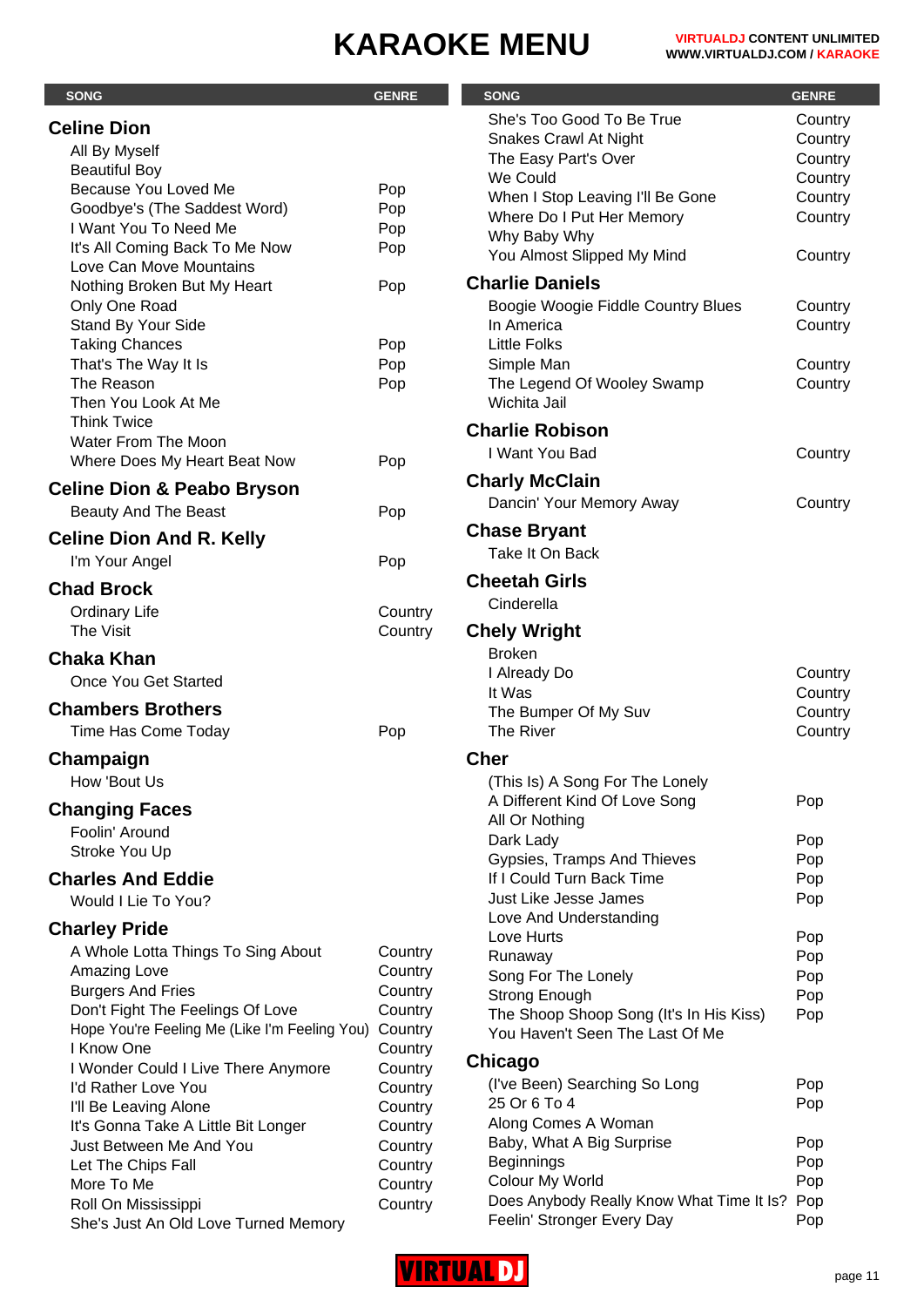| <b>SONG</b>                                    | <b>GENRE</b>           | <b>SONG</b>                                                           | <b>GENRE</b>           |
|------------------------------------------------|------------------------|-----------------------------------------------------------------------|------------------------|
| Hard To Say I'm Sorry                          | Pop                    |                                                                       |                        |
| If You Leave Me Now                            | Pop                    | <b>Children's Happy Songs</b>                                         |                        |
| Just You 'N' Me                                | Pop                    | A-Tisket, A-Tasket                                                    | Childrens              |
| Look Away                                      | Pop                    | Ding Dong Bell                                                        | Childrens              |
| You're The Inspiration                         | Pop                    | Fuzzy Wuzzy                                                           | Childrens              |
| <b>Chidren's Toddler Tunes</b>                 |                        | Girls And Boys Come Out To Play                                       | Childrens              |
|                                                |                        | I Wanna Be Like You                                                   | Childrens              |
| I've Been Working On The Railroad              | Childrens              | Jack And Jill                                                         | Childrens              |
| <b>Childish Gambino</b>                        |                        | Put Your Finger On Your Nose                                          | Childrens              |
| Centipede                                      |                        | We're Going On A Bear Hunt                                            | Childrens              |
| <b>Children's Bible Songs</b>                  |                        | Wiggerly Woo<br>Zip-A-Dee-Doo-Dah                                     | Childrens<br>Childrens |
| A Little Talk With Jesus                       | Childrens              |                                                                       |                        |
| <b>Amazing Grace</b>                           | Childrens              | <b>Children's Nursery Rhymes</b>                                      |                        |
| Deep And Wide                                  | Childrens              | Baa Baa Black Sheep                                                   | Childrens              |
| Do Lord                                        | Childrens              | Brahm's Lullaby                                                       | Childrens              |
| Down By The Riverside                          | Childrens              | <b>Hot Cross Buns</b>                                                 | Childrens              |
| Down In My Heart                               | Childrens              | London Bridge                                                         | Childrens              |
| Go Tell It On The Mountain                     | Childrens              | Polly Wolly Doodle<br>Row Row Your Boat                               | Childrens              |
| He's Got The Whole World In His Hands          | Childrens              |                                                                       | Childrens              |
| I'm Gonna Sing                                 | Childrens              | This Old Man (Knick-Knack Paddy-Whack)<br>Twinkle Twinkle Little Star | Childrens<br>Childrens |
| I've Got A Feeling                             | Childrens              | Yankee Doodle                                                         | Childrens              |
| Jacob's Ladder                                 | Childrens              |                                                                       |                        |
| Jesus Loves Me                                 | Childrens              | <b>Children's Songs</b>                                               |                        |
| Oh, How I Love Jesus                           | Childrens              | A Hunting We Will Go                                                  | Childrens              |
| Old Time Religion                              | Childrens              | Alouette                                                              | Childrens              |
| Rock My Soul                                   | Childrens              | Dry Bones                                                             | Childrens              |
| Standin' In The Need Of Prayer                 | Childrens              | <b>Eensy Weensy Spider</b>                                            | Childrens              |
| This Is The Way We Go To Church                | Childrens              | Get On Board                                                          | Childrens              |
| This Little Light Of Mine                      | Childrens              | Hey Diddle Diddle                                                     | Childrens              |
| What A Friend We Have In Jesus                 | Childrens              | <b>Hickory Dickory Dock</b>                                           | Childrens              |
| What A Mighty God We Serve                     | Childrens              | Hush Little Baby                                                      | Childrens              |
| Whisper A Prayer                               | Childrens              | Jesus Loves The Little Children                                       | Childrens              |
| <b>Children's Favorites</b>                    |                        | Little Bo-Peep<br>Oh Dear What Can The Matter Be?                     | Childrens<br>Childrens |
| <b>Animal Fair</b>                             | Childrens              | One Potato                                                            | Childrens              |
| B-I-N-G-O                                      | Childrens              | Pat-A-Cake Pat-A-Cake                                                 | Childrens              |
| <b>Blow The Man Down</b>                       | Childrens              | Rub-A-Dub-Dub Three Men In A Tub                                      | Childrens              |
| Camptown Races                                 | Childrens              | Sing A Song Of Sixpence                                               | Childrens              |
| Here We Go 'Round The Mulberry Bush            | Childrens              | <b>Six Little Ducks</b>                                               | Childrens              |
| <b>Little White Duck</b>                       | Childrens              | The Alphabet Song                                                     | Childrens              |
| Oh Where Oh Where Has My Little Dog Gone       | Childrens              | The Old Gray Mare                                                     | Childrens              |
| On Top Of Old Smoky                            | Childrens              | The Wheels On The Bus                                                 | Childrens              |
| Rock-A-Bye-Baby                                | Childrens              | Where Is Thumbkin                                                     | Childrens              |
| <b>Sailing Sailing</b>                         | Childrens              | Chingy                                                                |                        |
| She'll Be Comin' 'Round The Mountain           | Childrens<br>Childrens |                                                                       |                        |
| <b>Ten Little Indians</b>                      |                        | One Call Away                                                         |                        |
| <b>Three Blind Mice</b><br>Turkey In The Straw | Childrens<br>Childrens | <b>Right Thurr</b>                                                    |                        |
|                                                |                        | <b>Chris Brown</b>                                                    |                        |
| <b>Children's Fun Songs</b>                    |                        | No Bulls--t                                                           |                        |
| Do The Hokey Pokey                             | Childrens              | Wall To Wall                                                          | Pop                    |
| Frere Jacques                                  | Childrens              | <b>Chris Brown Featuring T-Pain</b>                                   |                        |
| <b>Grandfather's Clock</b>                     | Childrens              | <b>Kiss Kiss</b>                                                      | Pop                    |
| How Much For That Doggie In The Window         | Childrens              |                                                                       |                        |
| Ring Around The Rosey                          | Childrens              |                                                                       |                        |
| Shoo Fly                                       | Childrens              |                                                                       |                        |
| Shortnin' Bread                                | Childrens              |                                                                       |                        |
| Skip To My Lou                                 | Childrens              |                                                                       |                        |

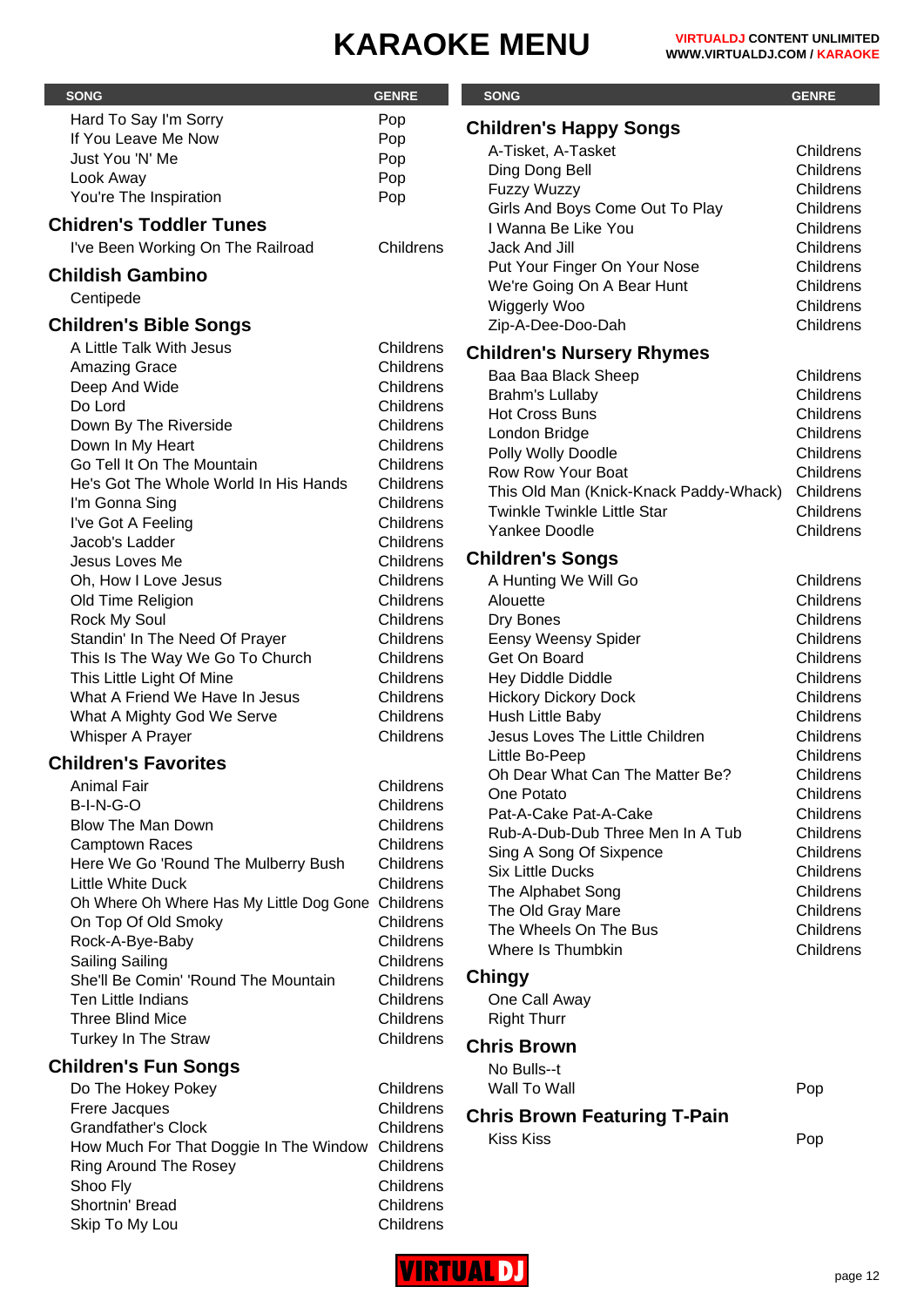| <b>SONG</b>                                                                                                                     | <b>GENRE</b>                                        | <b>SONG</b>                                                                                                                                                      | <b>GENRE</b>                                                              |
|---------------------------------------------------------------------------------------------------------------------------------|-----------------------------------------------------|------------------------------------------------------------------------------------------------------------------------------------------------------------------|---------------------------------------------------------------------------|
| <b>Chris Cagle</b>                                                                                                              |                                                     | <b>Chyches</b>                                                                                                                                                   |                                                                           |
| Country By The Grace Of God<br>Laredo<br>Miss Me Baby<br>What A Beautiful Day<br><b>What Kinda Gone</b>                         | Country<br>Country<br>Country<br>Country<br>Country | Get Away<br><b>Chvrches</b><br>Bury It<br>Leave A Trace                                                                                                          |                                                                           |
| <b>Chris Deburgh</b><br>Lady In Red                                                                                             | Pop                                                 | Miracle<br><b>Never Ending Circles</b><br>The Mother We Share                                                                                                    |                                                                           |
| <b>Chris Janson</b><br>Buy Me A Boat                                                                                            |                                                     | Ciara ftg. Nicki Minaj<br>I'm Out                                                                                                                                |                                                                           |
| <b>Chris Lane</b><br><b>Fix</b>                                                                                                 |                                                     | <b>Cilla Black</b><br>Anyone Who Had A Heart                                                                                                                     |                                                                           |
| For Her<br><b>Chris LeDoux</b>                                                                                                  |                                                     | <b>Claire De Lune</b><br><b>Skipping Stone</b>                                                                                                                   |                                                                           |
| Airborne Cowboy<br><b>Chris Ledoux</b>                                                                                          | Country                                             | <b>Claire Lynch</b><br>Second Wind                                                                                                                               | <b>Bluegrass</b>                                                          |
| Cowboy Up<br>Life Is A Highway                                                                                                  | Country<br>Country                                  | <b>Clare Dunn</b><br>Move On                                                                                                                                     |                                                                           |
| <b>Chris Stapleton</b><br>Millionaire                                                                                           |                                                     | <b>Claudia Church</b><br>It's All Your Fault                                                                                                                     | Country                                                                   |
| <b>Christina Aguilera</b><br>I Turn To You<br>Obvious<br>Somebody's Somebody                                                    | Pop<br>Pop<br>Pop                                   | What's The Matter With You Baby<br><b>Claudine Clark</b><br>Party Lights                                                                                         | Country<br>Pop                                                            |
| <b>Christina Aguliera Feat. Missy Elliot</b><br>Car Wash (Shark Tale Mix)                                                       |                                                     | <b>Clay Aiken</b><br>Merry Christmas With Love                                                                                                                   |                                                                           |
| <b>Christina Milian</b><br>When You Look At Me                                                                                  |                                                     | <b>Clay Walker</b><br>I Can't Sleep<br>Jesus Was A Country Boy                                                                                                   | Country<br>Country                                                        |
| <b>Christine And The Queens</b><br><b>Tilted</b><br><b>Christopher Cross</b><br>Ride Like The Wind<br>Sailing<br>Think Of Laura | Pop                                                 | Once In A Lifetime Love<br>One, Two, I Love You<br><b>Ordinary People</b><br><b>Rumor Has It</b><br>She Likes It In The Morning<br>Where Do I Fit In The Picture | Country<br>Country<br>Country<br>Country<br>Country<br>Country            |
| <b>Chubby Checker</b><br>Let's Twist Again                                                                                      | Pop                                                 | <b>Clean Cut Kid</b><br>Runaway                                                                                                                                  |                                                                           |
| Slow Twistin'<br>The Twist                                                                                                      | Pop<br>Pop                                          | <b>Cledus T. Judd</b><br>Every Bulb In The House Is Blown                                                                                                        | Country                                                                   |
| <b>Chuck Berry</b><br>Maybellene<br>My Ding A Ling<br>No Particular Place To Go<br>Roll Over Beethoven                          | Pop<br>Pop<br>Pop                                   | If Shania Was Mine<br><b>Cliff Richard</b><br><b>Miss You Nights</b><br><b>Clint Black</b>                                                                       | Country                                                                   |
| <b>Chuck Wicks</b><br>All I Ever Wanted<br>Old School<br><b>Stealing Cinderella</b>                                             | Country<br>Country                                  | A Better Man<br>Killin' Time<br>Loving Blind<br>Nothing's News<br>One More Payment<br>Put Yourself In My Shoes<br>This Nightlife                                 | Country<br>Country<br>Country<br>Country<br>Country<br>Country<br>Country |

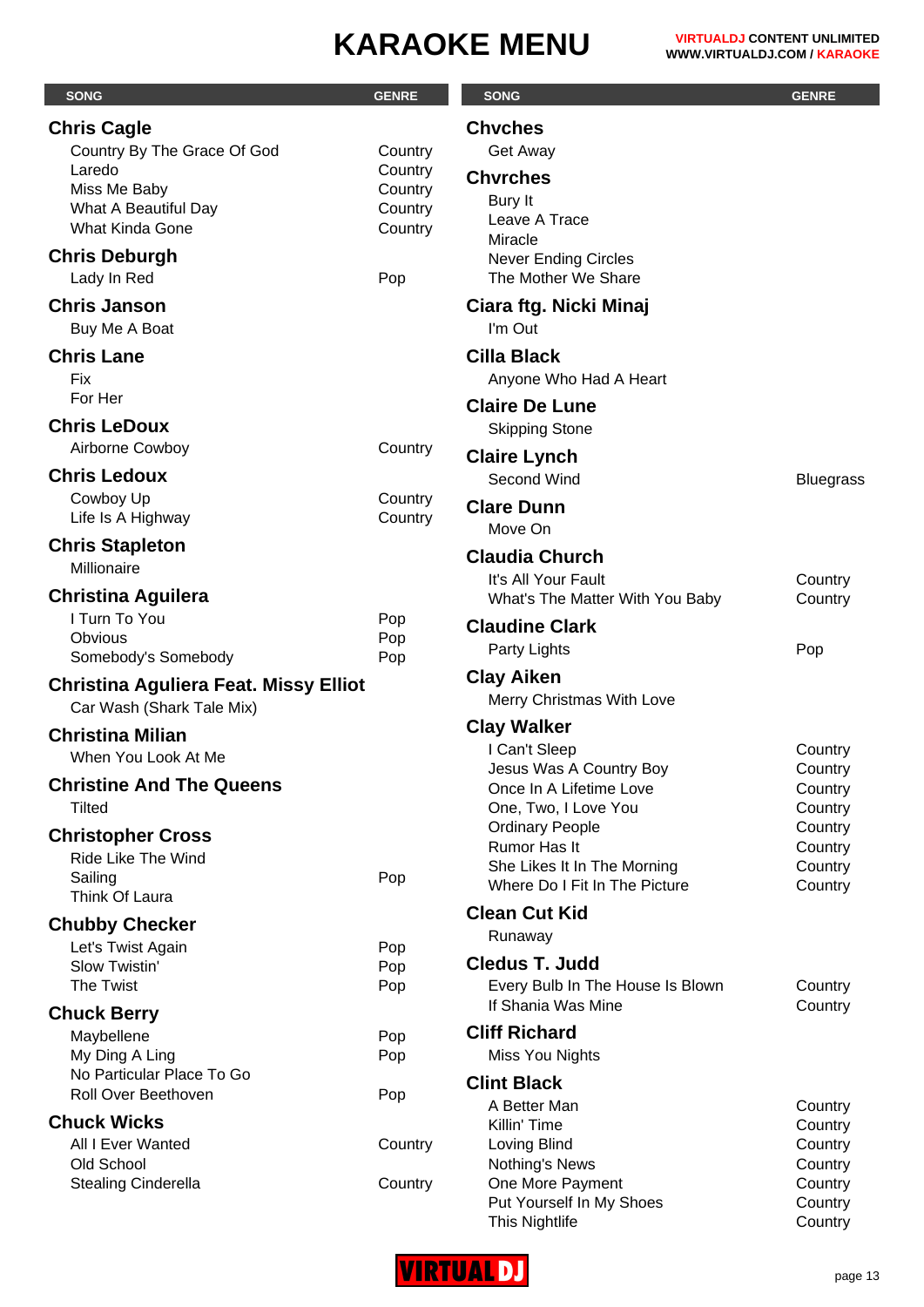| <b>SONG</b>                                       | <b>GENRE</b>       | <b>SONG</b>                                                                                                           | <b>GENRE</b>       |
|---------------------------------------------------|--------------------|-----------------------------------------------------------------------------------------------------------------------|--------------------|
|                                                   |                    |                                                                                                                       |                    |
| We Tell Ourselves<br>When My Ship Comes In        | Country<br>Country | There's A Honky Tonk Angel (Who'll Take Me Back In) Country<br>This Time I've Hurt Her More Than She Loves Me Country |                    |
| Where Are You Now                                 | Country            | <b>Tight Fittin' Jeans</b>                                                                                            | Country            |
|                                                   |                    |                                                                                                                       |                    |
| <b>Clinton Gregory</b><br>One Shot At A Time      |                    | Corona                                                                                                                |                    |
|                                                   | Country            | Baby Baby                                                                                                             |                    |
| <b>Club Nouveau</b>                               |                    | <b>Count Five</b>                                                                                                     |                    |
| Lean On Me                                        | Pop                | <b>Psychotic Reaction</b>                                                                                             | Pop                |
| <b>Clutch</b>                                     |                    | <b>Counting Crows</b>                                                                                                 |                    |
| The Regulator                                     |                    | <b>American Girls</b>                                                                                                 | Pop                |
| <b>Coheed And Cambria</b>                         |                    | Miami                                                                                                                 | Pop                |
| A Favor House Atlantic                            |                    | <b>Country Christmas</b>                                                                                              |                    |
| <b>Blood Red Summer</b>                           |                    | Auld Lang Syne                                                                                                        | Country            |
| <b>Colbie Caillat</b>                             |                    | Jingle Bells                                                                                                          | Christmas          |
| <b>Kiss The Girl</b>                              |                    | <b>Marvelous Little Toy</b>                                                                                           | Country            |
| <b>Cole Deggs &amp; The Lonesome</b>              |                    | O' Come All Ye Faithful<br><b>Silent Night</b>                                                                        | Country<br>Country |
| I Got More                                        | Country            |                                                                                                                       |                    |
|                                                   |                    | Coven                                                                                                                 |                    |
| <b>Collin Raye</b>                                |                    | One Tin Soldier (The Legend Of Billy Jack)                                                                            | Pop                |
| Anyone Else<br><b>Couldn't Last A Moment</b>      | Country            | <b>Cowboy Copas</b>                                                                                                   |                    |
| <b>Every Second</b>                               | Country<br>Country | Alabam                                                                                                                | Country            |
| If I Were You                                     | Country            | <b>Flat Top Guitar</b>                                                                                                |                    |
| Let It Be Me                                      | Country            | Louisian<br>Signed Sealed And Delivered                                                                               |                    |
| On The Verge                                      | Country            | <b>Sunny Tennessee</b>                                                                                                |                    |
| That's My Story                                   | Country            |                                                                                                                       |                    |
| <b>Con Hunley</b>                                 |                    | <b>Craig David</b><br>Ain't Giving Up                                                                                 |                    |
| It Came Upon A Midnight Clear                     | Christmas          | All We Needed                                                                                                         |                    |
| <b>Confederate Railroad</b>                       |                    | Insomnia                                                                                                              |                    |
| Cowboy Cadillac                                   | Country            | Spanish                                                                                                               |                    |
| Elvis And Andy                                    | Country            | What's Your Flava                                                                                                     |                    |
| Queen Of Memphis                                  | Country            | <b>Craig Morgan</b>                                                                                                   |                    |
| When And Where                                    | Country            | God Must Really Love Me                                                                                               | Country            |
| <b>Connie Francis</b>                             |                    | Little Bit Of Life                                                                                                    | Country            |
| My Happiness                                      | Pop                | <b>Redneck Yacht Club</b>                                                                                             | Country            |
| Robot Man                                         |                    | Wake Up Lovin' You                                                                                                    |                    |
| <b>Connie Smith</b>                               |                    | <b>Crash Test Dummies</b>                                                                                             |                    |
| Burning A Hole In My Mind                         | Country            | Afternoons And Coffeespoons                                                                                           |                    |
| Cincinnati Ohio                                   | Country            | <b>God Shuffled His Feet</b>                                                                                          |                    |
| If I Talk To Him                                  | Country            | In The Days Of The Caveman<br>Mmm Mmm Mmm Mmm                                                                         |                    |
| Once A Day<br>Then And Only Then                  | Country<br>Country | Superman's Song                                                                                                       |                    |
|                                                   |                    | <b>CREAM</b>                                                                                                          |                    |
| <b>Contemporary Gospel</b>                        |                    |                                                                                                                       |                    |
| <b>Bring It To Jesus</b>                          | Gospel             | Born Under A Bad Sign                                                                                                 |                    |
| <b>Conway Twitty</b>                              |                    | <b>Creed</b>                                                                                                          |                    |
| Ain't She Something Else                          | Country            | Are You Ready<br><b>Bullets</b>                                                                                       | Pop                |
| Between Blue Eyes And Jeans<br>Don't Take It Away | Country<br>Country | Don't Stop Dancing                                                                                                    | Pop<br>Pop         |
| Georgia Keeps Pulling On My Ring                  | Country            | Higher                                                                                                                | Pop                |
| I Couldn't See You Leavin'                        | Country            | My Own Prison                                                                                                         |                    |
| I Want To Know You Before We Make Love Country    |                    | My Sacrifice                                                                                                          | Pop                |
| I've Never Seen The Likes Of You                  |                    | One                                                                                                                   | Pop                |
|                                                   |                    | One Last Breath                                                                                                       | Pop                |

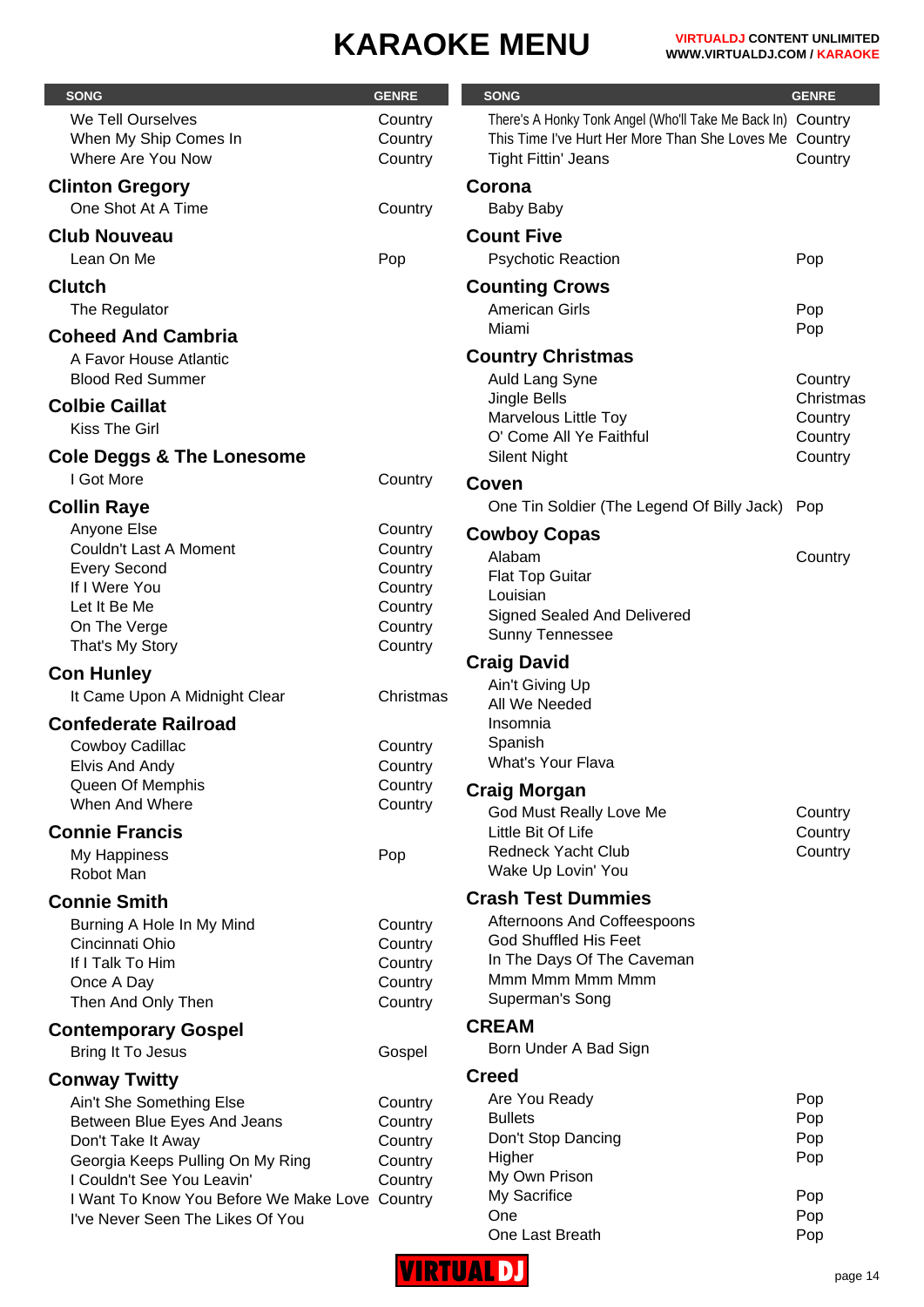| <b>SONG</b>                                     | <b>GENRE</b>       | <b>SONG</b>                              | <b>GENRE</b> |
|-------------------------------------------------|--------------------|------------------------------------------|--------------|
| Torn<br>Weathered                               | Pop                | <b>Cyndi Lauper</b>                      |              |
| <b>What's This Life For</b>                     | Pop                | All Through The Night                    | Pop          |
| With Arms Wide Open                             | Pop                | The World Is Stone                       |              |
| Young Grow Old                                  | Pop                | D' Angelo                                |              |
| <b>Creedence Clearwater Revival</b>             |                    | <b>Brown Sugar</b>                       |              |
| <b>Bad Moon Rising</b>                          | Pop                | D'Angelo                                 |              |
| Born On The Bayou                               |                    | Lady                                     |              |
| Commotion                                       | Pop                | <b>Daft Punk</b>                         |              |
| Fortunate Son                                   | Pop                | Technologic                              |              |
| <b>Green River</b>                              | Pop                |                                          |              |
| <b>Hey Tonight</b><br>Lodi                      |                    | <b>Dallas Holm</b>                       |              |
| Long As I Can See The Light                     |                    | Rise Again                               | Gospel       |
| Looking Out My Back Door                        | Pop                | <b>Dan Baird</b>                         |              |
| <b>Proud Mary</b>                               | Pop                | I Love You Period                        |              |
| Run Through The Jungle                          | Pop                | <b>Dan Seals</b>                         |              |
| Suzie Q                                         | Pop                | Everything That Glitters (Is Not Gold)   | Country      |
| <b>Sweet Hitch-Hiker</b>                        | Pop                |                                          |              |
| <b>The Midnight Special</b>                     | Pop                | <b>Daniel Bedingfield</b>                |              |
| Travelin' Band<br>Up Around The Bend            | Pop<br>Pop         | Gotta Get Through This                   |              |
| Who'll Stop The Rain                            | Pop                | <b>Danzig</b>                            |              |
|                                                 |                    | Mother                                   |              |
| <b>Crispian St. Peters</b>                      |                    | <b>Darius Rucker</b>                     |              |
| The Pied Piper                                  | Pop                | Don't Think I Don't Think About It       | Country      |
| <b>Crusaders Ft. Randy Crawford</b>             |                    | I Got Nothin'                            |              |
| <b>Street Life</b>                              |                    | Together, Anything's Possible            |              |
| <b>Crystal Gayle</b>                            |                    | <b>True Believers</b>                    |              |
| I'll Do It All Over Again                       | Country            | <b>Daron Norwood</b>                     |              |
| I'll Get Over You                               | Country            | If It Wasn't For Her I Wouldn't Have You |              |
| It's Like We Never Said Goodbye                 | Country            | <b>Daryle Singletary</b>                 |              |
| Ready For The Times To Get Better               | Country            | Amen Kind Of Love                        | Country      |
| Somebody Loves You<br>The Blue Side             | Country            | That's Why I Sing This Way               | Country      |
| What Child Is This?                             | Country<br>Country | The Note                                 | Country      |
| When I Dream                                    | Country            | <b>Dashboard Confessional</b>            |              |
| You Never Miss A Real Good Thing                | Country            | Don't Wait                               |              |
|                                                 |                    | Hands Down                               |              |
| <b>Crystal Shawanda</b><br>My Roots Are Showing | Country            | Rapid Hope Loss                          |              |
|                                                 |                    | <b>Screaming Infidelities</b>            |              |
| <b>Crystal Waters</b>                           |                    | Stolen                                   |              |
| Gypsy Women (She's Homeless)                    |                    | <b>Daughtry</b>                          |              |
| Makin' Happy                                    |                    | Home                                     | Pop          |
| <b>Culture Club</b>                             |                    | September                                |              |
| Church Of The Poison Mind                       |                    | Dave Loggins                             |              |
| Do You Really Want To Hurt Me                   | Pop                | Please Come To Boston                    | Pop          |
| Karma Chameleon                                 | Pop                |                                          |              |
| Time (Clock Of The Heart)                       |                    | <b>David Allan Coe</b>                   |              |
| Victims                                         |                    | Mona Lisa Lost Her Smile                 | Country      |
| <b>Curtis Lee</b>                               |                    | <b>David Ball</b>                        |              |
| Pretty Little Angel Eyes                        | Pop                | <b>Riding With Private Malone</b>        | Country      |
|                                                 |                    | <b>David Cook</b>                        |              |
|                                                 |                    | Time Of My Life                          | Pop          |

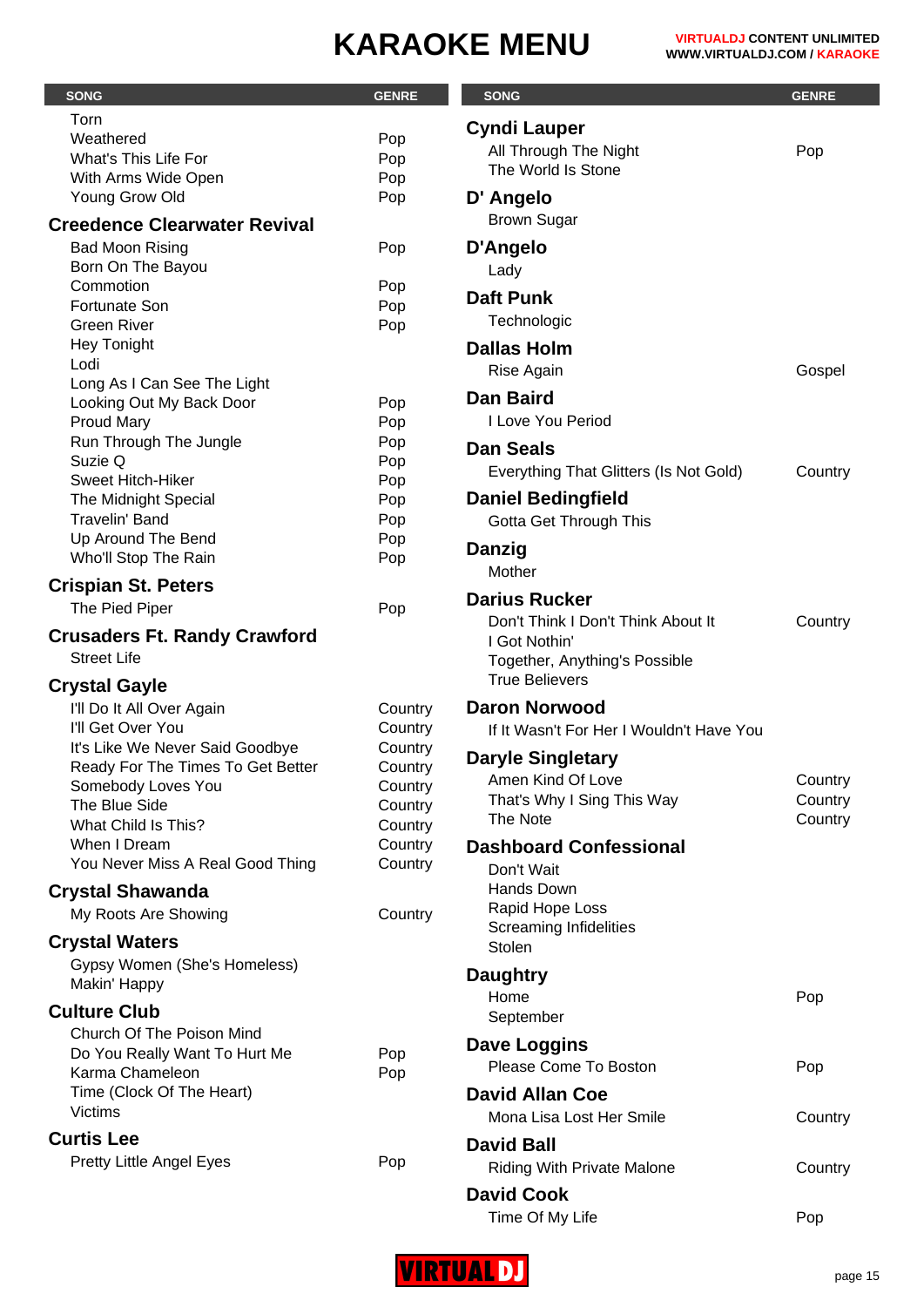| <b>SONG</b>                                                                                                      | <b>GENRE</b>       | <b>SONG</b>                                                                | <b>GENRE</b>                             |
|------------------------------------------------------------------------------------------------------------------|--------------------|----------------------------------------------------------------------------|------------------------------------------|
| <b>David Dundas</b>                                                                                              |                    | <b>Deborah Cox</b>                                                         |                                          |
| Jeans On                                                                                                         | Pop                | Who Do U Love (Who Do You Love)                                            |                                          |
| <b>David Essex</b><br>Gonna Make You A Star                                                                      |                    | <b>Dee Clark</b><br>Raindrops                                              | Pop                                      |
| <b>Hold Me Close</b><br>Rock On                                                                                  | Pop                | Def Leppard<br>Armageddon It                                               | Pop                                      |
| <b>David Frizzell</b><br>I'm Gonna Hire A Wino                                                                   | Country            | <b>Del Amitri</b>                                                          |                                          |
| David Frizzell & Shelly West                                                                                     |                    | Always The Last To Know<br>Roll To Me                                      |                                          |
| I Just Came Here To Dance<br>You're The Reason God Made Oklahoma                                                 | Country<br>Country | <b>Del McCoury Band</b><br>1952 Vincent Black Lightning                    |                                          |
| <b>David Gray</b><br>Babylon                                                                                     | Pop                | <b>Del Reeves</b>                                                          | <b>Bluegrass</b>                         |
| <b>David Houston</b>                                                                                             |                    | Girl On The Billboard                                                      | Country                                  |
| Good Things                                                                                                      | Country            | <b>Del Shannon</b>                                                         |                                          |
| <b>David Kersh</b>                                                                                               |                    | Hats Off To Larry<br>Runaway                                               | Pop<br>Pop                               |
| Day In, Day Out                                                                                                  |                    | <b>Delaney &amp; Bonnie And Friends</b>                                    |                                          |
| <b>David Naughton</b>                                                                                            |                    | Only You Know And I Know                                                   | Pop                                      |
| Makin' It                                                                                                        |                    | <b>Delbert McClinton</b>                                                   |                                          |
| <b>David Soul</b>                                                                                                |                    | Sending Me Angels                                                          | Country                                  |
| Don't Give Up On Us<br>Don't Give Up On Us                                                                       | Pop                | <b>Delirious?</b>                                                          |                                          |
| <b>DC Talk</b>                                                                                                   |                    | Rain Down                                                                  | Gospel                                   |
| My Will                                                                                                          | Gospel             | <b>Dells</b>                                                               |                                          |
| <b>Deadeye Dick</b>                                                                                              |                    | Stay In My Corner                                                          | Pop                                      |
| New Age Girl                                                                                                     |                    | Demi Lovato<br>Our Time Is Here                                            |                                          |
| <b>Dean Martin</b>                                                                                               |                    |                                                                            |                                          |
| Houston                                                                                                          |                    | Demi Lovato Ftg. Joe Jonas<br>This Is Me                                   |                                          |
| <b>Death Cab For Cutie</b>                                                                                       |                    | <b>Derek</b>                                                               |                                          |
| <b>Black Sun</b>                                                                                                 |                    | Cinnamon                                                                   | Pop                                      |
| Good Help (Is So Hard To Find)<br>I Dreamt We Spoke Again                                                        |                    | <b>Deryl Dodd</b>                                                          |                                          |
| I Will Follow You Into The Dark<br>Marching Bands Of Manhattan<br>Northern Lights<br>The Ghosts Of Beverly Drive |                    | Good Idea Tomorrow<br>John Roland Wood<br>One Ride In Vegas<br>Pearl Snaps | Country<br>Country<br>Country<br>Country |
| <b>What Sarah Said</b>                                                                                           |                    | <b>Destiny's Child</b>                                                     |                                          |
| You Are A Tourist<br>You Can Do Better Than Me                                                                   |                    | Stand Up For Love                                                          | Pop                                      |
| <b>Debbie Gibson</b>                                                                                             |                    | <b>Devo</b>                                                                |                                          |
| <b>Foolish Beat</b><br>No More Rhyme                                                                             | Pop<br>Pop         | The Day My Baby Gave Me A Surprise<br>Whip It                              | Pop                                      |
| Only In My Dreams<br><b>Staying Together</b>                                                                     | Pop                | Dewayne 'The Rock' Johnson<br>You're Welcome                               |                                          |
| Debelah Morgan                                                                                                   |                    |                                                                            |                                          |
| Dance With Me                                                                                                    | Pop                |                                                                            |                                          |
| <b>Deborah Allen</b><br>Rockin' Little Christmas                                                                 | Christmas          |                                                                            |                                          |

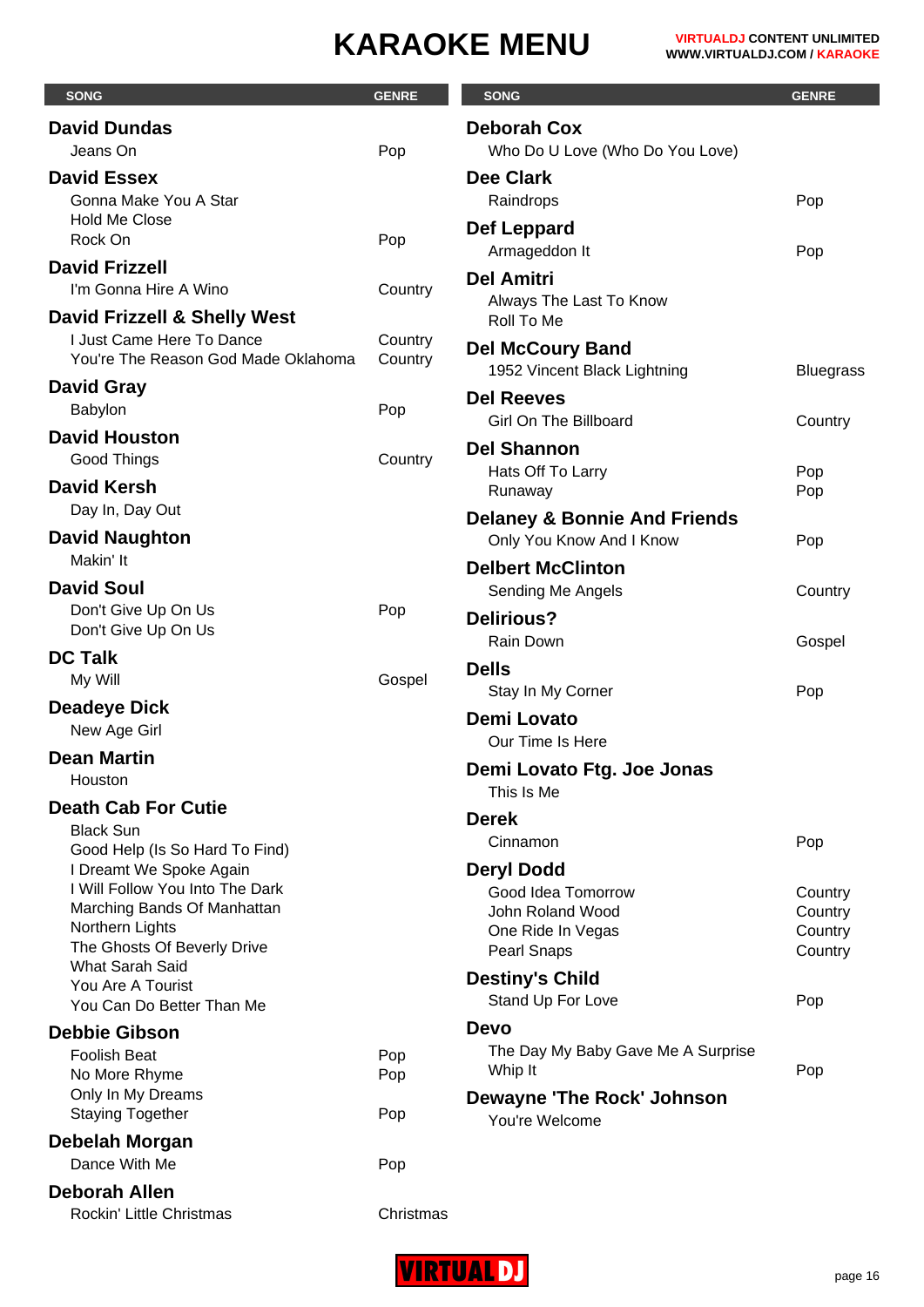| <b>SONG</b>                                                                                                                                                                                                                                                                                                                      | <b>GENRE</b>                                                       | <b>SONG</b>                                                                                                                                                                                                                                                                                                | <b>GENRE</b>                                                                                            |
|----------------------------------------------------------------------------------------------------------------------------------------------------------------------------------------------------------------------------------------------------------------------------------------------------------------------------------|--------------------------------------------------------------------|------------------------------------------------------------------------------------------------------------------------------------------------------------------------------------------------------------------------------------------------------------------------------------------------------------|---------------------------------------------------------------------------------------------------------|
| <b>Diamond Rio</b>                                                                                                                                                                                                                                                                                                               |                                                                    | Disclosure ftg. Alunageorge                                                                                                                                                                                                                                                                                |                                                                                                         |
| Completely<br><b>God Only Cries</b><br>Holdin'<br>That's What I Get For Loving You<br>Wrinkles                                                                                                                                                                                                                                   | Country<br>Country<br>Country<br>Country                           | <b>White Noise</b><br><b>Disclosure Ftg. Gregory Porter</b><br>Holding On<br><b>Disturbed</b>                                                                                                                                                                                                              |                                                                                                         |
| <b>Diamonds</b><br><b>The Stroll</b>                                                                                                                                                                                                                                                                                             |                                                                    | Shout (2000)<br><b>Dixie Chicks</b>                                                                                                                                                                                                                                                                        |                                                                                                         |
| <b>Diana Krall</b><br>Devil May Care<br>Frim Fram Sauce<br>I Miss You So<br>Just The Way You Are<br>Let's Face The Music And Dance<br>Temptation<br><b>Diana Ross</b><br>If We Hold On Together<br>One Shining Moment                                                                                                            | Pop<br>Pop<br>Pop                                                  | Am I The Only One (Who's Ever Felt This Way)<br><b>Godspeed (Sweet Dreams)</b><br>I Believe In Love<br>I Believe In Love<br>Ready To Run<br>Top Of The World<br><b>Tortured Tangled Hearts</b><br>Truth No. 2<br>You Were Mine<br>Dizzee Rascal And Armand Van Helden<br><b>Bonkers</b>                    | Patriotic<br>Country<br>Country<br>Country                                                              |
| <b>Dierks Bentley</b><br>Draw Me A Map                                                                                                                                                                                                                                                                                           |                                                                    | DJ Jazzy Jeff & Fresh Prince                                                                                                                                                                                                                                                                               |                                                                                                         |
| Drunk On A Plane<br>Free And Easy Down The Road I Go<br>I Wanna Make You Close Your Eyes                                                                                                                                                                                                                                         | Country                                                            | Parents Just Don't Understand<br>DJ Jazzy Jeff & The Fresh Prince<br>A Nightmare On My Street                                                                                                                                                                                                              | Pop<br>Halloween                                                                                        |
| <b>Dierks Bentley ft. Brothers Osborne</b><br><b>Burning Man</b>                                                                                                                                                                                                                                                                 |                                                                    | DJ Snake Ftg. Bipolar Sunshine<br>Middle                                                                                                                                                                                                                                                                   |                                                                                                         |
| <b>Dinah Washington</b>                                                                                                                                                                                                                                                                                                          |                                                                    | <b>Dobie Gray</b>                                                                                                                                                                                                                                                                                          |                                                                                                         |
| What A Difference A Day Makes                                                                                                                                                                                                                                                                                                    |                                                                    | Drift Away                                                                                                                                                                                                                                                                                                 | Pop                                                                                                     |
| Dinosaur Jr.<br>Feel The Pain                                                                                                                                                                                                                                                                                                    |                                                                    | <b>Dolly Parton</b><br>Drives Me Crazy                                                                                                                                                                                                                                                                     | Country                                                                                                 |
| <b>Dionne Warwick</b><br>Anyone Who Had A Heart<br>Do You Know The Way To San Jose<br>Don't Make Me Over<br>I Just Don't Know What To Do With Myself<br>I Say A Little Prayer<br>I'll Never Fall In Love Again<br>I'll Never Love This Way Again<br>Message To Michael<br>Promises, Promises<br>Walk On By<br>Wishin' And Hopin' | Pop<br>Pop<br>Pop<br>Pop<br>Pop<br>Pop<br>Pop<br>Pop<br>Pop<br>Pop | <b>Hard Candy Christmas</b><br>He's Alive<br>I'm Gonna Sleep With One Eye Open<br>Jesus & Gravity<br>Just Someone I Used To Know<br><b>Mule Skinner Blues</b><br>Seven Bridges Road<br>Take Me Back To The Country<br>Time For Me To Fly<br>You're The Only One<br>Don And Juan<br><b>What's Your Name</b> | Country<br>Gospel<br><b>Bluegrass</b><br>Country<br>Country<br>Country<br>Country<br>Country<br>Country |
| Diplo & Sleepy Tom                                                                                                                                                                                                                                                                                                               |                                                                    | <b>Don Gibson</b>                                                                                                                                                                                                                                                                                          | Pop                                                                                                     |
| Be Right There                                                                                                                                                                                                                                                                                                                   |                                                                    | Woman (Sensuous Woman)                                                                                                                                                                                                                                                                                     | Country                                                                                                 |
| <b>Disclosure</b><br><b>Boss</b><br>F For You                                                                                                                                                                                                                                                                                    |                                                                    | Don McLean<br>American Pie<br>And I Love You So                                                                                                                                                                                                                                                            | Pop                                                                                                     |
| <b>Disclosure And Eliza Doolittle</b><br>You And Me                                                                                                                                                                                                                                                                              |                                                                    | Castles In The Air<br>Vincent (Starry Starry Night)                                                                                                                                                                                                                                                        | Pop                                                                                                     |
| <b>Disclosure FT. Miguel</b><br>Good Intentions                                                                                                                                                                                                                                                                                  |                                                                    |                                                                                                                                                                                                                                                                                                            |                                                                                                         |

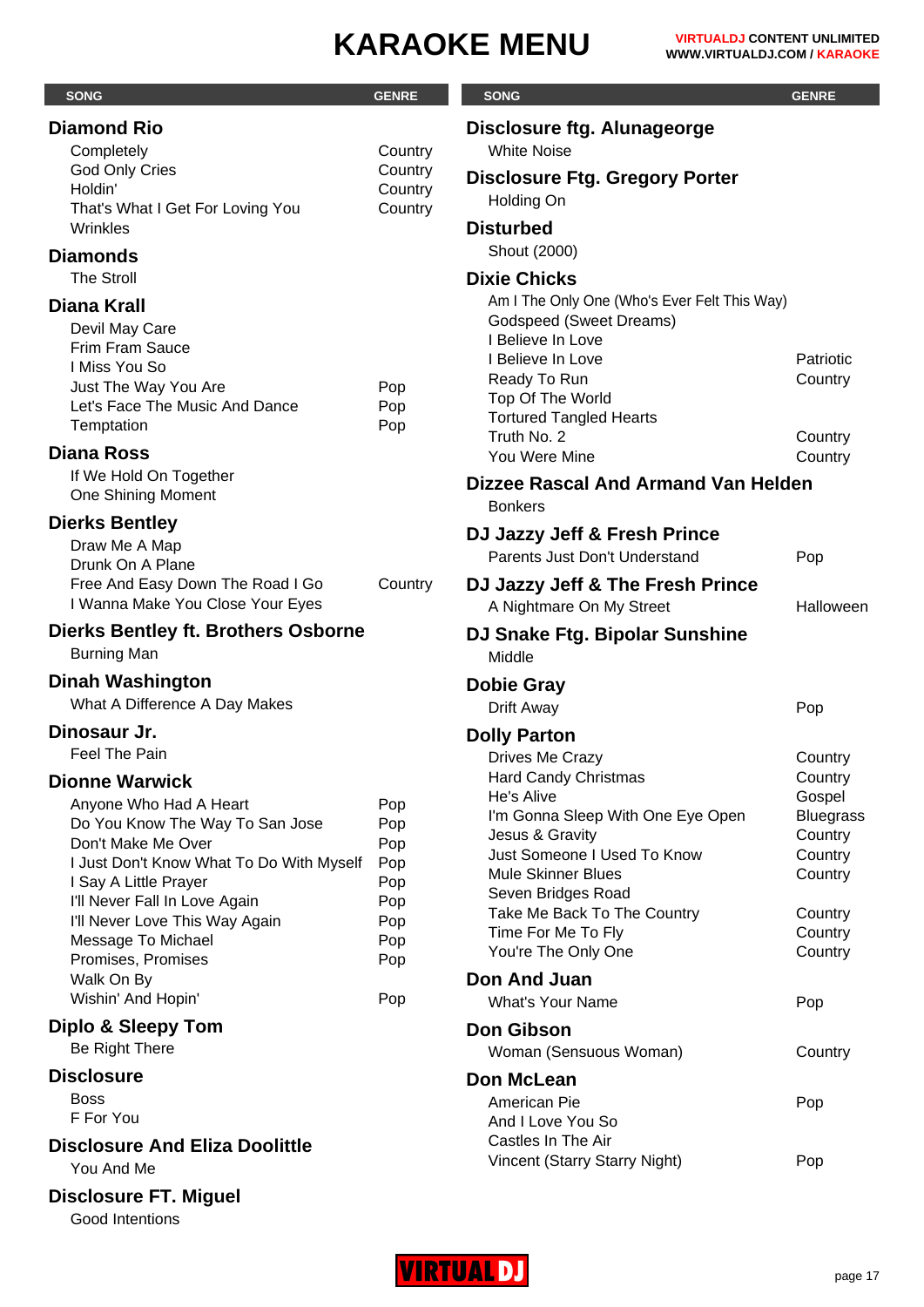| <b>SONG</b>                                           | <b>GENRE</b>       | <b>SONG</b>                                                      | <b>GENRE</b>       |
|-------------------------------------------------------|--------------------|------------------------------------------------------------------|--------------------|
| <b>Don Williams</b>                                   |                    | <b>Dreamgirls</b>                                                |                    |
| Amanda                                                | Country            | Dreamgirls                                                       |                    |
| <b>Falling Again</b>                                  | Country            | Hard To Say Goodbye, My Love                                     |                    |
| Good Ole Boys Like Me                                 | Country            | I Am Changing                                                    |                    |
| I Recall A Gypsy Woman                                |                    | One Night Only                                                   |                    |
| I Wouldn't Want To Live If You Didn't Love Me Country |                    | <b>Drowning Pool</b>                                             |                    |
| I've Got A Winner In You                              | Country            | <b>Bodies</b>                                                    |                    |
| It Must Be Love                                       | Country            |                                                                  |                    |
| Listen To The Radio                                   | Country            | Dua Lipa                                                         |                    |
| Lord Have Mercy On A Country Boy                      |                    | New Love                                                         |                    |
| Lord, I Hope This Day Is Good                         | Country            | New Love                                                         |                    |
| Love Me Over Again                                    | Country            | <b>Duffy</b>                                                     |                    |
| <b>Miracles</b>                                       | Country            |                                                                  | Pop                |
| Rake And Ramblin' Man                                 | Country            | Mercy<br>Rain On Your Parade                                     |                    |
| Say It Again                                          | Country            | Rockferry                                                        |                    |
| She Never Knew Me                                     | Country            | <b>Stepping Stone</b>                                            | Pop                |
| Some Broken Hearts Never Mend                         | Country            |                                                                  |                    |
| Stay Young                                            | Country            | <b>Duncan Sheik</b>                                              |                    |
| Till The Rivers All Run Dry                           | Country            | <b>Barely Breathing</b>                                          |                    |
| <b>True Love</b>                                      | Country            | <b>Duran Duran</b>                                               |                    |
| <b>Tulsa Time</b>                                     | Country            | All She Wants Is                                                 |                    |
| Turn Out The Light And Love Me Tonight                | Country            | Come Undone                                                      | Pop                |
| We Should Be Together                                 | Country            | Electric Barbarella                                              |                    |
| You're My Best Friend                                 | Country            | I Don't Want Your Love                                           | Pop                |
| <b>Don Willliams</b>                                  |                    | <b>Notorious</b>                                                 | Pop                |
| Lay Down Beside Me                                    | Country            | <b>Ordinary World</b>                                            |                    |
| Donna Fargo                                           |                    |                                                                  |                    |
| I'll Try A Little Bit Harder                          |                    | <b>Dwight Yoakam</b>                                             |                    |
| It Do Feel Good                                       | Country            | A Thousand Miles From Nowhere                                    | Country            |
| Shame On Me                                           | Country<br>Country | Fast As You                                                      |                    |
| That Was Yesterday                                    | Country            | <b>Guitars And Cadillacs</b>                                     | Country            |
|                                                       |                    | Honky Tonk Man                                                   | Country            |
| Donna Summer                                          |                    | I Sang Dixie                                                     | Country            |
| <b>Macarthur Park</b>                                 | Pop                | Little Ways                                                      | Country            |
| She Works Hard For The Money                          | Pop                | Long White Cadillac                                              | Country            |
| <b>Doris Day</b>                                      |                    | Nothing                                                          | Country            |
| <b>Teacher's Pet</b>                                  | Pop                | Pocket Of A Clown                                                | Country            |
|                                                       |                    | Takes A Lot To Rock You                                          | Country            |
| <b>Doris Troy</b>                                     |                    | These Arms                                                       | Country            |
| Just One Look                                         | Pop                | Things Change                                                    | Country            |
| <b>Dottie Rambo With Dolly Parton</b>                 |                    | Try Not To Look So Pretty<br>Turn It On Turn It Up Turn Me Loose | Country<br>Country |
| Stand By The River                                    | Gospel             | What Do You Know About Love                                      | Country            |
|                                                       |                    |                                                                  |                    |
| <b>Doug Stone</b>                                     |                    | <b>Dwight Yoakam &amp; Buck Owens</b>                            |                    |
| Make Up In Love                                       | Country            | I Was There                                                      | Country            |
| Take A Letter Maria                                   | Country            | <b>E-Rotic</b>                                                   |                    |
| Too Busy Being In Love                                | Country            | Max Don't Have Sex With Your Ex                                  |                    |
| Dr Hook                                               |                    |                                                                  |                    |
| Sharing The Night Together                            |                    | <b>Earl Thomas Conley</b>                                        |                    |
|                                                       |                    | Bring Back Your Lovin' To Me                                     | Country            |
| Dr. Hook & The Medicine Show                          |                    | <b>Eartha Kitt</b>                                               |                    |
| The Cover Of The Rolling Stone                        | Pop                | Santa Baby                                                       | Christmas          |
| <b>Dreamers</b>                                       |                    |                                                                  |                    |
| <b>Sweet Disaster</b>                                 |                    | East 17                                                          |                    |
|                                                       |                    | Deep                                                             |                    |



It's Alright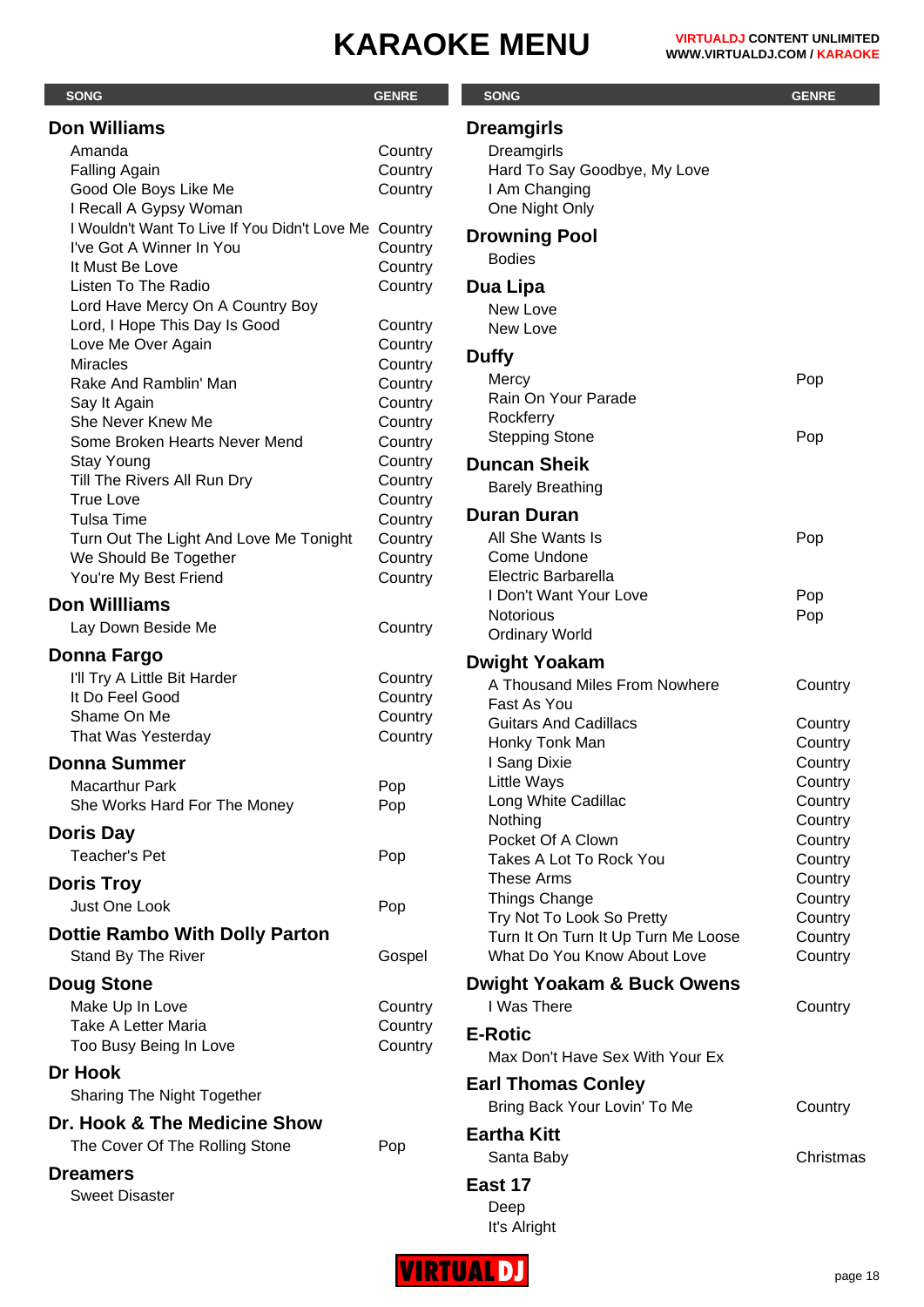| <b>SONG</b>                                       | <b>GENRE</b> | <b>SONG</b>                                                      | <b>GENRE</b>     |
|---------------------------------------------------|--------------|------------------------------------------------------------------|------------------|
| <b>Easy Listening Christmas</b>                   |              | Can You Feel The Love Tonight                                    | Pop              |
| Jolly Old St. Nicholas Up On The Housetop Country |              | Candle In The Wind                                               |                  |
| O' Come All Ye Faithful                           | Christmas    | Candle In The Wind (England's Rose)                              | Country          |
| O' Holy Night                                     | Country      | Circle Of Life                                                   |                  |
| <b>Silent Night</b>                               | Christmas    | <b>Crocodile Rock</b><br>Daniel                                  | Pop              |
| The First Noel                                    | Christmas    | Electricity                                                      |                  |
| We Three Kings                                    | Country      | Goodbye Yellow Brick Road                                        | Pop              |
| What Child Is This?                               | Country      | <b>Healing Hands</b>                                             |                  |
| <b>Ed Sheeran</b>                                 |              | Home Again                                                       |                  |
| Make It Rain                                      |              | Honky Cat                                                        |                  |
| <b>Eddie And The Hot Rods</b>                     |              | I Don't Wanna Go On With You Like That                           | Pop              |
| Do Anything You Wanna Do                          |              | I Guess That's Why They Call It The Blues                        |                  |
|                                                   |              | I Just Can't Wait To Be King                                     |                  |
| <b>Eddie Cantor</b>                               |              | I'm Still Standing<br><b>Island Girl</b>                         | Pop              |
| Ida (Sweet As Apple Cider)                        | Pop          | Levon                                                            |                  |
| <b>Eddie Fisher</b>                               |              | Little Jeannie                                                   | Pop              |
| I'm Walking Behind You                            |              | Made In England                                                  |                  |
| <b>Eddie Floyd</b>                                |              | Philadelphia Freedom                                             | Pop              |
| Knock On Wood                                     | Pop          | Philadelphia Freedom                                             |                  |
|                                                   |              | Rocket Man                                                       | Pop              |
| <b>Eddie Holman</b>                               |              | Sacrifice                                                        |                  |
| Hey There Lonely Girl                             | Pop          | Sad Songs (Say So Much)<br>Saturday Night's Alright For Fighting |                  |
| <b>Eddie Rabbitt</b>                              |              | Someone Saved My Life Tonight                                    |                  |
| I Wanna Dance With You                            | Country      | Something In The Way You Look Tonight                            |                  |
| On Second Thought                                 | Country      | Sorry Seems To Be The Hardest Word                               | Pop              |
| <b>Eddy Arnold</b>                                |              | Step Into Christmas                                              |                  |
| That Do Make It Nice                              | Country      | The Last Song                                                    |                  |
| <b>Edie Brickell</b>                              |              | You Can Make History (Young Again)                               |                  |
| Good Times                                        |              | Your Song                                                        | Pop              |
|                                                   |              | Elton John & Kiki Dee                                            |                  |
| <b>Edie Brickell &amp; New Bohemians</b>          |              | Don't Go Breaking My Heart                                       | Pop              |
| What I AM                                         | Pop          | <b>Elton John &amp; Leann Rimes</b>                              |                  |
| <b>Edwyn Collins</b>                              |              | <b>Written In The Stars</b>                                      | Country          |
| A Girl Like You                                   |              | <b>Elton John Unplugged</b>                                      |                  |
| Eileen Shania Twain                               |              | Goodbye Yellow Brick Road                                        |                  |
| The Heart Is Blind                                | Country      | <b>Tiny Dancer</b>                                               |                  |
| <b>Elaine Paige</b>                               |              | <b>Elvis Presley</b>                                             |                  |
| Heaven Help My Heart                              |              | (Marie's The Name) His Latest Flame                              | Pop              |
|                                                   |              | (Now And Then There's) A Fool Such As I                          | Pop              |
| <b>Elaine Paige And Barbara Dickson</b>           |              | (Such An) Easy Question                                          | Pop              |
| I Know Him So Well                                |              | A Mess Of Blues                                                  |                  |
| <b>Eli Young Band</b>                             |              | All Shook Up                                                     | Pop              |
| Even If It Breaks Your Heart                      |              | And I Love You So (Live Version)                                 | Pop              |
| Elmo & Patsy                                      |              | Are You Lonesome Tonight                                         | Pop              |
| Grandma Got Run Over By A Reindeer                | Pop          | Are You Sincere                                                  | Pop              |
| <b>Elton John</b>                                 |              | Baby Let's Play House<br><b>Blue Christmas</b>                   | Pop<br>Christmas |
| <b>Believe</b>                                    |              | <b>Blue Moon Of Kentucky</b>                                     | Pop              |
| <b>Bennie And The Jets</b>                        | Pop<br>Pop   | <b>Blue Suede Shoes</b>                                          | Pop              |
| <b>Blessed</b>                                    |              | C.C. Rider                                                       |                  |
| <b>Blue Eyes</b>                                  |              | Clean Up Your Own Backyard                                       | Pop              |
| <b>Border Song</b>                                |              | Danny Boy                                                        | Pop              |
|                                                   |              | Don't Be Cruel                                                   | Pop              |

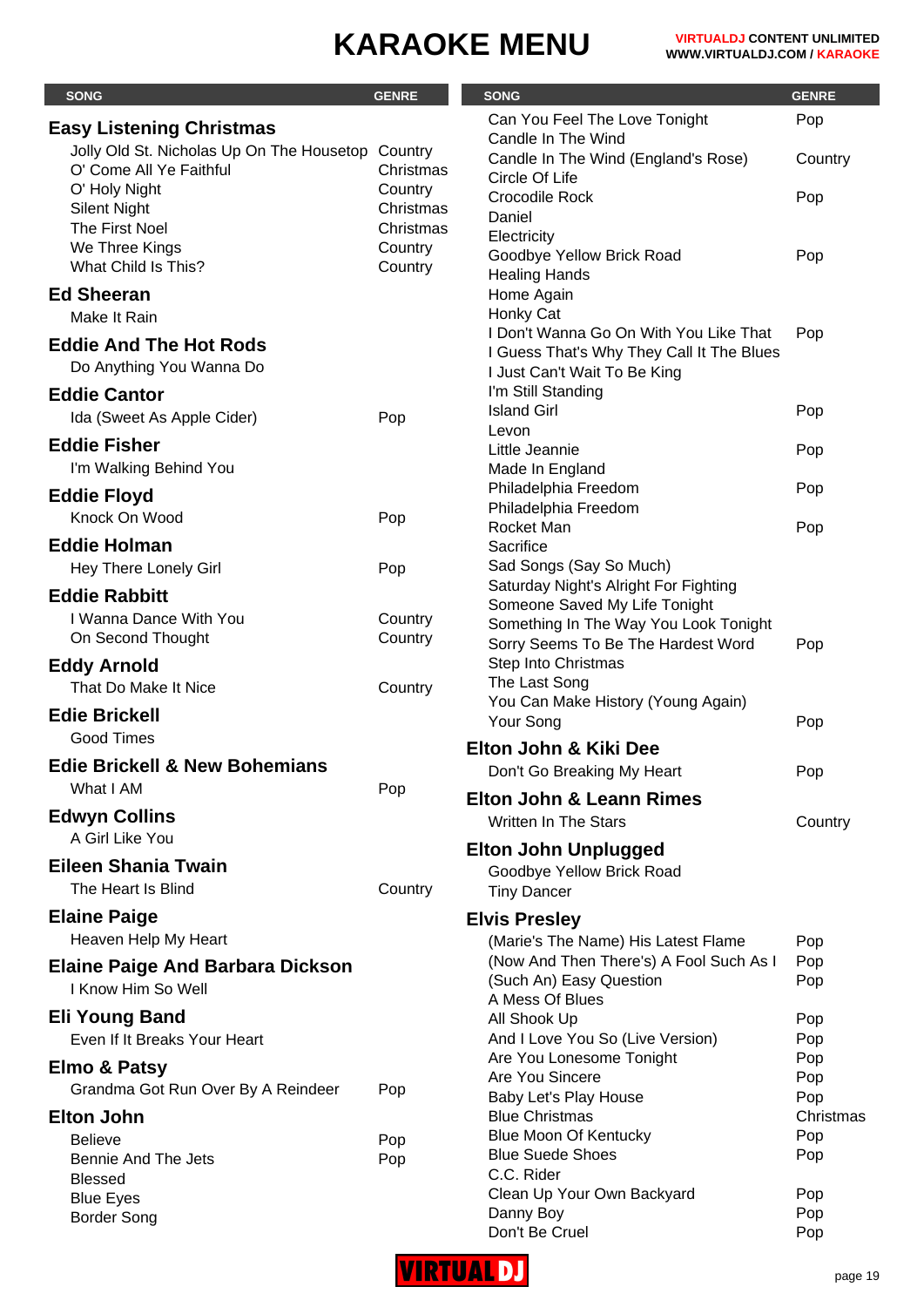| <b>SONG</b>                                                                                                                                                                 | <b>GENRE</b>                  | <b>SONG</b>                                                                         | <b>GENRE</b>       |
|-----------------------------------------------------------------------------------------------------------------------------------------------------------------------------|-------------------------------|-------------------------------------------------------------------------------------|--------------------|
| Fever<br>Guitar Man<br>Hawaiian Wedding Song 'Live Version'                                                                                                                 | Pop<br>Pop<br>Pop             | <b>Emmylou Harris &amp; Ricky Skaggs</b><br>Darkest Hour Is Just Before Dawn        | <b>Bluegrass</b>   |
| He Touched Me<br>Holly Leaves And Christmas Trees<br>How Great Thou Art                                                                                                     | Gospel<br>Christmas<br>Pop    | <b>Enchanted</b><br>That's How You Know                                             |                    |
| If Every Day Was Like Christmas<br>It Is No Secret (What God Can Do)<br>It Won't Seem Like Christmas Without You                                                            | Country<br>Gospel<br>Country  | <b>Engelbert Humperdinck</b><br>Another Time, Another Place<br>I Never Said Goodbye | Pop<br>Pop         |
| It's Impossible<br>It's Over<br>Let It Be Me                                                                                                                                | Pop<br>Pop                    | I'm A Better Man<br><b>Ten Guitars</b><br>When I Say Goodnight                      | Pop                |
| Love Me Tender<br>Mansion Over The Hilltop<br>My Boy                                                                                                                        | Pop<br>Gospel<br>Pop          | <b>Englebert Humperdinck</b><br>A Man Without Love                                  | Pop                |
| My Way 'Live Version'<br>Never Been To Spain<br>Old Shep                                                                                                                    | Pop<br>Pop                    | <b>Ennis Sisters</b><br>It's Not About You                                          |                    |
| One Broken Heart For Sale<br><b>Return To Sender</b>                                                                                                                        | Pop<br>Pop                    | <b>Enrique Iglesias</b><br><b>Bailamos</b><br><b>Rhythm Divine</b>                  | Pop<br>Pop         |
| Runaway<br>She Wears My Ring<br><b>Silent Night</b>                                                                                                                         | Christmas                     | Era<br>Ameno                                                                        |                    |
| Take My Hand, Precious Lord<br>The Last Farewell 'Live Version'<br>The Wonder Of You                                                                                        | Gospel<br>Pop<br>Pop          | <b>Eric Burdon And War</b><br>Spill The Wine                                        | Pop                |
| Tonight Is So Right For Love<br>Trying To Get To You<br>U.S. Male<br>Until It's Time For You To Go                                                                          | Pop<br>Pop<br>Pop<br>Pop      | <b>Eric Carmen</b><br>All By Myself<br>Make Me Lose Control                         | Pop                |
| We Call On Him<br>What Now My Love<br>When My Blue Moon Turns To Gold Again                                                                                                 | Gospel<br>Pop<br>Pop          | <b>Eric Church</b><br><b>Two Pink Lines</b><br><b>Eric Clapton</b>                  | Country            |
| Where Could I Go<br><b>White Christmas</b><br>You Gave Me A Mountain                                                                                                        | Gospel<br>Christmas<br>Pop    | <b>Blue Eyes Blue</b><br>Change The World                                           | Pop                |
| <b>Eminem</b><br>Survival                                                                                                                                                   |                               | Cocaine<br>Forever Man<br>I Shot The Sheriff                                        | Pop<br>Pop<br>Pop  |
| <b>Eminem Ftg. Gwen Stefani</b><br>Kings Never Die                                                                                                                          |                               | Pretending<br><b>Tulsa Time</b><br><b>Ernest Tubb</b>                               |                    |
| <b>Eminem Ftg. Liz Rodrigues</b><br>Survival                                                                                                                                |                               | Missing In Action<br>Thanks A Lot                                                   | Country<br>Country |
| <b>Eminem Ftg. Rihanna</b><br>Love The Way You Lie                                                                                                                          |                               | <b>Erykah Badu</b><br>Didn't Cha Know                                               | Pop                |
| <b>Emmylou Harris</b><br><b>Blue Kentucky Girl</b><br><b>Heartbreak Hill</b>                                                                                                | Country<br>Country            | Love Of My Life<br>On And On<br>Tyrone                                              | Pop<br>Pop<br>Pop  |
| <b>Heaven Only Knows</b><br>One Of These Days<br>Rollin' And Ramblin' (The Death Of Hank Williams)<br>Rollin' And Ramblin' (The Death Of Hank Williams)<br><b>The Pearl</b> | Country<br>Country<br>Country | <b>Esther Phillips</b><br>What A Difference A Day Makes                             |                    |
| Two More Bottles Of Wine                                                                                                                                                    | Country                       |                                                                                     |                    |

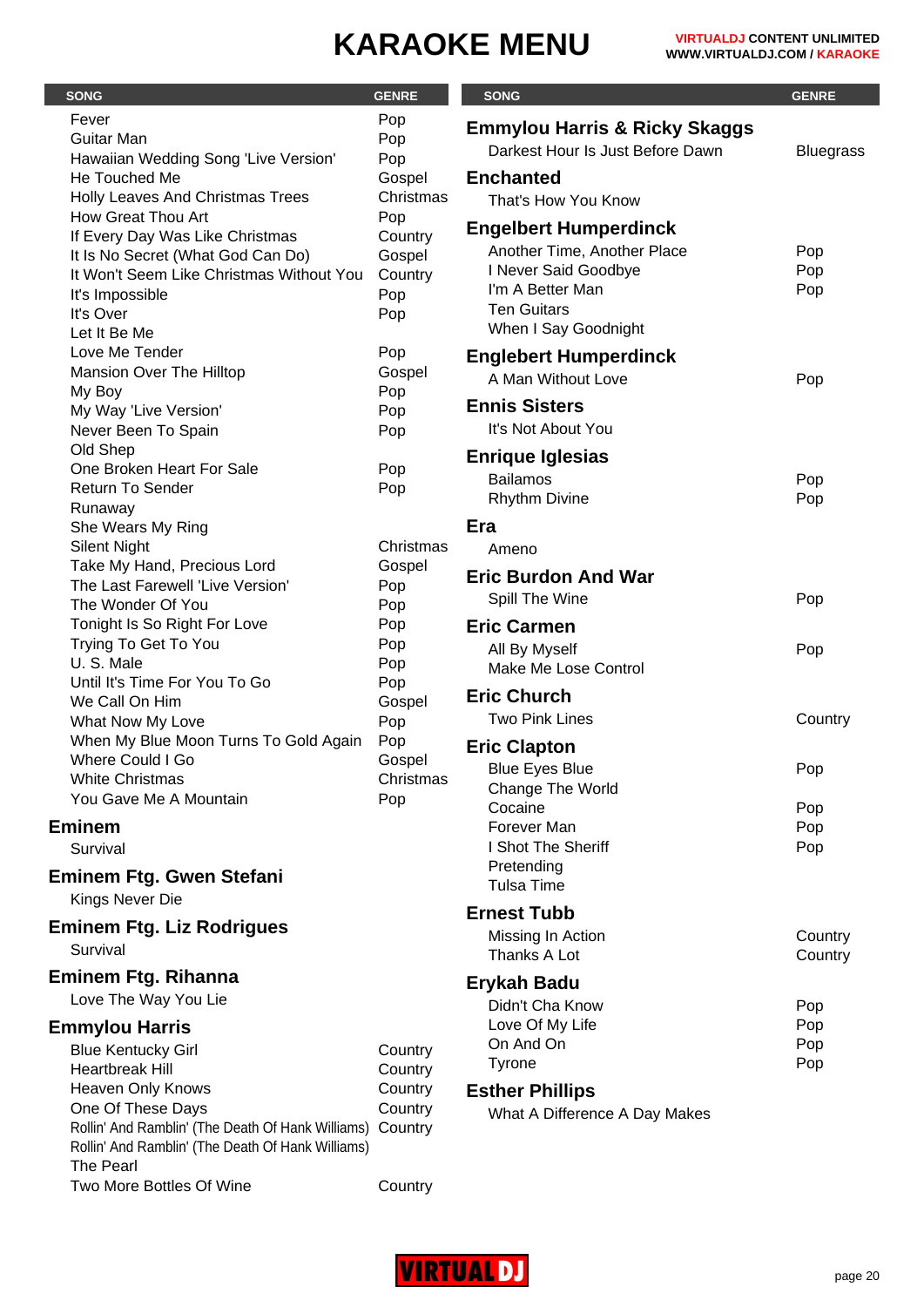| <b>Faith Hill With Tim McGraw</b><br><b>Evanescence</b><br>Bring Me To Life<br>Just To Hear You Say That You Love Me<br>Pop<br>Country<br>Call Me When You're Sober<br>Pop<br><b>Fantasia</b><br>Everybody's Fool<br>Pop<br>Sleeping With The One I Love<br>Going Under<br>Pop<br>Good Enough<br>Pop<br><b>Faron Young</b><br>My Immortal<br>Pop<br>All Right<br>Country<br><b>Sweet Sacrifice</b><br>Pop<br>Alone With You<br>Country<br><b>Country Girl</b><br>Country<br><b>Eve Featuring Alicia Keys</b><br>You're Still Mine<br>Country<br>Gangsta Lovin'<br>Pop<br>Your Old Used To Be<br>Country<br><b>Everclear</b><br><b>Fastball</b><br>Am Radio<br>Pop<br><b>Better Than It Was</b><br>Pop<br><b>Everything To Everyone</b><br>Pop<br>Fire Escape<br>Pop<br><b>Father Of Mine</b><br>Pop<br>Out Of My Head<br>Pop<br>I Will Buy You A New Life<br>Pop<br>Sooner Or Later<br>Santa Monica<br>Pop<br>The Way<br>Pop<br>Wonderful<br>Pop<br>You're An Ocean<br>Pop<br><b>Every Mother's Son</b><br><b>Fatboy Slim</b><br>Come On Down To My Boat<br>Pop<br>Praise You<br><b>Everyday Sunday</b><br>Right Here, Right Now<br>Stand Up<br>Gospel<br><b>Fatboy Slim Feat. Macy Gray</b><br><b>Example</b><br>Demons<br>Kickstarts<br><b>Feargal Sharkey</b><br><b>Exile</b><br>A Good Heart<br>Kiss You All Over<br>Country<br><b>Feeder</b><br>Country<br>Woke Up In Love<br><b>Buck Rogers</b><br><b>Expose</b><br><b>Female Country</b><br>I'll Never Get Over You (Getting Over Me)<br>Jingle Bells<br>Country<br><b>Extreme</b><br><b>Ferlin Husky</b><br>Get The Funk Out<br>A Fallen Star<br>Country<br><b>Hole Hearted</b><br>More Than Words<br><b>Fifth Harmony</b><br>Pop<br>Suga Mama<br><b>Faith Hill</b><br>Fifth Harmony ftg. Meghan Trainor<br><b>Better Days</b><br><b>Breathe</b><br>Country<br><b>Brave Honest Beautiful</b><br><b>Bringing Out The Elvis</b><br>Country<br><b>Finding Favour</b><br>I Think I Will<br>Slip On By<br>If I Should Fall Behind<br>Country<br>If My Heart Had Wings<br>Country<br><b>Fine Young Cannibals</b><br>If This Is The End<br>Good Thing<br>Let Me Let Go<br>Country<br>Johnny Come Home<br>Life's Too Short To Love Like That<br>She Drives Me Crazy<br>Pop<br>Mississippi Girl<br>Country<br><b>Finger Eleven</b><br>One<br>I'll Keep Your Memory Vague<br>Pop<br><b>Stealing Kisses</b><br>Country<br>Them Vs You Vs Me<br>There Will Come A Day<br>Country<br>There You'll Be<br>Country<br><b>Five Finger Death Punch</b><br>What's In It For Me<br>Country<br>Gone Away<br>When The Lights Go Down<br>Country<br><b>Fka Twigs</b><br>When You Cry<br>Country<br>Where Are You Christmas<br>Christmas<br><b>Two Weeks</b> | <b>SONG</b>       | <b>GENRE</b> | <b>SONG</b> | <b>GENRE</b> |
|----------------------------------------------------------------------------------------------------------------------------------------------------------------------------------------------------------------------------------------------------------------------------------------------------------------------------------------------------------------------------------------------------------------------------------------------------------------------------------------------------------------------------------------------------------------------------------------------------------------------------------------------------------------------------------------------------------------------------------------------------------------------------------------------------------------------------------------------------------------------------------------------------------------------------------------------------------------------------------------------------------------------------------------------------------------------------------------------------------------------------------------------------------------------------------------------------------------------------------------------------------------------------------------------------------------------------------------------------------------------------------------------------------------------------------------------------------------------------------------------------------------------------------------------------------------------------------------------------------------------------------------------------------------------------------------------------------------------------------------------------------------------------------------------------------------------------------------------------------------------------------------------------------------------------------------------------------------------------------------------------------------------------------------------------------------------------------------------------------------------------------------------------------------------------------------------------------------------------------------------------------------------------------------------------------------------------------------------------------------------------------------------------------------------------------------------------------------------------------------------------------------------------------------------------------------------------------------------------------------------------------------------------------------------------------------------|-------------------|--------------|-------------|--------------|
|                                                                                                                                                                                                                                                                                                                                                                                                                                                                                                                                                                                                                                                                                                                                                                                                                                                                                                                                                                                                                                                                                                                                                                                                                                                                                                                                                                                                                                                                                                                                                                                                                                                                                                                                                                                                                                                                                                                                                                                                                                                                                                                                                                                                                                                                                                                                                                                                                                                                                                                                                                                                                                                                                              |                   |              |             |              |
|                                                                                                                                                                                                                                                                                                                                                                                                                                                                                                                                                                                                                                                                                                                                                                                                                                                                                                                                                                                                                                                                                                                                                                                                                                                                                                                                                                                                                                                                                                                                                                                                                                                                                                                                                                                                                                                                                                                                                                                                                                                                                                                                                                                                                                                                                                                                                                                                                                                                                                                                                                                                                                                                                              |                   |              |             |              |
|                                                                                                                                                                                                                                                                                                                                                                                                                                                                                                                                                                                                                                                                                                                                                                                                                                                                                                                                                                                                                                                                                                                                                                                                                                                                                                                                                                                                                                                                                                                                                                                                                                                                                                                                                                                                                                                                                                                                                                                                                                                                                                                                                                                                                                                                                                                                                                                                                                                                                                                                                                                                                                                                                              |                   |              |             |              |
|                                                                                                                                                                                                                                                                                                                                                                                                                                                                                                                                                                                                                                                                                                                                                                                                                                                                                                                                                                                                                                                                                                                                                                                                                                                                                                                                                                                                                                                                                                                                                                                                                                                                                                                                                                                                                                                                                                                                                                                                                                                                                                                                                                                                                                                                                                                                                                                                                                                                                                                                                                                                                                                                                              |                   |              |             |              |
|                                                                                                                                                                                                                                                                                                                                                                                                                                                                                                                                                                                                                                                                                                                                                                                                                                                                                                                                                                                                                                                                                                                                                                                                                                                                                                                                                                                                                                                                                                                                                                                                                                                                                                                                                                                                                                                                                                                                                                                                                                                                                                                                                                                                                                                                                                                                                                                                                                                                                                                                                                                                                                                                                              |                   |              |             |              |
|                                                                                                                                                                                                                                                                                                                                                                                                                                                                                                                                                                                                                                                                                                                                                                                                                                                                                                                                                                                                                                                                                                                                                                                                                                                                                                                                                                                                                                                                                                                                                                                                                                                                                                                                                                                                                                                                                                                                                                                                                                                                                                                                                                                                                                                                                                                                                                                                                                                                                                                                                                                                                                                                                              |                   |              |             |              |
|                                                                                                                                                                                                                                                                                                                                                                                                                                                                                                                                                                                                                                                                                                                                                                                                                                                                                                                                                                                                                                                                                                                                                                                                                                                                                                                                                                                                                                                                                                                                                                                                                                                                                                                                                                                                                                                                                                                                                                                                                                                                                                                                                                                                                                                                                                                                                                                                                                                                                                                                                                                                                                                                                              |                   |              |             |              |
|                                                                                                                                                                                                                                                                                                                                                                                                                                                                                                                                                                                                                                                                                                                                                                                                                                                                                                                                                                                                                                                                                                                                                                                                                                                                                                                                                                                                                                                                                                                                                                                                                                                                                                                                                                                                                                                                                                                                                                                                                                                                                                                                                                                                                                                                                                                                                                                                                                                                                                                                                                                                                                                                                              |                   |              |             |              |
|                                                                                                                                                                                                                                                                                                                                                                                                                                                                                                                                                                                                                                                                                                                                                                                                                                                                                                                                                                                                                                                                                                                                                                                                                                                                                                                                                                                                                                                                                                                                                                                                                                                                                                                                                                                                                                                                                                                                                                                                                                                                                                                                                                                                                                                                                                                                                                                                                                                                                                                                                                                                                                                                                              |                   |              |             |              |
|                                                                                                                                                                                                                                                                                                                                                                                                                                                                                                                                                                                                                                                                                                                                                                                                                                                                                                                                                                                                                                                                                                                                                                                                                                                                                                                                                                                                                                                                                                                                                                                                                                                                                                                                                                                                                                                                                                                                                                                                                                                                                                                                                                                                                                                                                                                                                                                                                                                                                                                                                                                                                                                                                              |                   |              |             |              |
|                                                                                                                                                                                                                                                                                                                                                                                                                                                                                                                                                                                                                                                                                                                                                                                                                                                                                                                                                                                                                                                                                                                                                                                                                                                                                                                                                                                                                                                                                                                                                                                                                                                                                                                                                                                                                                                                                                                                                                                                                                                                                                                                                                                                                                                                                                                                                                                                                                                                                                                                                                                                                                                                                              |                   |              |             |              |
|                                                                                                                                                                                                                                                                                                                                                                                                                                                                                                                                                                                                                                                                                                                                                                                                                                                                                                                                                                                                                                                                                                                                                                                                                                                                                                                                                                                                                                                                                                                                                                                                                                                                                                                                                                                                                                                                                                                                                                                                                                                                                                                                                                                                                                                                                                                                                                                                                                                                                                                                                                                                                                                                                              |                   |              |             |              |
|                                                                                                                                                                                                                                                                                                                                                                                                                                                                                                                                                                                                                                                                                                                                                                                                                                                                                                                                                                                                                                                                                                                                                                                                                                                                                                                                                                                                                                                                                                                                                                                                                                                                                                                                                                                                                                                                                                                                                                                                                                                                                                                                                                                                                                                                                                                                                                                                                                                                                                                                                                                                                                                                                              |                   |              |             |              |
|                                                                                                                                                                                                                                                                                                                                                                                                                                                                                                                                                                                                                                                                                                                                                                                                                                                                                                                                                                                                                                                                                                                                                                                                                                                                                                                                                                                                                                                                                                                                                                                                                                                                                                                                                                                                                                                                                                                                                                                                                                                                                                                                                                                                                                                                                                                                                                                                                                                                                                                                                                                                                                                                                              |                   |              |             |              |
|                                                                                                                                                                                                                                                                                                                                                                                                                                                                                                                                                                                                                                                                                                                                                                                                                                                                                                                                                                                                                                                                                                                                                                                                                                                                                                                                                                                                                                                                                                                                                                                                                                                                                                                                                                                                                                                                                                                                                                                                                                                                                                                                                                                                                                                                                                                                                                                                                                                                                                                                                                                                                                                                                              |                   |              |             |              |
|                                                                                                                                                                                                                                                                                                                                                                                                                                                                                                                                                                                                                                                                                                                                                                                                                                                                                                                                                                                                                                                                                                                                                                                                                                                                                                                                                                                                                                                                                                                                                                                                                                                                                                                                                                                                                                                                                                                                                                                                                                                                                                                                                                                                                                                                                                                                                                                                                                                                                                                                                                                                                                                                                              |                   |              |             |              |
|                                                                                                                                                                                                                                                                                                                                                                                                                                                                                                                                                                                                                                                                                                                                                                                                                                                                                                                                                                                                                                                                                                                                                                                                                                                                                                                                                                                                                                                                                                                                                                                                                                                                                                                                                                                                                                                                                                                                                                                                                                                                                                                                                                                                                                                                                                                                                                                                                                                                                                                                                                                                                                                                                              |                   |              |             |              |
|                                                                                                                                                                                                                                                                                                                                                                                                                                                                                                                                                                                                                                                                                                                                                                                                                                                                                                                                                                                                                                                                                                                                                                                                                                                                                                                                                                                                                                                                                                                                                                                                                                                                                                                                                                                                                                                                                                                                                                                                                                                                                                                                                                                                                                                                                                                                                                                                                                                                                                                                                                                                                                                                                              |                   |              |             |              |
|                                                                                                                                                                                                                                                                                                                                                                                                                                                                                                                                                                                                                                                                                                                                                                                                                                                                                                                                                                                                                                                                                                                                                                                                                                                                                                                                                                                                                                                                                                                                                                                                                                                                                                                                                                                                                                                                                                                                                                                                                                                                                                                                                                                                                                                                                                                                                                                                                                                                                                                                                                                                                                                                                              |                   |              |             |              |
|                                                                                                                                                                                                                                                                                                                                                                                                                                                                                                                                                                                                                                                                                                                                                                                                                                                                                                                                                                                                                                                                                                                                                                                                                                                                                                                                                                                                                                                                                                                                                                                                                                                                                                                                                                                                                                                                                                                                                                                                                                                                                                                                                                                                                                                                                                                                                                                                                                                                                                                                                                                                                                                                                              |                   |              |             |              |
|                                                                                                                                                                                                                                                                                                                                                                                                                                                                                                                                                                                                                                                                                                                                                                                                                                                                                                                                                                                                                                                                                                                                                                                                                                                                                                                                                                                                                                                                                                                                                                                                                                                                                                                                                                                                                                                                                                                                                                                                                                                                                                                                                                                                                                                                                                                                                                                                                                                                                                                                                                                                                                                                                              |                   |              |             |              |
|                                                                                                                                                                                                                                                                                                                                                                                                                                                                                                                                                                                                                                                                                                                                                                                                                                                                                                                                                                                                                                                                                                                                                                                                                                                                                                                                                                                                                                                                                                                                                                                                                                                                                                                                                                                                                                                                                                                                                                                                                                                                                                                                                                                                                                                                                                                                                                                                                                                                                                                                                                                                                                                                                              |                   |              |             |              |
|                                                                                                                                                                                                                                                                                                                                                                                                                                                                                                                                                                                                                                                                                                                                                                                                                                                                                                                                                                                                                                                                                                                                                                                                                                                                                                                                                                                                                                                                                                                                                                                                                                                                                                                                                                                                                                                                                                                                                                                                                                                                                                                                                                                                                                                                                                                                                                                                                                                                                                                                                                                                                                                                                              |                   |              |             |              |
|                                                                                                                                                                                                                                                                                                                                                                                                                                                                                                                                                                                                                                                                                                                                                                                                                                                                                                                                                                                                                                                                                                                                                                                                                                                                                                                                                                                                                                                                                                                                                                                                                                                                                                                                                                                                                                                                                                                                                                                                                                                                                                                                                                                                                                                                                                                                                                                                                                                                                                                                                                                                                                                                                              |                   |              |             |              |
|                                                                                                                                                                                                                                                                                                                                                                                                                                                                                                                                                                                                                                                                                                                                                                                                                                                                                                                                                                                                                                                                                                                                                                                                                                                                                                                                                                                                                                                                                                                                                                                                                                                                                                                                                                                                                                                                                                                                                                                                                                                                                                                                                                                                                                                                                                                                                                                                                                                                                                                                                                                                                                                                                              |                   |              |             |              |
|                                                                                                                                                                                                                                                                                                                                                                                                                                                                                                                                                                                                                                                                                                                                                                                                                                                                                                                                                                                                                                                                                                                                                                                                                                                                                                                                                                                                                                                                                                                                                                                                                                                                                                                                                                                                                                                                                                                                                                                                                                                                                                                                                                                                                                                                                                                                                                                                                                                                                                                                                                                                                                                                                              |                   |              |             |              |
|                                                                                                                                                                                                                                                                                                                                                                                                                                                                                                                                                                                                                                                                                                                                                                                                                                                                                                                                                                                                                                                                                                                                                                                                                                                                                                                                                                                                                                                                                                                                                                                                                                                                                                                                                                                                                                                                                                                                                                                                                                                                                                                                                                                                                                                                                                                                                                                                                                                                                                                                                                                                                                                                                              |                   |              |             |              |
|                                                                                                                                                                                                                                                                                                                                                                                                                                                                                                                                                                                                                                                                                                                                                                                                                                                                                                                                                                                                                                                                                                                                                                                                                                                                                                                                                                                                                                                                                                                                                                                                                                                                                                                                                                                                                                                                                                                                                                                                                                                                                                                                                                                                                                                                                                                                                                                                                                                                                                                                                                                                                                                                                              |                   |              |             |              |
|                                                                                                                                                                                                                                                                                                                                                                                                                                                                                                                                                                                                                                                                                                                                                                                                                                                                                                                                                                                                                                                                                                                                                                                                                                                                                                                                                                                                                                                                                                                                                                                                                                                                                                                                                                                                                                                                                                                                                                                                                                                                                                                                                                                                                                                                                                                                                                                                                                                                                                                                                                                                                                                                                              |                   |              |             |              |
|                                                                                                                                                                                                                                                                                                                                                                                                                                                                                                                                                                                                                                                                                                                                                                                                                                                                                                                                                                                                                                                                                                                                                                                                                                                                                                                                                                                                                                                                                                                                                                                                                                                                                                                                                                                                                                                                                                                                                                                                                                                                                                                                                                                                                                                                                                                                                                                                                                                                                                                                                                                                                                                                                              |                   |              |             |              |
|                                                                                                                                                                                                                                                                                                                                                                                                                                                                                                                                                                                                                                                                                                                                                                                                                                                                                                                                                                                                                                                                                                                                                                                                                                                                                                                                                                                                                                                                                                                                                                                                                                                                                                                                                                                                                                                                                                                                                                                                                                                                                                                                                                                                                                                                                                                                                                                                                                                                                                                                                                                                                                                                                              |                   |              |             |              |
|                                                                                                                                                                                                                                                                                                                                                                                                                                                                                                                                                                                                                                                                                                                                                                                                                                                                                                                                                                                                                                                                                                                                                                                                                                                                                                                                                                                                                                                                                                                                                                                                                                                                                                                                                                                                                                                                                                                                                                                                                                                                                                                                                                                                                                                                                                                                                                                                                                                                                                                                                                                                                                                                                              |                   |              |             |              |
|                                                                                                                                                                                                                                                                                                                                                                                                                                                                                                                                                                                                                                                                                                                                                                                                                                                                                                                                                                                                                                                                                                                                                                                                                                                                                                                                                                                                                                                                                                                                                                                                                                                                                                                                                                                                                                                                                                                                                                                                                                                                                                                                                                                                                                                                                                                                                                                                                                                                                                                                                                                                                                                                                              |                   |              |             |              |
|                                                                                                                                                                                                                                                                                                                                                                                                                                                                                                                                                                                                                                                                                                                                                                                                                                                                                                                                                                                                                                                                                                                                                                                                                                                                                                                                                                                                                                                                                                                                                                                                                                                                                                                                                                                                                                                                                                                                                                                                                                                                                                                                                                                                                                                                                                                                                                                                                                                                                                                                                                                                                                                                                              |                   |              |             |              |
|                                                                                                                                                                                                                                                                                                                                                                                                                                                                                                                                                                                                                                                                                                                                                                                                                                                                                                                                                                                                                                                                                                                                                                                                                                                                                                                                                                                                                                                                                                                                                                                                                                                                                                                                                                                                                                                                                                                                                                                                                                                                                                                                                                                                                                                                                                                                                                                                                                                                                                                                                                                                                                                                                              |                   |              |             |              |
|                                                                                                                                                                                                                                                                                                                                                                                                                                                                                                                                                                                                                                                                                                                                                                                                                                                                                                                                                                                                                                                                                                                                                                                                                                                                                                                                                                                                                                                                                                                                                                                                                                                                                                                                                                                                                                                                                                                                                                                                                                                                                                                                                                                                                                                                                                                                                                                                                                                                                                                                                                                                                                                                                              |                   |              |             |              |
|                                                                                                                                                                                                                                                                                                                                                                                                                                                                                                                                                                                                                                                                                                                                                                                                                                                                                                                                                                                                                                                                                                                                                                                                                                                                                                                                                                                                                                                                                                                                                                                                                                                                                                                                                                                                                                                                                                                                                                                                                                                                                                                                                                                                                                                                                                                                                                                                                                                                                                                                                                                                                                                                                              |                   |              |             |              |
|                                                                                                                                                                                                                                                                                                                                                                                                                                                                                                                                                                                                                                                                                                                                                                                                                                                                                                                                                                                                                                                                                                                                                                                                                                                                                                                                                                                                                                                                                                                                                                                                                                                                                                                                                                                                                                                                                                                                                                                                                                                                                                                                                                                                                                                                                                                                                                                                                                                                                                                                                                                                                                                                                              |                   |              |             |              |
|                                                                                                                                                                                                                                                                                                                                                                                                                                                                                                                                                                                                                                                                                                                                                                                                                                                                                                                                                                                                                                                                                                                                                                                                                                                                                                                                                                                                                                                                                                                                                                                                                                                                                                                                                                                                                                                                                                                                                                                                                                                                                                                                                                                                                                                                                                                                                                                                                                                                                                                                                                                                                                                                                              |                   |              |             |              |
|                                                                                                                                                                                                                                                                                                                                                                                                                                                                                                                                                                                                                                                                                                                                                                                                                                                                                                                                                                                                                                                                                                                                                                                                                                                                                                                                                                                                                                                                                                                                                                                                                                                                                                                                                                                                                                                                                                                                                                                                                                                                                                                                                                                                                                                                                                                                                                                                                                                                                                                                                                                                                                                                                              |                   |              |             |              |
|                                                                                                                                                                                                                                                                                                                                                                                                                                                                                                                                                                                                                                                                                                                                                                                                                                                                                                                                                                                                                                                                                                                                                                                                                                                                                                                                                                                                                                                                                                                                                                                                                                                                                                                                                                                                                                                                                                                                                                                                                                                                                                                                                                                                                                                                                                                                                                                                                                                                                                                                                                                                                                                                                              |                   |              |             |              |
|                                                                                                                                                                                                                                                                                                                                                                                                                                                                                                                                                                                                                                                                                                                                                                                                                                                                                                                                                                                                                                                                                                                                                                                                                                                                                                                                                                                                                                                                                                                                                                                                                                                                                                                                                                                                                                                                                                                                                                                                                                                                                                                                                                                                                                                                                                                                                                                                                                                                                                                                                                                                                                                                                              |                   |              |             |              |
|                                                                                                                                                                                                                                                                                                                                                                                                                                                                                                                                                                                                                                                                                                                                                                                                                                                                                                                                                                                                                                                                                                                                                                                                                                                                                                                                                                                                                                                                                                                                                                                                                                                                                                                                                                                                                                                                                                                                                                                                                                                                                                                                                                                                                                                                                                                                                                                                                                                                                                                                                                                                                                                                                              |                   |              |             |              |
|                                                                                                                                                                                                                                                                                                                                                                                                                                                                                                                                                                                                                                                                                                                                                                                                                                                                                                                                                                                                                                                                                                                                                                                                                                                                                                                                                                                                                                                                                                                                                                                                                                                                                                                                                                                                                                                                                                                                                                                                                                                                                                                                                                                                                                                                                                                                                                                                                                                                                                                                                                                                                                                                                              |                   |              |             |              |
|                                                                                                                                                                                                                                                                                                                                                                                                                                                                                                                                                                                                                                                                                                                                                                                                                                                                                                                                                                                                                                                                                                                                                                                                                                                                                                                                                                                                                                                                                                                                                                                                                                                                                                                                                                                                                                                                                                                                                                                                                                                                                                                                                                                                                                                                                                                                                                                                                                                                                                                                                                                                                                                                                              |                   |              |             |              |
|                                                                                                                                                                                                                                                                                                                                                                                                                                                                                                                                                                                                                                                                                                                                                                                                                                                                                                                                                                                                                                                                                                                                                                                                                                                                                                                                                                                                                                                                                                                                                                                                                                                                                                                                                                                                                                                                                                                                                                                                                                                                                                                                                                                                                                                                                                                                                                                                                                                                                                                                                                                                                                                                                              |                   |              |             |              |
|                                                                                                                                                                                                                                                                                                                                                                                                                                                                                                                                                                                                                                                                                                                                                                                                                                                                                                                                                                                                                                                                                                                                                                                                                                                                                                                                                                                                                                                                                                                                                                                                                                                                                                                                                                                                                                                                                                                                                                                                                                                                                                                                                                                                                                                                                                                                                                                                                                                                                                                                                                                                                                                                                              |                   |              |             |              |
|                                                                                                                                                                                                                                                                                                                                                                                                                                                                                                                                                                                                                                                                                                                                                                                                                                                                                                                                                                                                                                                                                                                                                                                                                                                                                                                                                                                                                                                                                                                                                                                                                                                                                                                                                                                                                                                                                                                                                                                                                                                                                                                                                                                                                                                                                                                                                                                                                                                                                                                                                                                                                                                                                              |                   |              |             |              |
|                                                                                                                                                                                                                                                                                                                                                                                                                                                                                                                                                                                                                                                                                                                                                                                                                                                                                                                                                                                                                                                                                                                                                                                                                                                                                                                                                                                                                                                                                                                                                                                                                                                                                                                                                                                                                                                                                                                                                                                                                                                                                                                                                                                                                                                                                                                                                                                                                                                                                                                                                                                                                                                                                              |                   |              |             |              |
|                                                                                                                                                                                                                                                                                                                                                                                                                                                                                                                                                                                                                                                                                                                                                                                                                                                                                                                                                                                                                                                                                                                                                                                                                                                                                                                                                                                                                                                                                                                                                                                                                                                                                                                                                                                                                                                                                                                                                                                                                                                                                                                                                                                                                                                                                                                                                                                                                                                                                                                                                                                                                                                                                              |                   |              |             |              |
|                                                                                                                                                                                                                                                                                                                                                                                                                                                                                                                                                                                                                                                                                                                                                                                                                                                                                                                                                                                                                                                                                                                                                                                                                                                                                                                                                                                                                                                                                                                                                                                                                                                                                                                                                                                                                                                                                                                                                                                                                                                                                                                                                                                                                                                                                                                                                                                                                                                                                                                                                                                                                                                                                              |                   |              |             |              |
|                                                                                                                                                                                                                                                                                                                                                                                                                                                                                                                                                                                                                                                                                                                                                                                                                                                                                                                                                                                                                                                                                                                                                                                                                                                                                                                                                                                                                                                                                                                                                                                                                                                                                                                                                                                                                                                                                                                                                                                                                                                                                                                                                                                                                                                                                                                                                                                                                                                                                                                                                                                                                                                                                              |                   |              |             |              |
|                                                                                                                                                                                                                                                                                                                                                                                                                                                                                                                                                                                                                                                                                                                                                                                                                                                                                                                                                                                                                                                                                                                                                                                                                                                                                                                                                                                                                                                                                                                                                                                                                                                                                                                                                                                                                                                                                                                                                                                                                                                                                                                                                                                                                                                                                                                                                                                                                                                                                                                                                                                                                                                                                              |                   |              |             |              |
|                                                                                                                                                                                                                                                                                                                                                                                                                                                                                                                                                                                                                                                                                                                                                                                                                                                                                                                                                                                                                                                                                                                                                                                                                                                                                                                                                                                                                                                                                                                                                                                                                                                                                                                                                                                                                                                                                                                                                                                                                                                                                                                                                                                                                                                                                                                                                                                                                                                                                                                                                                                                                                                                                              |                   |              |             |              |
|                                                                                                                                                                                                                                                                                                                                                                                                                                                                                                                                                                                                                                                                                                                                                                                                                                                                                                                                                                                                                                                                                                                                                                                                                                                                                                                                                                                                                                                                                                                                                                                                                                                                                                                                                                                                                                                                                                                                                                                                                                                                                                                                                                                                                                                                                                                                                                                                                                                                                                                                                                                                                                                                                              | You're Still Here |              |             |              |

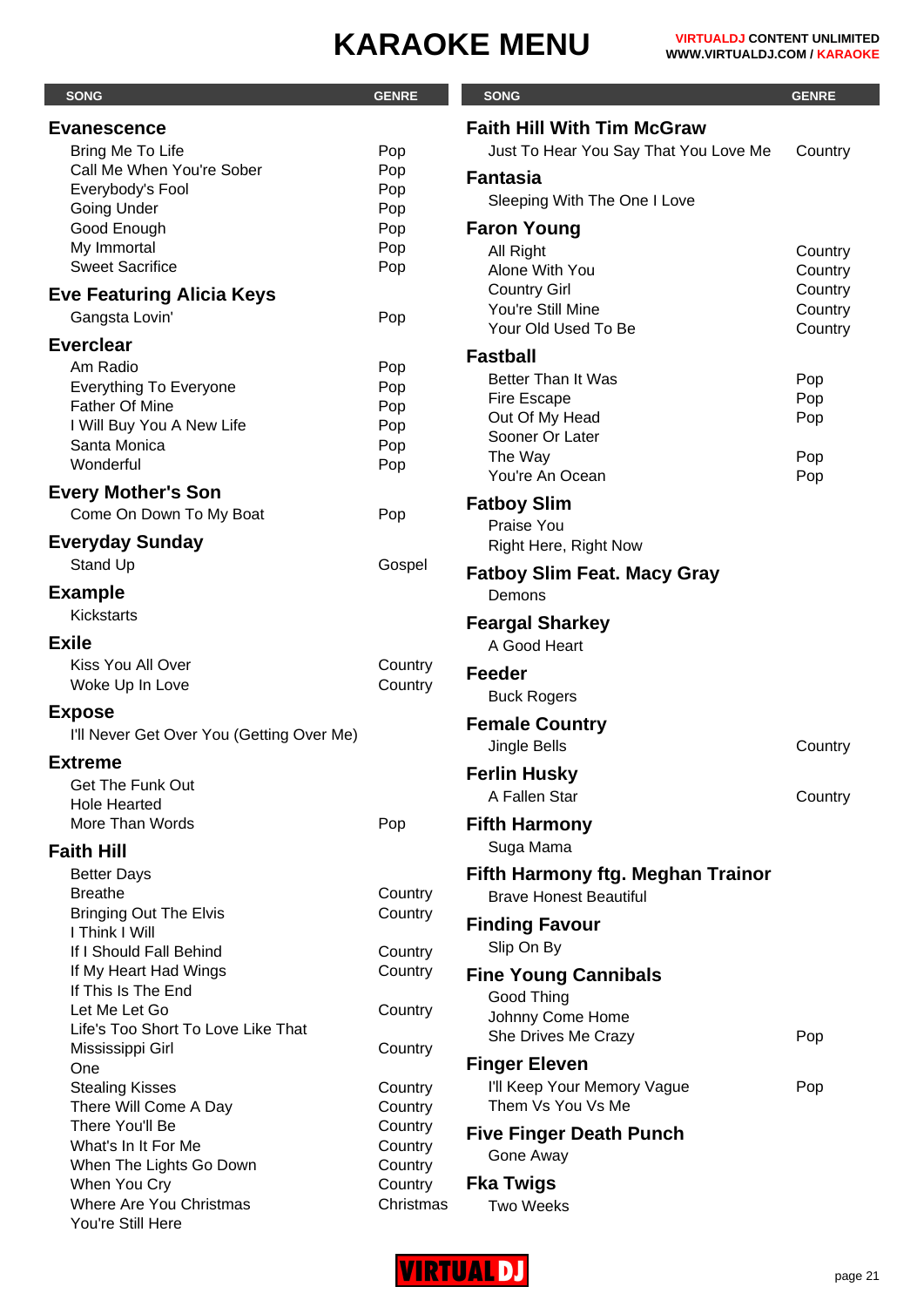| <b>SONG</b>                                                                                                                                                                   | <b>GENRE</b>                | <b>SONG</b>                                                                                                                                                                                                                          | <b>GENRE</b> |
|-------------------------------------------------------------------------------------------------------------------------------------------------------------------------------|-----------------------------|--------------------------------------------------------------------------------------------------------------------------------------------------------------------------------------------------------------------------------------|--------------|
|                                                                                                                                                                               |                             |                                                                                                                                                                                                                                      |              |
| <b>Flatt &amp; Scruggs</b><br>Rollin' In My Sweet Baby's Arms<br>Salty Dog                                                                                                    | Country<br><b>Bluegrass</b> | <b>France Joli</b><br>Come To Me                                                                                                                                                                                                     | Pop          |
| <b>Fleetwood Mac</b><br>As Long As You Follow<br>Don't Stop<br>Everywhere<br>Hold Me<br>Man Of The World<br>Over My Head<br>Save Me<br>Say You Love Me<br>You Make Loving Fun |                             | <b>Frances</b><br><b>Borrowed Time</b><br>Don't Worry About Me<br><b>Frank Ifield</b><br>The Wayward Wind<br><b>Frank Sinatra</b><br>All Of Me<br>All Or Nothing At All<br><b>Bluebird Of Happiness</b><br>Can I Steal A Little Love | Pop          |
| <b>Florence + The Machine</b><br>Kiss With A Fist<br>No Light, No Light<br>Ship To Wreck                                                                                      |                             | How Do You Keep The Music Playing<br>I'll Never Smile Again<br>It Was A Very Good Year<br>L.A. Is My Lady                                                                                                                            | Pop          |
| Third Eye<br><b>Florence And The Machine</b><br>Dog Days Are Over                                                                                                             |                             | Learnin' The Blues<br>My Way<br>That's Life<br>The House I Live In                                                                                                                                                                   | Pop<br>Pop   |
| <b>Florida Georgia Line</b><br><b>Anything Goes</b><br>H.O.L.Y.<br>Simple<br>Smoke<br>Sun Daze                                                                                |                             | <b>Frankie Ballard</b><br><b>Helluva Life</b><br><b>Frankie Goes To Hollywood</b><br>Power Of Love<br><b>Two Tribes</b>                                                                                                              |              |
| Florida Georgia Line FTG. Backstreet Boys<br>God, Your Momma And Me<br><b>Flyleaf</b><br>Missing<br>Foghat<br><b>Slow Ride</b>                                                | Pop                         | <b>Franz Ferdinand</b><br>Can't Stop Feeling<br>Do You Want To<br>Michael<br>No You Girls<br><b>Right Action</b><br>Take Me Out                                                                                                      |              |
| <b>Foo Fighters</b><br>Best Of You<br>Let It Die<br>Long Road To Ruin<br>Long Road To Ruin<br>Rope<br>The Pretender                                                           | Pop<br>Pop<br>Pop<br>Pop    | The Fallen<br><b>Ulysses</b><br><b>Walk Away</b><br><b>Freda Payne</b><br><b>Band Of Gold</b><br><b>Freddie Jackson</b><br>You Are My Lady                                                                                           | Pop          |
| Walk<br><b>Foo Fighters Unplugged</b><br>Best Of You                                                                                                                          |                             | <b>French Montana</b><br>Don't Panic<br><b>Frida</b>                                                                                                                                                                                 |              |
| <b>For Achieva Parody</b><br>I'm With Achieva                                                                                                                                 |                             | I Know There's Something Going On<br><b>From Cocacabana</b>                                                                                                                                                                          |              |
| <b>Foster The People</b><br>Pumped Up Kicks<br><b>Foxes</b>                                                                                                                   |                             | <b>Just Arrived</b><br><b>From Showboat</b><br>Ol' Man River                                                                                                                                                                         |              |
| Let Go For Tonight                                                                                                                                                            |                             |                                                                                                                                                                                                                                      |              |

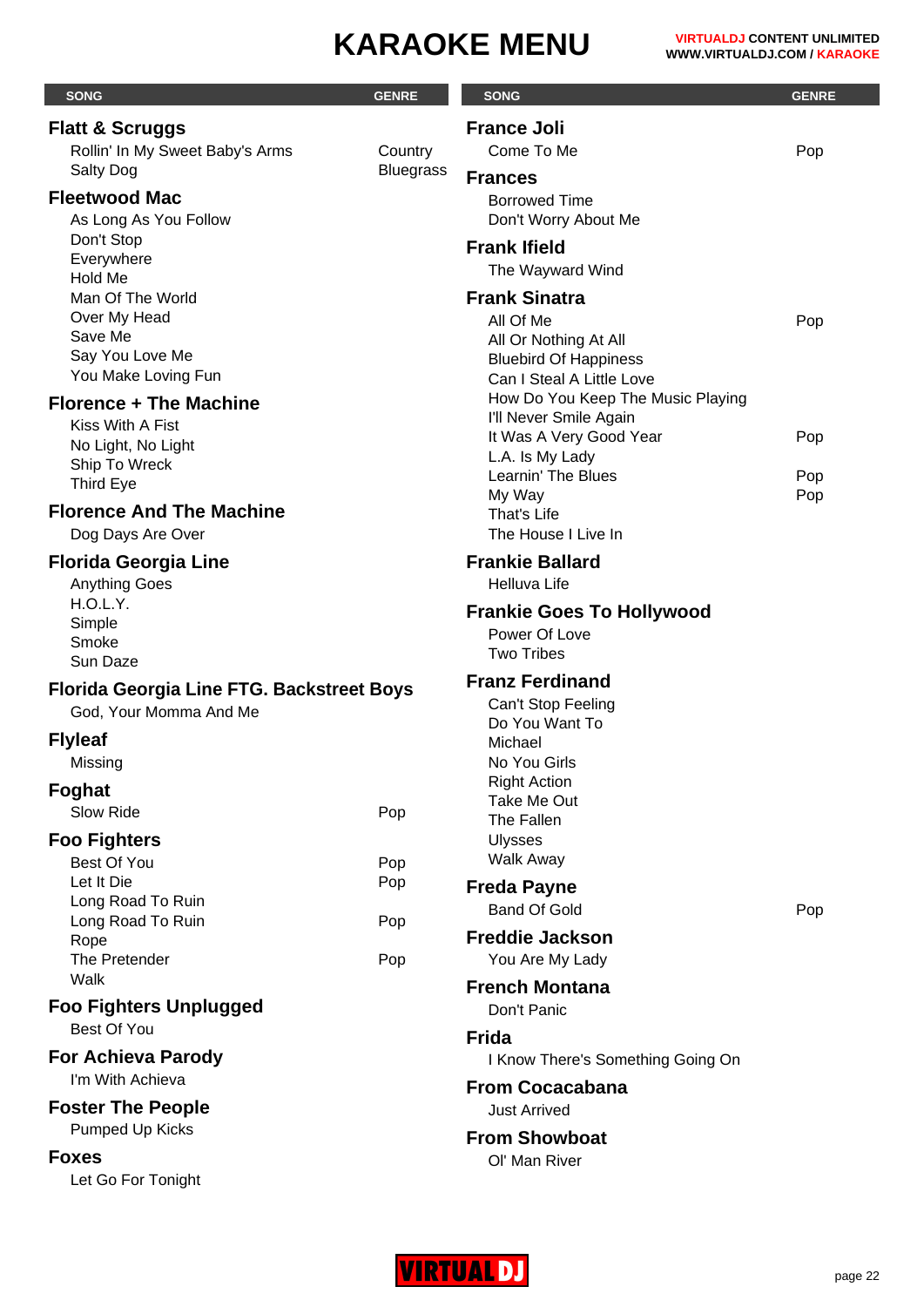| <b>SONG</b>                            | <b>GENRE</b>       | <b>SONG</b>                                                  | <b>GENRE</b>       |
|----------------------------------------|--------------------|--------------------------------------------------------------|--------------------|
| <b>Fuel</b>                            |                    | <b>Gene Austin</b>                                           |                    |
| <b>Bad Day</b>                         | Pop                | Carolina Moon                                                | Pop                |
| <b>Bittersweet</b>                     |                    |                                                              |                    |
| Falls On Me                            | Pop                | <b>Gene Autry</b>                                            |                    |
| Hemorrhage (In My Hands)               | Pop                | I'm Thinking Tonight Of My Blue Eyes                         | Country            |
| Innocent                               |                    | Someday You'll Want Me To Want You<br>You Are My Sunshine    | Country<br>Country |
| <b>Last Time</b>                       | Pop                |                                                              |                    |
| Shimmer                                | Pop                | <b>Gene Chandler</b>                                         |                    |
| <b>Gaither Vocal Band</b>              |                    | Duke Of Earl                                                 | Pop                |
| <b>Everything Good</b>                 | Gospel             | <b>Gene Watson</b>                                           |                    |
| <b>Gap Band</b>                        |                    | Drinkin' My Way Back Home                                    | Country            |
| Oops Upside Your Head                  | Pop                | Got No Reason Now For Going Home                             | Country            |
| You Dropped A Bomb On Me               | Pop                | Love In The Hot Afternoon<br>Nothing Sure Looked Good On You | Country<br>Country |
| <b>Gareth Gates</b>                    |                    | Sometimes I Get Lucky And Forget                             | Country            |
| What My Heart Wants To Say             |                    | Speak Softly (You're Talking To My Heart)                    | Country            |
| <b>Garth Brooks</b>                    |                    | The Jukebox Played Along                                     | Country            |
| Do What You Gotta Do                   | Country            | This Dream's On Me                                           | Country            |
| Do What You Gotta Do                   |                    | What She Don't Know Won't Hurt Her                           | Country            |
| Long Neck Bottle                       | Country            | You're Out Doing What I'm Doing Without                      | Country            |
| Rodeo                                  | Country            | <b>General Public</b>                                        |                    |
| Same Old Story                         |                    | <b>Tenderness</b>                                            |                    |
| <b>Shameless</b>                       | Country            | <b>Genesis</b>                                               |                    |
| The Change<br>The Dance                | Country            | Invisible Touch                                              | Pop                |
| <b>Two Pina Coladas</b>                | Country<br>Country | <b>George Benson</b>                                         |                    |
| You Move Me                            | Country            | Turn Your Love Around                                        | Pop                |
| <b>Gary Allan</b>                      |                    |                                                              |                    |
| Her Man                                | Country            | <b>George Canyon</b>                                         |                    |
| It Would Be You                        |                    | My Name                                                      | Country            |
| Kiss Me When I'm Down                  |                    | <b>George Ezra</b>                                           |                    |
| Pieces                                 |                    | Blame It On Me                                               |                    |
| Runaway                                | Country            | <b>Budapest</b><br>Listen To The Man                         |                    |
| Smoke Rings In The Dark                | Country            |                                                              |                    |
| <b>Gary Glitter</b>                    |                    | <b>George Harrison</b>                                       |                    |
| I'm The Leader Of The Gang (I Am)      |                    | Got My Mind Set On You                                       | Pop                |
| <b>Gary Jules</b>                      |                    | <b>George Jones</b>                                          |                    |
| Mad World                              |                    | A Girl I Used To Know                                        | Country            |
| <b>Gary Nichols</b>                    |                    | <b>High-Tech Redneck</b>                                     | Country            |
| I Can't Love You Anymore               | Country            | I'll Share My World With You<br>I'm A One Woman Man          | Country            |
|                                        |                    | Loving You Could Never Be Better                             | Country<br>Country |
| <b>Gary Numan</b>                      |                    | Once You've Had The Best                                     | Country            |
| Cars                                   | Pop                | She Thinks I Still Care                                      | Country            |
| <b>Gary Wright</b>                     |                    | Still Doin' Time                                             | Country            |
| Dream Weaver                           | Pop                | Tall, Tall Trees                                             | Country            |
| <b>Gavin Rossdale</b>                  |                    | <b>Tender Years</b>                                          |                    |
| Love Remains The Same                  | Pop                | The Man He Was<br>The Right Left Hand                        | Country<br>Country |
| Gayla Peevey                           |                    | The Window Up Above                                          | Country            |
| I Want A Hippopotamus For Christmas    | Christmas          | Walk Through This World With Me                              | Country            |
|                                        |                    | White Lightnin'                                              | Country            |
| <b>Gene Aurty</b>                      |                    | Why Baby Why                                                 | Country            |
| Have I Told You Lately That I Love You |                    | <b>Wine Colored Roses</b>                                    | Country            |

**VIRTUAL DJ** 

Your Heart Turned Left (And I Was On The Right) Country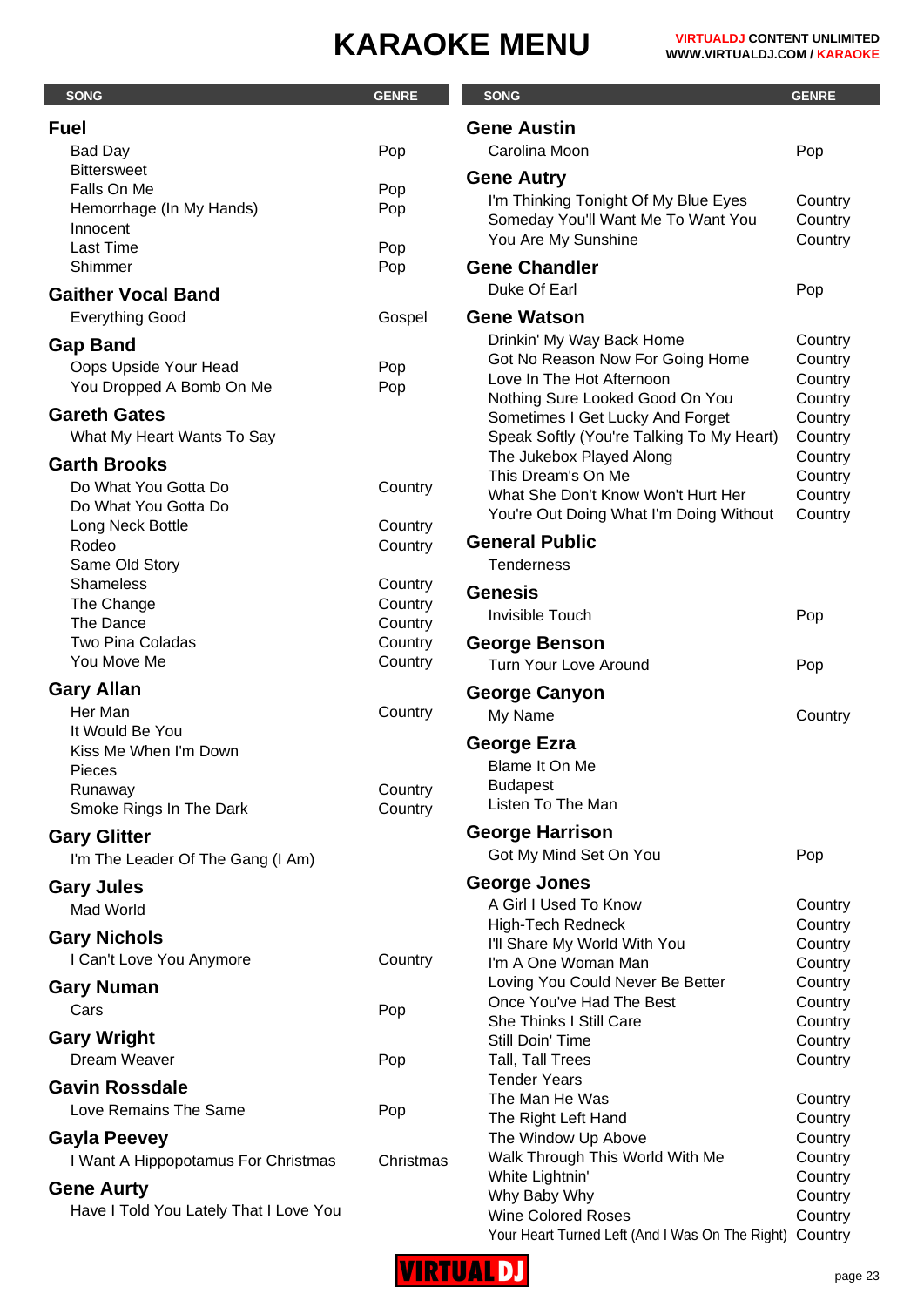| <b>SONG</b>                                                                                        | <b>GENRE</b> | <b>SONG</b>                               | <b>GENRE</b>     |
|----------------------------------------------------------------------------------------------------|--------------|-------------------------------------------|------------------|
| <b>George Jones And Melba Montgomery</b>                                                           |              | <b>Glass Animals</b>                      |                  |
| We Must Have Been Out Of Our Minds                                                                 | Country      | Agnes                                     |                  |
| <b>George Michael &amp; Elton John</b>                                                             |              | Pork Soda                                 |                  |
| Don't Let The Sun Go Down On Me                                                                    | Pop          | Youth                                     |                  |
| George Morgan                                                                                      |              | <b>Glasvegas</b>                          |                  |
| <b>Candy Kisses</b>                                                                                | Country      | Daddy's Gone                              |                  |
| <b>George Strait</b>                                                                               |              | <b>Glee Cast</b>                          |                  |
| Ace In The Hole                                                                                    |              | Gives You Hell                            |                  |
| Adalida                                                                                            | Country      | <b>Glen Campbell</b>                      |                  |
| <b>Baby Blue</b>                                                                                   |              | Country Boy (You Got Your Feet In L.A.)   | Country          |
| Check Yes Or No                                                                                    | Country      | More Than Enough                          | Country          |
| <b>Christmas Cookies</b><br>I Believe                                                              | Country      | Wichita Lineman                           | Country          |
| I Gotta Get To You                                                                                 |              | <b>Gloria Estefan</b>                     |                  |
| I Hate Everything                                                                                  | Country      | Reach                                     |                  |
| I Saw God Today                                                                                    | Country      | Think About You Now                       |                  |
| Love Without End, Amen                                                                             | Country      | Gloria Estefan & Miami Sound Machine      |                  |
| Meanwhile                                                                                          | Country      | Conga                                     | Pop              |
| Merry Christmas Strait To You<br>Nobody In His Right Mind Would've Left Her Country                | Christmas    | <b>Gloria Estefan &amp; NSYNC</b>         |                  |
| Out Of The Blue Clear Sky                                                                          | Country      | Music Of My Heart                         | Pop              |
| <b>River Of Love</b>                                                                               | Country      | <b>Gloria Gaynor</b>                      |                  |
| Santa's On His Way                                                                                 | Christmas    | I Will Survive                            | Pop              |
| <b>Stars On The Water</b>                                                                          | Country      | <b>Godsmack</b>                           |                  |
| Take Me Back To Tulsa<br>Today My World Slipped Away                                               | Country      | Awake                                     |                  |
| Twang                                                                                              |              | <b>Bad Magick</b>                         |                  |
| When It's Christmas Time In Texas                                                                  | Christmas    | Greed                                     |                  |
| <b>Write This Down</b>                                                                             | Country      | I Stand Alone                             |                  |
| You Can't Make A Heart Love Somebody                                                               | Country      | Keep Away                                 |                  |
| You Haven't Left Me Yet                                                                            | Country      | Re-Align                                  |                  |
| You Know Me Better Than That<br>You're Something Special To Me                                     | Country      | Serenity<br>Straight Out Of Line          |                  |
|                                                                                                    |              |                                           |                  |
| <b>George Thorogood And The Destroyers</b><br>Willie And The Hand Jive                             |              | <b>Gogi Grant</b><br>The Wayward Wind     |                  |
|                                                                                                    | Pop          |                                           | Pop              |
| <b>Georgia Gibbs</b>                                                                               |              | <b>Gold City</b>                          |                  |
| Dance With Me Henry (The Wallflower)                                                               | Pop          | I'm Not What I Was<br>Show Me The Cross   | Gospel<br>Gospel |
| Georgia Middleman                                                                                  |              | That Little Baby                          | Gospel           |
| Kick Down The Door                                                                                 | Country      | <b>Goo Goo Dolls</b>                      |                  |
| <b>Georgia Satellites</b>                                                                          |              |                                           |                  |
| <b>Hippy Hippy Shake</b>                                                                           | Pop          | All Eyes On Me<br><b>Big Machine</b>      | Pop              |
| <b>Gerry And The Pacemakers</b>                                                                    |              | <b>Bullet Proof</b>                       |                  |
| How Do You Do It                                                                                   |              | Burnin' Up                                |                  |
| I Like It                                                                                          |              | Fiction (Before It's Too Late)            | Pop              |
| <b>Gibson Brothers</b>                                                                             |              | Give A Little Bit                         | Pop              |
| Cuba                                                                                               | Pop          | Here Is Gone<br>Home                      | Pop              |
|                                                                                                    |              | Not Broken                                |                  |
| <b>Gladys Knight</b><br>Midnight Train To Georgia                                                  | Pop          | <b>Grace Jones</b>                        |                  |
|                                                                                                    |              | I'm Not Perfect (But I'm Perfect For You) |                  |
| <b>Gladys Knight &amp; The Pips</b>                                                                |              | Pull Up To The Bumper                     |                  |
| Best Thing That Ever Happened To Me<br>Noither One Of He Wante To Be The First To Say Goodbye) Don |              | Slave To The Rhythm                       |                  |



Neither One Of Us (Wants To Be The First To Say Goodbye) Pop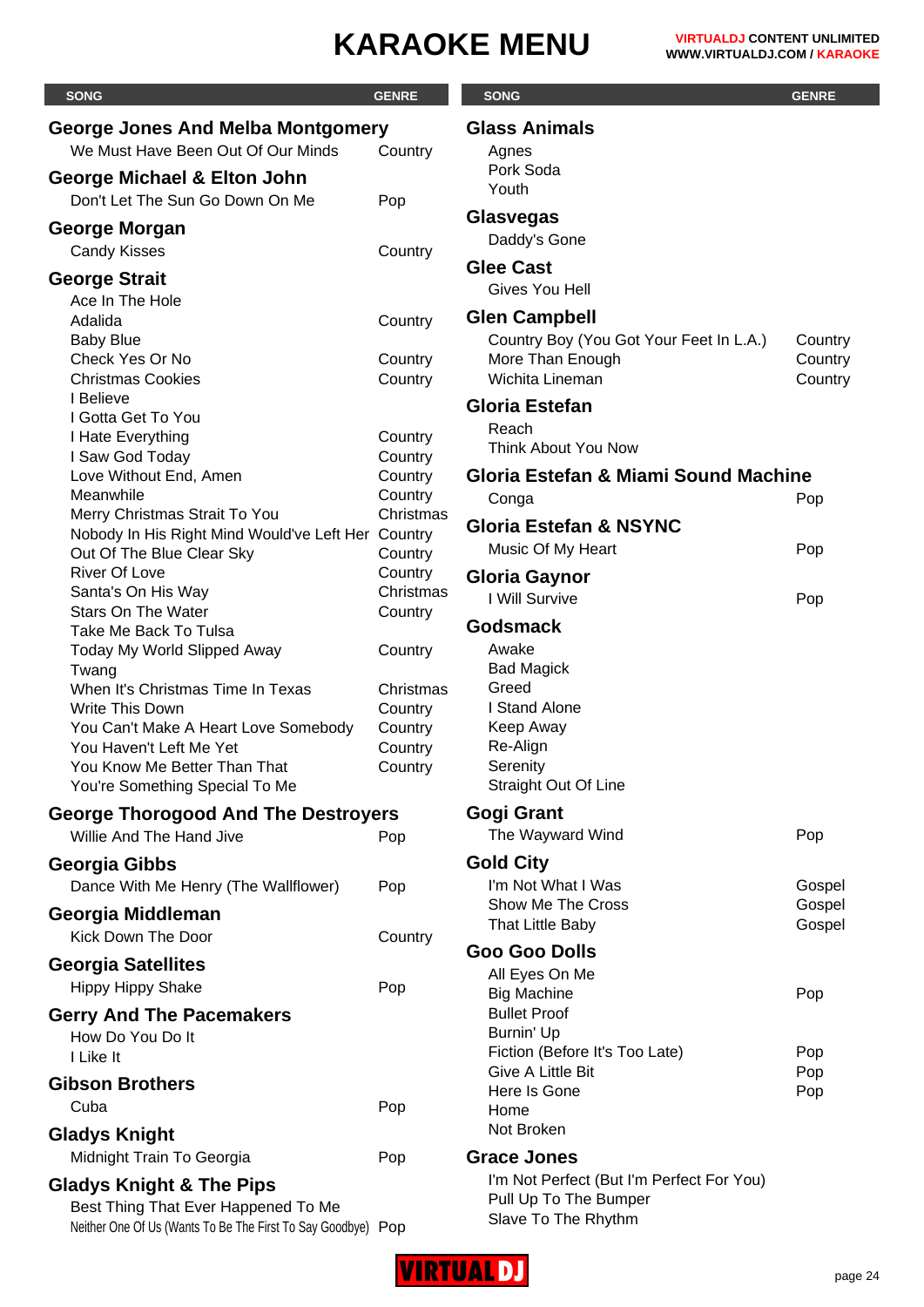| <b>SONG</b>                                               | <b>GENRE</b>       | <b>SONG</b>                                            | <b>GENRE</b>       |
|-----------------------------------------------------------|--------------------|--------------------------------------------------------|--------------------|
| <b>Grace Potter &amp; The Nocturnals</b>                  |                    | <b>Half Moon Run</b>                                   |                    |
| Something That I Want                                     |                    | <b>Full Circle</b>                                     |                    |
| <b>Grandmaster Flash And The Furious 5</b>                |                    | <b>Halfway To Hazard</b>                               |                    |
| The Message                                               |                    | Devil And The Cross                                    | Country            |
| <b>Grass Roots</b>                                        |                    | <b>Halsey</b>                                          |                    |
| <b>Midnight Confessions</b>                               | Pop                | Colors                                                 |                    |
| <b>Grateful Dead</b>                                      |                    | Hamilton, Joe Frank & Reynolds<br>Don't Pull Your Love |                    |
| Casey Jones<br>Uncle John's Band                          |                    | Fallin' In Love                                        | Pop<br>Pop         |
| <b>Gregory Porter</b>                                     |                    | <b>Hank Locklin</b>                                    |                    |
| Be Good (Lion Song)                                       |                    | Send Me The Pillow You Dream On                        | Country            |
| Consequence Of Love                                       |                    | The Same Sweet Girl                                    | Country            |
| Don't Lose Your Steam                                     |                    | Why Baby Why                                           | Country            |
| Hey Laura<br><b>Liquid Spirit</b>                         |                    | You're The Reason                                      | Country            |
| <b>Real Good Hands</b>                                    |                    | <b>Hank Thompson</b>                                   |                    |
| <b>Gregory Porter FTG Lalah Hathaway</b>                  |                    | A Six Pack To Go                                       | Country            |
| Insanity                                                  |                    | Honky Tonk Girl<br>I've Come Awful Close               | Country<br>Country |
|                                                           |                    | On Tap, In The Can, Or In The Bottle                   | Country            |
| <b>Greta Van Fleet</b>                                    |                    | Rub-A-Dub-Dub                                          | Country            |
| Meet On The Ledge<br><b>When The Curtain Falls</b>        |                    | Smokey The Bar                                         | Country            |
| <b>Gretchen Wilson</b>                                    |                    | The Blackboard Of My Heart                             | Country            |
|                                                           |                    | The New Green Light<br>Wake Up, Irene                  | Country<br>Country |
| If I Could Do It All Again<br>The Earrings Song           |                    | <b>Hank Williams</b>                                   |                    |
| <b>Groove Armada</b>                                      |                    | Dear John                                              | Country            |
| My Friend                                                 |                    | My Bucket's Got A Hole In It                           | Country            |
|                                                           |                    | Thy Burdens Are Greater Than Mine                      | Gospel             |
| <b>Guy Sebastian ft. Eve</b><br>Who's That Girl           |                    | <b>Hank Williams III</b>                               |                    |
|                                                           |                    | I Don't Know                                           | Country            |
| Gwar<br>Sick Of You                                       |                    | <b>Hank Williams Jr.</b>                               |                    |
| <b>Gwen Sebastian</b>                                     |                    | Ain't Nobody's Business                                | Country            |
| Suitcase                                                  |                    | Rainin' In My Heart                                    | Country            |
| <b>Gwen Stefani</b>                                       |                    | Hard-Fi                                                |                    |
| 4 In The Morning                                          | Pop                | Cash Machine                                           |                    |
| <b>Early Winter</b>                                       | Pop                | Hard To Beat<br>Suburban Knights                       |                    |
| <b>Gym Class Heroes</b>                                   |                    | <b>Harry Styles</b>                                    |                    |
| Cupid's Chokehold                                         |                    | <b>Sweet Creature</b>                                  |                    |
| <b>Haircut 100</b>                                        |                    | <b>Haven</b>                                           |                    |
| Love Plus One                                             |                    | Say Something                                          |                    |
| <b>Hal Ketchum</b>                                        |                    | <b>Hawkshaw Hawkins</b>                                |                    |
| Don't Let Go                                              | Country            | Car Hoppin' Mama                                       |                    |
| Every Little Word                                         | Country            | Dog House Boogie                                       |                    |
| Hearts Are Gonna Roll<br>I Know Where Love Lives          | Country<br>Country | I Love You A Thousand Ways                             |                    |
| Past The Point Of Rescue                                  | Country            | I'm Waiting Just For You                               |                    |
| Small Town Saturday Night                                 | Country            | Hear'say                                               |                    |
| Someplace Far Away (Careful What You're Dreaming) Country |                    | Monday Monday<br>Pure And Simple                       |                    |

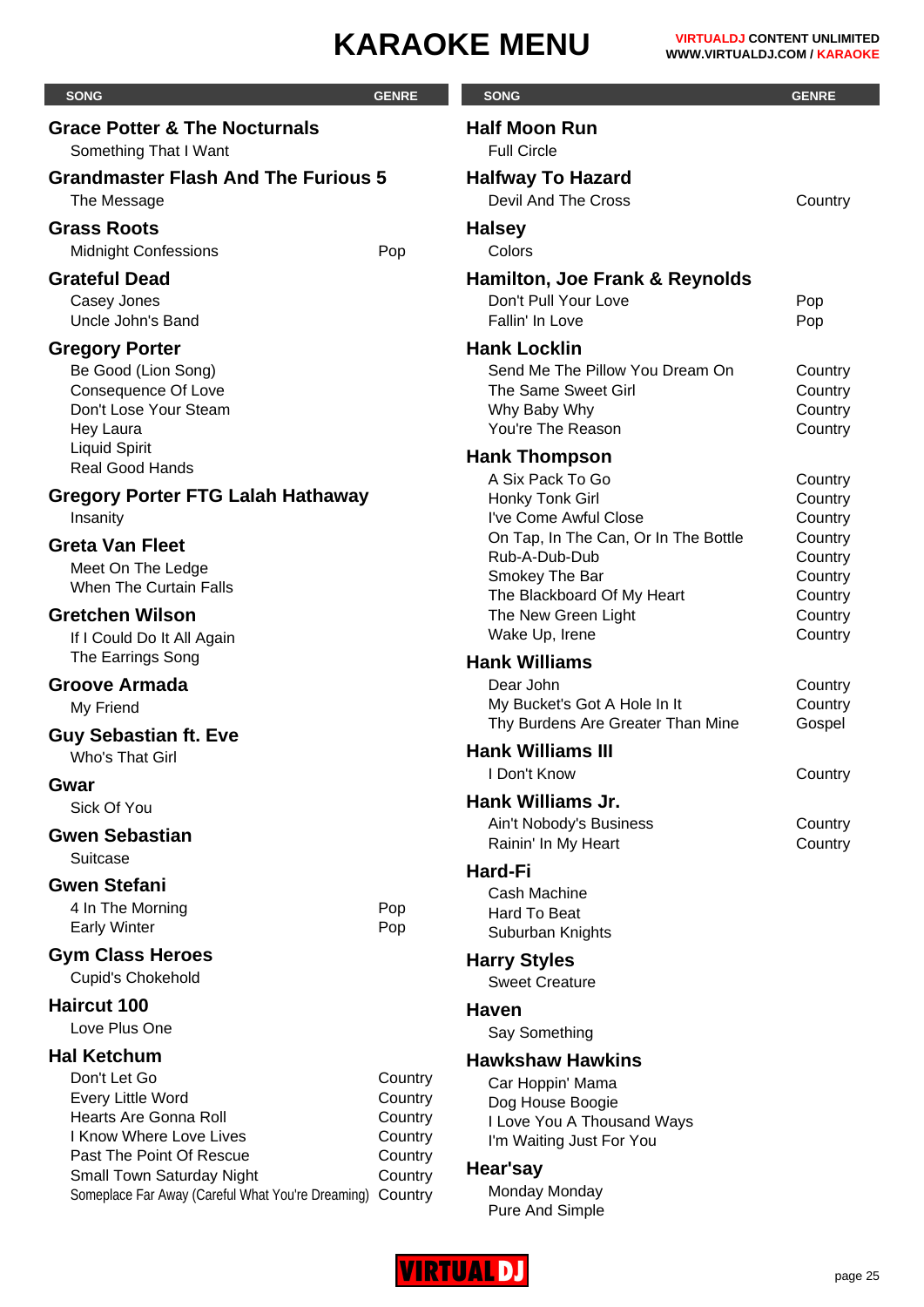| <b>SONG</b>                                                                                                                      | <b>GENRE</b> | <b>SONG</b>                                                                                    | <b>GENRE</b>       |
|----------------------------------------------------------------------------------------------------------------------------------|--------------|------------------------------------------------------------------------------------------------|--------------------|
| <b>Heart</b><br>All I Wanna Do Is Make Love To You<br>Barracuda (Acoustic Live)                                                  |              | <b>Hillsong Worship</b><br><b>What A Beautiful Name</b>                                        |                    |
| <b>Never</b><br><b>These Dreams</b>                                                                                              | Pop<br>Pop   | <b>Holly Dunn</b><br>Heart Full Of Love<br>My Anniversary For Being A Fool                     | Country<br>Country |
| <b>Heavy Metal Christmas</b><br>Auld Lang Syne<br><b>Deck The Halls</b><br>Jingle Bells                                          |              | No Love Have I<br><b>Holly Valance</b><br><b>Kiss Kiss</b>                                     | Country            |
| We Wish You A Merry Christmas<br><b>Helen Cornelius</b>                                                                          |              | <b>Holly Williams</b><br>Keep The Change                                                       | Country            |
| The First Noel                                                                                                                   | Country      | <b>Hometown News</b>                                                                           |                    |
| <b>Helen Reddy</b>                                                                                                               |              | Minivan                                                                                        | Country            |
| I AM Woman<br>You And Me Against The World                                                                                       | Pop<br>Pop   | <b>Honey Cone</b><br>Want Ads                                                                  | Pop                |
| <b>Henry Lee Summer</b><br><b>Hey Baby</b>                                                                                       |              | <b>Honeydrippers</b><br>Sea Of Love                                                            | Pop                |
| <b>Herb Alpert</b><br>This Guy's In Love With You                                                                                | Pop          | <b>Honeyz</b><br>Not Even Gonna Trip                                                           |                    |
| <b>Hercules</b><br>A Star Is Born                                                                                                |              | <b>Honne</b><br>Woman                                                                          |                    |
| <b>Hi-Five</b>                                                                                                                   |              | <b>Hoobastank</b>                                                                              |                    |
| Never Should've Let You Go<br><b>Unconditional Love</b>                                                                          |              | So Close So Far                                                                                | Pop                |
| <b>High School Musical</b>                                                                                                       |              | <b>Hot Apple Pie</b><br>We're Makin' Up                                                        | Country            |
| <b>Breaking Free</b><br><b>Stick To The Status Quo</b><br>We're All In This Together<br>What Time Is It                          |              | <b>Hot Rize</b><br><b>Blue Night</b>                                                           | <b>Bluegrass</b>   |
| <b>High School Musical 2</b>                                                                                                     |              | <b>Howie Day</b><br>Collide                                                                    | Pop                |
| All For One<br>Bet On It                                                                                                         |              | <b>Huey Lewis</b><br>Do You Believe In Love                                                    |                    |
| Everyday<br>Fabulous<br>Gotta Go My Own Way                                                                                      |              | <b>Huey Lewis And The News</b><br><b>Heart And Soul</b>                                        |                    |
| Humuhumunukunukuapua'a<br>I Don't Dance<br>Work This Out<br>You Are The Music In Me<br>You Are The Music In Me (Sharpay Version) |              | <b>Hunter Hayes</b><br>A Thing About You<br>I Want Crazy<br>Invisible<br>Somebody's Heartbreak |                    |
| <b>High School Musical 3</b>                                                                                                     |              | Wanted                                                                                         |                    |
| A Night To Remember<br>Now Or Never                                                                                              |              | You Think You Know Somebody<br>Hunter Hayes ftg. Jason Mraz                                    |                    |
| Highway 101                                                                                                                      |              | Everybody's Got Somebody But Me                                                                |                    |
| Bing Bang Boom                                                                                                                   | Country      | <b>Idina Menzel</b>                                                                            |                    |
| <b>Hillary Duff</b>                                                                                                              |              | Let It Go                                                                                      |                    |
| So Yesterday                                                                                                                     | Pop          | Iggy Pop And Kate Pierson                                                                      |                    |
| <b>Hillsong United</b><br>So Will I                                                                                              |              | Candy                                                                                          |                    |

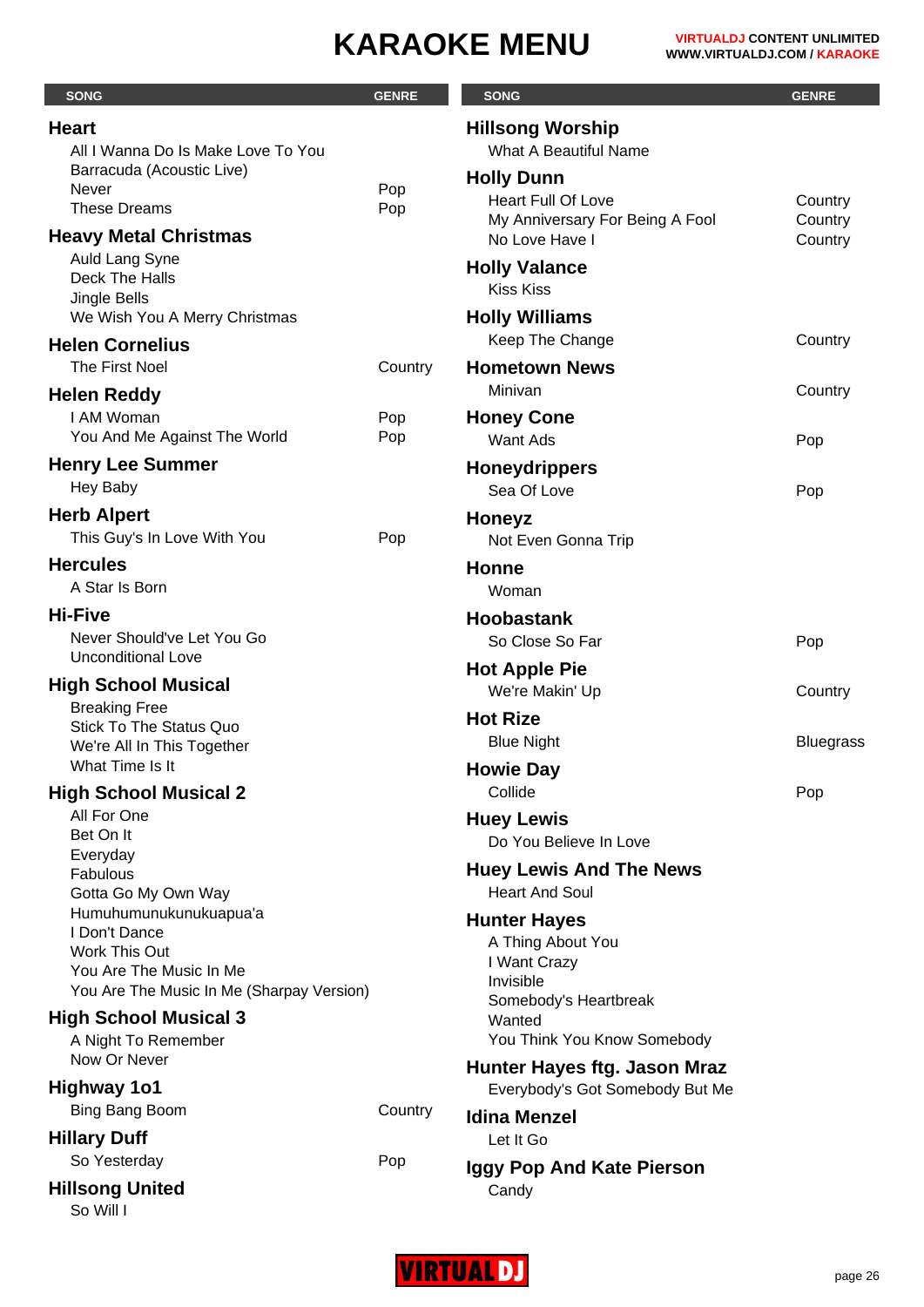| <b>SONG</b>                                                                                                                                                                                                              | <b>GENRE</b> | <b>SONG</b>                                                                                                                                                                                                                                                                                                                                                       | <b>GENRE</b>     |
|--------------------------------------------------------------------------------------------------------------------------------------------------------------------------------------------------------------------------|--------------|-------------------------------------------------------------------------------------------------------------------------------------------------------------------------------------------------------------------------------------------------------------------------------------------------------------------------------------------------------------------|------------------|
| <b>Ike And Tina Turner</b>                                                                                                                                                                                               |              | In The Style Sunscreem                                                                                                                                                                                                                                                                                                                                            |                  |
| <b>Proud Mary</b>                                                                                                                                                                                                        | Pop          | Love U More                                                                                                                                                                                                                                                                                                                                                       |                  |
| <b>Ilene Woods And Mike Douglas</b><br>So This Is Love                                                                                                                                                                   |              | In The Style The Specials<br>Too Much Too Young                                                                                                                                                                                                                                                                                                                   |                  |
| <b>Imagine Dragons</b><br><b>Battle Cry</b><br>I Bet My Life<br>I Don't Mind<br>I Was Me<br>It's Time<br>On Top Of The World<br>Roots<br><b>Round And Round</b><br>Shots<br>Thunder<br>Tiptoe<br>Yesterday<br>Imelda May |              | In The Style Type O Negative<br>I Like Goils<br><b>Irish Standard</b><br>Isle Of Innisfree<br><b>Irish Traditional</b><br>A Bunch Of Thyme<br>Among The Wicklow Hills<br><b>Cliffs Of Dooneen</b><br><b>Cockles And Mussels</b><br>I'll Take You Home Again Kathleen<br>The Leaving Of Liverpool<br>The Minstrel Boy<br>The Old Bog Road<br>The Wild Colonial Boy |                  |
| Mayhem                                                                                                                                                                                                                   |              | The Wild Rover                                                                                                                                                                                                                                                                                                                                                    |                  |
| <b>Immature</b><br>Never Lie<br>Please Don't Go<br>In The Style Alanis Morissette                                                                                                                                        |              | Tura Lura Lura (Too Ra Loo Ra Loo Ra)<br><b>Isaac Hayes</b><br>Do Your Thing<br><b>Theme From Shaft</b>                                                                                                                                                                                                                                                           | Pop              |
| <b>Precious Illusions</b><br>In The Style Del Amitri                                                                                                                                                                     |              | Isley Brothers FTG. Ronald Isley Aka Mr. Biggs<br>What Would You Do                                                                                                                                                                                                                                                                                               |                  |
| Always The Last To Know<br>In The Style Don Ho<br><b>Tiny Bubbles</b>                                                                                                                                                    |              | J Cole<br><b>Everybody Dies</b><br>J. Cole                                                                                                                                                                                                                                                                                                                        |                  |
| In The Style Ghost                                                                                                                                                                                                       |              | No Role Modelz                                                                                                                                                                                                                                                                                                                                                    |                  |
| Square Hammer<br>In The Style John Rowles<br>If I Only Had Time                                                                                                                                                          |              | <b>J. Frank Wilson And The Cavaliers</b><br>Last Kiss<br>J. Holiday                                                                                                                                                                                                                                                                                               | Pop              |
| In The Style Maximo Park                                                                                                                                                                                                 |              | Suffocate                                                                                                                                                                                                                                                                                                                                                         | Pop              |
| <b>Our Velocity</b><br>In The Style Of Boston<br>A Man I'll Never Be                                                                                                                                                     | Pop          | <b>J.D. Crowe And The New South</b><br>I'll Stay Around                                                                                                                                                                                                                                                                                                           | <b>Bluegrass</b> |
| Don't Look Back                                                                                                                                                                                                          | Pop          | <b>Jack Greene</b><br>All The Time                                                                                                                                                                                                                                                                                                                                | Country          |
| IN THE STYLE OF COCACABANA<br>Man Wanted                                                                                                                                                                                 |              | <b>Jack Ingram</b><br><b>Barbie Doll</b>                                                                                                                                                                                                                                                                                                                          |                  |
| In The Style Of Owl City<br>Vanilla Twilight                                                                                                                                                                             |              | Free<br>One Thing                                                                                                                                                                                                                                                                                                                                                 | Country          |
| In The Style Of Supertramp<br>The Logical Song                                                                                                                                                                           |              | <b>Jack Ingram Feat. Patty Griffin</b><br><b>Seeing Stars</b>                                                                                                                                                                                                                                                                                                     |                  |
| In The Style Showaddywaddy<br>Under The Moon Of Love                                                                                                                                                                     |              | <b>Jack Jones</b><br><b>Lollipops And Roses</b>                                                                                                                                                                                                                                                                                                                   |                  |
| In The Style Skylar Grey<br>White Suburban                                                                                                                                                                               |              | <b>Jack Penate</b><br>Torn On The Platform                                                                                                                                                                                                                                                                                                                        |                  |

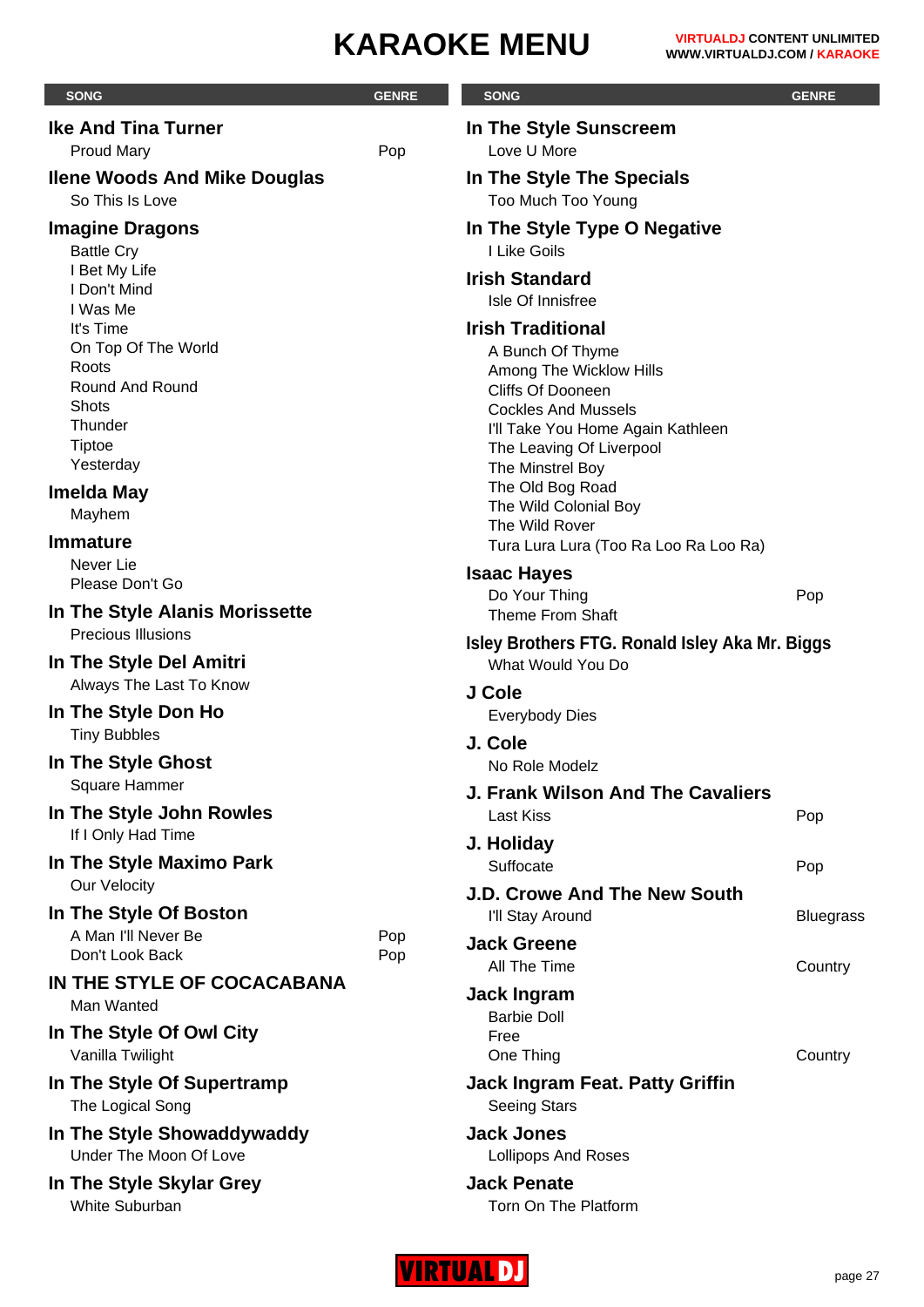| <b>SONG</b>                                               | <b>GENRE</b>       | <b>SONG</b>                                                     | <b>GENRE</b>       |
|-----------------------------------------------------------|--------------------|-----------------------------------------------------------------|--------------------|
| <b>Jackie Deshannon</b>                                   |                    | <b>Jason Michael Carroll</b>                                    |                    |
| What The World Needs Now                                  | Pop                | Alyssa Lies                                                     | Country            |
| <b>Jackie Wilson</b><br>I Get The Sweetest Feeling        |                    | Hurry Home<br>I Can Sleep When I'm Dead<br>Livin' Our Love Song | Country<br>Country |
| <b>Jake Owen</b>                                          |                    | <b>Jason Mraz</b>                                               |                    |
| Don't Think I Can't Love You                              | Country            | I'm Yours                                                       | Pop                |
| <b>Eight Second Ride</b><br>Startin' With Me              | Country            | Make It Mine<br>The Remedy (I Won't Worry)                      | Pop<br>Pop         |
| <b>James Brown</b>                                        |                    | <b>Jay &amp; The Americans</b>                                  |                    |
| I Got You<br>Licking Stick - Licking Stick                | Pop                | She Cried                                                       |                    |
| Out Of Sight                                              |                    | <b>Jaynetts</b>                                                 |                    |
| <b>James Ingram</b>                                       |                    | Sally Go 'Round The Roses                                       | Pop                |
| One Hundred Ways                                          |                    | <b>Jean Knight</b>                                              |                    |
| <b>James Ingram ftg. Patti Austin</b>                     |                    | Mr. Big Stuff                                                   | Pop                |
| How Do You Keep The Music Playing                         |                    | <b>Jean Shepard</b>                                             |                    |
| <b>Jameson Clark</b>                                      |                    | A Satisfied Mind<br>Second Fiddle (To An Old Guitar)            | Country<br>Country |
| Don't Play Any Love Songs                                 | Country            | <b>Jeanne Pruett</b>                                            |                    |
| Still Smokin'<br>You Da Man                               | Country<br>Country | <b>Satin Sheets</b>                                             | Country            |
| <b>Jamie Cullum</b>                                       |                    | <b>Jeff Bates</b>                                               |                    |
| These Are The Days                                        | Pop                | Good People                                                     | Country            |
| <b>Jamie Lawson</b>                                       |                    | <b>Jeff Carson</b>                                              |                    |
| Wasn't Expecting That                                     |                    | Here's The Deal                                                 | Country            |
| <b>Jamie N Commons</b>                                    |                    | When You Said You Loved Me                                      | Country            |
| Lead Me Home                                              |                    | <b>Jefferson Airplane</b>                                       |                    |
| <b>Janie Fricke</b>                                       |                    | Somebody To Love                                                | Pop                |
| Do Me With Love                                           | Country            | <b>White Rabbit</b>                                             | Pop                |
| Easy To Please<br>I'll Need Someone To Hold Me When I Cry | Country<br>Country | <b>Jeffrey Osborne</b>                                          |                    |
| Pride                                                     | Country            | Stay With Me Tonight                                            |                    |
| <b>Janis Joplin</b>                                       |                    | <b>Jeffrey Osbourne</b><br>On The Wings Of Love                 |                    |
| <b>Ball And Chain</b>                                     |                    | <b>Jennifer Day</b>                                             |                    |
| <b>Jann Arden</b>                                         |                    | The Fun Of Your Love                                            | Country            |
| Insensitive                                               |                    | Jennifer Holliday (From Dreamgirls)                             |                    |
| <b>Jann Browne</b>                                        |                    | And I Am Telling You I'm Not Going                              | Pop                |
| It Only Hurts When I Laugh                                | Country            | <b>Jennifer Hudson</b>                                          |                    |
| <b>Jars Of Clay</b>                                       |                    | And I Am Telling You I'm Not Going                              |                    |
| <b>Crazy Times</b>                                        | Gospel             | I'll Fight                                                      |                    |
| I Need You<br>Revolution                                  | Gospel<br>Gospel   | If This Isn't Love<br>Where You At                              | Pop                |
| Show You Love                                             | Gospel             | Jennifer Knapp                                                  |                    |
| <b>Jason Aldean</b>                                       |                    | By And By                                                       | Gospel             |
| Lights Come On                                            |                    | The Way I Am                                                    | Gospel             |
| <b>Jason Derulo</b>                                       |                    | <b>Jennifer Lopez</b>                                           |                    |
| <b>Trumpets</b>                                           |                    | Let's Get Loud                                                  |                    |
|                                                           |                    | Promise Me You'll Try                                           | Pop                |

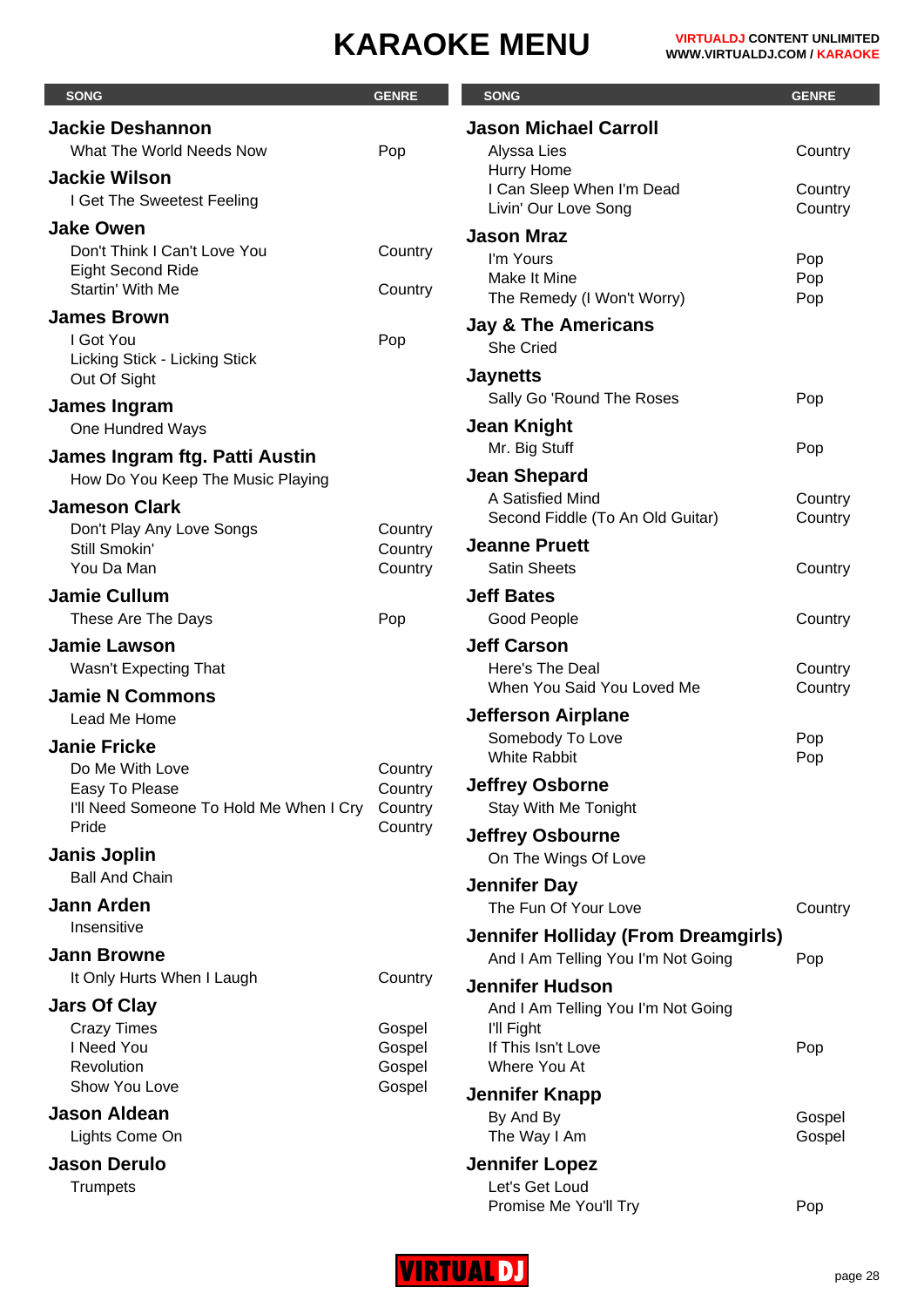| <b>Jennifer Warnes</b><br><b>Jewel</b><br>Right Time Of The Night<br>Pop<br><b>Break Me</b><br>Pop<br>Down So Long<br>Pop<br><b>Jeremih</b><br><b>Foolish Games</b><br>Pop<br><b>Birthday Sex</b><br>Near You Always<br>Pop<br><b>Jeremy Messersmith</b><br><b>Standing Still</b><br>Who Will Save Your Soul?<br>Pop<br>Tourniquet<br>You Were Meant For Me<br>Pop<br>Jermaine Jackson<br><b>Jhene Aiko</b><br>Do What You Do<br>The Pressure<br><b>Jerrod Niemann</b><br>Jigsaw<br>Lover, Lover<br>Sky High<br><b>Jerry Lee Lewis</b><br><b>Jill King</b><br>Drinking Wine Spo-Dee-O-Dee<br>Pop<br>Hand Me Down Heartache<br>One Minute Past Eternity<br>Country<br>Would You Take Another Chance On Me<br>Pop<br><b>Jill Scott</b><br><b>Jerry Reed</b><br>A Long Walk<br>Pop<br>Amos Moses<br>Country<br>Jim & Jesse<br>Eastbound And Down<br>Country<br><b>Little White Church</b><br>Gospel<br>Lord, Mr. Ford<br>Country<br><b>Jim Collins</b><br>When You're Hot, You're Hot<br>Country<br>The Next Step<br>Country<br><b>Jerry Wallace</b><br><b>Jim Croce</b><br>Country<br>Primrose Lane<br><b>Bad Bad Leroy Brown</b><br>Pop<br><b>Jess Glynne</b><br>I'll Have To Say I Love You In A Song<br>Pop<br>Don't Be So Hard On Yourself<br>Lover's Cross<br>Pop<br>Take Me Home<br>New York's Not My Home<br>Pop<br><b>Jesse McCartney</b><br>One Less Set Of Footsteps<br>Pop<br>Operator (That's Not The Way It Feels)<br>Pop<br>It's Over<br>Pop<br>Photographs And Memories<br>Pop<br><b>Jessi Colter</b><br>Rapid Roy (That Stock Car Boy)<br>Pop<br>I'm Not Lisa<br>Country<br>Roller Derby Queen<br>Pop<br>Speedball Tucker<br>Pop<br><b>Jessica Andrews</b><br><b>These Dreams</b><br>Pop<br>Everything<br>Country<br>Time In A Bottle<br>Pop<br>Good Time<br>Country<br>Working At The Car Wash Blues<br>Pop<br>I Do Now<br>Country<br>You Don't Mess Around With Jim<br>Pop<br><b>Jessica King</b><br><b>Jim Reeves</b><br>Keep Me In Your Will<br>Gospel<br><b>Blue Boy</b><br>Country<br><b>Jessica Simpson</b><br>Old Christmas Card<br>Christmas<br>I've Got My Eyes On You<br><b>Jimmie Davis</b><br>My Wonderful<br>Pop<br>There's A New Moon Over My Shoulder<br>Country<br><b>Remember That</b><br>Country<br>These Boots Are Made For Walking<br>Jimmie Rodgers<br>Honeycomb<br>Pop<br><b>Jessie J</b><br>Masterpiece<br><b>Jimmy Buffett</b><br>A Pirate Looks At Forty<br><b>Jesus Loves You</b><br>Christmas Island<br><b>Bow Down Mister</b> | <b>SONG</b> | <b>GENRE</b> | <b>SONG</b> | <b>GENRE</b> |
|--------------------------------------------------------------------------------------------------------------------------------------------------------------------------------------------------------------------------------------------------------------------------------------------------------------------------------------------------------------------------------------------------------------------------------------------------------------------------------------------------------------------------------------------------------------------------------------------------------------------------------------------------------------------------------------------------------------------------------------------------------------------------------------------------------------------------------------------------------------------------------------------------------------------------------------------------------------------------------------------------------------------------------------------------------------------------------------------------------------------------------------------------------------------------------------------------------------------------------------------------------------------------------------------------------------------------------------------------------------------------------------------------------------------------------------------------------------------------------------------------------------------------------------------------------------------------------------------------------------------------------------------------------------------------------------------------------------------------------------------------------------------------------------------------------------------------------------------------------------------------------------------------------------------------------------------------------------------------------------------------------------------------------------------------------------------------------------------------------------------------------------------------------------------------------------------------------------------------------------------------------------------------------------------------------------------------------------------------------------------------------------------------------------------------------------------------------------------------|-------------|--------------|-------------|--------------|
|                                                                                                                                                                                                                                                                                                                                                                                                                                                                                                                                                                                                                                                                                                                                                                                                                                                                                                                                                                                                                                                                                                                                                                                                                                                                                                                                                                                                                                                                                                                                                                                                                                                                                                                                                                                                                                                                                                                                                                                                                                                                                                                                                                                                                                                                                                                                                                                                                                                                          |             |              |             |              |
|                                                                                                                                                                                                                                                                                                                                                                                                                                                                                                                                                                                                                                                                                                                                                                                                                                                                                                                                                                                                                                                                                                                                                                                                                                                                                                                                                                                                                                                                                                                                                                                                                                                                                                                                                                                                                                                                                                                                                                                                                                                                                                                                                                                                                                                                                                                                                                                                                                                                          |             |              |             |              |
|                                                                                                                                                                                                                                                                                                                                                                                                                                                                                                                                                                                                                                                                                                                                                                                                                                                                                                                                                                                                                                                                                                                                                                                                                                                                                                                                                                                                                                                                                                                                                                                                                                                                                                                                                                                                                                                                                                                                                                                                                                                                                                                                                                                                                                                                                                                                                                                                                                                                          |             |              |             |              |
|                                                                                                                                                                                                                                                                                                                                                                                                                                                                                                                                                                                                                                                                                                                                                                                                                                                                                                                                                                                                                                                                                                                                                                                                                                                                                                                                                                                                                                                                                                                                                                                                                                                                                                                                                                                                                                                                                                                                                                                                                                                                                                                                                                                                                                                                                                                                                                                                                                                                          |             |              |             |              |
|                                                                                                                                                                                                                                                                                                                                                                                                                                                                                                                                                                                                                                                                                                                                                                                                                                                                                                                                                                                                                                                                                                                                                                                                                                                                                                                                                                                                                                                                                                                                                                                                                                                                                                                                                                                                                                                                                                                                                                                                                                                                                                                                                                                                                                                                                                                                                                                                                                                                          |             |              |             |              |
|                                                                                                                                                                                                                                                                                                                                                                                                                                                                                                                                                                                                                                                                                                                                                                                                                                                                                                                                                                                                                                                                                                                                                                                                                                                                                                                                                                                                                                                                                                                                                                                                                                                                                                                                                                                                                                                                                                                                                                                                                                                                                                                                                                                                                                                                                                                                                                                                                                                                          |             |              |             |              |
|                                                                                                                                                                                                                                                                                                                                                                                                                                                                                                                                                                                                                                                                                                                                                                                                                                                                                                                                                                                                                                                                                                                                                                                                                                                                                                                                                                                                                                                                                                                                                                                                                                                                                                                                                                                                                                                                                                                                                                                                                                                                                                                                                                                                                                                                                                                                                                                                                                                                          |             |              |             |              |
|                                                                                                                                                                                                                                                                                                                                                                                                                                                                                                                                                                                                                                                                                                                                                                                                                                                                                                                                                                                                                                                                                                                                                                                                                                                                                                                                                                                                                                                                                                                                                                                                                                                                                                                                                                                                                                                                                                                                                                                                                                                                                                                                                                                                                                                                                                                                                                                                                                                                          |             |              |             |              |
|                                                                                                                                                                                                                                                                                                                                                                                                                                                                                                                                                                                                                                                                                                                                                                                                                                                                                                                                                                                                                                                                                                                                                                                                                                                                                                                                                                                                                                                                                                                                                                                                                                                                                                                                                                                                                                                                                                                                                                                                                                                                                                                                                                                                                                                                                                                                                                                                                                                                          |             |              |             |              |
|                                                                                                                                                                                                                                                                                                                                                                                                                                                                                                                                                                                                                                                                                                                                                                                                                                                                                                                                                                                                                                                                                                                                                                                                                                                                                                                                                                                                                                                                                                                                                                                                                                                                                                                                                                                                                                                                                                                                                                                                                                                                                                                                                                                                                                                                                                                                                                                                                                                                          |             |              |             |              |
|                                                                                                                                                                                                                                                                                                                                                                                                                                                                                                                                                                                                                                                                                                                                                                                                                                                                                                                                                                                                                                                                                                                                                                                                                                                                                                                                                                                                                                                                                                                                                                                                                                                                                                                                                                                                                                                                                                                                                                                                                                                                                                                                                                                                                                                                                                                                                                                                                                                                          |             |              |             |              |
|                                                                                                                                                                                                                                                                                                                                                                                                                                                                                                                                                                                                                                                                                                                                                                                                                                                                                                                                                                                                                                                                                                                                                                                                                                                                                                                                                                                                                                                                                                                                                                                                                                                                                                                                                                                                                                                                                                                                                                                                                                                                                                                                                                                                                                                                                                                                                                                                                                                                          |             |              |             |              |
|                                                                                                                                                                                                                                                                                                                                                                                                                                                                                                                                                                                                                                                                                                                                                                                                                                                                                                                                                                                                                                                                                                                                                                                                                                                                                                                                                                                                                                                                                                                                                                                                                                                                                                                                                                                                                                                                                                                                                                                                                                                                                                                                                                                                                                                                                                                                                                                                                                                                          |             |              |             |              |
|                                                                                                                                                                                                                                                                                                                                                                                                                                                                                                                                                                                                                                                                                                                                                                                                                                                                                                                                                                                                                                                                                                                                                                                                                                                                                                                                                                                                                                                                                                                                                                                                                                                                                                                                                                                                                                                                                                                                                                                                                                                                                                                                                                                                                                                                                                                                                                                                                                                                          |             |              |             |              |
|                                                                                                                                                                                                                                                                                                                                                                                                                                                                                                                                                                                                                                                                                                                                                                                                                                                                                                                                                                                                                                                                                                                                                                                                                                                                                                                                                                                                                                                                                                                                                                                                                                                                                                                                                                                                                                                                                                                                                                                                                                                                                                                                                                                                                                                                                                                                                                                                                                                                          |             |              |             |              |
|                                                                                                                                                                                                                                                                                                                                                                                                                                                                                                                                                                                                                                                                                                                                                                                                                                                                                                                                                                                                                                                                                                                                                                                                                                                                                                                                                                                                                                                                                                                                                                                                                                                                                                                                                                                                                                                                                                                                                                                                                                                                                                                                                                                                                                                                                                                                                                                                                                                                          |             |              |             |              |
|                                                                                                                                                                                                                                                                                                                                                                                                                                                                                                                                                                                                                                                                                                                                                                                                                                                                                                                                                                                                                                                                                                                                                                                                                                                                                                                                                                                                                                                                                                                                                                                                                                                                                                                                                                                                                                                                                                                                                                                                                                                                                                                                                                                                                                                                                                                                                                                                                                                                          |             |              |             |              |
|                                                                                                                                                                                                                                                                                                                                                                                                                                                                                                                                                                                                                                                                                                                                                                                                                                                                                                                                                                                                                                                                                                                                                                                                                                                                                                                                                                                                                                                                                                                                                                                                                                                                                                                                                                                                                                                                                                                                                                                                                                                                                                                                                                                                                                                                                                                                                                                                                                                                          |             |              |             |              |
|                                                                                                                                                                                                                                                                                                                                                                                                                                                                                                                                                                                                                                                                                                                                                                                                                                                                                                                                                                                                                                                                                                                                                                                                                                                                                                                                                                                                                                                                                                                                                                                                                                                                                                                                                                                                                                                                                                                                                                                                                                                                                                                                                                                                                                                                                                                                                                                                                                                                          |             |              |             |              |
|                                                                                                                                                                                                                                                                                                                                                                                                                                                                                                                                                                                                                                                                                                                                                                                                                                                                                                                                                                                                                                                                                                                                                                                                                                                                                                                                                                                                                                                                                                                                                                                                                                                                                                                                                                                                                                                                                                                                                                                                                                                                                                                                                                                                                                                                                                                                                                                                                                                                          |             |              |             |              |
|                                                                                                                                                                                                                                                                                                                                                                                                                                                                                                                                                                                                                                                                                                                                                                                                                                                                                                                                                                                                                                                                                                                                                                                                                                                                                                                                                                                                                                                                                                                                                                                                                                                                                                                                                                                                                                                                                                                                                                                                                                                                                                                                                                                                                                                                                                                                                                                                                                                                          |             |              |             |              |
|                                                                                                                                                                                                                                                                                                                                                                                                                                                                                                                                                                                                                                                                                                                                                                                                                                                                                                                                                                                                                                                                                                                                                                                                                                                                                                                                                                                                                                                                                                                                                                                                                                                                                                                                                                                                                                                                                                                                                                                                                                                                                                                                                                                                                                                                                                                                                                                                                                                                          |             |              |             |              |
|                                                                                                                                                                                                                                                                                                                                                                                                                                                                                                                                                                                                                                                                                                                                                                                                                                                                                                                                                                                                                                                                                                                                                                                                                                                                                                                                                                                                                                                                                                                                                                                                                                                                                                                                                                                                                                                                                                                                                                                                                                                                                                                                                                                                                                                                                                                                                                                                                                                                          |             |              |             |              |
|                                                                                                                                                                                                                                                                                                                                                                                                                                                                                                                                                                                                                                                                                                                                                                                                                                                                                                                                                                                                                                                                                                                                                                                                                                                                                                                                                                                                                                                                                                                                                                                                                                                                                                                                                                                                                                                                                                                                                                                                                                                                                                                                                                                                                                                                                                                                                                                                                                                                          |             |              |             |              |
|                                                                                                                                                                                                                                                                                                                                                                                                                                                                                                                                                                                                                                                                                                                                                                                                                                                                                                                                                                                                                                                                                                                                                                                                                                                                                                                                                                                                                                                                                                                                                                                                                                                                                                                                                                                                                                                                                                                                                                                                                                                                                                                                                                                                                                                                                                                                                                                                                                                                          |             |              |             |              |
|                                                                                                                                                                                                                                                                                                                                                                                                                                                                                                                                                                                                                                                                                                                                                                                                                                                                                                                                                                                                                                                                                                                                                                                                                                                                                                                                                                                                                                                                                                                                                                                                                                                                                                                                                                                                                                                                                                                                                                                                                                                                                                                                                                                                                                                                                                                                                                                                                                                                          |             |              |             |              |
|                                                                                                                                                                                                                                                                                                                                                                                                                                                                                                                                                                                                                                                                                                                                                                                                                                                                                                                                                                                                                                                                                                                                                                                                                                                                                                                                                                                                                                                                                                                                                                                                                                                                                                                                                                                                                                                                                                                                                                                                                                                                                                                                                                                                                                                                                                                                                                                                                                                                          |             |              |             |              |
|                                                                                                                                                                                                                                                                                                                                                                                                                                                                                                                                                                                                                                                                                                                                                                                                                                                                                                                                                                                                                                                                                                                                                                                                                                                                                                                                                                                                                                                                                                                                                                                                                                                                                                                                                                                                                                                                                                                                                                                                                                                                                                                                                                                                                                                                                                                                                                                                                                                                          |             |              |             |              |
|                                                                                                                                                                                                                                                                                                                                                                                                                                                                                                                                                                                                                                                                                                                                                                                                                                                                                                                                                                                                                                                                                                                                                                                                                                                                                                                                                                                                                                                                                                                                                                                                                                                                                                                                                                                                                                                                                                                                                                                                                                                                                                                                                                                                                                                                                                                                                                                                                                                                          |             |              |             |              |
|                                                                                                                                                                                                                                                                                                                                                                                                                                                                                                                                                                                                                                                                                                                                                                                                                                                                                                                                                                                                                                                                                                                                                                                                                                                                                                                                                                                                                                                                                                                                                                                                                                                                                                                                                                                                                                                                                                                                                                                                                                                                                                                                                                                                                                                                                                                                                                                                                                                                          |             |              |             |              |
|                                                                                                                                                                                                                                                                                                                                                                                                                                                                                                                                                                                                                                                                                                                                                                                                                                                                                                                                                                                                                                                                                                                                                                                                                                                                                                                                                                                                                                                                                                                                                                                                                                                                                                                                                                                                                                                                                                                                                                                                                                                                                                                                                                                                                                                                                                                                                                                                                                                                          |             |              |             |              |
|                                                                                                                                                                                                                                                                                                                                                                                                                                                                                                                                                                                                                                                                                                                                                                                                                                                                                                                                                                                                                                                                                                                                                                                                                                                                                                                                                                                                                                                                                                                                                                                                                                                                                                                                                                                                                                                                                                                                                                                                                                                                                                                                                                                                                                                                                                                                                                                                                                                                          |             |              |             |              |
|                                                                                                                                                                                                                                                                                                                                                                                                                                                                                                                                                                                                                                                                                                                                                                                                                                                                                                                                                                                                                                                                                                                                                                                                                                                                                                                                                                                                                                                                                                                                                                                                                                                                                                                                                                                                                                                                                                                                                                                                                                                                                                                                                                                                                                                                                                                                                                                                                                                                          |             |              |             |              |
|                                                                                                                                                                                                                                                                                                                                                                                                                                                                                                                                                                                                                                                                                                                                                                                                                                                                                                                                                                                                                                                                                                                                                                                                                                                                                                                                                                                                                                                                                                                                                                                                                                                                                                                                                                                                                                                                                                                                                                                                                                                                                                                                                                                                                                                                                                                                                                                                                                                                          |             |              |             |              |
|                                                                                                                                                                                                                                                                                                                                                                                                                                                                                                                                                                                                                                                                                                                                                                                                                                                                                                                                                                                                                                                                                                                                                                                                                                                                                                                                                                                                                                                                                                                                                                                                                                                                                                                                                                                                                                                                                                                                                                                                                                                                                                                                                                                                                                                                                                                                                                                                                                                                          |             |              |             |              |
|                                                                                                                                                                                                                                                                                                                                                                                                                                                                                                                                                                                                                                                                                                                                                                                                                                                                                                                                                                                                                                                                                                                                                                                                                                                                                                                                                                                                                                                                                                                                                                                                                                                                                                                                                                                                                                                                                                                                                                                                                                                                                                                                                                                                                                                                                                                                                                                                                                                                          |             |              |             |              |
|                                                                                                                                                                                                                                                                                                                                                                                                                                                                                                                                                                                                                                                                                                                                                                                                                                                                                                                                                                                                                                                                                                                                                                                                                                                                                                                                                                                                                                                                                                                                                                                                                                                                                                                                                                                                                                                                                                                                                                                                                                                                                                                                                                                                                                                                                                                                                                                                                                                                          |             |              |             |              |
|                                                                                                                                                                                                                                                                                                                                                                                                                                                                                                                                                                                                                                                                                                                                                                                                                                                                                                                                                                                                                                                                                                                                                                                                                                                                                                                                                                                                                                                                                                                                                                                                                                                                                                                                                                                                                                                                                                                                                                                                                                                                                                                                                                                                                                                                                                                                                                                                                                                                          |             |              |             |              |
|                                                                                                                                                                                                                                                                                                                                                                                                                                                                                                                                                                                                                                                                                                                                                                                                                                                                                                                                                                                                                                                                                                                                                                                                                                                                                                                                                                                                                                                                                                                                                                                                                                                                                                                                                                                                                                                                                                                                                                                                                                                                                                                                                                                                                                                                                                                                                                                                                                                                          |             |              |             |              |
|                                                                                                                                                                                                                                                                                                                                                                                                                                                                                                                                                                                                                                                                                                                                                                                                                                                                                                                                                                                                                                                                                                                                                                                                                                                                                                                                                                                                                                                                                                                                                                                                                                                                                                                                                                                                                                                                                                                                                                                                                                                                                                                                                                                                                                                                                                                                                                                                                                                                          |             |              |             |              |
|                                                                                                                                                                                                                                                                                                                                                                                                                                                                                                                                                                                                                                                                                                                                                                                                                                                                                                                                                                                                                                                                                                                                                                                                                                                                                                                                                                                                                                                                                                                                                                                                                                                                                                                                                                                                                                                                                                                                                                                                                                                                                                                                                                                                                                                                                                                                                                                                                                                                          |             |              |             |              |
|                                                                                                                                                                                                                                                                                                                                                                                                                                                                                                                                                                                                                                                                                                                                                                                                                                                                                                                                                                                                                                                                                                                                                                                                                                                                                                                                                                                                                                                                                                                                                                                                                                                                                                                                                                                                                                                                                                                                                                                                                                                                                                                                                                                                                                                                                                                                                                                                                                                                          |             |              |             |              |
|                                                                                                                                                                                                                                                                                                                                                                                                                                                                                                                                                                                                                                                                                                                                                                                                                                                                                                                                                                                                                                                                                                                                                                                                                                                                                                                                                                                                                                                                                                                                                                                                                                                                                                                                                                                                                                                                                                                                                                                                                                                                                                                                                                                                                                                                                                                                                                                                                                                                          |             |              |             |              |
|                                                                                                                                                                                                                                                                                                                                                                                                                                                                                                                                                                                                                                                                                                                                                                                                                                                                                                                                                                                                                                                                                                                                                                                                                                                                                                                                                                                                                                                                                                                                                                                                                                                                                                                                                                                                                                                                                                                                                                                                                                                                                                                                                                                                                                                                                                                                                                                                                                                                          |             |              |             |              |
|                                                                                                                                                                                                                                                                                                                                                                                                                                                                                                                                                                                                                                                                                                                                                                                                                                                                                                                                                                                                                                                                                                                                                                                                                                                                                                                                                                                                                                                                                                                                                                                                                                                                                                                                                                                                                                                                                                                                                                                                                                                                                                                                                                                                                                                                                                                                                                                                                                                                          |             |              |             |              |
|                                                                                                                                                                                                                                                                                                                                                                                                                                                                                                                                                                                                                                                                                                                                                                                                                                                                                                                                                                                                                                                                                                                                                                                                                                                                                                                                                                                                                                                                                                                                                                                                                                                                                                                                                                                                                                                                                                                                                                                                                                                                                                                                                                                                                                                                                                                                                                                                                                                                          |             |              |             |              |
| Pop                                                                                                                                                                                                                                                                                                                                                                                                                                                                                                                                                                                                                                                                                                                                                                                                                                                                                                                                                                                                                                                                                                                                                                                                                                                                                                                                                                                                                                                                                                                                                                                                                                                                                                                                                                                                                                                                                                                                                                                                                                                                                                                                                                                                                                                                                                                                                                                                                                                                      |             |              | Come Monday |              |
| <b>Jethro Tull</b><br>Gentleman Of Leisure                                                                                                                                                                                                                                                                                                                                                                                                                                                                                                                                                                                                                                                                                                                                                                                                                                                                                                                                                                                                                                                                                                                                                                                                                                                                                                                                                                                                                                                                                                                                                                                                                                                                                                                                                                                                                                                                                                                                                                                                                                                                                                                                                                                                                                                                                                                                                                                                                               |             |              |             |              |
| Aqualung<br>Grapefruit, Juicy Fruit<br>Locomotive Breath<br>Pop<br><b>Pencil Thin Moustache</b>                                                                                                                                                                                                                                                                                                                                                                                                                                                                                                                                                                                                                                                                                                                                                                                                                                                                                                                                                                                                                                                                                                                                                                                                                                                                                                                                                                                                                                                                                                                                                                                                                                                                                                                                                                                                                                                                                                                                                                                                                                                                                                                                                                                                                                                                                                                                                                          |             |              |             |              |
| Why Don't We Get Drunk<br>Pop                                                                                                                                                                                                                                                                                                                                                                                                                                                                                                                                                                                                                                                                                                                                                                                                                                                                                                                                                                                                                                                                                                                                                                                                                                                                                                                                                                                                                                                                                                                                                                                                                                                                                                                                                                                                                                                                                                                                                                                                                                                                                                                                                                                                                                                                                                                                                                                                                                            |             |              |             |              |

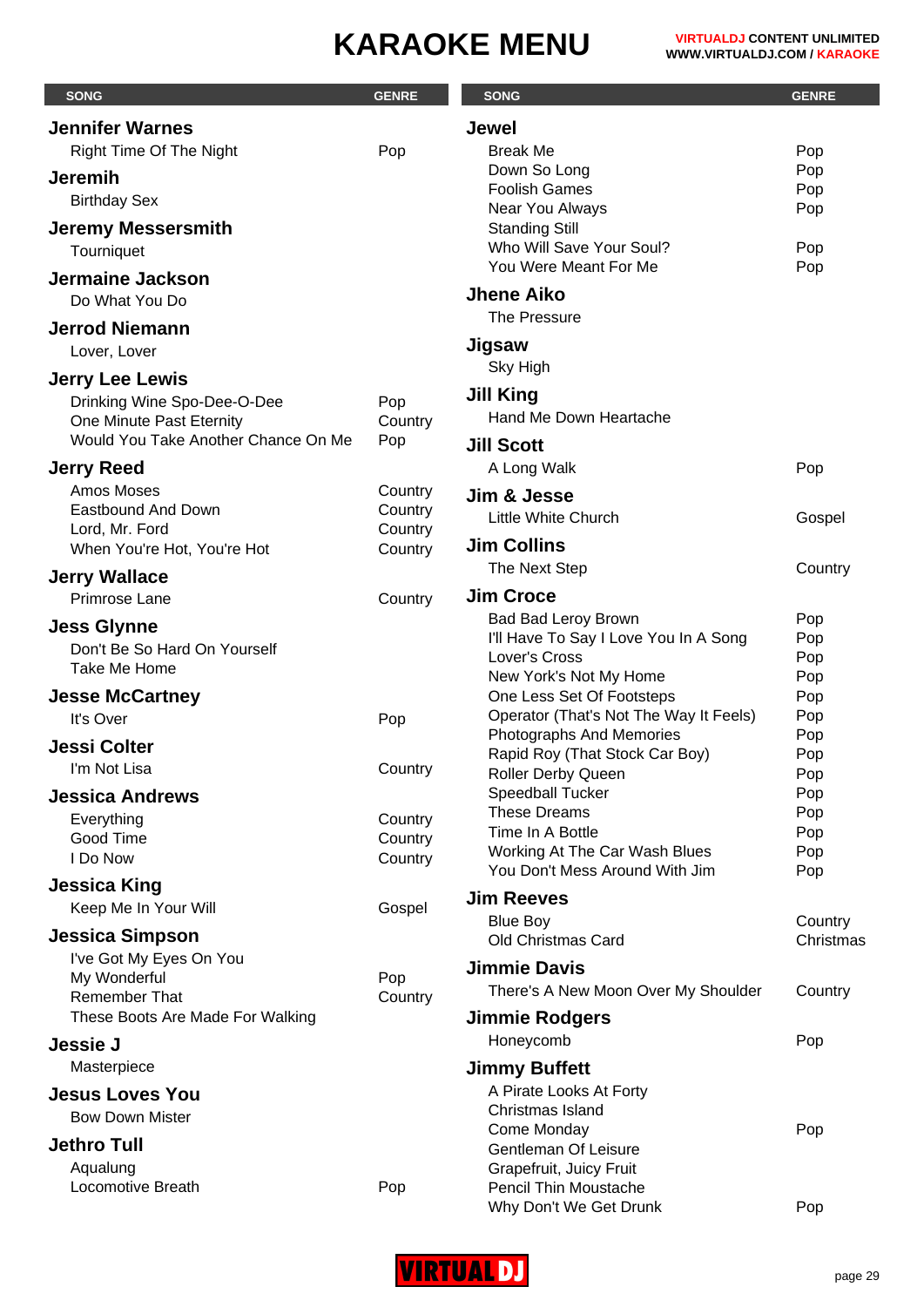| <b>SONG</b>                                                                       | <b>GENRE</b>       | <b>SONG</b>                                                              | <b>GENRE</b>                  |
|-----------------------------------------------------------------------------------|--------------------|--------------------------------------------------------------------------|-------------------------------|
| <b>Jimmy Cliff</b>                                                                |                    | <b>Joe Walsh</b>                                                         |                               |
| The Harder They Come                                                              |                    | Rocky Mountain Way                                                       | Pop                           |
| <b>Jimmy Martin</b><br>Will The Circle Be Unbroken                                |                    | <b>John Anderson</b><br><b>Bend Until It Breaks</b>                      | Country                       |
| <b>Jimmy Ray</b><br>Are You Jimmy Ray                                             |                    | Somebody Slap Me<br><b>Straight Tequila Night</b><br>Swingin'            | Country<br>Country<br>Country |
| <b>Jimmy Wayne</b>                                                                |                    | <b>John Berry</b>                                                        |                               |
| <b>Stay Gone</b>                                                                  | Country            | Change My Mind                                                           | Country                       |
| <b>JJ Cale</b><br>Call Me The Breeze                                              |                    | I Will, If You Will<br>Power Windows                                     | Country<br>Country            |
| Jo Dee Messina                                                                    |                    | <b>John Butler Trio</b>                                                  |                               |
| Delicious Surprise (I Believe It)                                                 | Country            | Zebra                                                                    |                               |
| I Wish<br><b>Stand Beside Me</b>                                                  | Country<br>Country | <b>John Conlee</b><br>Working Man                                        | Country                       |
| <b>Joan Jett</b>                                                                  |                    | <b>John Denver</b>                                                       |                               |
| <b>Bad Reputation</b>                                                             |                    | <b>Sweet Surrender</b>                                                   | Pop                           |
| <b>Joan Jett And The Blackhearts</b>                                              |                    | Thank God I'm A Country Boy                                              | Pop                           |
| Fetish<br>I Hate Myself For Loving You<br>I Love Rock 'N' Roll                    | Pop<br>Pop         | <b>John Fred And His Playboy Band</b><br>Judy In Disguise (With Glasses) | Pop                           |
| <b>Joan Osborne</b>                                                               |                    | <b>John Holt</b>                                                         |                               |
| Crazy Baby                                                                        |                    | The Tide Is High                                                         |                               |
| <b>Who Divided</b>                                                                | Country            | John Legend                                                              |                               |
| Joe                                                                               |                    | Everybody Knows<br>Love Me Now                                           | Pop                           |
| All Or Nothing                                                                    | Pop                | <b>Ordinary People</b>                                                   | Pop                           |
| All The Things (Your Man Won't Do)<br>Let's Stay Home Tonight                     | Pop                | <b>John Lennon</b>                                                       |                               |
|                                                                                   |                    | Imagine                                                                  | Pop                           |
| <b>JOE</b><br>THE ONE FOR ME                                                      | Pop                | <b>Instant Karma</b>                                                     |                               |
| Joe                                                                               |                    | Jealous Guy<br><b>Mind Games</b>                                         |                               |
| What If A Woman                                                                   | Pop                | <b>John Lennon &amp; The Plastic Ono Band</b>                            |                               |
| <b>Joe Cocker</b>                                                                 |                    | Happy Christmas (The War Is Over) (And So This Is Christmas)             |                               |
| Feelin' Alright                                                                   |                    | <b>John Michael Montgomery</b>                                           |                               |
| Have A Little Faith In Me                                                         |                    | Be My Baby Tonight                                                       | Country                       |
| The Letter                                                                        |                    | Hello L.O.V.E.                                                           | Country                       |
| Unchain My Heart<br>When The Night Comes                                          | Pop                | Hold On To Me                                                            | Country                       |
| You Are So Beautiful                                                              | Pop                | Home To You<br>How Was I To Know                                         | Country<br>Country            |
| <b>Joe Isaacs</b>                                                                 |                    | I Love The Way You Love Me                                               | Country                       |
| From A Cabin To A Mansion                                                         | <b>Bluegrass</b>   | My Christmas Wish                                                        | Christmas                     |
| Joe Jonas                                                                         |                    | <b>John Paul Young</b>                                                   |                               |
| Gotta Find You                                                                    |                    | Love Is In The Air                                                       | Pop                           |
| Lighthouse                                                                        |                    | <b>John Prine</b>                                                        |                               |
| Joe Longthorne                                                                    |                    | Ain't Hurtin' Nobody                                                     | Pop                           |
| If I Never Sing Another Song                                                      |                    | Take A Look At My Heart                                                  | Pop                           |
| <b>Joe Stampley</b>                                                               |                    | <b>John Rich</b><br>Shuttin' Detroit Down                                | Country                       |
| Do You Ever Fool Around<br>If You've Got Ten Minutes (Let's Fall In Love) Country | Country            |                                                                          |                               |

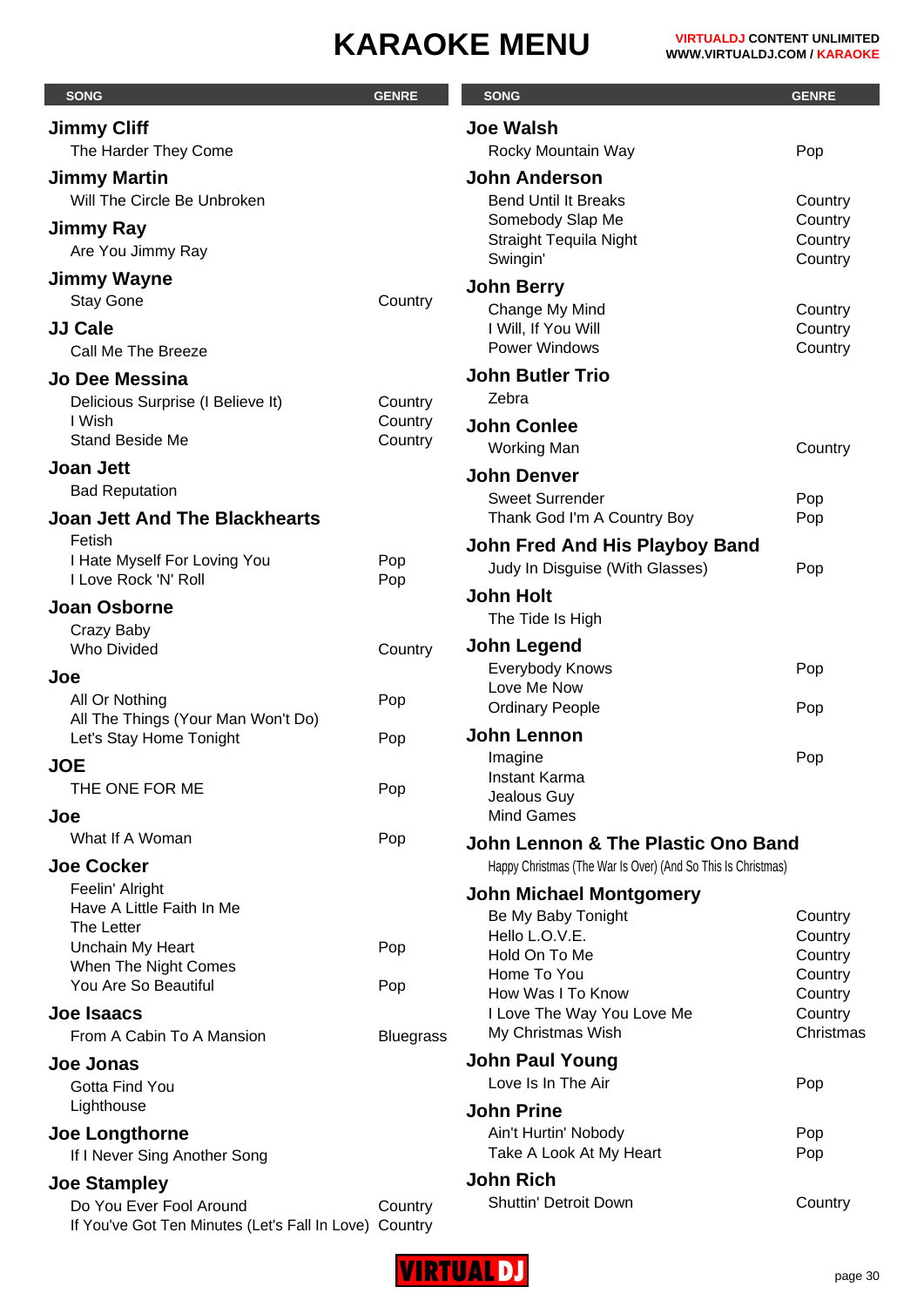٠

| <b>SONG</b>                                                        | <b>GENRE</b>       | <b>SONG</b>                                        | <b>GENRE</b>       |
|--------------------------------------------------------------------|--------------------|----------------------------------------------------|--------------------|
| John Rzeznik                                                       |                    | <b>Johnny Preston</b>                              |                    |
| I'm Still Here (Jim's Theme)                                       | Pop                | <b>Running Bear</b>                                | Pop                |
| <b>John Sebastian</b>                                              |                    | <b>Johnny Rivers</b>                               |                    |
| <b>Welcome Back</b>                                                | Pop                | Secret Agent Man                                   | Pop                |
|                                                                    |                    |                                                    |                    |
| <b>John Secada</b>                                                 |                    | <b>Johnny Rodriguez</b><br>Foolin'                 |                    |
| Just Another Day                                                   | Pop                | Just Get Up And Close The Door                     | Country<br>Country |
| <b>Johnny Ace</b>                                                  |                    | Love Put A Song In My Heart                        | Country            |
| Pledging My Love                                                   | Pop                | We Believe In Happy Endings                        | Country            |
| <b>Johnny Cash</b>                                                 |                    | <b>Johnny Russell</b>                              |                    |
| A Thing Called Love                                                | Country            | Rednecks, White Socks And Blue Ribbon Beer Country |                    |
| Any Old Wind That Blows                                            | Country            | <b>Johnny Taylor</b>                               |                    |
| <b>Ballad Of A Teenage Queen</b><br><b>Ghost Riders In The Sky</b> | Country<br>Country | Who's Making Love                                  | Pop                |
| Guess Things Happen That Way                                       | Country            |                                                    |                    |
| It's Just About Time                                               | Country            | <b>Johnny Tillotson</b>                            |                    |
| Kate                                                               | Country            | Poetry In Motion                                   |                    |
| Orange Blossom Special                                             | Country            | Johnny Wakelin & The Kinshasa Band                 |                    |
| Rosanna's Going Wild                                               | Country            | Black Superman 'Muhammad Ali'                      | Pop                |
| Seasons Of My Heart<br>The Ballad Of Ira Hayes                     | Country<br>Country | <b>Johnny Winter</b>                               |                    |
| The One On The Right Is On The Left                                | Country            | Rock And Roll Hoochie Koo                          | Pop                |
| <b>Johnny Cymbal</b>                                               |                    | Jojo                                               |                    |
| Mr. Bass Man                                                       | Pop                | How To Touch A Girl                                | Pop                |
|                                                                    |                    | <b>Jolie &amp; The Wanted</b>                      |                    |
| <b>Johnny Duncan</b>                                               |                    | <b>Boom</b>                                        | Country            |
| She Can Put Her Shoes (Under My Bed Anytime) Country               |                    |                                                    |                    |
| <b>Johnny Hates Jazz</b>                                           |                    | <b>Jolie And The Wanted</b>                        |                    |
| <b>Shattered Dreams</b>                                            | Pop                | Party On The Patio                                 | Country            |
| <b>Johnny Horton</b>                                               |                    | <b>Jon Secada</b>                                  |                    |
| All For The Love Of A Girl                                         |                    | Angel                                              |                    |
| Honky Tonk Man                                                     |                    | Whipped                                            |                    |
| The Mansion You Stole                                              |                    | <b>Jonathan Edwards</b>                            |                    |
| <b>Johnny Lee</b>                                                  |                    | Sunshine                                           | Pop                |
| One In A Million                                                   | Country            | <b>Jordin Sparks</b>                               |                    |
| <b>Johnny Nash</b>                                                 |                    | This Is My Now                                     | Pop                |
| I Can See Clearly Now                                              | Pop                | <b>Jorgen Elofsson</b>                             |                    |
| Johnny O'Keefe                                                     |                    | It Happens Every Time                              |                    |
| She Wears My Ring                                                  |                    | <b>Josh Gracin</b>                                 |                    |
| <b>Johnny Paycheck</b>                                             |                    | Nothin' To Lose                                    | Country            |
| For A Minute There                                                 | Country            | We Weren't Crazy                                   | Country            |
| Love Is A Good Thing                                               | Country            | <b>Josh Groban</b>                                 |                    |
| Mr. Lovemaker                                                      | Country            | My Confession                                      | Pop                |
| My Part Of Forever                                                 | Country            | O Holy Night                                       |                    |
| Slide Off Of Your Satin Sheets                                     | Country            | Vincent (Starry Starry Night)                      | Pop                |
| Someone To Give My Love To<br>Something About You I Love           | Country<br>Country | You Raise Me Up                                    | Pop                |
| Song And Dance Man                                                 | Country            | <b>Josh Joplin Group</b>                           |                    |
| The Outlaw's Prayer                                                | Country            | Camera One                                         | Pop                |
| <b>Johnny Paycheck With Jody Miller</b>                            |                    | <b>Josh Kelley</b>                                 |                    |
| Let's All Go Down To The River                                     | Gospel             | Amazing                                            |                    |
|                                                                    |                    |                                                    |                    |

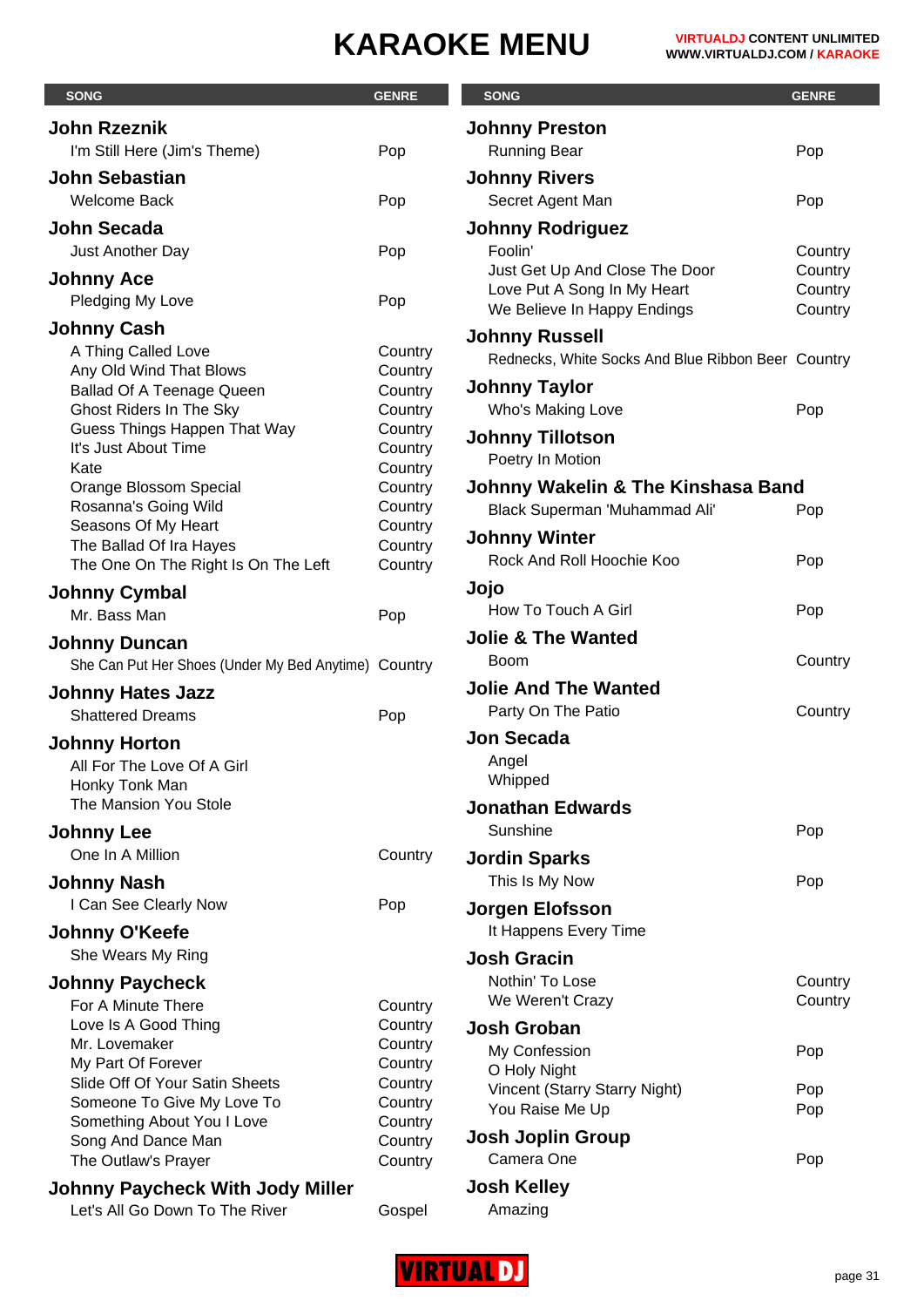| <b>SONG</b>                                                                                                                                             | <b>GENRE</b>              | <b>SONG</b>                                                                                                                                                                                                                         | <b>GENRE</b>                                        |
|---------------------------------------------------------------------------------------------------------------------------------------------------------|---------------------------|-------------------------------------------------------------------------------------------------------------------------------------------------------------------------------------------------------------------------------------|-----------------------------------------------------|
| <b>Josh Turner</b><br>Everything Is Fine<br>Hometown Girl<br>I Wouldn't Be A Man<br>No Rush                                                             | Country<br>Country        | <b>Justin Moore</b><br><b>Back That Thing Up</b><br>Somebody Else Will<br>You Look Like I Need A Drink                                                                                                                              | Country                                             |
| <b>Joss Stone</b><br>Right To Be Wrong<br>Tell Me 'Bout It<br>You Had Me<br><b>Joy Division</b>                                                         | Pop<br>Pop<br>Pop         | K. T. Oslin<br>Didn't Expect It To Go Down This Way<br>Do Ya<br>Hey Bobby<br>Hold Me<br>I'll Always Come Back                                                                                                                       | Country<br>Country<br>Country<br>Country<br>Country |
| Love Will Tear Us Apart<br><b>Joy Williams</b><br><b>By Surprise</b>                                                                                    | Gospel                    | Mary And Willi<br>K.T. Oslin<br>80's Ladies (Eighties Ladies)                                                                                                                                                                       | Country                                             |
| Surrender<br>Jude<br>I'm Sorry Now<br><b>Judy Collins</b><br>Who Knows Where The Time Goes<br><b>Judy Garland</b><br>Zing! Went The Strings Of My Heart | Gospel                    | <b>Kaiser Chiefs</b><br><b>Coming Home</b><br>Everyday I Love You Less And Less<br>Everything Is Average Nowadays<br>I Predict A Riot<br>Love's Not A Competition (But I'm Winning)<br>Modern Way<br>Never Miss A Beat<br>Oh My God |                                                     |
| <b>Juice Newton</b><br>Queen Of Hearts<br>The Sweetest Thing (I've Ever Known)<br>You Make Me Want To Make You Mine                                     | Pop<br>Country<br>Country | Ruby<br><b>Kane Brown</b><br>Learning                                                                                                                                                                                               |                                                     |
| <b>Julie Reeves</b><br>He Keeps Me In One Piece<br>It's About Time                                                                                      | Country<br>Country        | <b>Kansas</b><br>All I Wanted<br><b>Karen Rodriguez</b><br>Happy April Fools                                                                                                                                                        | Pop                                                 |
| Julio Iglesias & Willie Nelson<br>Don't Mess With My Toot Toot<br><b>Jump 'N The Saddle</b>                                                             | Pop                       | La Tonta De Abril<br><b>Kasey Chambers</b><br>Cry Like A Baby                                                                                                                                                                       | Country                                             |
| The Curly Shuffle<br>Jump 5<br><b>Beauty And The Beast</b>                                                                                              | Pop                       | Not Pretty Enough<br><b>Kate Nash</b><br>Merry Happy                                                                                                                                                                                | Country                                             |
| <b>Just Jack</b><br><b>Starz In Their Eyes</b>                                                                                                          |                           | <b>Kate Smith</b><br><b>God Bless America</b>                                                                                                                                                                                       | Pop                                                 |
| <b>Justin Beiber</b><br>Born To Be Somebody                                                                                                             |                           | <b>Kate Voegele</b><br>99 Times                                                                                                                                                                                                     |                                                     |
| <b>Justin Bieber</b><br><b>All That Matters</b><br>Change Me<br><b>Hold Tight</b>                                                                       |                           | Inside Out<br>Kindly Unspoken<br><b>Only Fooling Myself</b><br>You Can't Break A Broken Heart                                                                                                                                       | Pop<br>Pop<br>Pop                                   |
| Love Me<br>Nothing Like Us<br>One Time                                                                                                                  |                           | <b>Katherine McPhee</b><br>My Destiny                                                                                                                                                                                               |                                                     |



**Justin Hayward** Forever Autumn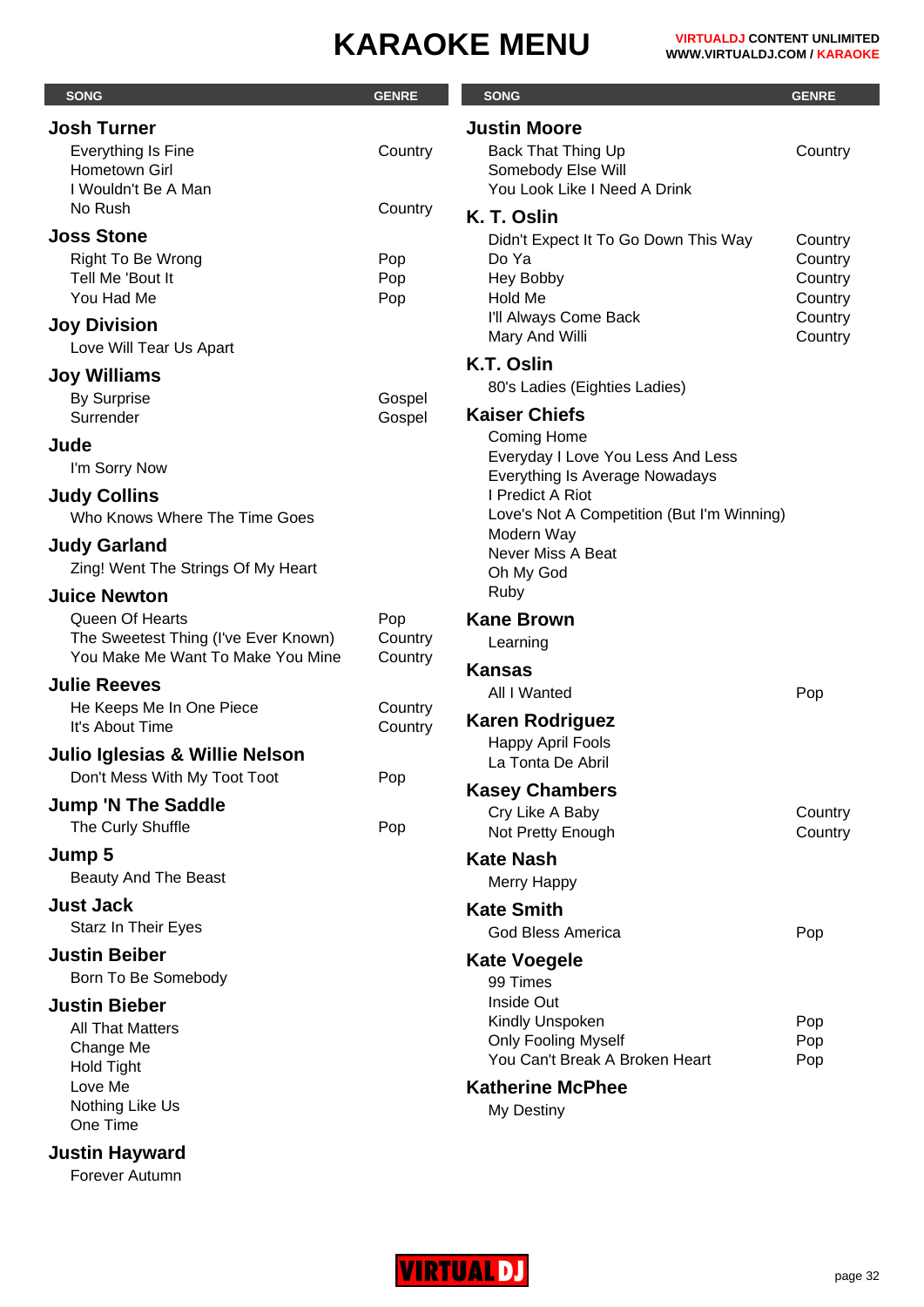| <b>SONG</b>                       | <b>GENRE</b> | <b>SONG</b>                              | <b>GENRE</b> |
|-----------------------------------|--------------|------------------------------------------|--------------|
| <b>Kathy Mattea</b>               |              | <b>Keith Whitley</b>                     |              |
| 455 Rocket                        | Country      | Don't Close Your Eyes                    | Country      |
| A Few Good Things Remain          | Country      | Heartbreak Highway                       | Country      |
| Asking Us To Dance                | Country      | Homecoming '63                           | Country      |
| Clown In Your Rodeo               | Country      | It Ain't Nothin'                         | Country      |
| Goin' Gone                        | Country      | Some Old Side Road                       | Country      |
| Listen To The Radio               |              | When You Say Nothing At All              |              |
| Love At The Five And Dime         | Country      | <b>Kellie Pickler</b>                    |              |
| Maybe She's Human                 | Country      | Didn't You Know How Much I Loved You     |              |
| She Came From FT. Worth           | Country      |                                          |              |
| <b>Trouble With Angels</b>        | Country      | Santa Baby                               | Country      |
| <b>Katrina And The Waves</b>      |              | <b>Kelly Clarkson</b>                    |              |
| <b>Walking On Sunshine</b>        | Pop          | Dark Side                                |              |
|                                   |              | Since You've Been Gone                   |              |
| <b>Keane</b>                      |              | Some Kind Of Miracle                     |              |
| A Bad Dream                       |              | The Trouble With Love Is                 | Pop          |
| <b>Better Than This</b>           |              | <b>Kelly Price</b>                       |              |
| Everybody's Changing              |              | You Should've Told Me                    | Pop          |
| Higher Than The Sun               |              |                                          |              |
| Is It Any Wonder                  |              | <b>Kelly Rowland FT. Big Sean</b>        |              |
| Silenced By The Night             |              | Lay It On Me                             |              |
| Somewhere Only We Know            | Pop          | <b>Kelly Willis</b>                      |              |
| Somewhere Only We Know            |              | If I Left You                            | Country      |
| Spiralling                        |              |                                          |              |
| <b>Keith Harling</b>              |              | <b>Kelsea Ballerini</b>                  |              |
| Bring It On                       | Country      | <b>High School</b>                       |              |
| Papa Bear                         | Country      | Legends                                  |              |
| There Goes The Neighborhood       | Country      | Love Me Like You Mean It                 |              |
| Write It In Stone                 | Country      | Yeah Boy                                 |              |
| <b>Keith Urban</b>                |              | Kem                                      |              |
| 'Til Summer Comes Around          |              | It's You                                 |              |
| <b>Better Life</b>                | Country      | Keni Burke                               |              |
| Days Go By                        | Country      |                                          |              |
| Everybody                         | Country      | Risin' To The Top                        |              |
| I Told You So                     | Country      | <b>Kenny Chesney</b>                     |              |
| I'm In                            |              | Ain't Back Yet                           |              |
| Jeans On                          | Country      | American Kids                            |              |
| Kiss A Girl                       |              | Back In Your Arms Again                  |              |
| Raining On Sunday                 | Country      | <b>Back Where I Come From</b>            | Country      |
| Somewhere In My Car               |              | From Hillbilly Heaven To Honky Tonk Hell | Country      |
| <b>Stupid Boy</b>                 | Country      | High And Dry                             | Country      |
| Sweet Thing                       | Country      | Living In Fast Forward                   | Country      |
| Tonight I Wanna Cry               | Country      | On The Coast Of Somewhere Beautiful      |              |
| <b>Wasted Time</b>                |              | Save It For A Rainy Day                  |              |
| Who Wouldn't Wanna Be Me          | Country      | The Woman With You                       | Country      |
| Your Everything                   | Country      | What I Need To Do                        | Country      |
| Keith Urban Featuring Ronnie Dunn |              | Young                                    |              |
| Raise The Barn                    | Country      | Kenny Chesney Featuring Mac McAnally     |              |
|                                   |              | Down The Road                            | Country      |
| Keith Urban FTG. Carrie Underwood |              | <b>Kenny Loggins And Jim Messina</b>     |              |
| The Fighter                       |              | Your Mama Don't Dance                    | Pop          |
|                                   |              |                                          |              |

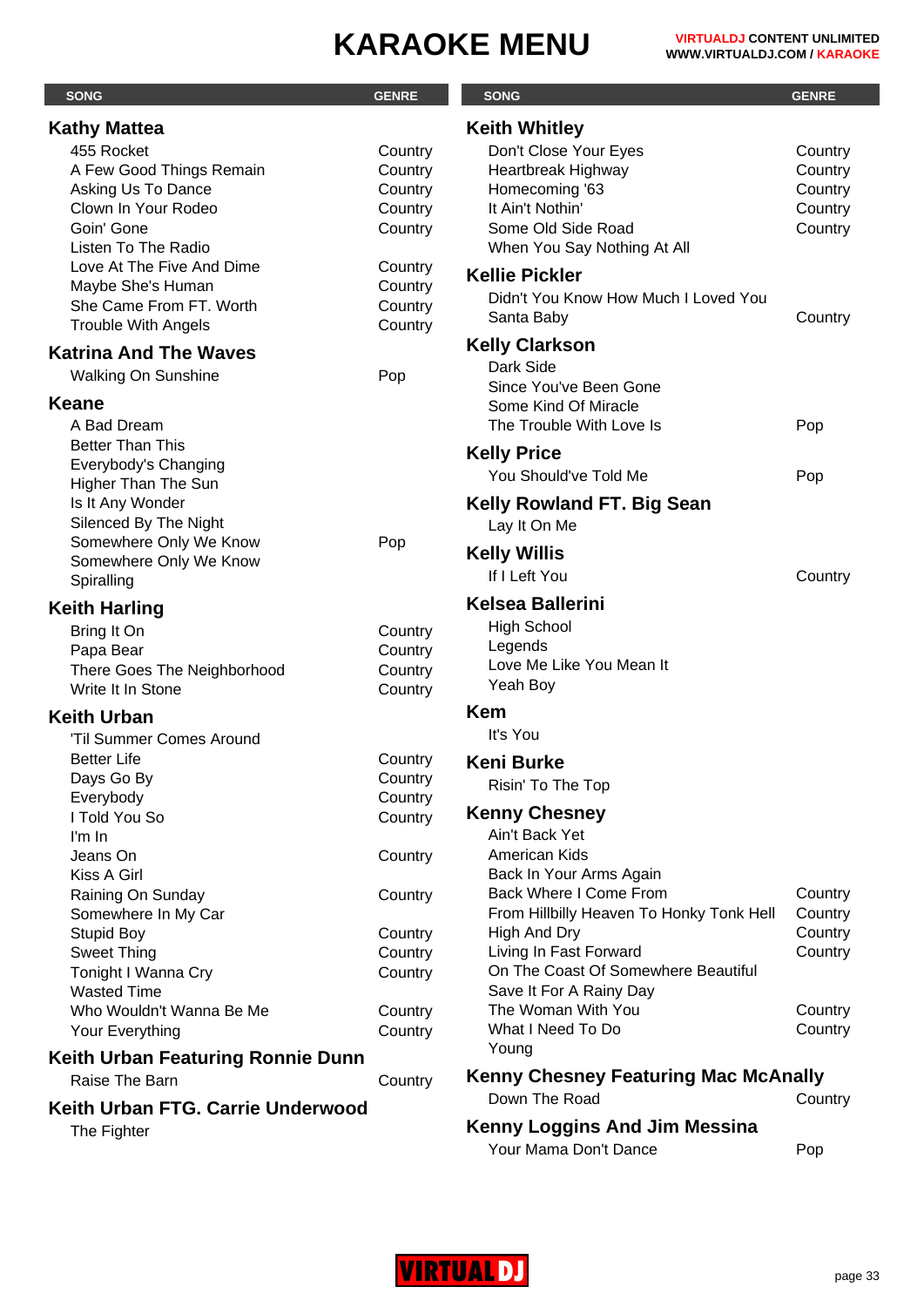| <b>SONG</b>                                     | <b>GENRE</b> | <b>SONG</b>                                     | <b>GENRE</b> |
|-------------------------------------------------|--------------|-------------------------------------------------|--------------|
| <b>Kenny Rogers</b>                             |              | <b>Kirk Talley</b>                              |              |
| <b>Coward Of The County</b>                     | Country      | I Start My Day                                  | Gospel       |
| For The Good Times                              |              | If He Hung The Moon                             | Gospel       |
| <b>Harder Cards</b>                             | Country      | Serenaded By Angels                             | Gospel       |
| I Don't Need You<br><b>Morning Desire</b>       | Country      | <b>Kiss</b>                                     |              |
| Ruby, Don't Take Your Love To Town              | Country      | <b>Crazy Crazy Nights</b>                       |              |
| She Believes In Me                              | Country      | I Was Made For Lovin' You                       |              |
| The Vows Go Unbroken                            | Country      | I Was Made For Loving You                       |              |
| <b>Through The Years</b>                        | Country      | Lick It Up<br>Love Gun                          |              |
| <b>Kenny Rogers And Holly Dunn</b>              |              | Reason To Live                                  |              |
| Maybe                                           | Country      | <b>Kitty Wells</b>                              |              |
| <b>Kenny Rogers And Kim Carnes</b>              |              | Amigo's Guitar                                  | Country      |
| Don't Fall In Love With A Dreamer               |              | It Wasn't God Who Made Honky Tonk Angels        | Country      |
|                                                 |              | Jealousy                                        | Country      |
| Kenny Rogers Featuring Don Henley<br>Calling Me |              | Left To Right                                   | Country      |
|                                                 | Country      | This White Circle On My Finger                  | Country      |
| <b>Kenny Rogers With Whitney Duncan</b>         |              | <b>Korn</b>                                     |              |
| My World Is Over                                | Country      | <b>Coming Undone</b>                            |              |
| <b>Kenny Thomas</b>                             |              | Falling Away From Me                            |              |
| The Best Of You                                 |              | <b>Twisted Transistor</b>                       |              |
| <b>Kentucky Headhunters</b>                     |              | Kristen Bell & Idina Menzel                     |              |
| Dumas Walker                                    | Country      | For The First Time In Forever                   |              |
| <b>Too Much To Lose</b>                         | Country      | Kristen Bell ftg. Agatha Lee Monn & Latie Lopez |              |
| <b>Keri Hilson Featuring Akon</b>               |              | Do You Want To Build A Snowman?                 |              |
| Change Me                                       |              | <b>Krokus</b>                                   |              |
| <b>Kevin Costner &amp; Modern West</b>          |              | Screaming In The Night                          |              |
| Long Hot Night                                  | Country      |                                                 |              |
| <b>Kevin Sharp</b>                              |              | <b>Kylie Minogue</b><br>Aphrodite               |              |
|                                                 | Country      | Give Me Just A Little More Time                 |              |
| If She Only Knew<br>She's Sure Taking It Well   | Country      | On A Night Like This                            |              |
|                                                 |              | Put Yourself In My Place                        |              |
| <b>Keyshia Cole</b>                             |              | <b>LFO</b>                                      |              |
| I Remember<br>You Complete Me                   | Pop<br>Pop   | Summergirls                                     | Pop          |
|                                                 |              | La Roux                                         |              |
| <b>Kid Rock</b>                                 |              | In For The Kill                                 |              |
| Amen                                            | Pop          |                                                 |              |
| Kid Rock, Sheryl Crow & Keith Urban             |              | Lace                                            |              |
| Lean On Me                                      |              | Kiss 'Em All                                    | Country      |
| <b>Kim Appleby</b>                              |              | <b>Lady Antebellum</b>                          |              |
| Don't Worry                                     |              | American Honey                                  |              |
| <b>Kim Wilde</b>                                |              | I Was Here<br>You Look Good                     |              |
| Four Letter Word                                |              |                                                 |              |
| Never Trust A Stranger                          |              | Lara Fabian                                     |              |
| You Came                                        |              | I Will Love Again                               | Pop          |
| <b>Kina Grannis</b>                             |              | I Will Love Again                               |              |
| Iris                                            |              | <b>Lari White</b>                               |              |
| Memory                                          |              | Lead Me Not                                     | Country      |
|                                                 |              | <b>Stepping Stone</b>                           | Country      |

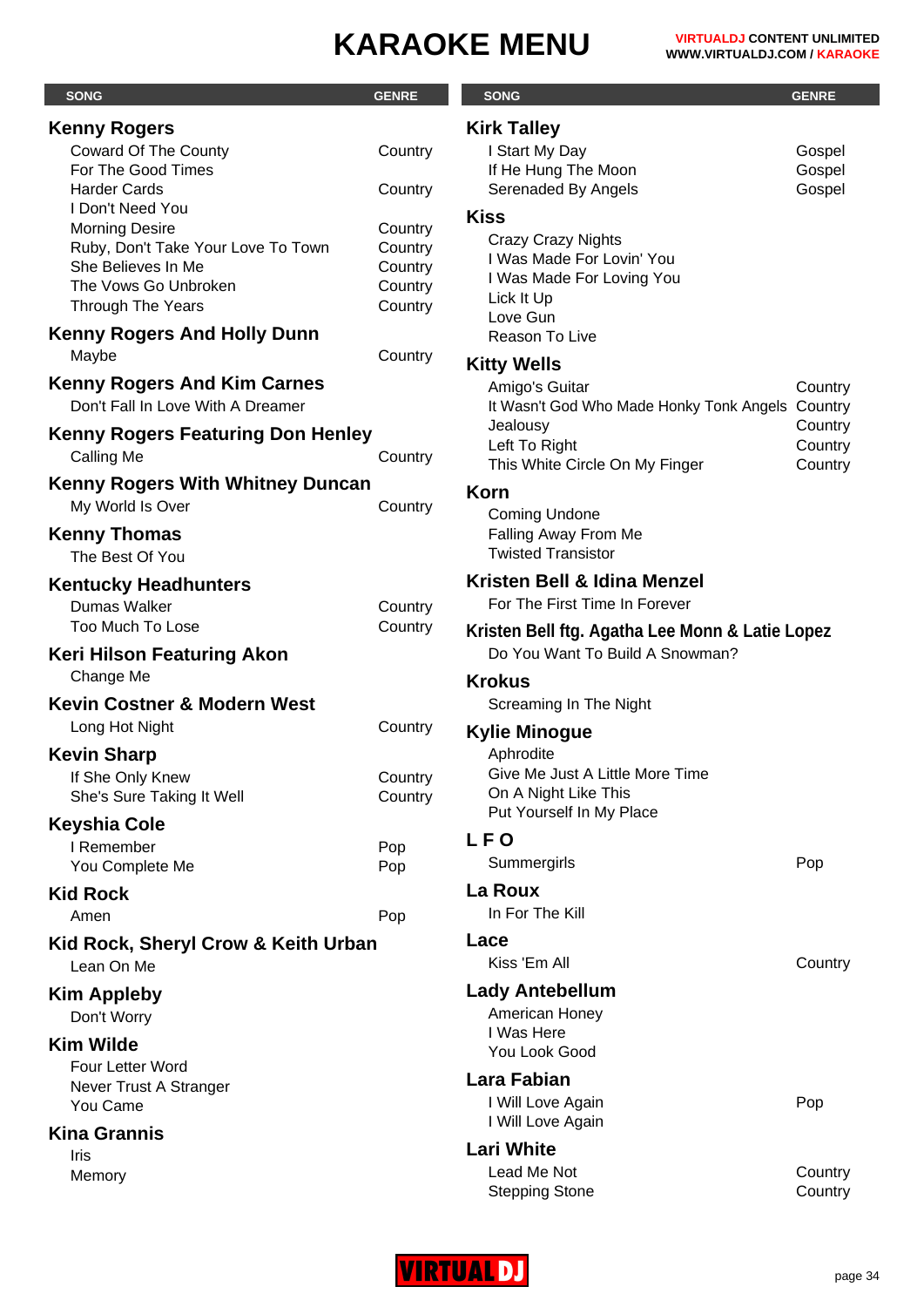| <b>SONG</b>                                     | <b>GENRE</b>         | <b>SONG</b>                                                      | <b>GENRE</b>       |
|-------------------------------------------------|----------------------|------------------------------------------------------------------|--------------------|
| <b>Larry Gatlin</b>                             |                      | <b>Lee Greenwood</b>                                             |                    |
| Love Of A Lifetime                              | Country              | God Bless The USA                                                | Country            |
| O' Holy Night<br>She Used To Be Somebody's Baby | Country<br>Country   | I.O.U.<br>It Turns Me Inside Out                                 | Country<br>Country |
| Talkin' To The Moon                             | Country              | We've Got It Made                                                | Country            |
| <b>Larry Graham</b>                             |                      | <b>Lee Michaels</b>                                              |                    |
| One In A Million You                            |                      | Do You Know What I Mean                                          | Pop                |
| <b>Larry Stewart</b>                            |                      | <b>Lee Roy Parnell</b>                                           |                    |
| Fantasy                                         |                      | <b>Crocodile Tears</b>                                           | Country            |
| <b>Larry Verne</b>                              |                      | <b>Family Tree</b><br>Love Without Mercy                         | Country<br>Country |
| Mr. Custer                                      | Pop                  | She Won't Be Lonely Long                                         | Country            |
| Las Ketchup                                     |                      | <b>Tender Moment</b>                                             | Country            |
| The Ketchup Song (Asereje)                      |                      | What Kind Of Fool Do You Think I Am                              | Country            |
| Latour                                          |                      | You Can't Get There From Here                                    | Country            |
| People Are Still Having Sex                     |                      | <b>LeeAnn Womack</b>                                             |                    |
| Laura Branigan                                  |                      | You Should've Lied                                               |                    |
| Don't Show Your Love                            | Pop                  | <b>Lefty Frizzell</b>                                            |                    |
| Laura Mvula                                     |                      | I Love You A Thousand Ways                                       | Country            |
| Green Garden                                    |                      | I Want To Be With You Always                                     | Country            |
|                                                 |                      | I'm An Old, Old Man<br>If You've Got The Money I've Got The Time | Country<br>Country |
| Lawson                                          |                      | Look What Thoughts Will Do                                       | Country            |
| Money                                           |                      | Mom And Dad's Waltz                                              | Country            |
| <b>LeAnn Rimes</b>                              |                      | Shine, Shave And Shower                                          | Country            |
| <b>Blue</b>                                     | Country              | The Long Black Veil                                              | Country            |
| But I Do Love You                               | Country              | The Long Black Veil                                              |                    |
| Can't Fight The Moonlight                       | Country              | <b>Travelin' Blues</b>                                           | Country            |
| <b>Leann Rimes</b>                              |                      | Leigh Nash                                                       |                    |
| Cowboy's Sweetheart<br>I Believe                | Country              | Need To Be Next To You                                           |                    |
| I Know Who Holds Tomorrow                       | Country              | <b>Lenny Kravitz</b>                                             |                    |
| <b>LeAnn Rimes</b>                              |                      | Again                                                            | Pop                |
| Nothin' 'Bout Love Makes Sense                  | Country              | <b>Black Velveteen</b>                                           |                    |
| <b>Please Remember</b>                          | Country              | Dig In<br>Fly Away                                               | Pop<br>Pop         |
| Probably Wouldn't Be This Way                   | Country              | I Belong To You                                                  | Pop                |
| Soon                                            | Country              | If You Can't Say No                                              |                    |
| Swingin'                                        |                      | It Ain't Over 'Til It's Over                                     | Pop                |
| <b>Leann Rimes</b>                              |                      | It Ain't Over 'Til It's Over                                     |                    |
| Ten Thousand Angels Cried                       | Gospel               | Rock And Roll Is Dead                                            | Pop                |
| <b>LeAnn Rimes</b>                              |                      | <b>Leo Sayer</b>                                                 |                    |
| The Light In Your Eyes                          | Country              | One Man Band                                                     |                    |
| The Right Kind Of Wrong                         | Country              | <b>Leon Russell</b>                                              |                    |
| <b>Tic Toc</b>                                  | Country              | A Song For You                                                   |                    |
| <b>Lee Ann Womack</b>                           |                      | <b>Tight Rope</b>                                                |                    |
| Blame It On Me                                  | Country              | <b>Leonard Cohen</b>                                             |                    |
| Does My Ring Burn Your Finger                   | Country              | The Partisan                                                     |                    |
| Don't Tell Me<br>The Man With The Bag           | Country<br>Christmas | Leroy                                                            |                    |
|                                                 |                      | Santa Stole My Baby                                              |                    |
|                                                 |                      | <b>Lewis Capaldi FTG Jessie Reyez</b>                            |                    |

Rush

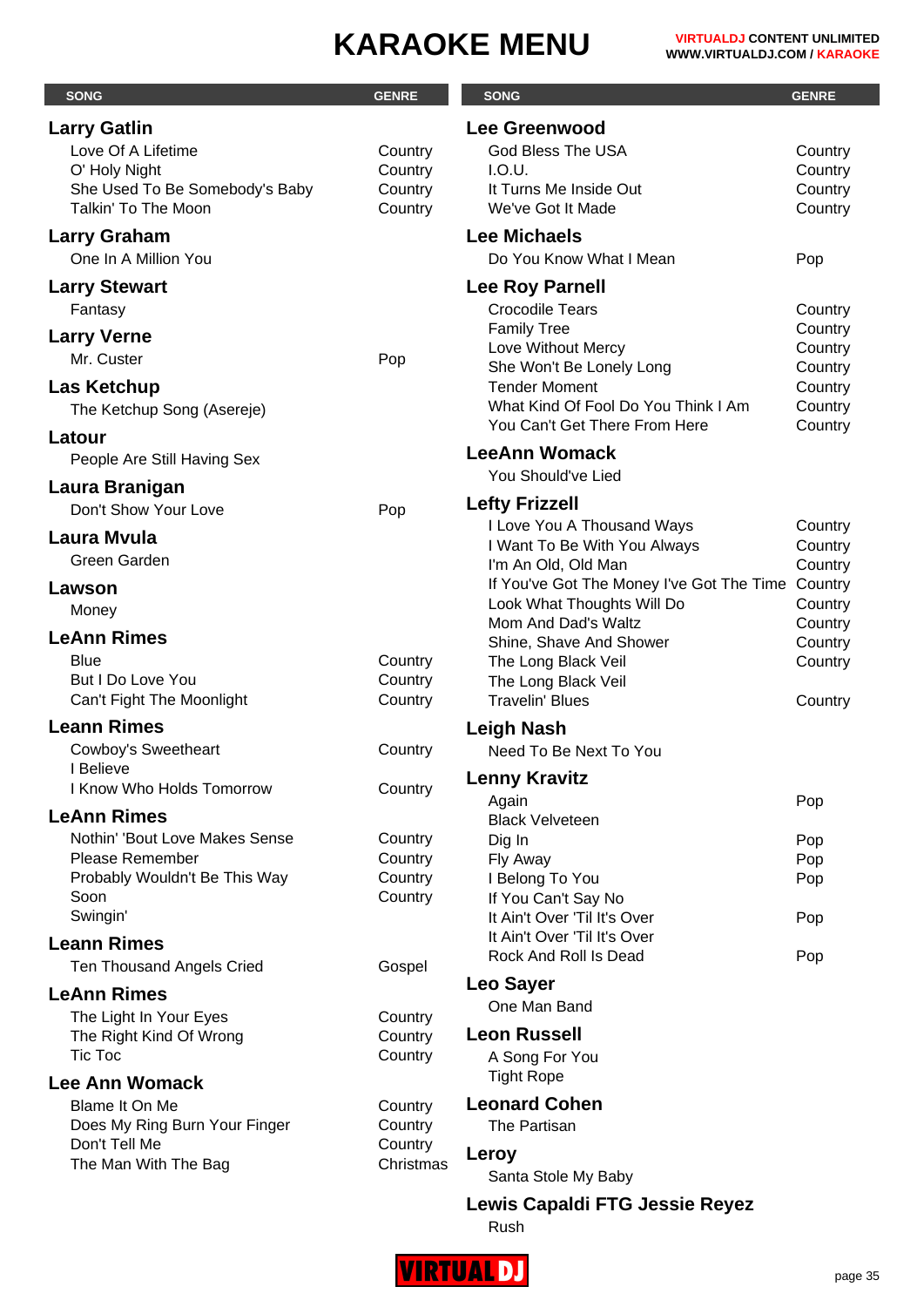| <b>SONG</b>                                     | <b>GENRE</b>       | <b>SONG</b>                                          | <b>GENRE</b>       |
|-------------------------------------------------|--------------------|------------------------------------------------------|--------------------|
| <b>LFO</b>                                      |                    | Lisa Stansfield                                      |                    |
| <b>West Side Story</b>                          | Pop                | All Around The World                                 |                    |
| Lifehouse                                       |                    | All Woman                                            |                    |
| <b>Broken</b>                                   | Pop                | Change<br>Little Bit Of Heaven                       |                    |
| Hanging By A Moment                             | Pop                | Someday (I'm Coming Back)                            |                    |
| <b>Lil Jon And The East Side Boyz</b>           |                    | This Is The Right Time                               |                    |
| Put Yo Hood Up                                  |                    | <b>Little Anthony &amp; The Imperials</b>            |                    |
| Lil Wayne                                       |                    | Goin' Out Of My Head                                 |                    |
| Go DJ                                           |                    | Hurt So Bad                                          | Pop                |
| <b>Lila McCann</b>                              |                    | Little Anthony And The Imperials                     |                    |
| I'm Amazed<br>Kiss Me Now                       | Country<br>Country | Goin' Out Of My Head                                 |                    |
| To Get Me To You                                | Country            | <b>Little Big Town</b><br>Go Tell It On The Mountain |                    |
| Lily Allen                                      |                    | When Someone Stops Loving You                        |                    |
| Somewhere Only We Know                          |                    | Little Mix ftg. Jason Derulo                         |                    |
| <b>Limp Bizkit</b>                              |                    | Secret Love Song                                     |                    |
| <b>Boiler</b>                                   |                    | Live                                                 |                    |
| My Way                                          |                    | Lakini's Juice                                       |                    |
| Nookie<br>Rollin' (Air Raid Vehicle)            |                    | <b>Lightning Crashes</b>                             |                    |
| <b>Linda Davis</b>                              |                    | Overcome<br>Simple Creed                             |                    |
| <b>Company Time</b>                             | Country            | The Dolphins Cry                                     |                    |
| I Took The Torch Out Of His Old Flame           | Country            | They Stood Up For Love                               |                    |
| <b>Linda Ronstadt</b>                           |                    | Live Key Of (Eb)                                     |                    |
| A River For Him                                 |                    | Heaven                                               | Pop                |
| Just One Look                                   |                    | Livin' Joy                                           |                    |
| You Can't Treat The Wrong Man<br>You're No Good | Country            | Dreamer                                              |                    |
| Linda Ronstadt & James Ingram                   |                    | <b>Living Colour</b>                                 |                    |
| Somewhere Out There                             | Pop                | <b>Cult Of Personality</b>                           |                    |
| Lisa Angelle                                    |                    | <b>Lloyd Price</b>                                   |                    |
| I Wear Your Love                                | Country            | I'm Gonna Get Married<br><b>Just Because</b>         |                    |
| Lisa Brokop                                     |                    | Personality                                          | Pop                |
| Shake Me I Rattle                               | Christmas          | <b>Stagger Lee</b>                                   | Pop                |
| Lisa Lisa & Cult Jam                            |                    | Logan Mize                                           |                    |
| Head To Toe                                     | Pop                | El Camino                                            |                    |
| Lost In Emotion                                 | Pop                | Lonestar                                             |                    |
| Lisa Loeb                                       |                    | Saturday Night                                       | Country            |
| Do You Sleep?<br>Firecracker                    | Pop<br>Pop         | <b>Tell Her</b><br>You're The Reason Why             | Country            |
| l Do                                            | Pop                | <b>Long John Baldry</b>                              |                    |
| Truthfully                                      | Pop                | Let The Heartaches Begin                             |                    |
| Underdog                                        | Pop                | Loretta Lynn                                         |                    |
|                                                 |                    | Before I'm Over You                                  | Country            |
|                                                 |                    | <b>Blue Kentucky Girl</b>                            | Country            |
|                                                 |                    | Coal Miner's Daughter                                | Country            |
|                                                 |                    | Country In My Genes<br>Dear Uncle Sam                | Country<br>Country |



Don't Come Home A Drinkin' Country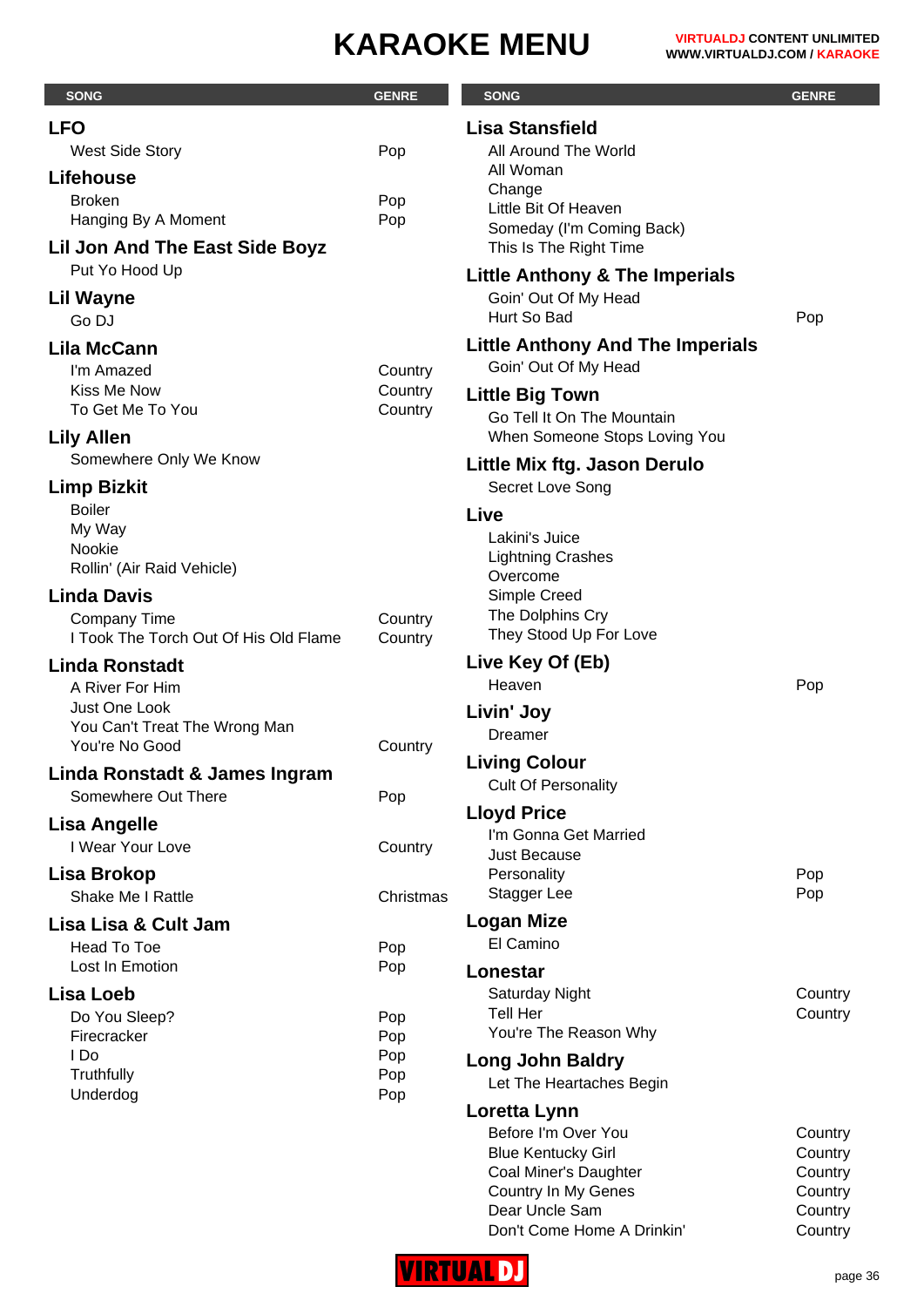| <b>SONG</b>                                               | <b>GENRE</b> | <b>SONG</b>                                   | <b>GENRE</b> |
|-----------------------------------------------------------|--------------|-----------------------------------------------|--------------|
| <b>Fist City</b>                                          | Country      |                                               |              |
| Honky Tonk Girl                                           | Country      | Luke Bryan                                    |              |
| I Can't Feel You Anymore                                  | Country      | Drunk On You                                  |              |
| I Feel Like Traveling On                                  | Country      | Someone Else Calling You Baby                 |              |
| I Wanna Be Free                                           | Country      | Lupe Fiasco                                   |              |
| I've Got A Picture Of Us On My Mind                       | Country      | <b>Kick Push</b>                              |              |
| In The Sweet Bye And Bye                                  | Gospel       |                                               |              |
| Just A Closer Walk With Thee                              | Gospel       | <b>Luther Vandross</b>                        |              |
| Love Is The Foundation                                    | Country      | Anyone Who Had A Heart                        |              |
| Old Time Religion                                         | Country      | If Only For One Night                         |              |
| Rated 'X'                                                 | Country      | <b>Lyle Lovett</b>                            |              |
| Somebody Somewhere (Don't Know What He's Missin' Tonight) | Country      | I Loved You Yesterday                         | Coun         |
| <b>Success</b>                                            | Country      |                                               |              |
| Swing Low, Sweet Chariot                                  | Gospel       | <b>Lynn Anderson</b>                          |              |
| The Pill                                                  | Country      | Keep Me In Mind                               | Coun         |
| What A Friend We Have In Jesus                            | Gospel       | Listen To A Country Song                      | Coun         |
| When The Roll Is Called Up Yonder                         | Gospel       | Sing About Love                               | Coun         |
| Woman Of The World (Leave My World Alone)                 | Country      | What A Man, My Man Is                         |              |
| You Ain't Woman Enough To Take My Man Country             |              | You're My Man                                 | Coun         |
| You're Lookin' At Country                                 | Country      | Lynryd Skynyrd                                |              |
| You've Just Stepped In (From Steppin' Out On Me) Country  |              | <b>Gimme Three Steps</b>                      | Pop          |
| <b>Loretta Lynn With Conway Twitty</b>                    |              | <b>Lynyrd Skynyrd</b>                         |              |
| Feelins'                                                  | Country      | Call Me The Breeze                            | Pop          |
| Lorrie Morgan                                             |              | Don't Ask Me No Questions                     | Pop          |
| <b>Five Minutes</b>                                       | Country      | <b>Free Bird</b>                              | Pop          |
| Good As I Was To You                                      | Country      | <b>Gimme Back My Bullets</b>                  | Pop          |
| Out Of Your Shoes                                         | Country      | I Ain't The One                               | Pop          |
| Someone To Call Me Darlin'                                | Country      | I Know A Little                               | Pop          |
| Something In Red                                          | Country      | Poison Whiskey                                | Pop          |
| What Part Of No                                           | Country      | Saturday Night Special                        | Pop          |
|                                                           |              | Simple Man                                    | Pop          |
| Lorrie Morgan & Jon Randall                               |              | <b>Swamp Music</b>                            | Pop          |
| By My Side                                                | Country      | Sweet Home Alabama                            | Pop          |
| Lorrie Morgan & Keith Whitley                             |              | <b>That Smell</b>                             |              |
| 'Til A Tear Becomes A Rose                                | Country      | The Ballad Of Curtis Loew                     | Pop          |
|                                                           |              | The Needle And The Spoon                      | Pop          |
| Lou Bega                                                  |              | Tuesday's Gone                                | Pop          |
| Mambo No. 5                                               | Pop          | <b>What's Your Name</b>                       | Pop          |
| <b>Tricky Tricky</b>                                      | Pop          | Whiskey Rock A Roller                         | Pop          |
| <b>Lou Christie</b>                                       |              | You Got That Right                            |              |
| Lightnin' Strikes                                         | Pop          | <b>M.I.A.</b>                                 |              |
|                                                           |              | Paper Planes                                  |              |
| <b>Louis Armstrong And The Commanders</b>                 |              |                                               |              |
| Cool Yule                                                 |              | M.I.A. FTG. Zayn<br>Freedun                   |              |
| <b>Love And Rockets</b>                                   |              |                                               |              |
| So Alive                                                  | Pop          | M <sub>2</sub> M                              |              |
| Lovin' Spoonful                                           |              | Everything You Do                             |              |
| Darling Be Home Soon                                      |              | <b>Mac Davis</b>                              |              |
| Did You Ever Have To Make Up Your Mind                    |              | <b>Hooked On Music</b>                        | Coun         |
| <b>LP</b>                                                 |              | I Never Made Love (Till I Made Love With You) | Coun         |
|                                                           |              | It's Hard To Be Humble                        | Coun         |
| Into The Wild                                             |              | Texas In My Rear View Mirror                  | Coun         |
| <b>Tokyo Sunrise</b>                                      |              | You're My Bestest Friend                      | Coun         |
|                                                           |              | $M = 10$                                      |              |

| Luke Bryan<br>Drunk On You<br>Someone Else Calling You Baby                                                                                                                                                                                                                                                                                                                                                                                 |                                                                                                              |
|---------------------------------------------------------------------------------------------------------------------------------------------------------------------------------------------------------------------------------------------------------------------------------------------------------------------------------------------------------------------------------------------------------------------------------------------|--------------------------------------------------------------------------------------------------------------|
| <b>Lupe Fiasco</b><br><b>Kick Push</b>                                                                                                                                                                                                                                                                                                                                                                                                      |                                                                                                              |
| <b>Luther Vandross</b><br>Anyone Who Had A Heart<br>If Only For One Night                                                                                                                                                                                                                                                                                                                                                                   |                                                                                                              |
| Lyle Lovett<br>I Loved You Yesterday                                                                                                                                                                                                                                                                                                                                                                                                        | Country                                                                                                      |
| <b>Lynn Anderson</b><br>Keep Me In Mind<br>Listen To A Country Song<br>Sing About Love<br>What A Man, My Man Is<br>You're My Man                                                                                                                                                                                                                                                                                                            | Country<br>Country<br>Country<br>Country                                                                     |
| Lynryd Skynyrd<br><b>Gimme Three Steps</b>                                                                                                                                                                                                                                                                                                                                                                                                  | Pop                                                                                                          |
| Lynyrd Skynyrd<br>Call Me The Breeze<br>Don't Ask Me No Questions<br><b>Free Bird</b><br><b>Gimme Back My Bullets</b><br>I Ain't The One<br>I Know A Little<br>Poison Whiskey<br>Saturday Night Special<br>Simple Man<br><b>Swamp Music</b><br>Sweet Home Alabama<br><b>That Smell</b><br>The Ballad Of Curtis Loew<br>The Needle And The Spoon<br>Tuesday's Gone<br><b>What's Your Name</b><br>Whiskey Rock A Roller<br>You Got That Right | Pop<br>Pop<br>Pop<br>Pop<br>Pop<br>Pop<br>Pop<br>Pop<br>Pop<br>Pop<br>Pop<br>Pop<br>Pop<br>Pop<br>Pop<br>Pop |
| M.I.A.<br>Paper Planes                                                                                                                                                                                                                                                                                                                                                                                                                      |                                                                                                              |
| M.I.A. FTG. Zayn<br>Freedun                                                                                                                                                                                                                                                                                                                                                                                                                 |                                                                                                              |
| M2M                                                                                                                                                                                                                                                                                                                                                                                                                                         |                                                                                                              |
| Everything You Do                                                                                                                                                                                                                                                                                                                                                                                                                           |                                                                                                              |
| <b>Mac Davis</b><br><b>Hooked On Music</b><br>I Never Made Love (Till I Made Love With You)<br>It's Hard To Be Humble<br>Texas In My Rear View Mirror<br>You're My Bestest Friend<br>Mac Wiseman                                                                                                                                                                                                                                            | Country<br>Country<br>Country<br>Country<br>Country                                                          |
|                                                                                                                                                                                                                                                                                                                                                                                                                                             |                                                                                                              |

Jimmie Brown The Newsboy **Bluegrass** 

**VIRTUAL DJ**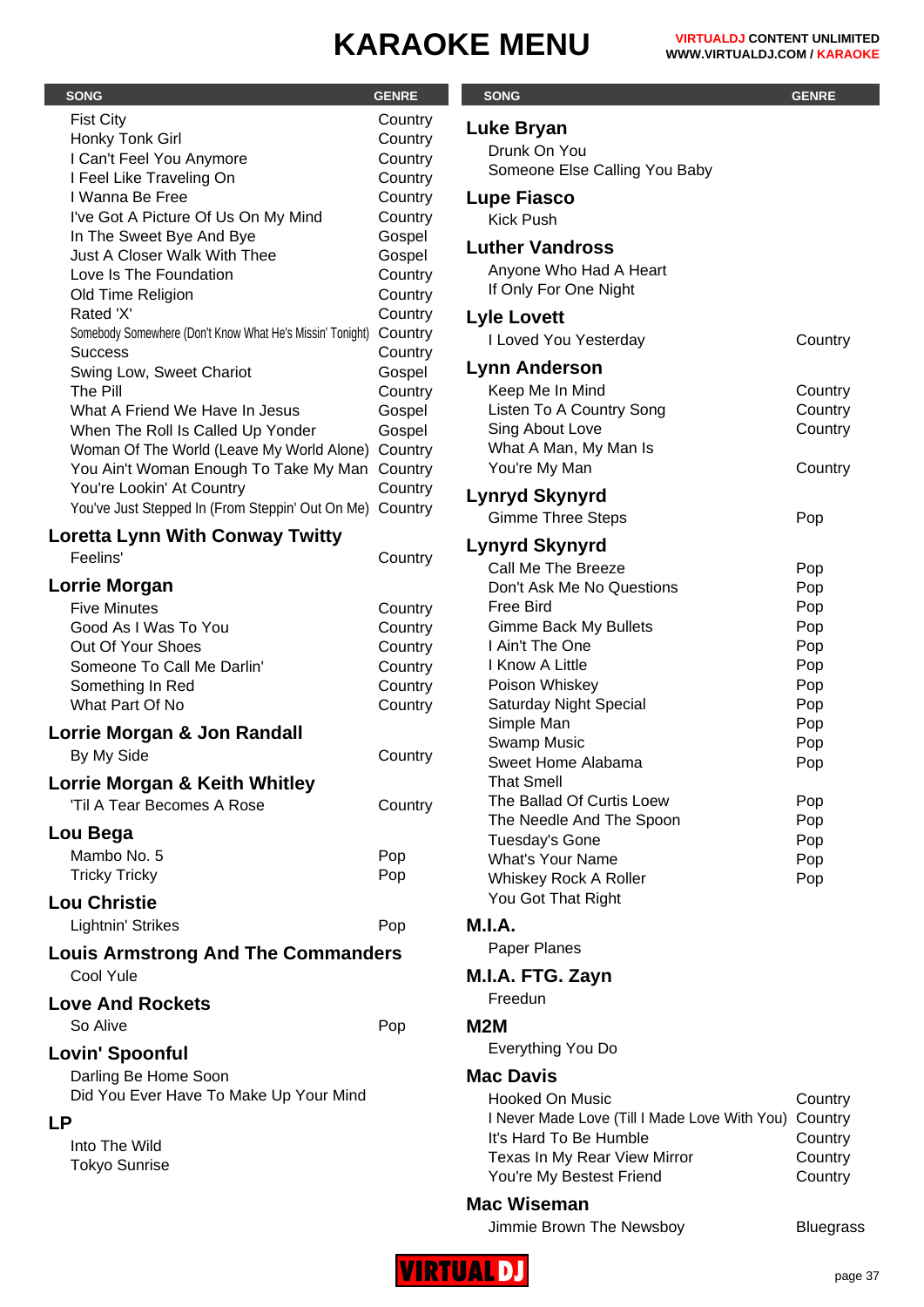| <b>SONG</b>                                                               | <b>GENRE</b> | <b>SONG</b>                                                         | <b>GENRE</b> |
|---------------------------------------------------------------------------|--------------|---------------------------------------------------------------------|--------------|
| <b>Madness</b><br>It Must Be Love                                         |              | <b>Marian Hill</b><br>Subtle Thing                                  |              |
| <b>Madonna</b><br>American Pie                                            | Pop          | <b>Marie Digby</b><br>Unfold                                        |              |
| <b>Borderline</b><br>Crazy For You<br>Crazy For You                       | Pop          | <b>Marie Sisters</b><br><b>Real Bad Mood</b>                        | Country      |
| <b>Physical Attraction</b><br>Santa Baby                                  | Country      | <b>Marina And The Diamonds</b><br>I Am Not A Robot                  |              |
| <b>Mahalia Jackson</b>                                                    |              | <b>Mario Joy</b>                                                    |              |
| Take My Hand, Precious Lord                                               | Gospel       | California                                                          |              |
| <b>Mamas And The Papas</b><br>California Dreamin'<br><b>Creeque Alley</b> |              | <b>Mario Lanza</b><br>Be My Love                                    |              |
| <b>Mandy Barnett</b>                                                      |              | <b>Mark Chesnut</b><br>Lost In The Feeling                          | Country      |
| Now That's All Right With Me                                              | Country      | <b>Mark Chesnutt</b>                                                |              |
| <b>Mandy Moore</b><br>Crush                                               | Pop          | I Don't Want To Miss A Thing<br>I'll Think Of Something             | Country      |
| Have A Little Faith In Me<br>In My Pocket                                 | Pop          | It's Not Over<br>Woman Sensuous Woman                               | Country      |
| Only Hope                                                                 | Pop          |                                                                     | Country      |
| Saturate Me                                                               |              | <b>Mark Collie</b>                                                  |              |
| Walk Me Home                                                              |              | Looks Aren't Everything                                             | Country      |
| <b>Manfred Mann</b>                                                       |              | <b>Mark Wills</b>                                                   |              |
| Do Wah Diddy Diddy                                                        | Pop          | Back At One<br>Places I've Never Been                               |              |
| <b>Marc Bolan And T. Rex</b><br><b>Twentieth Century Boy</b>              |              | <b>Maroon 5</b>                                                     |              |
| <b>Marcel</b>                                                             |              | <b>Give A Little More</b>                                           |              |
| <b>Country Rock Star</b>                                                  | Country      | Goodnight Goodnight<br><b>Harder To Breathe</b>                     | Pop<br>Pop   |
| <b>Marcia Griffiths</b>                                                   |              | Makes Me Wonder                                                     | Pop          |
| Electric Boogie                                                           |              | Must Get Out                                                        |              |
| <b>Maren Morris</b>                                                       |              | Never Gonna Leave This Bed<br>Sad                                   |              |
| 80's Mercedes                                                             |              | She Will Be Loved                                                   | Pop          |
| My Church                                                                 |              | <b>Sunday Morning</b>                                               | Pop          |
| Once                                                                      |              | Tangled                                                             |              |
| <b>Margo Smith</b>                                                        |              | This Love<br>Wake Up Call                                           | Pop<br>Pop   |
| It Only Hurts For A Little While                                          | Country      | Won't Go Home Without You                                           | Pop          |
| <b>Maria Muldaur</b><br>Midnight At The Oasis                             |              | <b>Maroon 5 Featuring Rihanna</b><br>If I Never See Your Face Again | Pop          |
| <b>Mariah</b><br>Loverboy                                                 | Pop          | <b>Maroon 5 FTG. Lady Antebellum</b>                                |              |
| <b>Mariah Carey</b>                                                       |              | Out Of Goodbyes                                                     |              |
| Can't Take That Away From Me (Mariah's Theme)<br>Love Takes Time          |              | <b>Marsha Thornton</b><br>A Bottle Of Wine And Patsy Cline          | Country      |
| <b>Right To Dream</b><br>Someday                                          | Pop          | <b>Marshall Dyllon</b><br>She Ain't Gonna Cry                       | Country      |
| Through The Rain<br>You Need Me                                           | Pop<br>Pop   | <b>Marshmello And Bastille</b><br>Happier                           |              |

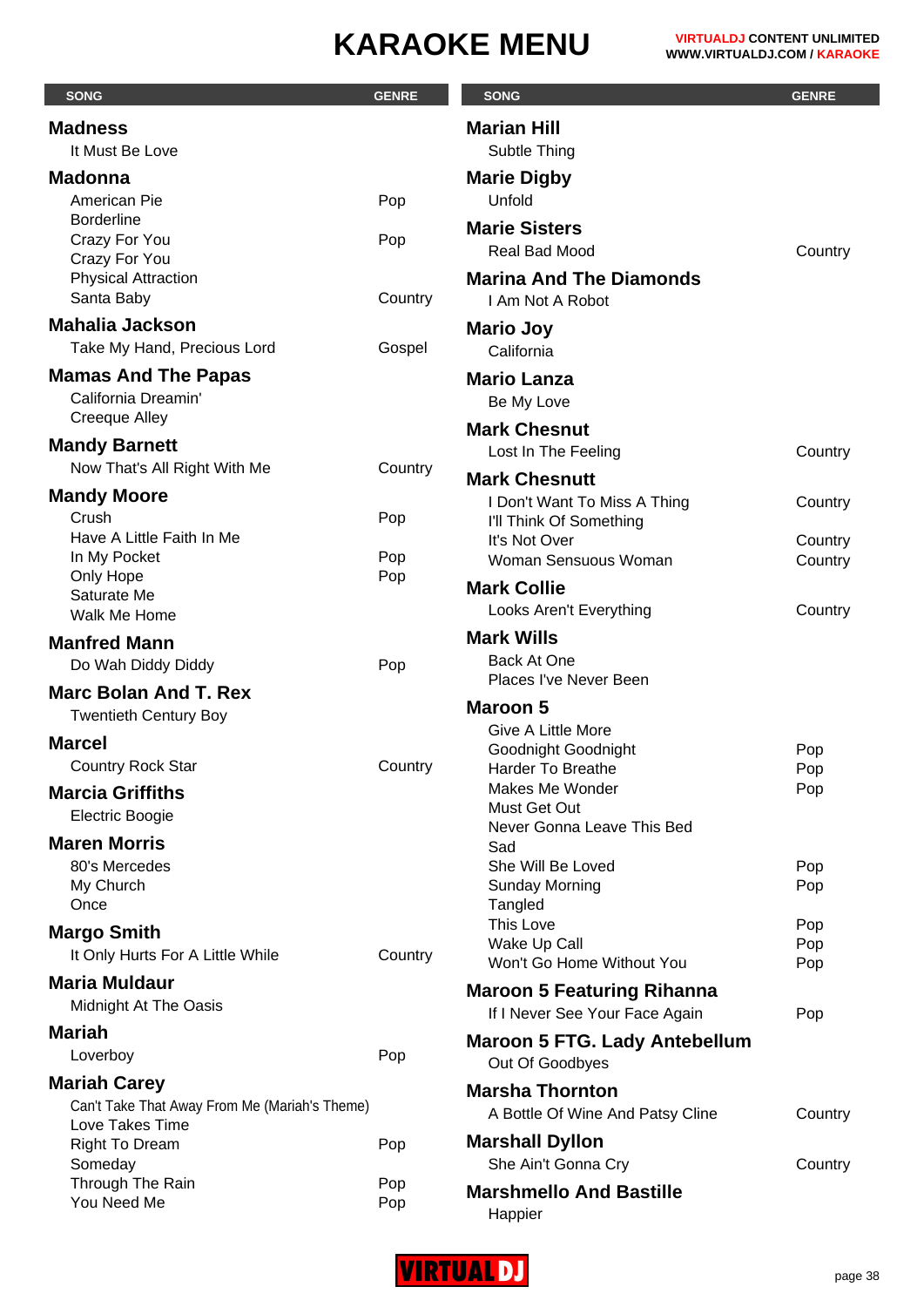٠

| <b>Marshmello ft. Chyrches</b><br><b>Mary Macgregor</b><br>Here With Me<br><b>Torn Between Two Lovers</b><br>Pop<br><b>Martina McBride</b><br><b>Matthew Wilder</b><br>Concrete Angel<br><b>Break My Stride</b><br>Country<br>Pop<br>Do What You Do<br>Country<br><b>Maurice Chevalier</b><br>Country<br>Good Bye<br>The Aristocats<br><b>Happy Girl</b><br>Country<br><b>Heart Trouble</b><br><b>Maximo Park</b><br>Country<br>Life $#9$<br>Country<br><b>Apply Some Pressure</b><br><b>Reluctant Daughter</b><br><b>Books From Boxes</b><br>Safe In The Arms Of Love<br>Country<br><b>Girls Who Play Guitar</b><br>That's Me<br>Country<br><b>Going Missing</b><br><b>Wearing White</b><br>I Want You To Stay<br>Where I Used To Have A Heart<br>Country<br><b>McBride &amp; The Ride</b><br>You Ain't Woman Enough<br>Country<br>Love On The Loose Heart On The Run<br>Country<br><b>Martine McCutcheon</b><br><b>McGuire Sisters</b><br>I'm Over You<br>Sugar Time<br>Pop<br><b>Marty Robbins</b><br><b>Meat Loaf</b><br>Country<br>Begging To You<br>And I Would Do Anything For Love (But I Won't Do That)<br>Devil Woman<br>Country<br>Dead Ringer For Love<br>Don't Worry 'Bout Me<br>Country<br>Heaven Can Wait<br>El Paso<br>Country<br>Paradise By The Dashboard Light<br>El Paso City<br>Country<br>Two Out Of Three Ain't Bad<br>I Walk Alone<br>Country<br>It's Your World<br>Country<br><b>Meatloaf</b><br>My Woman, My Woman, My Wife<br>Country<br>I'd Do Anything For Love<br>Pop<br>Return To Me<br>Country<br><b>Meatloaf &amp; Patti Russo</b><br>Country<br>Ruby Ann<br>I'd Lie For You (And That's The Truth)<br>Pop<br>She Was Only Seventeen (He Was One Year More)<br><b>Tonight Carmen</b><br>Country<br><b>Meghan Trainor</b><br>Walking Piece Of Heaven<br>Country<br>Better When I'm Dancing<br>White Sport Coat<br>Country<br>Good To Be Alive<br><b>Marty Stuart</b><br>Meja<br><b>Hey Baby</b><br>Country<br>All 'Bout The Money<br><b>Hillbilly Rock</b><br>Country<br><b>Mel McDaniel</b><br><b>Little Things</b><br>Country<br>Now That's Country<br>Country<br>Baby's Got Her Blue Jeans On<br>Country<br>Country<br>Tempted<br>Louisiana Saturday Night<br>Country<br>Till I Found You<br>Country<br><b>Mel Tillis</b><br><b>Marty Stuart &amp; Travis Tritt</b><br>Coca Cola Cowboy<br>Country<br>This One's Gonna Hurt You<br>Country<br>Good Woman Blues<br>Country<br><b>Heart Healer</b><br>Country<br><b>Marty Stuart And His Fabulous Superlatives</b><br><b>Heart Over Mind</b><br>Country<br>If There Ain't There Ought'a Be<br>Country<br>I Ain't Never<br>Country<br><b>Mary Chapin Carpenter</b><br>I Believe In You<br>Country<br>I Got The Hoss<br>Country<br>Grow Old With Me<br>Country<br><b>Memory Maker</b><br>Country<br>The Bug<br>Midnight Me And The Blues<br>Country<br><b>New Patches</b><br>Country<br>Your Child<br>Sawmill<br>Country<br>Send Me Down To Tucson<br>Country<br>Mary J. Blige<br><b>Stomp Them Grapes</b><br>Country<br>Give Me You<br>Pop<br>Your Body Is An Outlaw<br>Country<br><b>Sweet Thing</b> | <b>SONG</b>  | <b>GENRE</b> | <b>SONG</b> | <b>GENRE</b> |
|---------------------------------------------------------------------------------------------------------------------------------------------------------------------------------------------------------------------------------------------------------------------------------------------------------------------------------------------------------------------------------------------------------------------------------------------------------------------------------------------------------------------------------------------------------------------------------------------------------------------------------------------------------------------------------------------------------------------------------------------------------------------------------------------------------------------------------------------------------------------------------------------------------------------------------------------------------------------------------------------------------------------------------------------------------------------------------------------------------------------------------------------------------------------------------------------------------------------------------------------------------------------------------------------------------------------------------------------------------------------------------------------------------------------------------------------------------------------------------------------------------------------------------------------------------------------------------------------------------------------------------------------------------------------------------------------------------------------------------------------------------------------------------------------------------------------------------------------------------------------------------------------------------------------------------------------------------------------------------------------------------------------------------------------------------------------------------------------------------------------------------------------------------------------------------------------------------------------------------------------------------------------------------------------------------------------------------------------------------------------------------------------------------------------------------------------------------------------------------------------------------------------------------------------------------------------------------------------------------------------------------------------------------------------------------------------------------------------------------------------------------------------------------------------------------------------------------------------------------------------------------------------------------------------------------------------------------------------------------------------------------------------------------------------------------------------------------------|--------------|--------------|-------------|--------------|
|                                                                                                                                                                                                                                                                                                                                                                                                                                                                                                                                                                                                                                                                                                                                                                                                                                                                                                                                                                                                                                                                                                                                                                                                                                                                                                                                                                                                                                                                                                                                                                                                                                                                                                                                                                                                                                                                                                                                                                                                                                                                                                                                                                                                                                                                                                                                                                                                                                                                                                                                                                                                                                                                                                                                                                                                                                                                                                                                                                                                                                                                                       |              |              |             |              |
|                                                                                                                                                                                                                                                                                                                                                                                                                                                                                                                                                                                                                                                                                                                                                                                                                                                                                                                                                                                                                                                                                                                                                                                                                                                                                                                                                                                                                                                                                                                                                                                                                                                                                                                                                                                                                                                                                                                                                                                                                                                                                                                                                                                                                                                                                                                                                                                                                                                                                                                                                                                                                                                                                                                                                                                                                                                                                                                                                                                                                                                                                       |              |              |             |              |
|                                                                                                                                                                                                                                                                                                                                                                                                                                                                                                                                                                                                                                                                                                                                                                                                                                                                                                                                                                                                                                                                                                                                                                                                                                                                                                                                                                                                                                                                                                                                                                                                                                                                                                                                                                                                                                                                                                                                                                                                                                                                                                                                                                                                                                                                                                                                                                                                                                                                                                                                                                                                                                                                                                                                                                                                                                                                                                                                                                                                                                                                                       |              |              |             |              |
|                                                                                                                                                                                                                                                                                                                                                                                                                                                                                                                                                                                                                                                                                                                                                                                                                                                                                                                                                                                                                                                                                                                                                                                                                                                                                                                                                                                                                                                                                                                                                                                                                                                                                                                                                                                                                                                                                                                                                                                                                                                                                                                                                                                                                                                                                                                                                                                                                                                                                                                                                                                                                                                                                                                                                                                                                                                                                                                                                                                                                                                                                       |              |              |             |              |
|                                                                                                                                                                                                                                                                                                                                                                                                                                                                                                                                                                                                                                                                                                                                                                                                                                                                                                                                                                                                                                                                                                                                                                                                                                                                                                                                                                                                                                                                                                                                                                                                                                                                                                                                                                                                                                                                                                                                                                                                                                                                                                                                                                                                                                                                                                                                                                                                                                                                                                                                                                                                                                                                                                                                                                                                                                                                                                                                                                                                                                                                                       |              |              |             |              |
|                                                                                                                                                                                                                                                                                                                                                                                                                                                                                                                                                                                                                                                                                                                                                                                                                                                                                                                                                                                                                                                                                                                                                                                                                                                                                                                                                                                                                                                                                                                                                                                                                                                                                                                                                                                                                                                                                                                                                                                                                                                                                                                                                                                                                                                                                                                                                                                                                                                                                                                                                                                                                                                                                                                                                                                                                                                                                                                                                                                                                                                                                       |              |              |             |              |
|                                                                                                                                                                                                                                                                                                                                                                                                                                                                                                                                                                                                                                                                                                                                                                                                                                                                                                                                                                                                                                                                                                                                                                                                                                                                                                                                                                                                                                                                                                                                                                                                                                                                                                                                                                                                                                                                                                                                                                                                                                                                                                                                                                                                                                                                                                                                                                                                                                                                                                                                                                                                                                                                                                                                                                                                                                                                                                                                                                                                                                                                                       |              |              |             |              |
|                                                                                                                                                                                                                                                                                                                                                                                                                                                                                                                                                                                                                                                                                                                                                                                                                                                                                                                                                                                                                                                                                                                                                                                                                                                                                                                                                                                                                                                                                                                                                                                                                                                                                                                                                                                                                                                                                                                                                                                                                                                                                                                                                                                                                                                                                                                                                                                                                                                                                                                                                                                                                                                                                                                                                                                                                                                                                                                                                                                                                                                                                       |              |              |             |              |
|                                                                                                                                                                                                                                                                                                                                                                                                                                                                                                                                                                                                                                                                                                                                                                                                                                                                                                                                                                                                                                                                                                                                                                                                                                                                                                                                                                                                                                                                                                                                                                                                                                                                                                                                                                                                                                                                                                                                                                                                                                                                                                                                                                                                                                                                                                                                                                                                                                                                                                                                                                                                                                                                                                                                                                                                                                                                                                                                                                                                                                                                                       |              |              |             |              |
|                                                                                                                                                                                                                                                                                                                                                                                                                                                                                                                                                                                                                                                                                                                                                                                                                                                                                                                                                                                                                                                                                                                                                                                                                                                                                                                                                                                                                                                                                                                                                                                                                                                                                                                                                                                                                                                                                                                                                                                                                                                                                                                                                                                                                                                                                                                                                                                                                                                                                                                                                                                                                                                                                                                                                                                                                                                                                                                                                                                                                                                                                       |              |              |             |              |
|                                                                                                                                                                                                                                                                                                                                                                                                                                                                                                                                                                                                                                                                                                                                                                                                                                                                                                                                                                                                                                                                                                                                                                                                                                                                                                                                                                                                                                                                                                                                                                                                                                                                                                                                                                                                                                                                                                                                                                                                                                                                                                                                                                                                                                                                                                                                                                                                                                                                                                                                                                                                                                                                                                                                                                                                                                                                                                                                                                                                                                                                                       |              |              |             |              |
|                                                                                                                                                                                                                                                                                                                                                                                                                                                                                                                                                                                                                                                                                                                                                                                                                                                                                                                                                                                                                                                                                                                                                                                                                                                                                                                                                                                                                                                                                                                                                                                                                                                                                                                                                                                                                                                                                                                                                                                                                                                                                                                                                                                                                                                                                                                                                                                                                                                                                                                                                                                                                                                                                                                                                                                                                                                                                                                                                                                                                                                                                       |              |              |             |              |
|                                                                                                                                                                                                                                                                                                                                                                                                                                                                                                                                                                                                                                                                                                                                                                                                                                                                                                                                                                                                                                                                                                                                                                                                                                                                                                                                                                                                                                                                                                                                                                                                                                                                                                                                                                                                                                                                                                                                                                                                                                                                                                                                                                                                                                                                                                                                                                                                                                                                                                                                                                                                                                                                                                                                                                                                                                                                                                                                                                                                                                                                                       |              |              |             |              |
|                                                                                                                                                                                                                                                                                                                                                                                                                                                                                                                                                                                                                                                                                                                                                                                                                                                                                                                                                                                                                                                                                                                                                                                                                                                                                                                                                                                                                                                                                                                                                                                                                                                                                                                                                                                                                                                                                                                                                                                                                                                                                                                                                                                                                                                                                                                                                                                                                                                                                                                                                                                                                                                                                                                                                                                                                                                                                                                                                                                                                                                                                       |              |              |             |              |
|                                                                                                                                                                                                                                                                                                                                                                                                                                                                                                                                                                                                                                                                                                                                                                                                                                                                                                                                                                                                                                                                                                                                                                                                                                                                                                                                                                                                                                                                                                                                                                                                                                                                                                                                                                                                                                                                                                                                                                                                                                                                                                                                                                                                                                                                                                                                                                                                                                                                                                                                                                                                                                                                                                                                                                                                                                                                                                                                                                                                                                                                                       |              |              |             |              |
|                                                                                                                                                                                                                                                                                                                                                                                                                                                                                                                                                                                                                                                                                                                                                                                                                                                                                                                                                                                                                                                                                                                                                                                                                                                                                                                                                                                                                                                                                                                                                                                                                                                                                                                                                                                                                                                                                                                                                                                                                                                                                                                                                                                                                                                                                                                                                                                                                                                                                                                                                                                                                                                                                                                                                                                                                                                                                                                                                                                                                                                                                       |              |              |             |              |
|                                                                                                                                                                                                                                                                                                                                                                                                                                                                                                                                                                                                                                                                                                                                                                                                                                                                                                                                                                                                                                                                                                                                                                                                                                                                                                                                                                                                                                                                                                                                                                                                                                                                                                                                                                                                                                                                                                                                                                                                                                                                                                                                                                                                                                                                                                                                                                                                                                                                                                                                                                                                                                                                                                                                                                                                                                                                                                                                                                                                                                                                                       |              |              |             |              |
|                                                                                                                                                                                                                                                                                                                                                                                                                                                                                                                                                                                                                                                                                                                                                                                                                                                                                                                                                                                                                                                                                                                                                                                                                                                                                                                                                                                                                                                                                                                                                                                                                                                                                                                                                                                                                                                                                                                                                                                                                                                                                                                                                                                                                                                                                                                                                                                                                                                                                                                                                                                                                                                                                                                                                                                                                                                                                                                                                                                                                                                                                       |              |              |             |              |
|                                                                                                                                                                                                                                                                                                                                                                                                                                                                                                                                                                                                                                                                                                                                                                                                                                                                                                                                                                                                                                                                                                                                                                                                                                                                                                                                                                                                                                                                                                                                                                                                                                                                                                                                                                                                                                                                                                                                                                                                                                                                                                                                                                                                                                                                                                                                                                                                                                                                                                                                                                                                                                                                                                                                                                                                                                                                                                                                                                                                                                                                                       |              |              |             |              |
|                                                                                                                                                                                                                                                                                                                                                                                                                                                                                                                                                                                                                                                                                                                                                                                                                                                                                                                                                                                                                                                                                                                                                                                                                                                                                                                                                                                                                                                                                                                                                                                                                                                                                                                                                                                                                                                                                                                                                                                                                                                                                                                                                                                                                                                                                                                                                                                                                                                                                                                                                                                                                                                                                                                                                                                                                                                                                                                                                                                                                                                                                       |              |              |             |              |
|                                                                                                                                                                                                                                                                                                                                                                                                                                                                                                                                                                                                                                                                                                                                                                                                                                                                                                                                                                                                                                                                                                                                                                                                                                                                                                                                                                                                                                                                                                                                                                                                                                                                                                                                                                                                                                                                                                                                                                                                                                                                                                                                                                                                                                                                                                                                                                                                                                                                                                                                                                                                                                                                                                                                                                                                                                                                                                                                                                                                                                                                                       |              |              |             |              |
|                                                                                                                                                                                                                                                                                                                                                                                                                                                                                                                                                                                                                                                                                                                                                                                                                                                                                                                                                                                                                                                                                                                                                                                                                                                                                                                                                                                                                                                                                                                                                                                                                                                                                                                                                                                                                                                                                                                                                                                                                                                                                                                                                                                                                                                                                                                                                                                                                                                                                                                                                                                                                                                                                                                                                                                                                                                                                                                                                                                                                                                                                       |              |              |             |              |
|                                                                                                                                                                                                                                                                                                                                                                                                                                                                                                                                                                                                                                                                                                                                                                                                                                                                                                                                                                                                                                                                                                                                                                                                                                                                                                                                                                                                                                                                                                                                                                                                                                                                                                                                                                                                                                                                                                                                                                                                                                                                                                                                                                                                                                                                                                                                                                                                                                                                                                                                                                                                                                                                                                                                                                                                                                                                                                                                                                                                                                                                                       |              |              |             |              |
|                                                                                                                                                                                                                                                                                                                                                                                                                                                                                                                                                                                                                                                                                                                                                                                                                                                                                                                                                                                                                                                                                                                                                                                                                                                                                                                                                                                                                                                                                                                                                                                                                                                                                                                                                                                                                                                                                                                                                                                                                                                                                                                                                                                                                                                                                                                                                                                                                                                                                                                                                                                                                                                                                                                                                                                                                                                                                                                                                                                                                                                                                       |              |              |             |              |
|                                                                                                                                                                                                                                                                                                                                                                                                                                                                                                                                                                                                                                                                                                                                                                                                                                                                                                                                                                                                                                                                                                                                                                                                                                                                                                                                                                                                                                                                                                                                                                                                                                                                                                                                                                                                                                                                                                                                                                                                                                                                                                                                                                                                                                                                                                                                                                                                                                                                                                                                                                                                                                                                                                                                                                                                                                                                                                                                                                                                                                                                                       |              |              |             |              |
|                                                                                                                                                                                                                                                                                                                                                                                                                                                                                                                                                                                                                                                                                                                                                                                                                                                                                                                                                                                                                                                                                                                                                                                                                                                                                                                                                                                                                                                                                                                                                                                                                                                                                                                                                                                                                                                                                                                                                                                                                                                                                                                                                                                                                                                                                                                                                                                                                                                                                                                                                                                                                                                                                                                                                                                                                                                                                                                                                                                                                                                                                       |              |              |             |              |
|                                                                                                                                                                                                                                                                                                                                                                                                                                                                                                                                                                                                                                                                                                                                                                                                                                                                                                                                                                                                                                                                                                                                                                                                                                                                                                                                                                                                                                                                                                                                                                                                                                                                                                                                                                                                                                                                                                                                                                                                                                                                                                                                                                                                                                                                                                                                                                                                                                                                                                                                                                                                                                                                                                                                                                                                                                                                                                                                                                                                                                                                                       |              |              |             |              |
|                                                                                                                                                                                                                                                                                                                                                                                                                                                                                                                                                                                                                                                                                                                                                                                                                                                                                                                                                                                                                                                                                                                                                                                                                                                                                                                                                                                                                                                                                                                                                                                                                                                                                                                                                                                                                                                                                                                                                                                                                                                                                                                                                                                                                                                                                                                                                                                                                                                                                                                                                                                                                                                                                                                                                                                                                                                                                                                                                                                                                                                                                       |              |              |             |              |
|                                                                                                                                                                                                                                                                                                                                                                                                                                                                                                                                                                                                                                                                                                                                                                                                                                                                                                                                                                                                                                                                                                                                                                                                                                                                                                                                                                                                                                                                                                                                                                                                                                                                                                                                                                                                                                                                                                                                                                                                                                                                                                                                                                                                                                                                                                                                                                                                                                                                                                                                                                                                                                                                                                                                                                                                                                                                                                                                                                                                                                                                                       |              |              |             |              |
|                                                                                                                                                                                                                                                                                                                                                                                                                                                                                                                                                                                                                                                                                                                                                                                                                                                                                                                                                                                                                                                                                                                                                                                                                                                                                                                                                                                                                                                                                                                                                                                                                                                                                                                                                                                                                                                                                                                                                                                                                                                                                                                                                                                                                                                                                                                                                                                                                                                                                                                                                                                                                                                                                                                                                                                                                                                                                                                                                                                                                                                                                       |              |              |             |              |
|                                                                                                                                                                                                                                                                                                                                                                                                                                                                                                                                                                                                                                                                                                                                                                                                                                                                                                                                                                                                                                                                                                                                                                                                                                                                                                                                                                                                                                                                                                                                                                                                                                                                                                                                                                                                                                                                                                                                                                                                                                                                                                                                                                                                                                                                                                                                                                                                                                                                                                                                                                                                                                                                                                                                                                                                                                                                                                                                                                                                                                                                                       |              |              |             |              |
|                                                                                                                                                                                                                                                                                                                                                                                                                                                                                                                                                                                                                                                                                                                                                                                                                                                                                                                                                                                                                                                                                                                                                                                                                                                                                                                                                                                                                                                                                                                                                                                                                                                                                                                                                                                                                                                                                                                                                                                                                                                                                                                                                                                                                                                                                                                                                                                                                                                                                                                                                                                                                                                                                                                                                                                                                                                                                                                                                                                                                                                                                       |              |              |             |              |
|                                                                                                                                                                                                                                                                                                                                                                                                                                                                                                                                                                                                                                                                                                                                                                                                                                                                                                                                                                                                                                                                                                                                                                                                                                                                                                                                                                                                                                                                                                                                                                                                                                                                                                                                                                                                                                                                                                                                                                                                                                                                                                                                                                                                                                                                                                                                                                                                                                                                                                                                                                                                                                                                                                                                                                                                                                                                                                                                                                                                                                                                                       |              |              |             |              |
|                                                                                                                                                                                                                                                                                                                                                                                                                                                                                                                                                                                                                                                                                                                                                                                                                                                                                                                                                                                                                                                                                                                                                                                                                                                                                                                                                                                                                                                                                                                                                                                                                                                                                                                                                                                                                                                                                                                                                                                                                                                                                                                                                                                                                                                                                                                                                                                                                                                                                                                                                                                                                                                                                                                                                                                                                                                                                                                                                                                                                                                                                       |              |              |             |              |
|                                                                                                                                                                                                                                                                                                                                                                                                                                                                                                                                                                                                                                                                                                                                                                                                                                                                                                                                                                                                                                                                                                                                                                                                                                                                                                                                                                                                                                                                                                                                                                                                                                                                                                                                                                                                                                                                                                                                                                                                                                                                                                                                                                                                                                                                                                                                                                                                                                                                                                                                                                                                                                                                                                                                                                                                                                                                                                                                                                                                                                                                                       |              |              |             |              |
|                                                                                                                                                                                                                                                                                                                                                                                                                                                                                                                                                                                                                                                                                                                                                                                                                                                                                                                                                                                                                                                                                                                                                                                                                                                                                                                                                                                                                                                                                                                                                                                                                                                                                                                                                                                                                                                                                                                                                                                                                                                                                                                                                                                                                                                                                                                                                                                                                                                                                                                                                                                                                                                                                                                                                                                                                                                                                                                                                                                                                                                                                       |              |              |             |              |
|                                                                                                                                                                                                                                                                                                                                                                                                                                                                                                                                                                                                                                                                                                                                                                                                                                                                                                                                                                                                                                                                                                                                                                                                                                                                                                                                                                                                                                                                                                                                                                                                                                                                                                                                                                                                                                                                                                                                                                                                                                                                                                                                                                                                                                                                                                                                                                                                                                                                                                                                                                                                                                                                                                                                                                                                                                                                                                                                                                                                                                                                                       |              |              |             |              |
|                                                                                                                                                                                                                                                                                                                                                                                                                                                                                                                                                                                                                                                                                                                                                                                                                                                                                                                                                                                                                                                                                                                                                                                                                                                                                                                                                                                                                                                                                                                                                                                                                                                                                                                                                                                                                                                                                                                                                                                                                                                                                                                                                                                                                                                                                                                                                                                                                                                                                                                                                                                                                                                                                                                                                                                                                                                                                                                                                                                                                                                                                       |              |              |             |              |
|                                                                                                                                                                                                                                                                                                                                                                                                                                                                                                                                                                                                                                                                                                                                                                                                                                                                                                                                                                                                                                                                                                                                                                                                                                                                                                                                                                                                                                                                                                                                                                                                                                                                                                                                                                                                                                                                                                                                                                                                                                                                                                                                                                                                                                                                                                                                                                                                                                                                                                                                                                                                                                                                                                                                                                                                                                                                                                                                                                                                                                                                                       |              |              |             |              |
|                                                                                                                                                                                                                                                                                                                                                                                                                                                                                                                                                                                                                                                                                                                                                                                                                                                                                                                                                                                                                                                                                                                                                                                                                                                                                                                                                                                                                                                                                                                                                                                                                                                                                                                                                                                                                                                                                                                                                                                                                                                                                                                                                                                                                                                                                                                                                                                                                                                                                                                                                                                                                                                                                                                                                                                                                                                                                                                                                                                                                                                                                       |              |              |             |              |
|                                                                                                                                                                                                                                                                                                                                                                                                                                                                                                                                                                                                                                                                                                                                                                                                                                                                                                                                                                                                                                                                                                                                                                                                                                                                                                                                                                                                                                                                                                                                                                                                                                                                                                                                                                                                                                                                                                                                                                                                                                                                                                                                                                                                                                                                                                                                                                                                                                                                                                                                                                                                                                                                                                                                                                                                                                                                                                                                                                                                                                                                                       |              |              |             |              |
|                                                                                                                                                                                                                                                                                                                                                                                                                                                                                                                                                                                                                                                                                                                                                                                                                                                                                                                                                                                                                                                                                                                                                                                                                                                                                                                                                                                                                                                                                                                                                                                                                                                                                                                                                                                                                                                                                                                                                                                                                                                                                                                                                                                                                                                                                                                                                                                                                                                                                                                                                                                                                                                                                                                                                                                                                                                                                                                                                                                                                                                                                       |              |              |             |              |
|                                                                                                                                                                                                                                                                                                                                                                                                                                                                                                                                                                                                                                                                                                                                                                                                                                                                                                                                                                                                                                                                                                                                                                                                                                                                                                                                                                                                                                                                                                                                                                                                                                                                                                                                                                                                                                                                                                                                                                                                                                                                                                                                                                                                                                                                                                                                                                                                                                                                                                                                                                                                                                                                                                                                                                                                                                                                                                                                                                                                                                                                                       |              |              |             |              |
|                                                                                                                                                                                                                                                                                                                                                                                                                                                                                                                                                                                                                                                                                                                                                                                                                                                                                                                                                                                                                                                                                                                                                                                                                                                                                                                                                                                                                                                                                                                                                                                                                                                                                                                                                                                                                                                                                                                                                                                                                                                                                                                                                                                                                                                                                                                                                                                                                                                                                                                                                                                                                                                                                                                                                                                                                                                                                                                                                                                                                                                                                       |              |              |             |              |
|                                                                                                                                                                                                                                                                                                                                                                                                                                                                                                                                                                                                                                                                                                                                                                                                                                                                                                                                                                                                                                                                                                                                                                                                                                                                                                                                                                                                                                                                                                                                                                                                                                                                                                                                                                                                                                                                                                                                                                                                                                                                                                                                                                                                                                                                                                                                                                                                                                                                                                                                                                                                                                                                                                                                                                                                                                                                                                                                                                                                                                                                                       |              |              |             |              |
|                                                                                                                                                                                                                                                                                                                                                                                                                                                                                                                                                                                                                                                                                                                                                                                                                                                                                                                                                                                                                                                                                                                                                                                                                                                                                                                                                                                                                                                                                                                                                                                                                                                                                                                                                                                                                                                                                                                                                                                                                                                                                                                                                                                                                                                                                                                                                                                                                                                                                                                                                                                                                                                                                                                                                                                                                                                                                                                                                                                                                                                                                       | Mary J Blige |              |             |              |
|                                                                                                                                                                                                                                                                                                                                                                                                                                                                                                                                                                                                                                                                                                                                                                                                                                                                                                                                                                                                                                                                                                                                                                                                                                                                                                                                                                                                                                                                                                                                                                                                                                                                                                                                                                                                                                                                                                                                                                                                                                                                                                                                                                                                                                                                                                                                                                                                                                                                                                                                                                                                                                                                                                                                                                                                                                                                                                                                                                                                                                                                                       |              |              |             |              |
|                                                                                                                                                                                                                                                                                                                                                                                                                                                                                                                                                                                                                                                                                                                                                                                                                                                                                                                                                                                                                                                                                                                                                                                                                                                                                                                                                                                                                                                                                                                                                                                                                                                                                                                                                                                                                                                                                                                                                                                                                                                                                                                                                                                                                                                                                                                                                                                                                                                                                                                                                                                                                                                                                                                                                                                                                                                                                                                                                                                                                                                                                       |              |              |             |              |
|                                                                                                                                                                                                                                                                                                                                                                                                                                                                                                                                                                                                                                                                                                                                                                                                                                                                                                                                                                                                                                                                                                                                                                                                                                                                                                                                                                                                                                                                                                                                                                                                                                                                                                                                                                                                                                                                                                                                                                                                                                                                                                                                                                                                                                                                                                                                                                                                                                                                                                                                                                                                                                                                                                                                                                                                                                                                                                                                                                                                                                                                                       |              |              |             |              |
|                                                                                                                                                                                                                                                                                                                                                                                                                                                                                                                                                                                                                                                                                                                                                                                                                                                                                                                                                                                                                                                                                                                                                                                                                                                                                                                                                                                                                                                                                                                                                                                                                                                                                                                                                                                                                                                                                                                                                                                                                                                                                                                                                                                                                                                                                                                                                                                                                                                                                                                                                                                                                                                                                                                                                                                                                                                                                                                                                                                                                                                                                       |              |              |             |              |
|                                                                                                                                                                                                                                                                                                                                                                                                                                                                                                                                                                                                                                                                                                                                                                                                                                                                                                                                                                                                                                                                                                                                                                                                                                                                                                                                                                                                                                                                                                                                                                                                                                                                                                                                                                                                                                                                                                                                                                                                                                                                                                                                                                                                                                                                                                                                                                                                                                                                                                                                                                                                                                                                                                                                                                                                                                                                                                                                                                                                                                                                                       | Work That    | Pop          |             |              |

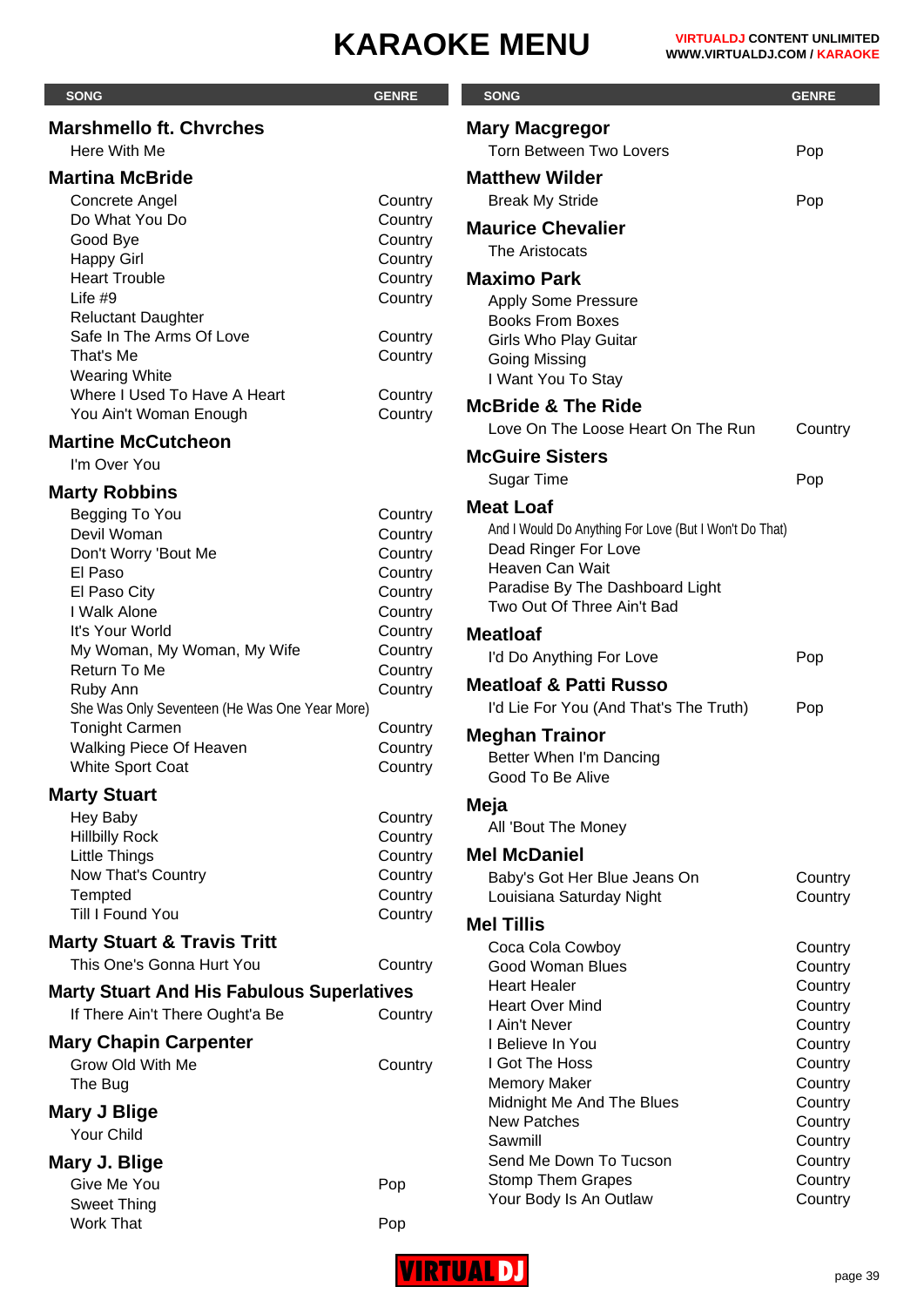| <b>SONG</b>                                    | <b>GENRE</b>     | <b>SONG</b>                                              | <b>GENRE</b>         |
|------------------------------------------------|------------------|----------------------------------------------------------|----------------------|
| <b>Melanie C</b>                               |                  | <b>Michael Franti &amp; Spearhead</b>                    |                      |
| Here It Comes Again                            |                  | I'll Be Waiting                                          |                      |
| <b>Melissa Etheridge</b>                       |                  | <b>Michael Jackson</b>                                   |                      |
| Ain't It Heavy                                 | Pop              | Ain't No Sunshine                                        |                      |
| Angels Would Fall                              | Pop              | Cry                                                      |                      |
| Come To My Window                              | Pop              | Cry<br>Man In The Mirror                                 | Pop                  |
| Enough Of Me<br>I Run For Life                 | Pop              | One More Chance                                          | Pop<br>Pop           |
| I Want To Come Over                            | Pop              | You Are Not Alone                                        | Pop                  |
| I'm The Only One                               | Pop              | <b>Michael Martin Murphey</b>                            |                      |
| If I Wanted To                                 |                  | <b>Carolina In The Pines</b>                             | Country              |
| Like The Way I Do                              |                  | Never Givin' Up On Love                                  | Country              |
| <b>Melissa Manchester</b>                      |                  | <b>Still Taking Chances</b>                              | Country              |
| Don't Cry Out Loud                             |                  | Will It Be Love By Morning                               | Country              |
| <b>Melodie Crittenden</b>                      |                  | <b>Michael Martin Murphey &amp; Holly Dunn</b>           |                      |
| <b>Broken Road</b>                             | Country          | A Face In The Crowd                                      | Country              |
| <b>Meredith Edwards</b>                        |                  | Michael Martin Murphey W/ Ryan Murphey                   |                      |
| Ready To Fall                                  | Country          | Talkin' To The Wrong Man                                 | Country              |
| The Bird Song                                  | Country          | <b>Michelle McManus</b>                                  |                      |
| Merle Haggard                                  |                  | All This Time                                            |                      |
| Motorcycle Cowboy                              | Country          | All This Time                                            |                      |
| <b>Merle Travis</b>                            |                  | <b>Michelle Wright</b>                                   |                      |
| I Am A Pilgrim                                 | <b>Bluegrass</b> | Take It Like A Man                                       | Country              |
| <b>Merril Bainbridge</b>                       |                  | <b>Michelle Wright With Jim Brickman</b>                 |                      |
| Mouth                                          |                  | Your Love                                                | Country              |
| <b>Metric</b>                                  |                  | <b>Mick Jagger</b>                                       |                      |
| <b>Black Sheep</b>                             |                  | Just Another Night                                       |                      |
| <b>Breathing Underwater</b>                    |                  | Sweet Thing                                              |                      |
| Collect Call                                   |                  | <b>Mickey And Sylvia</b>                                 |                      |
| <b>Gimme Sympathy</b><br><b>Gold Gun Girls</b> |                  | Love Is Strange                                          |                      |
| Help I'm Alive                                 |                  | <b>Mickey Gilley</b>                                     |                      |
| Satellite Mind                                 |                  | Don't The Girls All Get Prettier At Closin' Time Country |                      |
| <b>MGMT</b>                                    |                  | God Rest Ye Merry Gentlemen                              | Christmas            |
| <b>Alien Days</b>                              |                  | I Overlooked An Orchid                                   | Country              |
| Congratulations                                |                  | I Overlooked An Orchid                                   |                      |
| Of Moons, Birds & Monsters                     |                  | Joy To The World<br>O' Little Town Of Bethlehem          | Christmas<br>Country |
| <b>Michael Bolton</b>                          |                  | She's Pulling Me Back Again                              |                      |
| Completely                                     |                  | Talk To Me                                               | Country              |
| Drift Away                                     |                  | Tears Of The Lonely                                      | Country              |
| Time, Love And Tenderness                      | Pop              | <b>Midge Ure</b>                                         |                      |
| When I'm Back On My Feet Again                 | Pop              | If I Was                                                 |                      |
| <b>Michael Buble</b>                           |                  | <b>Miguel</b>                                            |                      |
| A Song For You                                 |                  | Adorn                                                    |                      |
| Fever<br>Up A Lazy River                       | Pop<br>Pop       | Sure Thing                                               |                      |
|                                                |                  |                                                          |                      |
| <b>Michael Damian</b><br>Rock On               |                  |                                                          |                      |
|                                                | Pop              |                                                          |                      |

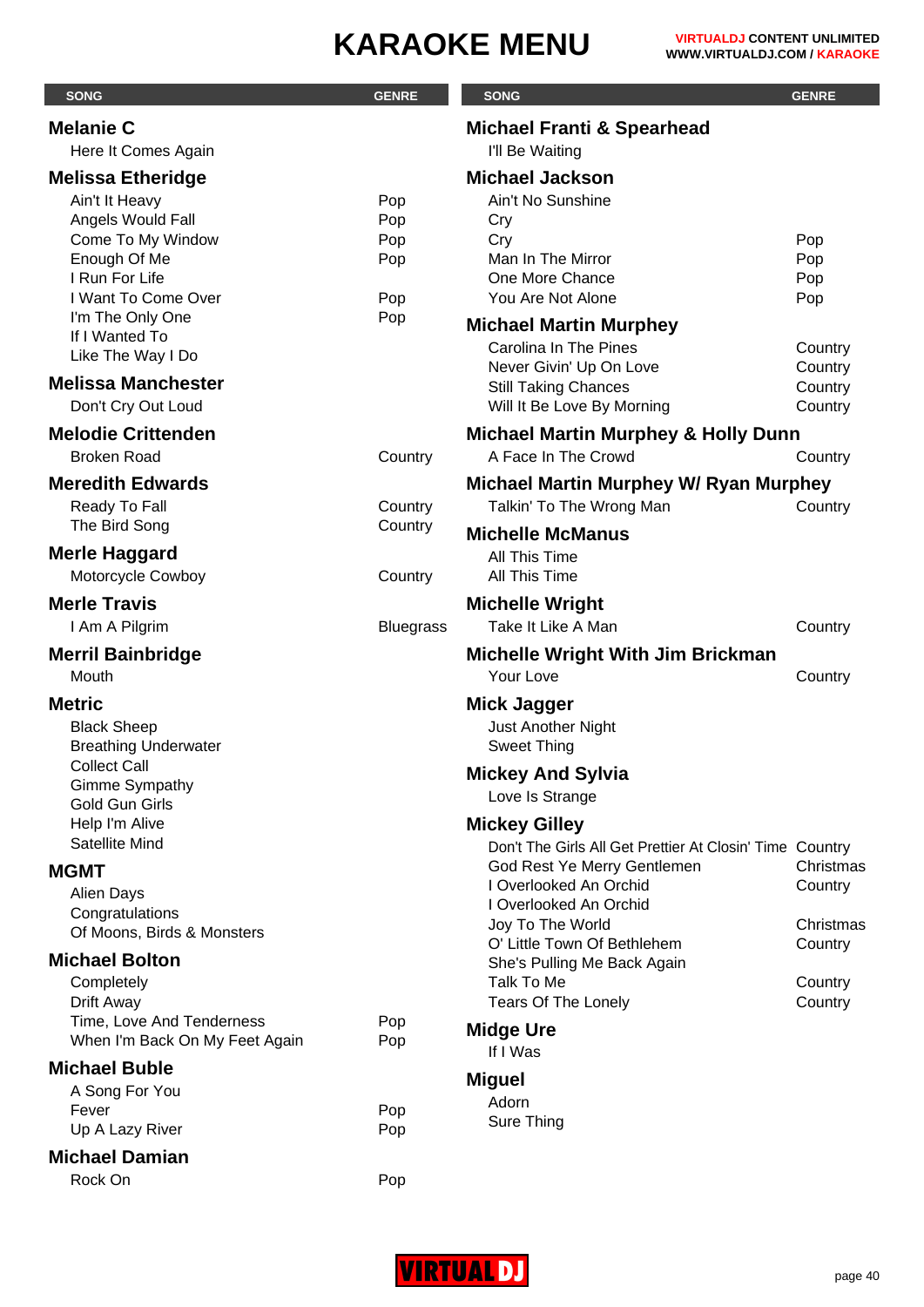| <b>SONG</b>                                                          | <b>GENRE</b>       | <b>SONG</b>                                                   | <b>GENRE</b>       |
|----------------------------------------------------------------------|--------------------|---------------------------------------------------------------|--------------------|
| <b>Mika</b>                                                          |                    | <b>Mondo Cozmo</b>                                            |                    |
| Big Girl (You Are Beautiful)<br><b>Happy Ending</b>                  |                    | Hold On To Me<br>Shine                                        |                    |
| Lollipop                                                             |                    | <b>Monica</b>                                                 |                    |
| Love Today<br>We Are Golden                                          |                    | Angel Of Mine                                                 | Pop                |
| <b>Mike Reid</b>                                                     |                    | <b>Monster Magnet</b>                                         |                    |
| As Simple As That                                                    | Country            | Space Lord                                                    |                    |
| I Got A Life                                                         | Country            | <b>Montgomery Gentry</b>                                      |                    |
| I'll Stop Loving You<br>Keep On Walkin'                              | Country<br>Country | All Night Long<br>Cold One Comin' On                          | Country<br>Country |
| <b>Till You Were Gone</b>                                            | Country            | Didn't I                                                      | Country            |
| Walk On Faith                                                        | Country            | <b>Hell Yeah</b><br><b>Hillbilly Shoes</b>                    |                    |
| <b>Mila Mason</b><br><b>Closer To Heaven</b>                         |                    | Lonely And Gone                                               | Country<br>Country |
| The Strong One                                                       | Country<br>Country | Merry Christmas From The Family                               | Country            |
| <b>Miley Cyrus</b>                                                   |                    | My Town                                                       | Country            |
| Adore You                                                            |                    | <b>Monty Holmes</b>                                           |                    |
| Inspired                                                             |                    | Leave My Mama Out Of This                                     | Country            |
| Malibu<br>Week Without You<br><b>Younger Now</b>                     |                    | <b>Monty Python</b><br>Always Look On The Bright Side Of Life |                    |
| <b>Milli Vanilli</b>                                                 |                    | <b>Motley Crue</b>                                            |                    |
| <b>Blame It On The Rain</b>                                          |                    | Smokin' In The Boy's Room                                     | Pop                |
| <b>Girl You Know It's True</b>                                       |                    | <b>Mott The Hoople</b><br>Roll Away The Stone                 |                    |
| <b>Millie Jackson</b>                                                |                    | <b>Mountain</b>                                               |                    |
| Loving Arms                                                          |                    | Mississippi Queen                                             | Pop                |
| <b>Mindy McCready</b><br>Let's Talk About Love                       |                    | <b>Ms Mr</b>                                                  |                    |
|                                                                      | Country            | Dark Doo Wop                                                  |                    |
| <b>Minnie Riperton</b><br>Loving You                                 | Pop                | <b>Mud</b>                                                    |                    |
| <b>Miranda Lambert</b>                                               |                    | Lonely This Christmas                                         |                    |
| That's The Way The World Goes 'Round                                 |                    | Lonely This Christmas                                         |                    |
| <b>Mitch Miller</b>                                                  |                    | <b>Muddy Waters</b>                                           |                    |
| Clementine                                                           | Pop                | <b>Mannish Boy</b>                                            |                    |
| Down By The Old Mill Stream                                          | Pop                | <b>Mudvayne</b><br>Scream With Me                             |                    |
| I'm Looking Over A Four Leaf Clover<br>My Bonnie Lies Over The Ocean | Pop<br>Pop         | Seed                                                          |                    |
| <b>Modern English</b>                                                |                    | Skrying                                                       |                    |
| I Melt With You                                                      |                    | <b>The Patient Mental</b>                                     |                    |
| <b>Moe Bandy</b>                                                     |                    | <b>Muna</b><br>Loudspeaker                                    |                    |
| Here I Am Drunk Again                                                | Country            | Winterbreak                                                   |                    |
| <b>Mollie O'Brien</b>                                                |                    | <b>Musiq</b>                                                  |                    |
| Orphan Girl                                                          | <b>Bluegrass</b>   | <b>Just Friends</b>                                           | Pop                |
| <b>Moloko</b>                                                        |                    | <b>Mystery Skulls</b>                                         |                    |
| <b>Pure Pleasure Seeker</b><br>Sing It Back                          |                    | Ghost                                                         |                    |
|                                                                      |                    | N Sync                                                        |                    |
|                                                                      |                    | It's Gonna Be Me<br>This I Promise You                        | Pop<br>Pop         |

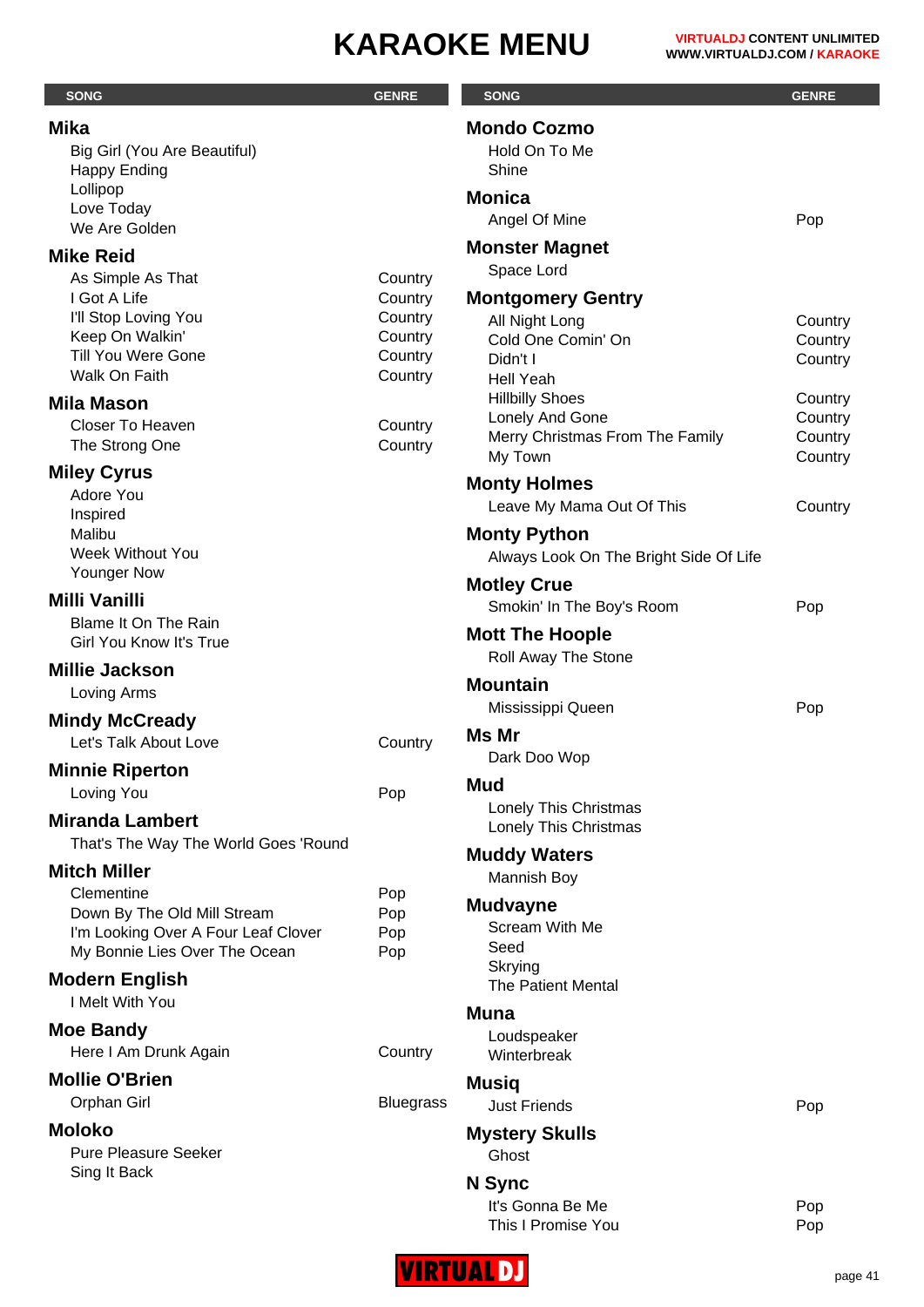| <b>SONG</b>                                                                 | <b>GENRE</b>       | <b>SONG</b>                                        | <b>GENRE</b>                |
|-----------------------------------------------------------------------------|--------------------|----------------------------------------------------|-----------------------------|
| <b>Naked Eyes</b>                                                           |                    | <b>New Found Glory</b>                             |                             |
| Always Something There To Remind Me                                         | Pop                | <b>Failure's Not Flattering</b>                    | Pop                         |
| <b>Nancy Sinatra</b>                                                        |                    | <b>Head On Collision</b>                           | Pop                         |
| These Boots Are Made For Walkin'                                            | Pop                | <b>Hit Or Miss</b><br>I Don't Wanna Know           | Pop                         |
| These Boots Are Made For Walking                                            |                    | It's Not Your Fault                                | Pop                         |
| <b>Napoleon Xiv</b>                                                         |                    | Listen To Your Friends                             | Pop                         |
| They're Coming To Take Me Away                                              | Pop                | My Friends Over You                                | Pop                         |
| <b>Nat 'King' Cole</b>                                                      |                    | New Kids On The Block FTG, Ne-Yo                   |                             |
| If I May<br>Pretend                                                         | Pop<br>Pop         | Single                                             | Pop                         |
| Send For Me                                                                 | Pop                | <b>New Order</b>                                   |                             |
| The Very Thought Of You                                                     | Pop                | <b>Bizarre Love Triangle</b><br><b>Blue Monday</b> |                             |
| <b>Too Young</b>                                                            | Country            | Blue Monday '95                                    |                             |
| <b>Nat King Cole</b>                                                        |                    | <b>New Politics</b>                                |                             |
| <b>For Sentimental Reasons</b>                                              |                    | <b>Tonight You're Perfect</b>                      |                             |
| <b>Natalie Cole</b>                                                         |                    | <b>New Radicals</b>                                |                             |
| <b>Pink Cadillac</b>                                                        | Pop                | You Get What You Give                              |                             |
| <b>Natalie Cole &amp; Nat 'King' Cole</b>                                   |                    | <b>New Riders Of The Purple Sage</b>               |                             |
| Unforgettable                                                               | Pop                | Panama Red                                         | Pop                         |
| <b>Nathaniel Rateliff &amp; The Night Sweats FTG Lucious</b><br>Coolin' Out |                    | <b>Newsboys</b>                                    |                             |
|                                                                             |                    | He Reigns                                          | Gospel                      |
| <b>NAV</b>                                                                  |                    | <b>NF</b>                                          |                             |
| <b>Myself</b>                                                               |                    | Let You Down                                       |                             |
| <b>Nazareth</b><br>Love Hurts                                               |                    | <b>Niall Horan</b>                                 |                             |
| Ne-Yo                                                                       |                    | On The Loose                                       |                             |
| Champagne Life                                                              |                    | <b>Nick Carter</b>                                 |                             |
| Never Knew I Needed                                                         |                    | Do I Have To Cry For You                           | Pop                         |
| Sign Me Up                                                                  |                    | <b>Nick Lachey</b>                                 |                             |
| <b>Neal Coty</b>                                                            |                    | What's Left Of Me                                  | Pop                         |
| Legacy                                                                      | Country            | <b>Nickel Creek</b>                                |                             |
| <b>Neal McCoy</b>                                                           |                    | Reasons Why<br>The Lighthouse's Tale               | <b>Bluegrass</b><br>Country |
| The City Put The Country Back In Me                                         | Country            | This Side                                          | Country                     |
| The Luckiest Man In The World<br>The Shake                                  | Country<br>Country | <b>Nicki French</b>                                |                             |
| You Gotta Love That                                                         | Country            | <b>Total Eclipse Of The Heart</b>                  |                             |
| <b>Needtobreathe</b>                                                        |                    | Nicole Scherzinger FT. Will.I.Am                   |                             |
| Happiness                                                                   |                    | <b>Baby Love</b>                                   | Pop                         |
| <b>Hard Love</b>                                                            |                    | <b>Night Ranger</b>                                |                             |
| <b>Nelly</b>                                                                |                    | <b>Sister Christian</b>                            |                             |
| <b>Country Grammar</b>                                                      |                    | <b>Nina Gordon</b>                                 |                             |
| E.I. (Clean)<br>Pimp Juice                                                  |                    | Now I Can Die                                      | Pop                         |
| <b>Nelly Featuring Tim McGraw</b>                                           |                    | <b>Nine Days</b>                                   |                             |
| Over And Over                                                               | Pop                | Absolutely (Story Of A Girl)                       | Pop                         |
| <b>Neon Trees</b>                                                           |                    | Good Friend                                        | Pop                         |
| Text Me In The Morning                                                      |                    | <b>Nine Inch Nails</b>                             |                             |
|                                                                             |                    | Head Like A Hole (Acoustic Goth)                   |                             |

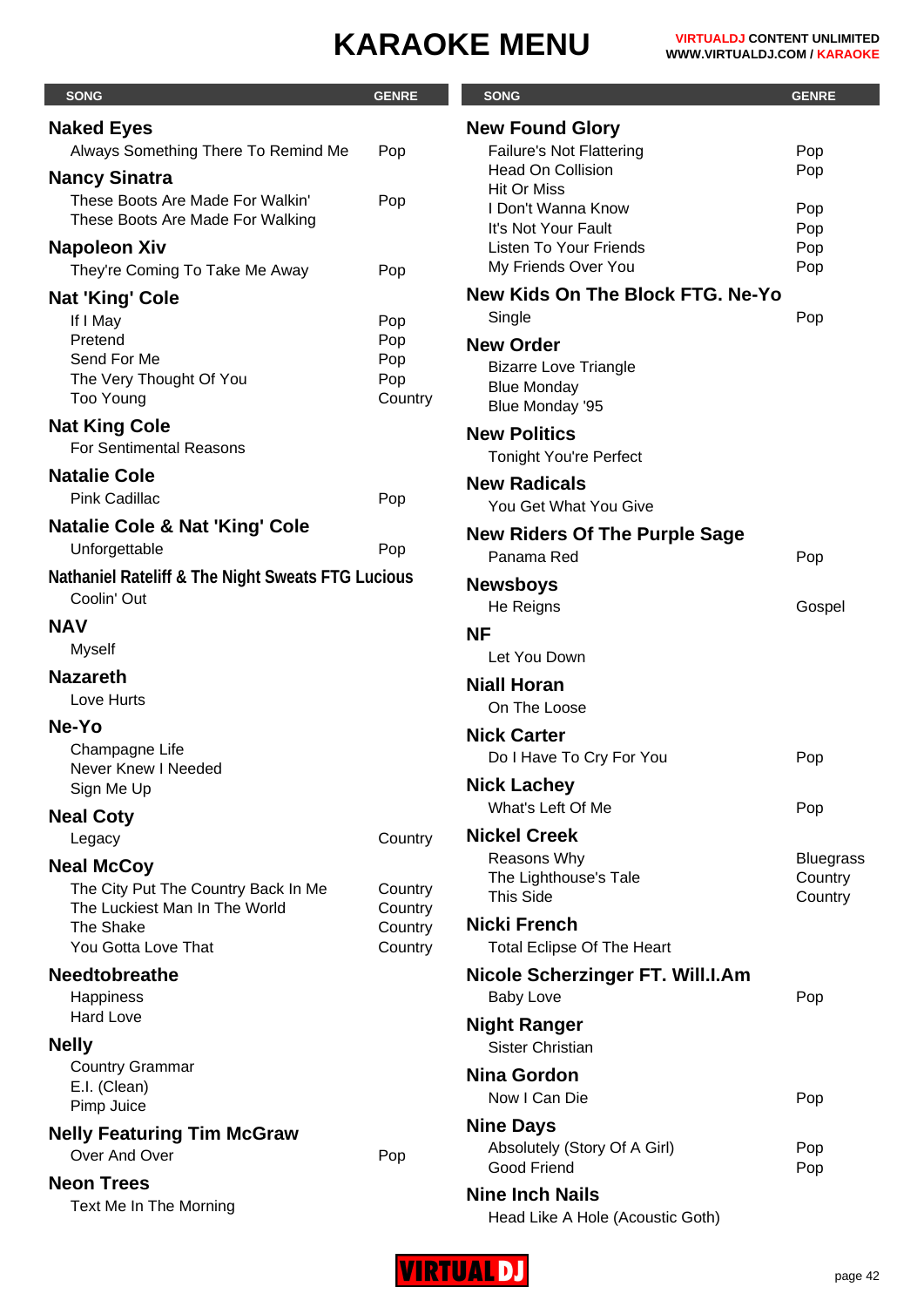| <b>SONG</b>                                                                                  | <b>GENRE</b>                    | <b>SONG</b>                                                                                                                            | <b>GENRE</b>      |
|----------------------------------------------------------------------------------------------|---------------------------------|----------------------------------------------------------------------------------------------------------------------------------------|-------------------|
| <b>No Doubt</b>                                                                              |                                 | <b>Oh Wonder</b>                                                                                                                       |                   |
| <b>Bathwater</b><br>Don't Speak<br>It's My Life<br><b>Just A Girl</b><br>Simple Kind Of Life | Pop<br>Pop<br>Pop<br>Pop<br>Pop | Ultralife<br>OK Go<br>Get Over It<br>Here It Goes Again                                                                                | Pop               |
| <b>No Doubt Featuring Lady Saw</b><br>Underneath It All                                      | Pop                             | <b>Old Dominion</b><br>Snapback                                                                                                        |                   |
| <b>No Secrets</b><br><b>Skin Deep</b>                                                        |                                 | <b>Oleta Adams</b><br><b>Get Here</b>                                                                                                  |                   |
| <b>Noah And The Whale</b><br>5 Years Time<br>L.I.F.E.G.O.E.S.O.N.<br>Life Is Life            |                                 | Olivia Newton-John & John Travolta<br><b>Summer Nights</b><br><b>OMC</b>                                                               | Pop               |
| <b>Noah Cyrus FT Labrinth</b><br>Make Me Cry                                                 |                                 | <b>How Bizarre</b><br><b>OMI</b><br>Cheerleader                                                                                        |                   |
| <b>Noah Of The Whale</b><br>Waiting For My Chance To Come                                    |                                 | <b>On The Town</b><br>Lucky To Be Me                                                                                                   |                   |
| <b>Norah Jones</b><br>In The Mornin'<br>In The Morning                                       |                                 | <b>One Direction</b><br>More Than This<br>One Way Or Another (Teenage Kicks)                                                           |                   |
| <b>NSYNC</b><br>No Strings Attached                                                          |                                 | <b>One Night Only</b><br>Just For Tonight                                                                                              |                   |
| <b>NSync</b><br>That's When I'll Stop Loving You                                             |                                 | <b>Oran 'Juice Jones</b><br>The Rain                                                                                                   |                   |
| <b>NSYNC</b><br>You Don't Have To Be Alone                                                   |                                 | <b>Orchestral Manoeuvres In The Dark</b><br>Enola Gay                                                                                  |                   |
| O Town Key (C/D)<br>All Or Nothing                                                           | Pop                             | <b>Orchestral Manoeuvres In The Dark (Omd)</b><br>Pandora's Box                                                                        |                   |
| O'Kaysions<br><b>Girl Watcher</b>                                                            | Pop                             | Orgy<br><b>Blue Monday</b>                                                                                                             |                   |
| O-Town<br>I Showed Her<br>Love Should Be A Crime                                             | Pop                             | <b>Otis Redding</b><br>Hard To Handle<br>I Can't Turn You Loose                                                                        | Pop               |
| O. C. Smith<br>Little Green Apples<br><b>Oasis</b>                                           | Pop                             | I've Been Loving You Too Long (To Stop Now) Pop<br>I've Got Dreams To Remember<br>Sittin' On The Dock Of The Bay<br>These Arms Of Mine | Pop<br>Pop<br>Pop |
| Songbird<br>Songbird<br><b>Of</b><br>Ride Like The Wind<br>Of Billy Joel                     |                                 | <b>Owl City</b><br>Captains Of The Sky<br><b>Fireflies</b><br><b>Hello Seattle</b><br>My Everything                                    |                   |
| Lullabye (Goodnight, My Angel)<br><b>Offspring</b>                                           |                                 | <b>Owl City &amp; Carly Rae Jepsen</b><br>Good Time                                                                                    |                   |
| Kristy, Are You Doing Okay                                                                   | Pop                             | <b>Ozark Mountain Daredevils</b><br>If You Wanna Get To Heaven<br>Jackie Blue                                                          | Pop<br>Pop        |

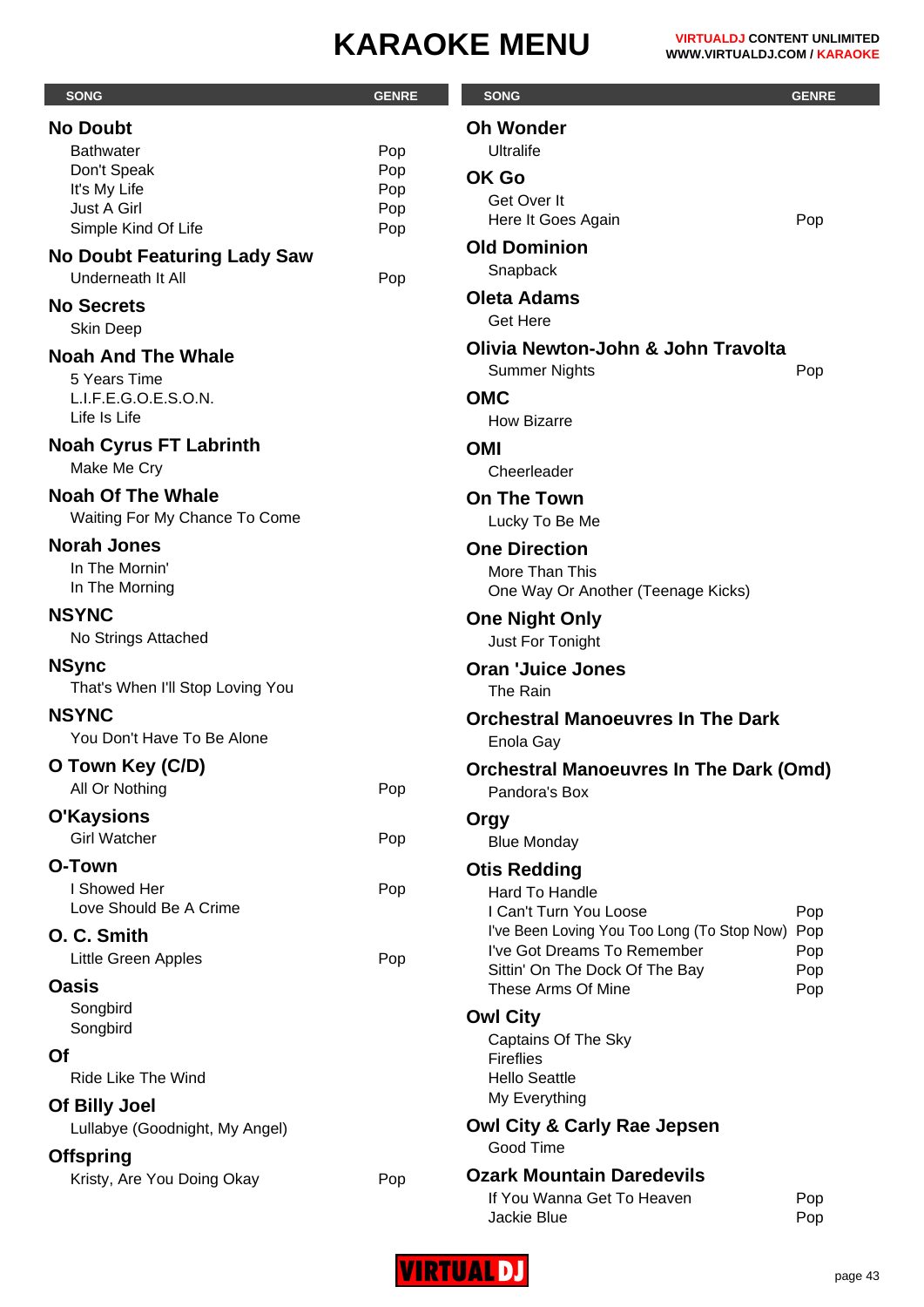| <b>SONG</b>                                                    | <b>GENRE</b>       | <b>SONG</b>                                           | <b>GENRE</b>       |
|----------------------------------------------------------------|--------------------|-------------------------------------------------------|--------------------|
| <b>Ozzy Osbourne</b>                                           |                    | Nothin' But The Wheel                                 |                    |
| Hellraiser                                                     |                    | On Down The Line                                      | Country            |
| Shot In The Dark                                               | Pop                | On Your Way Home                                      | Country            |
|                                                                |                    | The Blue Side Of Town                                 | Country            |
| <b>Pablo Cruise</b>                                            |                    | The Boys Are Back In Town                             |                    |
| Love Will Find A Way                                           |                    | The Lonely Side Of Love<br>Timber I'm Falling In Love | Country<br>Country |
| <b>Pam Tillis</b>                                              |                    |                                                       |                    |
| Maybe It Was Memphis                                           | Country            | <b>Patty Loveless &amp; Dwight Yoakam</b>             |                    |
| So Wrong                                                       | Country            | Send A Message To My Heart                            | Country            |
| <b>Unmitigated Gall</b>                                        |                    | <b>Patty Loveless And Travis Tritt</b>                |                    |
| <b>Panic! At The Disco</b>                                     |                    | Out Of Control Raging Fire                            | Country            |
| Hallelujah                                                     |                    | <b>Paul Brandt</b>                                    |                    |
| La Devotee                                                     |                    | It's A Beautiful Thing                                | Country            |
| Papa Roach                                                     |                    | That's The Truth                                      | Country            |
| <b>Scars</b>                                                   | Pop                |                                                       |                    |
| She Loves Me Not                                               | Pop                | <b>Paul Overstreet</b>                                |                    |
|                                                                |                    | All The Fun                                           | Country            |
| <b>Paper Lace</b>                                              |                    | If I Could Bottle This Up                             | Country            |
| The Night Chigago Died                                         | Pop                | <b>Paul Young</b>                                     |                    |
| <b>Pat Benatar</b>                                             |                    | Everytime You Go Away                                 | Pop                |
| All Fired Up                                                   | Pop                | Softly Whispering I Love You                          |                    |
| Heartbreaker                                                   | Pop                | <b>Paula Abdul</b>                                    |                    |
| Hit Me With Your Best Shot                                     | Pop                | I Need You                                            |                    |
| Love Is A Battlefield                                          | Pop                | Straight Up                                           |                    |
| <b>Pat Boone</b>                                               |                    | <b>Paula Deanda Featuring Baby Bash</b>               |                    |
| <b>Friendly Persuasion</b>                                     | Pop                | Doing Too Much                                        | Pop                |
| <b>Moody River</b>                                             | Pop                |                                                       |                    |
| <b>Patriotic</b>                                               |                    | <b>Paulina Rubio</b>                                  |                    |
| Anchors Aweigh                                                 | Patriotic          | The One You Love                                      | Pop                |
| <b>God Bless America</b>                                       | Patriotic          | Peabo Bryson & Regina Belle                           |                    |
| When Johnny Comes Marching Home                                | Patriotic          | A Whole New World                                     | Pop                |
| <b>Patsy Cline</b>                                             |                    | <b>Peaches &amp; Herb</b>                             |                    |
| Back In Baby's Arms                                            | Country            | Reunited                                              | Pop                |
| Back In Baby's Arms                                            | Country            | <b>Peaches And Herb</b>                               |                    |
| <b>Blue Moon Of Kentucky</b>                                   | Country            |                                                       |                    |
| Crazy Arms                                                     | Country            | Shake Your Groove Thing                               | Pop                |
| Heartaches                                                     | Country            | <b>Pearl Jam</b>                                      |                    |
| I Love You So Much It Hurts                                    | Country            | <b>Better Man</b>                                     | Pop                |
| If I Could See The World (Through The Eyes Of A Child) Country |                    | Jeremy                                                | Pop                |
| Just A Closer Walk With Thee<br>Leavin' On Your Mind           | Country<br>Country | <b>Last Kiss</b>                                      | Pop                |
| Rose Of San Antone                                             | Country            | Wishlist                                              | Pop                |
| Seven Lonely Days                                              |                    | <b>Pearl Jam Unplugged</b>                            |                    |
| The Wayward Wind                                               | Country            | <b>Last Kiss</b>                                      |                    |
| <b>Patti Page</b>                                              |                    | <b>Pebbles</b>                                        |                    |
| Allegheny Moon                                                 |                    | Mercedes Boys                                         |                    |
|                                                                |                    | <b>Peggy Lee</b>                                      |                    |
| <b>Patty Loveless</b>                                          |                    | Fever                                                 | Country            |
| <b>Blue Memories</b>                                           | Country            | I Love Being Here With You                            |                    |
| Can't Get Enough<br>Can't Stop Myself From Loving You          | Country<br>Country | So What's New                                         |                    |
| High On Love                                                   | Country            | <b>Perfect Heart</b>                                  |                    |
| I Try To Think About Elvis                                     | Country            |                                                       |                    |
| Keep Your Distance                                             | Country            | I Wish It Would Rain                                  | Gospel             |
|                                                                |                    |                                                       |                    |

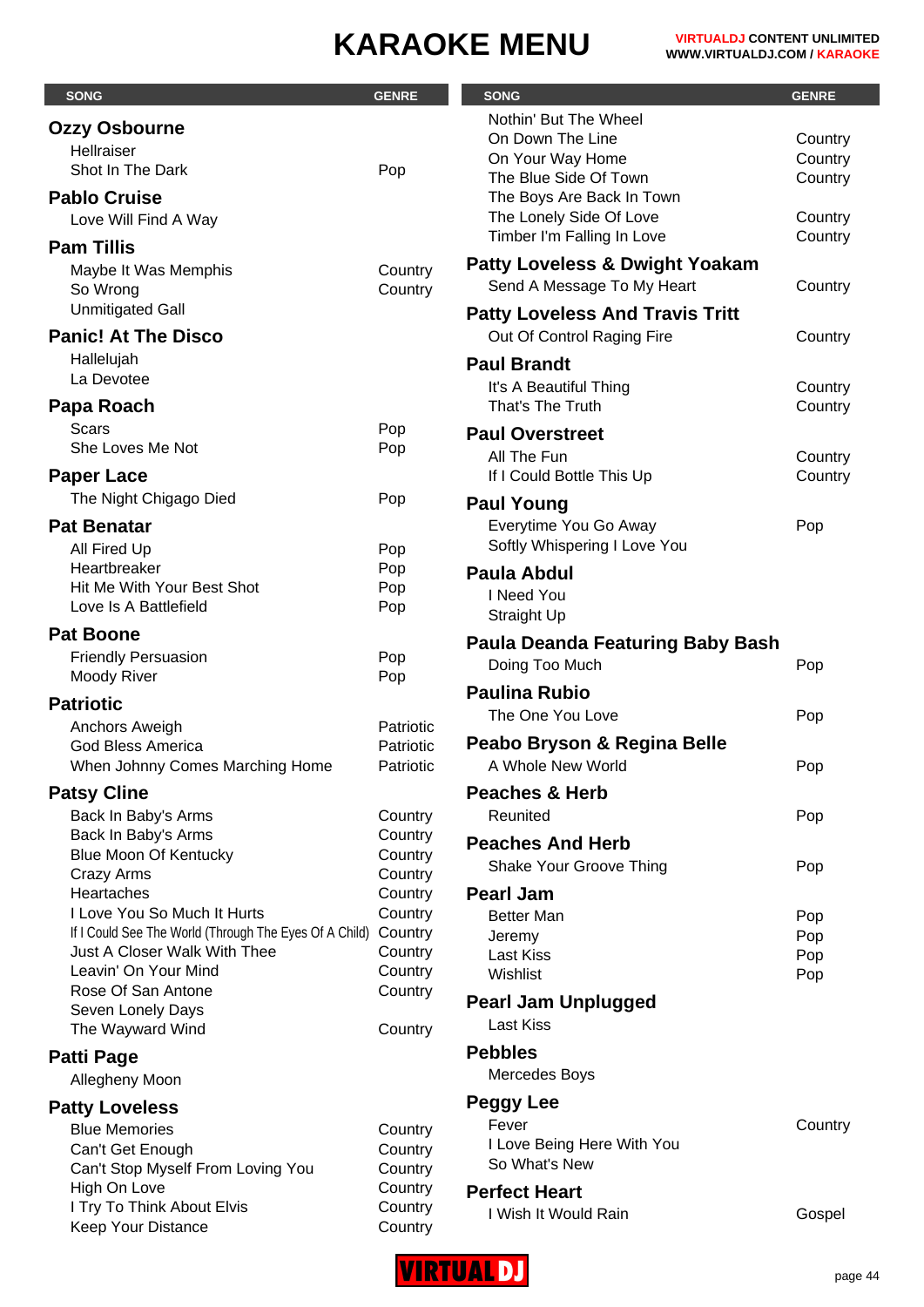| <b>SONG</b>                                                                                                                | <b>GENRE</b>             | <b>SONG</b>                                                                                                                 | <b>GENRE</b>                  |
|----------------------------------------------------------------------------------------------------------------------------|--------------------------|-----------------------------------------------------------------------------------------------------------------------------|-------------------------------|
| <b>Perry Como</b><br>And I Love You So<br>He's Got The Whole World In His Hands                                            | Pop                      | <b>Pigeon Detectives</b><br><b>Romantic Type</b>                                                                            |                               |
| It's Impossible<br><b>Perry Cuomo</b>                                                                                      |                          | <b>Pink Feat. William Orbit</b><br>Feel Good Time                                                                           | Pop                           |
| Hot Diggity (Dog Ziggity Boom)                                                                                             |                          | <b>Plus One</b><br>Written On My Heart                                                                                      | Gospel                        |
| <b>Pete Townshend</b><br>Let My Love Open The Door                                                                         | Pop                      | <b>Point Of Grace</b><br>Yes, I Believe                                                                                     | Gospel                        |
| <b>Peter Allen</b><br>Fly Away<br>I Go To Rio<br>I'd Rather Leave When I'm In Love                                         |                          | <b>Pointer Sisters</b><br><b>Neutron Dance</b><br><b>Poison</b>                                                             | Pop                           |
| <b>Peter Andre</b><br><b>Kiss The Girl</b>                                                                                 |                          | Every Rose Has Its Thorn<br>Fallen Angel<br>I Want Action                                                                   | Pop<br>Pop<br>Pop             |
| <b>Peter Cetera</b><br>Even A Fool Can See                                                                                 |                          | Nothin' But A Good Time<br>Talk Dirty To Me<br><b>Unskinny Bop</b>                                                          | Pop<br>Pop<br>Pop             |
| <b>Peter Frampton</b><br>Baby, I Love Your Way<br>I'm In You<br>Show Me The Way (Live Version)                             | Pop                      | Your Mama Don't Dance<br><b>Pop Evil</b><br><b>Waking Lions</b>                                                             |                               |
| <b>Peter Pan</b><br>You Can Fly You Can Fly You Can Fly                                                                    |                          | <b>Poppy Family (Featuring Susan Jacks)</b><br>Which Way You Goin', Billy?                                                  | Pop                           |
| <b>Peter Tosh</b><br>Leagalize It                                                                                          |                          | <b>Porter Wagoner</b><br>A Satisfied Mind                                                                                   | Country                       |
| Peter, Paul And Mary<br>Leaving On A Jet Plane                                                                             | Pop                      | I'll Go Down Swinging<br>I've Enjoyed As Much Of This As I Can Stand<br>Skid Row Joe                                        | Country<br>Country<br>Country |
| <b>Petula Clark</b><br>Don't Sleep In The Subway                                                                           | Pop                      | Tryin' To Forget The Blues<br>Your Old Love Letters                                                                         | Country<br>Country            |
| Downtown<br>I Couldn't Live Without Your Love<br>I Know A Place<br>My Love<br>Sign Of The Times                            | Pop<br>Pop<br>Pop<br>Pop | <b>Porter Wagoner &amp; Dolly Parton</b><br><b>Before I Met You</b><br>Forty Miles From Poplar Bluff<br><b>Making Plans</b> | Country<br>Country<br>Country |
| Phantogram<br>Let Me Go<br>Lights                                                                                          |                          | Powerman 5000<br>Mega Kung Fu Radio<br>When Worlds Collide                                                                  |                               |
| <b>Phil Collins</b><br>Something Happened On The Way To Heaven<br>Strangers Like Me<br>Two Worlds<br>You'll Be In My Heart |                          | <b>Praise And Worship</b><br>Hosanna<br>Rock Of Ages<br>We Want To See Jesus Lifted High<br><b>Public Announcement</b>      | Gospel<br>Gospel<br>Gospel    |
| <b>Phil Vassar</b>                                                                                                         |                          | Mamacita                                                                                                                    | Pop                           |
| Love Is A Beautiful Thing<br><b>Phillip Phillips</b><br>Man On The Moon                                                    | Country                  | <b>R&amp;B Christmas</b><br>Jingle Bells<br>O' Come All Ye Faithful                                                         | Christmas<br>Country          |
| <b>Phoebe Snow</b><br>Poetry Man                                                                                           | Pop                      | R. City Ftg. Adam Levine<br>Locked Away                                                                                     |                               |

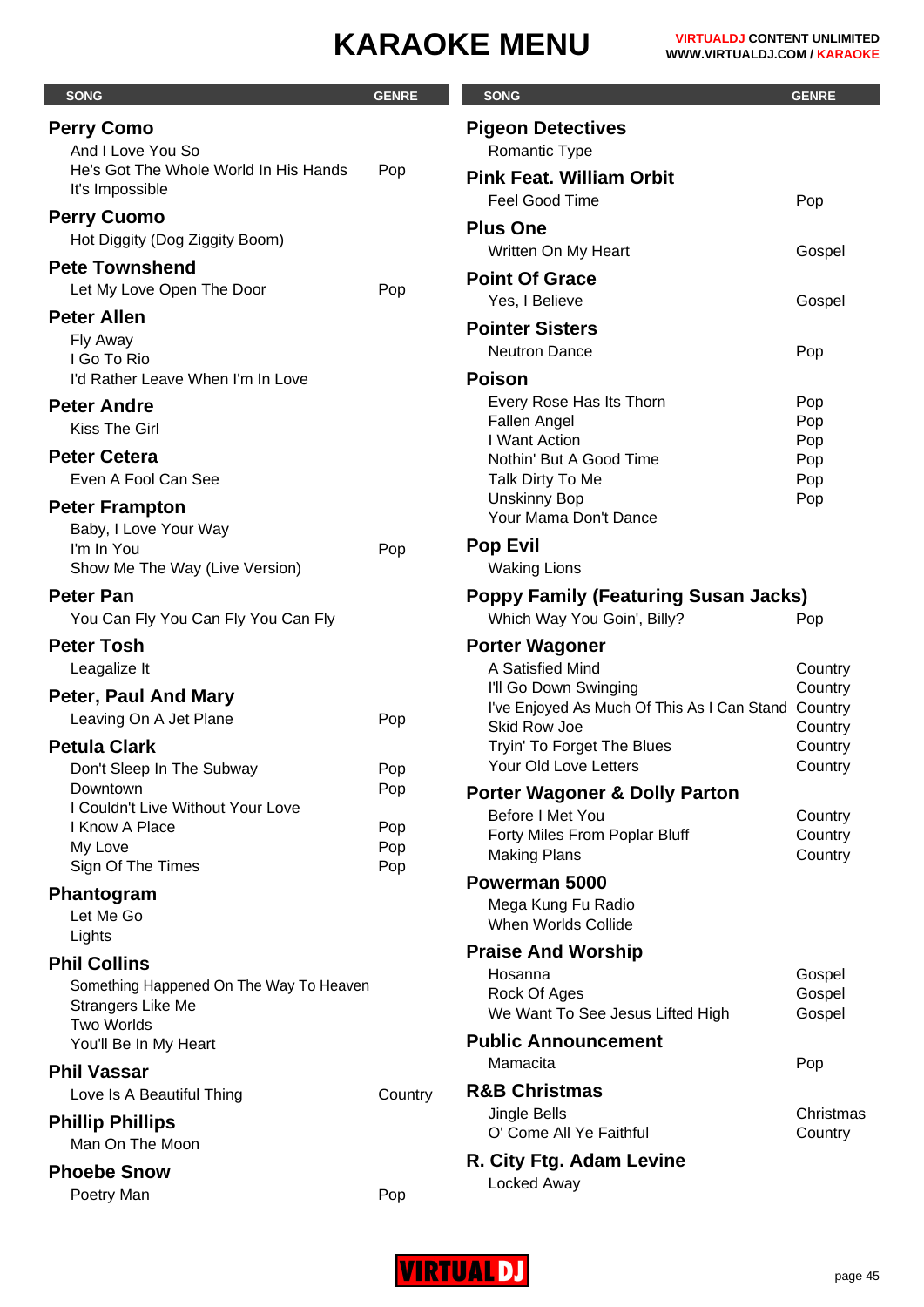| <b>SONG</b>                                               | <b>GENRE</b> | <b>SONG</b>                                                     | <b>GENRE</b>       |
|-----------------------------------------------------------|--------------|-----------------------------------------------------------------|--------------------|
|                                                           |              |                                                                 |                    |
| R. Kelly<br><b>Bad Man</b>                                |              | <b>Randy Houser</b>                                             |                    |
| Bump 'N' Grind                                            | Pop          | <b>Anything Goes</b><br>Boots On                                | Country<br>Country |
| Down Low (Nobody Has To Know)                             |              |                                                                 |                    |
| <b>Gotham City</b>                                        |              | <b>Randy Travis</b>                                             |                    |
| Half On A Baby                                            |              | Angels                                                          | Country            |
| Happy People                                              | Pop          | Hard Rock Bottom Of Your Heart                                  | Country            |
| I Believe I Can Fly                                       | Pop          | He Walked On Water                                              | Country            |
| I Can't Sleep Baby                                        |              | Honky Tonk Moon                                                 | Country            |
| I Like The Crotch On You                                  |              | I Told You So                                                   | Country            |
| I Wish                                                    | Pop          | I'll Be Right Here Loving You                                   | Country            |
| If I Could Turn Back The Hands Of Time                    | Pop          | Old 8 X 10                                                      | Country            |
| Ignition                                                  |              | Too Gone Too Long<br>Where Can I Surrender                      | Country<br>Country |
| <b>She's Got That Vibe</b>                                |              | White Christmas Makes Me Blue                                   | Country            |
| Soldier's Heart                                           |              |                                                                 |                    |
| The Storm Is Over Now                                     |              | <b>Rascal Flatts</b>                                            |                    |
| The World's Greatest                                      | Pop          | <b>Bless The Broken Road</b>                                    | Country            |
| Thoia Thoing                                              |              | Every Day                                                       | Country            |
| When A Woman's Fed Up                                     |              | Feels Like Today                                                | Country            |
| You Remind Me Of Something<br>Your Body's Callin'         |              | God Rest Ye Merry Gentlemen                                     |                    |
|                                                           |              | Here Comes Goodbye                                              | Country            |
| R. Kelly FTG. Keith Murray                                |              | Life Is A Highway                                               | Country            |
| Home Alone                                                |              | My Wish<br>My Worst Fear                                        | Country<br>Country |
| R.E.M                                                     |              | One Good Love                                                   | Country            |
| <b>Drive</b>                                              |              |                                                                 |                    |
| R.E.M.                                                    |              | Rascal Flatts FTG. Natasha Bedingfield<br>Easy                  |                    |
| At My Most Beautiful                                      |              |                                                                 |                    |
| Daysleeper                                                |              | <b>Ray Charles</b>                                              |                    |
| <b>Everybody Hurts</b>                                    | Pop          | Bye Bye, Love                                                   | Pop                |
| It's The End Of The World As We Know It (And I Feel Fine) | Pop          | Drown In My Own Tears                                           | Pop                |
| Losing My Religion                                        | Pop          | Georgia On My Mind                                              | Pop                |
| Nightswimming                                             |              | <b>Ray Lamontagne</b>                                           |                    |
| Orange Crush                                              |              | Such A Simple Thing                                             |                    |
| Radio Free Europe                                         |              | <b>Ray Price</b>                                                |                    |
| Radio Song                                                |              | <b>Crazy Arms</b>                                               | Country            |
| Shiny Happy People                                        | Pop          | For The Good Times                                              | Country            |
| The Great Beyond<br>The One I Love                        |              | I've Got A New Heartache                                        | Country            |
| The Sidewinder Sleeps Tonite                              |              | <b>Invitation To The Blues</b>                                  | Country            |
| Tongue                                                    |              | One More Time                                                   | Country            |
| What's The Frequency, Kenneth?                            |              | You're The Best Thing That Ever Happened To Me Country          |                    |
| <b>Radney Foster</b>                                      |              | <b>Ray Scott</b>                                                |                    |
| Easier Said Than Done                                     | Country      | My Kind Of Music                                                | Country            |
| Everyday Angel                                            | Country      | <b>Ray Stevens</b>                                              |                    |
| Just Call Me Lonesome                                     | Country      |                                                                 |                    |
| Nobody Wins                                               | Country      | The Ballad Of The Blue Cyclone (Rasslin')<br>Turn Your Radio On | Country<br>Country |
| Rage                                                      |              | <b>Ready For The World</b>                                      |                    |
| Run To You                                                |              | Oh Sheila                                                       | Pop                |
| <b>Ralph Stanley</b>                                      |              | <b>Real Life</b>                                                |                    |
| Old Time Religion                                         | Gospel       | Send Me An Angel (Dance Version)                                |                    |
| <b>Randy Crawford</b>                                     |              |                                                                 |                    |

One Day I'll Fly Away

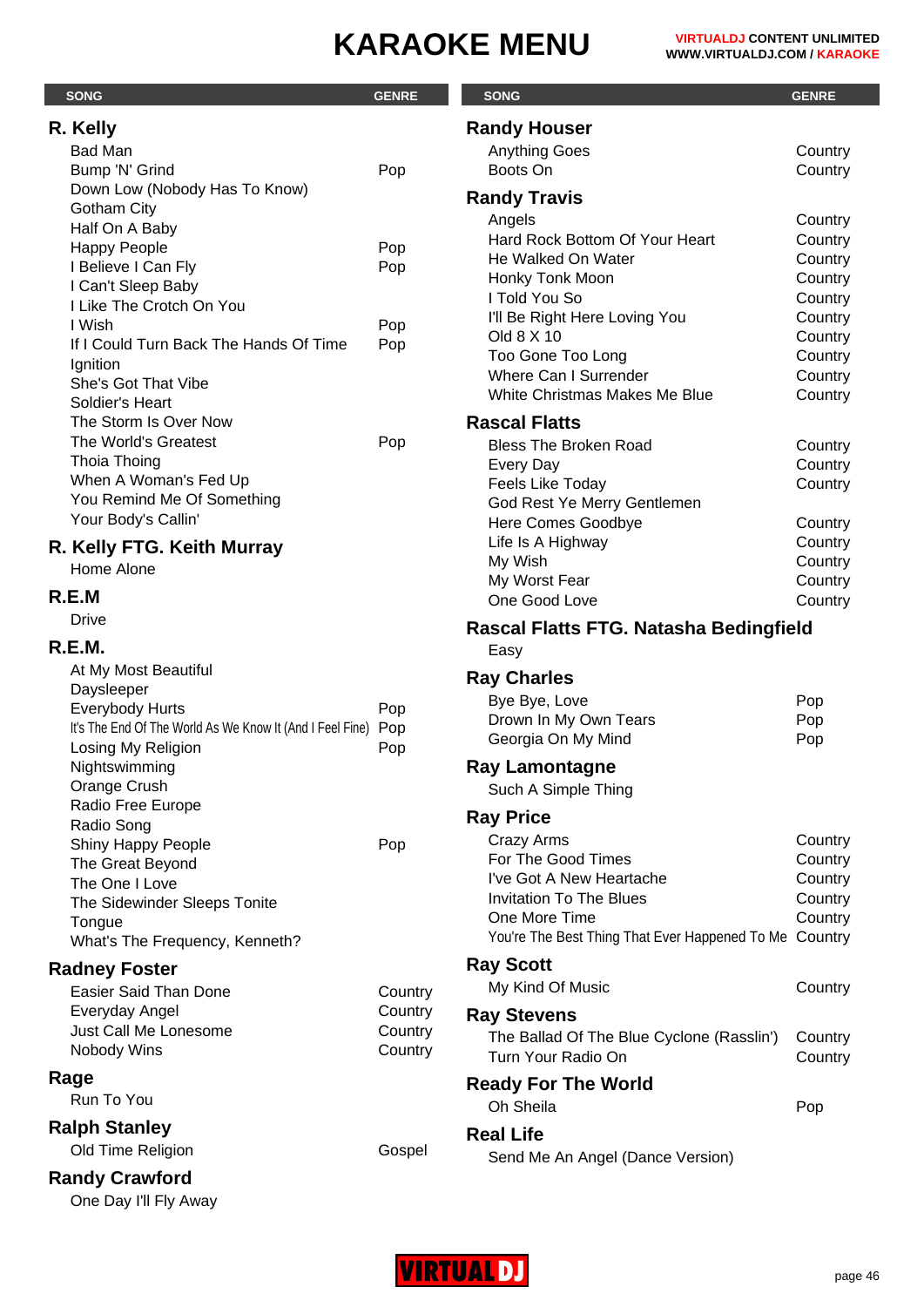| <b>SONG</b>                                                                                                                                                                  | <b>GENRE</b>                                                     | <b>SONG</b>                                                                                                                                  | <b>GENRE</b>                         |
|------------------------------------------------------------------------------------------------------------------------------------------------------------------------------|------------------------------------------------------------------|----------------------------------------------------------------------------------------------------------------------------------------------|--------------------------------------|
| <b>Reba McEntire</b>                                                                                                                                                         |                                                                  | <b>Restless Heart</b>                                                                                                                        |                                      |
| 'Til Love Comes Again<br>Before I Met You<br>Can't Even Get The Blues                                                                                                        | Country<br>Country<br>Country                                    | Fast Movin' Train<br>Feel My Way To You<br>Wheels                                                                                            | Country<br>Country<br>Country        |
| Falling Out Of Love<br>Fancy<br>Have I Got A Deal For You<br>How Blue                                                                                                        | Country<br>Country<br>Country                                    | You Can Depend On Me<br><b>Rhonda Vincent</b><br>I'm Not Over You                                                                            | Country                              |
| I'll Be<br>I'm In Love All Over<br>I'm Not That Lonely Yet<br>On My Own<br>On This Day                                                                                       | Country<br>Country<br>Country<br>Country<br>Country<br>Christmas | <b>Rhonda Vincent &amp; The Rage</b><br><b>Bluegrass Express</b><br>Is The Grass Any Bluer On The Other Side<br><b>Richard Marx</b>          | <b>Bluegrass</b><br><b>Bluegrass</b> |
| One Promise Too Late<br>Only In My Mind<br>Sweet Music Man                                                                                                                   | Country<br>Country                                               | Angelia<br><b>Endless Summer Nights</b><br>Hazard                                                                                            | Pop                                  |
| The Last One To Know<br>The Night The Lights Went Out In Georgia<br>This Is My Prayer For You<br>Today All Over Again<br>We're All Alone                                     | Country<br>Country<br>Christmas<br>Country<br>Country            | Hold On To The Nights<br>Now And Forever<br><b>Right Here Waiting</b><br>Satisfied<br>Should've Known Better                                 | Pop<br>Pop<br>Pop<br>Pop<br>Pop      |
| What Am I Gonna Do About You<br>What If<br>Where You End And I Begin<br>Why Do We Want (What We Know We Can't Have)<br>You're The First Time I Thought About Leaving Country | Country<br>Country<br>Country                                    | <b>Rick Astley</b><br>Hold Me In Your Arms<br><b>Keep Singing</b><br>She Wants To Dance With Me<br><b>Rick Dees &amp; His Cast Of Idiots</b> | Pop                                  |
| <b>Rebecca St. James</b><br>Reborn<br>Wait For Me                                                                                                                            | Gospel<br>Gospel                                                 | <b>Disco Duck</b><br><b>Rick Derringer</b><br>Rock And Roll Hoochie Koo                                                                      | Pop                                  |
| <b>Red Foley</b><br>A Satisfied Mind<br><b>Red Rider</b><br>Lunatic Fringe                                                                                                   | Country                                                          | <b>Rick Springfield</b><br>Affair Of The Heart<br>Don't Talk To Strangers<br>Love Somebody                                                   |                                      |
| <b>Red Sovine</b><br><b>Teddy Bear</b><br><b>Redfoo</b>                                                                                                                      | Country                                                          | <b>Rick Trevino</b><br>I Only Get This Way With You<br>Running Out Of Reasons To Run                                                         | Country<br>Country                   |
| Let's Get Ridiculous<br>New Thang                                                                                                                                            |                                                                  | <b>Rickie Lee Jones</b><br>Chuck E'S In Love                                                                                                 | Pop                                  |
| <b>Reel 2 Real Feat Mad Stuntman</b><br>Can You Feel It?                                                                                                                     |                                                                  | <b>Ricky Martin</b><br>You Stay With Me                                                                                                      | Pop                                  |
| <b>Reel 2 Reel</b><br>I Like To Move It                                                                                                                                      |                                                                  | <b>Ricky Martin &amp; Christina Aguilera</b><br>Nobody Wants To Be Lonely                                                                    | Pop                                  |
| <b>Reno And Smiley</b><br>I'm Using My Bible For A Road Map                                                                                                                  | Gospel                                                           | <b>Ricky Nelson</b><br>It's Late                                                                                                             | Pop                                  |
| <b>REO Speedwagon</b><br>Can't Fight This Feeling<br>Keep On Loving You                                                                                                      | Pop<br>Pop                                                       | <b>Ricky Scaggs</b><br><b>Country Boy</b>                                                                                                    | Country                              |

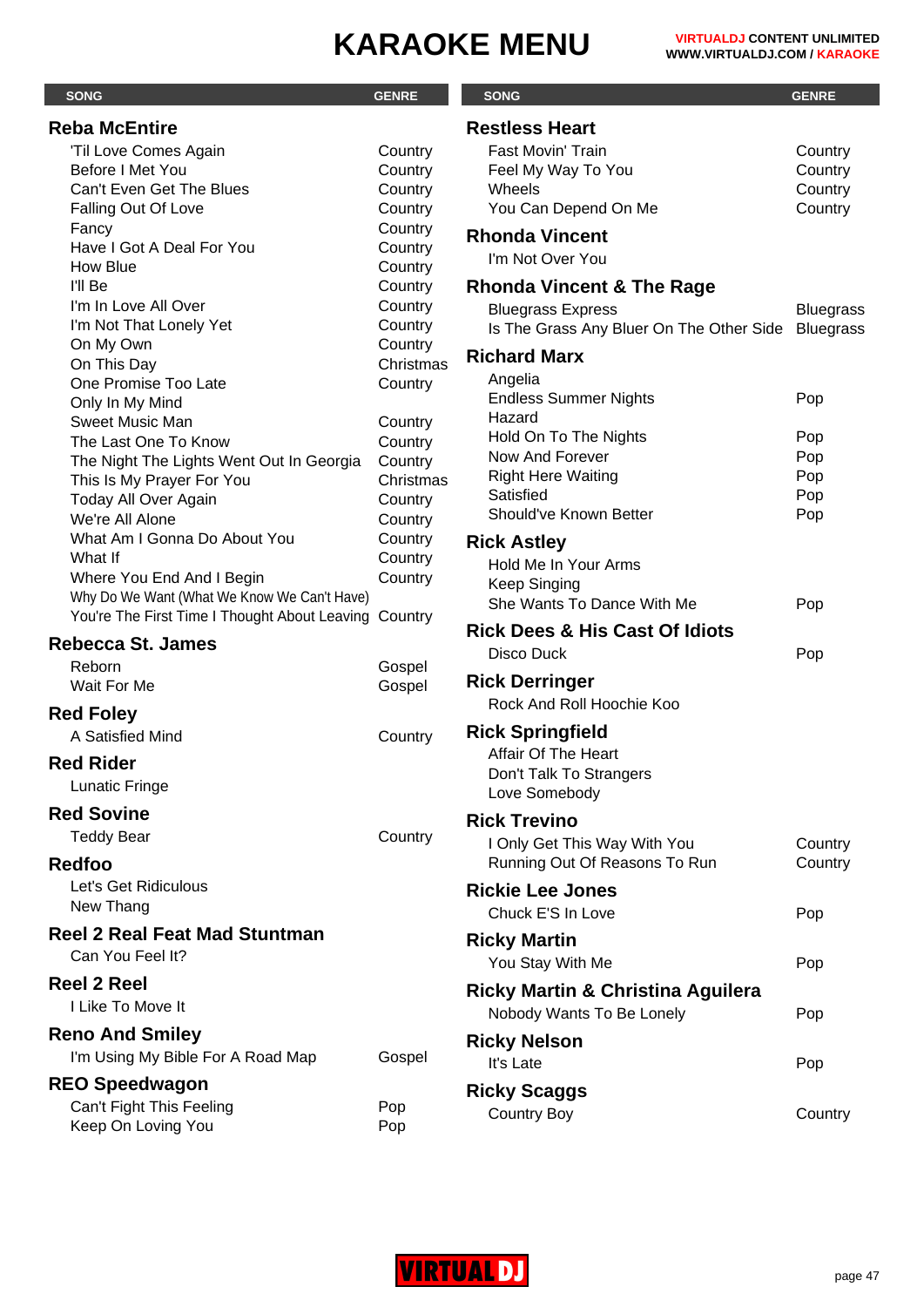| <b>SONG</b>                                          | <b>GENRE</b>       | <b>SONG</b>                             | <b>GENRE</b> |
|------------------------------------------------------|--------------------|-----------------------------------------|--------------|
| <b>Ricky Skaggs</b>                                  |                    | <b>Robert Delong</b>                    |              |
| Cajun Moon                                           | Country            | <b>Global Concepts</b>                  |              |
| Crying My Heart Out Over You                         | Country            | Happy                                   |              |
| Don't Cheat In Our Hometown                          | Country            | <b>Robert Earl Keen</b>                 |              |
| Highway 40 Blues                                     | Country            | Happy Holidays Ya'll                    |              |
| Honey (Open Up That Door)                            | Country            |                                         | Country      |
| I Don't Care                                         | Country            | <b>Robert Palmer</b>                    |              |
| I Wouldn't Change You If I Could                     | Country            | Early In The Morning                    |              |
| Love's Gonna Get You Someday                         | Country            | <b>Every Kinda People</b>               |              |
| Something In My Heart<br>You've Got A Lover          | Country<br>Country | <b>Roberta Flack</b>                    |              |
|                                                      |                    | The First Time Ever I Saw Your Face     | Pop          |
| <b>Ricky Skaggs &amp; Kentucky Thunder</b>           |                    | Roberta Flack & Maxi Priest             |              |
| <b>Walls Of Time</b>                                 | <b>Bluegrass</b>   | Set The Night To Music                  | Pop          |
| <b>Ricky Skaggs &amp; The Nitty Gritty Dirt Band</b> |                    |                                         |              |
| Little Mountain Church House                         | <b>Bluegrass</b>   | Roberta Flack W. Donny Hathaway         |              |
| <b>Ricky Van Shelton</b>                             |                    | Where Is The Love                       | Pop          |
| After The Lights Go Out                              | Country            | Robyn                                   |              |
| From A Jack To A King                                | Country            | Be Mine                                 |              |
| Keep It Between The Lines                            | Country            | Dancing On My Own                       |              |
| Please Come Home For Christmas                       | Christmas          | Handle Me                               |              |
| Somebody Lied                                        | Country            | Show Me Love                            |              |
| <b>Ricochet</b>                                      |                    | Who's That Girl                         |              |
| Do I Love You Enough                                 | Country            | With Every Heartbeat                    |              |
| Honky Tonk Baby                                      | Country            | <b>Rock Christmas</b>                   |              |
| Seven Bridges Road                                   | Country            | Deck The Halls                          | Christmas    |
|                                                      |                    | Hark! The Herald Angels Sing            | Country      |
| <b>Right Said Fred</b>                               |                    | O' Holy Night                           | Country      |
| Don't Talk Just Kiss                                 |                    | <b>Silent Night</b>                     | Country      |
| I'm Too Sexy                                         | Pop                | <b>Rockie Lynne</b>                     |              |
| <b>Rihanna</b>                                       |                    | I Can't Believe It's Me                 | Country      |
| It Just Don't Feel Like Xmas (Without You)           | Pop                | <b>Rod Stewart</b>                      |              |
| P.S. (I'm Still Not Over You)                        |                    | Crazy She Calls Me                      | Pop          |
| Shut Up And Drive                                    | Pop                | Downtown Train                          | Pop          |
| <b>Riton ftg. Kah-Lo</b>                             |                    | I Wish You Love                         |              |
| Rinse And Repeat                                     |                    | I'll Be Seeing You                      | Pop          |
| <b>River Road</b>                                    |                    | Sailing                                 | Pop          |
| <b>Breathless</b>                                    | Country            | The Motown Song                         |              |
|                                                      |                    | The Very Thought Of You                 | Pop          |
| <b>Roachford</b>                                     |                    | Rod Stewart & Queen Latifah             |              |
| Family Man                                           |                    | As Time Goes By                         | Pop          |
| <b>Rob Crosby</b>                                    |                    |                                         |              |
| Still Burnin' For You                                | Country            | <b>Rodney Atkins</b>                    |              |
| <b>Rob Thomas</b>                                    |                    | These Are My People                     | Country      |
| <b>Little Wonders</b>                                |                    | <b>Rodney Crowell</b>                   |              |
|                                                      |                    | After All This Time                     | Country      |
| <b>Robbie Williams</b>                               |                    | <b>Roger Miller</b>                     |              |
| <b>Advertising Space</b>                             |                    | Little Green Apples                     | Country      |
| Make Me Pure                                         |                    |                                         |              |
| Party Like A Russian<br>Sin Sin Sin                  |                    | <b>Roger Whittaker</b>                  |              |
|                                                      |                    | I Am But A Small Voice                  |              |
| <b>Robert Cray</b>                                   |                    | The Last Farewell<br>You Are My Miracle |              |
| Don't Be Afraid Of The Dark                          |                    |                                         |              |

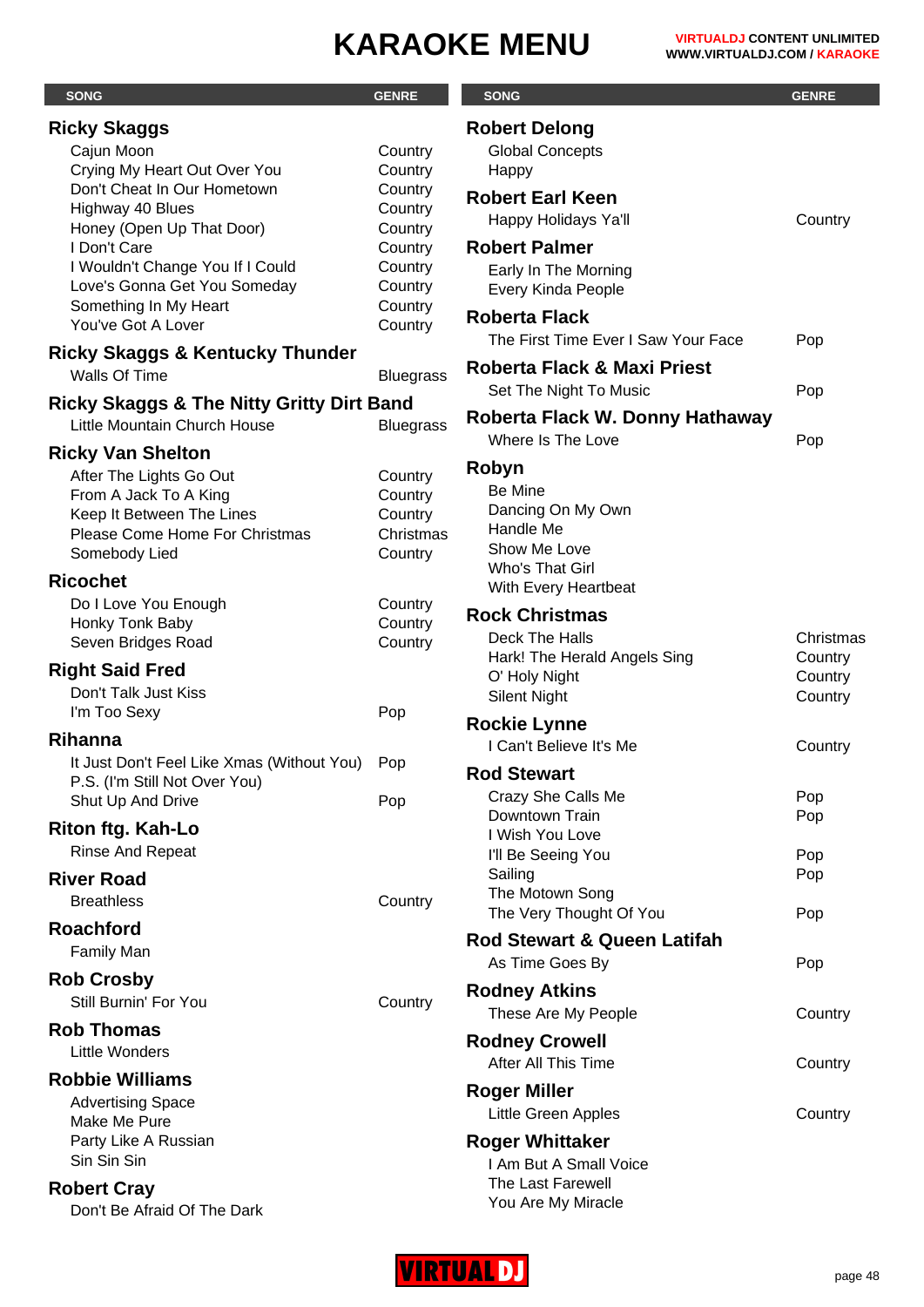| <b>SONG</b>                                                                    | <b>GENRE</b>       | <b>SONG</b>                                                 | <b>GENRE</b>       |
|--------------------------------------------------------------------------------|--------------------|-------------------------------------------------------------|--------------------|
| <b>Ronan Keating</b>                                                           |                    | The Look                                                    | Pop                |
| Lost For Words                                                                 |                    | <b>Roxie Dean</b>                                           |                    |
| She Believes In Me                                                             |                    | Women Know Women                                            | Country            |
| <b>Ronnie Bowman</b>                                                           |                    | <b>Roxy Music</b>                                           |                    |
| <b>Rise Above</b>                                                              | Country            | Avalon                                                      |                    |
| <b>Ronnie Milsap</b>                                                           |                    | Do The Strand                                               |                    |
| A Woman In Love                                                                | Country            | Love Is The Drug<br>More Than This                          |                    |
| Back On My Mind                                                                | Country            | Virginia Plain                                              |                    |
| <b>Cowboys And Clowns</b>                                                      | Country            |                                                             |                    |
| Daydreams About Night Things<br>I Wouldn't Have Missed It For The World        | Country            | <b>Roy Acuff</b>                                            |                    |
| In Love                                                                        | Country<br>Country | The Great Speckled Bird<br>Wabash Cannonball                | Country            |
| Inside                                                                         | Country            |                                                             |                    |
| It Was Almost Like A Song                                                      | Country            | <b>Roy Clark</b>                                            |                    |
| It's Already Taken                                                             | Country            | Come Live With Me                                           | Country            |
| Just In Case                                                                   | Country            | <b>Roy Drusky</b>                                           |                    |
| Let My Love Be Your Pillow<br>Let's Take The Long Way Around The World Country | Country            | (From Now On All My Friends Are Gonna Be) Strangers Country |                    |
| My Heart                                                                       | Country            | Another<br>Anymore                                          | Country<br>Country |
| Nobody Likes Sad Songs                                                         | Country            | Peel Me A 'Nanner                                           | Country            |
| Show Her                                                                       | Country            | Such A Fool                                                 | Country            |
| Since I Don't Have You                                                         | Country            | Three Hearts In A Tangle                                    | Country            |
| Smoky Mountain Rain                                                            | Country            | <b>Roy Orbison</b>                                          |                    |
| Still Losing You<br>Stranger In My House                                       | Country            | Ooby Dooby                                                  | Pop                |
| That Girl Who Waits On Tables                                                  | Country            | <b>Ruben Studdard</b>                                       |                    |
| Turn That Radio On                                                             | Country            | <b>Flying Without Wings</b>                                 | Pop                |
| What A Difference You've Made In My Life                                       | Country            |                                                             |                    |
| What Goes On When The Sun Goes Down                                            | Country            | <b>Ruby &amp; The Romantics</b>                             |                    |
| Why Don't You Spend The Night                                                  | Country            | Our Day Will Come                                           | Pop                |
| <b>Ronnie Milsap &amp; Mike Reid</b>                                           |                    | <b>Rufus Featuring Chaka Khan</b>                           |                    |
| Old Folks                                                                      | Country            | <b>Sweet Thing</b>                                          | Pop                |
| Room 5 Feat. Oliver Cheatham                                                   |                    | <b>Rufus Thomas</b>                                         |                    |
| Make Luv                                                                       |                    | Do The Push & Pull                                          | Pop                |
| <b>Rosanne Cash</b>                                                            |                    | <b>Walking The Dog</b>                                      | Pop                |
| I Don't Know Why You Don't Want Me                                             | Country            | <b>Run DMC VS. Jason Nevins</b>                             |                    |
| My Baby Thinks He's A Train                                                    | Country            | It's Tricky                                                 |                    |
| <b>Rules Of Travel</b>                                                         | Country            | <b>Runaway June</b>                                         |                    |
| Seven Year Ache<br>What We Really Want                                         | Country            | Buy My Own Drinks                                           |                    |
|                                                                                |                    | <b>S Club</b>                                               |                    |
| <b>Rosanne Cash &amp; Johnny Cash</b>                                          |                    | Don't Stop Movin'                                           | Pop                |
| September When It Comes                                                        | Country            | S.O.S. Band                                                 |                    |
| <b>Roxette</b>                                                                 |                    | Take Your Time (Do It Right)                                | Pop                |
| <b>Almost Unreal</b>                                                           |                    |                                                             |                    |
| Church Of Your Heart<br>Dangerous                                              |                    | <b>Sabrina Carpenter</b>                                    |                    |
| <b>Dressed For Success</b>                                                     | Pop                | Can't Blame A Girl For Trying<br>Darling I'm A Mess         |                    |
| Fading Like A Flower (Every Time You Leave) Pop                                |                    | Mirage                                                      |                    |
| How Do You Do                                                                  |                    | <b>Sage The Gemini</b>                                      |                    |
| It Must Have Been Love                                                         | Pop                | <b>Red Nose</b>                                             |                    |
| Joyride<br>Listen To Your Heart                                                | Pop<br>Pop         | <b>Saint Mesa</b>                                           |                    |
| Sleeping In My Car                                                             |                    | Lion                                                        |                    |

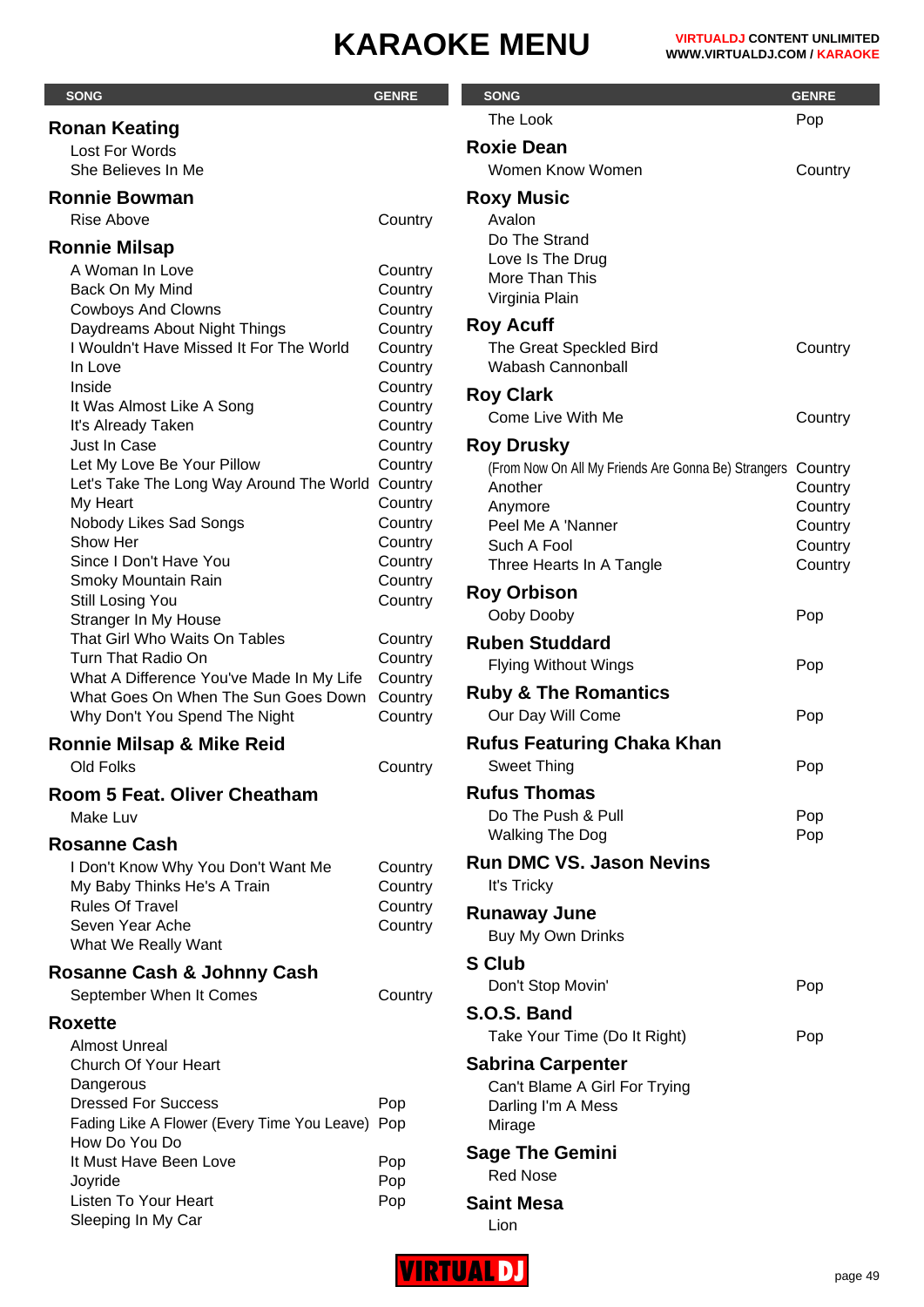| <b>SONG</b>                                                  | <b>GENRE</b>       | <b>SONG</b>                                | <b>GENRE</b>       |
|--------------------------------------------------------------|--------------------|--------------------------------------------|--------------------|
| <b>Saint Motel</b>                                           |                    | <b>Sawyer Brown</b>                        |                    |
| Born Again<br>Move                                           |                    | 800 Pound Jesus<br>All These Years         | Country            |
| My Type                                                      |                    | <b>Another Side</b><br>Can You Hear Me Now | Country<br>Country |
| <b>Saliva</b>                                                |                    | I Don't Believe In Goodbye                 | Country            |
| After Me                                                     |                    | I Need A Girlfriend                        | Country            |
| Always<br><b>Click Click Boom</b>                            |                    | <b>Small Talk</b>                          | Country            |
| Ladies & Gentlemen                                           |                    | Smokin' Hot Wife                           |                    |
| <b>Sam Brown</b>                                             |                    | Some Girls Do<br>The Dirt Road             | Country            |
| Stop                                                         |                    | This Night Won't Last Forever              | Country<br>Country |
|                                                              |                    | <b>Scorpions</b>                           |                    |
| <b>Sam Hunt</b>                                              |                    | Wind Of Change                             |                    |
| Make You Miss Me<br><b>Take Your Time</b>                    |                    |                                            |                    |
|                                                              |                    | <b>Scouting For Girls</b>                  |                    |
| <b>Samantha Fox</b><br>I Wanna Have Some Fun                 |                    | Love How It Hurts                          |                    |
|                                                              | Pop                | <b>Seal</b>                                |                    |
| <b>Samantha Mumba</b>                                        |                    | Crazy                                      |                    |
| I Don't Need You To Tell Me I'm Pretty                       | Pop                | Don't Cry<br>Kiss From A Rose              | Pop                |
| <b>Sammy Kershaw</b>                                         |                    | Love's Divine                              | Pop                |
| Beer, Bait And Ammo                                          | Country            | <b>Seether</b>                             |                    |
| Honky Tonk America                                           | Country            | <b>Betray And Degrade</b>                  |                    |
| If You're Gonna Walk, I'm Gonna Crawl<br>Louisiana Hot Sauce | Country<br>Country | <b>Breakdown</b>                           | Pop                |
| She Don't Know She's Beautiful                               | Country            | Fake It                                    |                    |
| Southbound                                                   | Country            | Let You Down                               |                    |
| When You Love Someone                                        | Country            | <b>Rise Above This</b>                     | Pop                |
| <b>Sandi Patti</b>                                           |                    | <b>Selena</b>                              |                    |
| Let There Be Praise                                          | Gospel             | Getting Used To You                        | Pop                |
| Love In Any Language                                         | Gospel             | <b>Selena Gomez</b>                        |                    |
| Love Will Be Our Home                                        | Gospel             | <b>Back To You</b>                         |                    |
| More Than Wonderful                                          | Gospel             | Kill 'Em With Kindness                     |                    |
| Shepherd Of My Heart                                         | Gospel             | Naturally                                  |                    |
| <b>Santana</b>                                               |                    | <b>Stars Dance</b>                         |                    |
| Evil Ways                                                    |                    | <b>Selena Gomez &amp; The Scene</b>        |                    |
| Persuasion                                                   |                    | Love You Like A Love Song                  |                    |
| Santana FTG. Michelle Branch                                 |                    | Shabba Ranks Ftg. Chevelle Franklyn        |                    |
| The Game Of Love                                             |                    | Mr Loverman                                |                    |
| <b>Sara Evans</b>                                            |                    | <b>Shana Petrone</b>                       |                    |
| I Could Not Ask For More                                     | Country            | Heaven Bound                               | Country            |
| I Give In<br>Missing Missouri                                | Country            | Something Real                             | Country            |
|                                                              |                    | This Time                                  | Country            |
| <b>Sarah Buxton</b>                                          |                    | <b>Shane Minor</b>                         |                    |
| Innocence                                                    | Country            | <b>Slave To The Habit</b>                  | Country            |
| <b>Sarah Sadler</b>                                          |                    | <b>Shanice</b>                             |                    |
| Running Into You                                             | Gospel             | Saving Forever For You                     |                    |
| <b>Saving Abel</b>                                           |                    | <b>Shawn Colvin</b>                        |                    |
| 18 Days                                                      | Pop                | When The Rainbow Comes                     |                    |
| Drowning (Face Down)                                         | Pop                |                                            |                    |

**VIRTUAL DJ**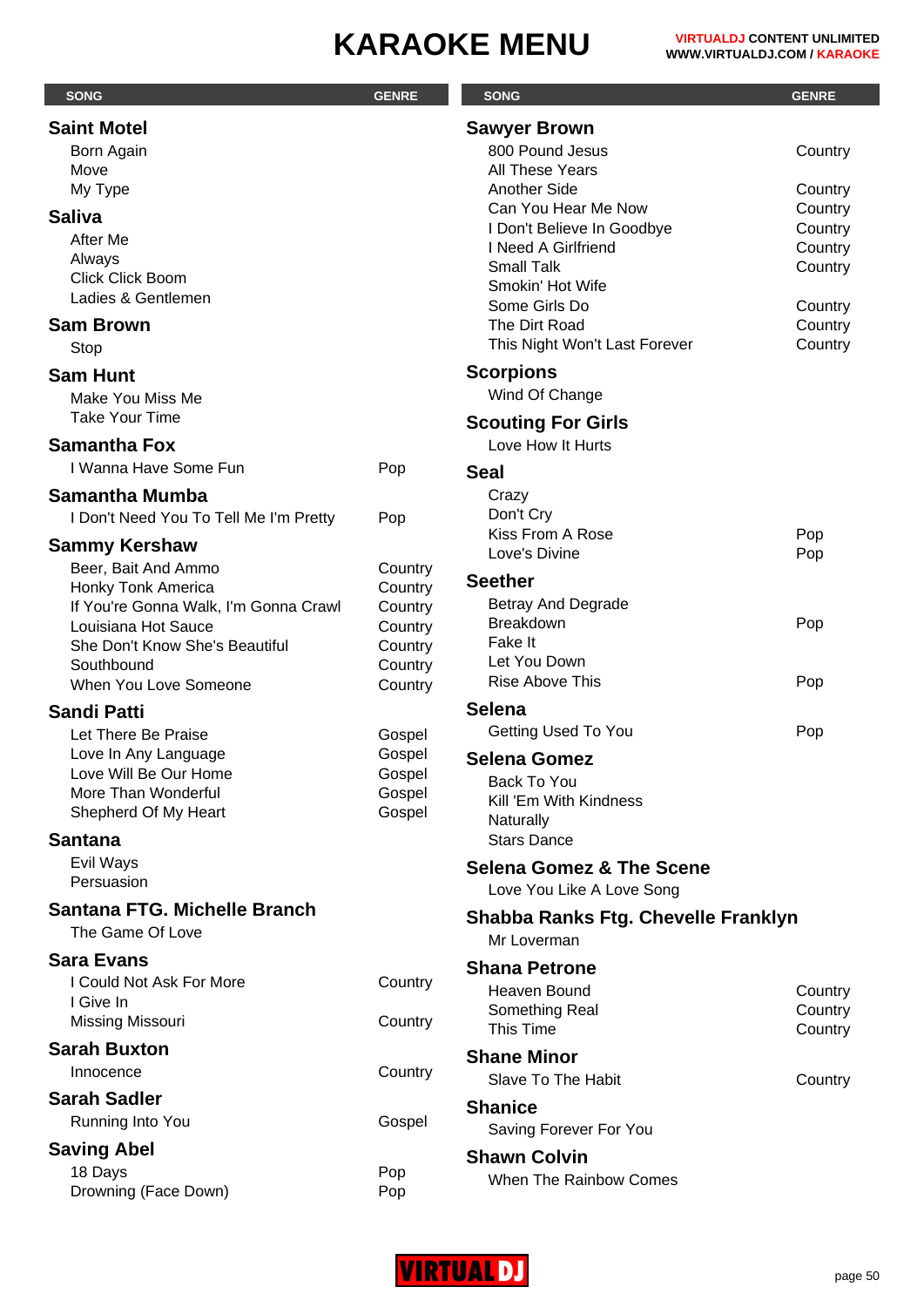| <b>SONG</b>                                                                                                      | <b>GENRE</b>                  | <b>SONG</b>                                                                                                                                                                | <b>GENRE</b>                                        |
|------------------------------------------------------------------------------------------------------------------|-------------------------------|----------------------------------------------------------------------------------------------------------------------------------------------------------------------------|-----------------------------------------------------|
| <b>Shawn Mendes</b><br><b>Stitches</b><br><b>Treat You Better</b>                                                |                               | <b>Simply Red</b><br>Fairground<br>For Your Babies                                                                                                                         |                                                     |
| <b>Sheena Easton</b><br>Modern Girl                                                                              | Pop                           | <b>Holding Back The Years</b><br>Never Never Love<br>Sad Old Red                                                                                                           | Pop                                                 |
| <b>Shelby Lynne</b><br>Things Are Tough All Over<br><b>Shenandoah</b><br><b>Ghost In This House</b>              | Country<br>Country            | Say You Love Me<br><b>Stars</b><br>The Right Thing<br>We're In This Together<br>Your Eyes                                                                                  |                                                     |
| Next To You, Next To Me<br><b>Sheppard</b><br>Geronimo                                                           | Country                       | Your Mirror<br><b>Sinitta</b><br>Hitchin' A Ride                                                                                                                           |                                                     |
| <b>Sherrie' Austin</b><br>Innocent Man<br>Lucky In Love<br>Put Your Heart Into It                                | Country<br>Country<br>Country | <b>Sir Mix-A-Lot</b><br><b>Baby Got Back</b><br><b>Sister Hazel</b>                                                                                                        | Pop                                                 |
| <b>Sheryl Crow</b><br>Anything But Down<br>Callin' Me When I'm Lonely<br><b>Kiss That Girl</b><br>Let's Get Free | Pop<br>Pop<br>Pop             | All For You<br><b>Beautiful Thing</b><br>Champagne High<br>Change Your Mind<br>Happy<br><b>Thank You</b>                                                                   | Pop<br>Pop<br>Pop<br>Pop<br>Pop<br>Pop              |
| <b>Shirley &amp; Company</b><br><b>Shame Shame Shame</b>                                                         | Pop                           | <b>Sister Sledge</b><br>Frankie                                                                                                                                            |                                                     |
| <b>Shirley And Lee</b><br>Let The Good Times Roll                                                                | Pop                           | <b>Sisters Of Mercy</b><br>Temple Of Love                                                                                                                                  |                                                     |
| <b>Shirley Bassey</b><br><b>Big Spender</b><br>If You Go Away<br><b>Shirley Brown</b><br>Woman To Woman          | Pop                           | <b>Skeeter Davis</b><br><b>Fuel To The Flame</b><br>Gonna Get Along Without You Now<br>He Says The Same Things To Me<br>I'm A Lover (Not A Fighter)<br>Where I Ought To Be | Country<br>Country<br>Country<br>Country<br>Country |
| <b>Shontelle</b><br>Say Hello To Goodbye                                                                         |                               | <b>Skid Row</b><br>18 And Life                                                                                                                                             | Pop                                                 |
| <b>Shooter Jennings</b><br>Gone To Carolina<br>Steady At The Wheel                                               | Country<br>Country            | I Remember You<br><b>Skrillex &amp; Diplo ftg. Justin Bieber</b>                                                                                                           |                                                     |
| <b>Shooter Jennings Featuring George Jones</b><br>4TH Of July                                                    | Country                       | Where Are U Now<br><b>Skylar Grey</b><br>Closer                                                                                                                            |                                                     |
| Sia<br>California Dreamin'                                                                                       |                               | I Know You<br><b>Moving Mountains</b><br>Off Road                                                                                                                          |                                                     |
| <b>Simple Minds</b><br>Don't You (Forget About Me)<br>Let There Be Love                                          | Pop                           | <b>Slaughter</b><br>Fly To The Angels                                                                                                                                      |                                                     |
|                                                                                                                  |                               | <b>Smash Mouth</b><br>All Star<br>Why Can't We Be Friends                                                                                                                  | Pop<br>Pop                                          |



Ugly

**Smashing Pumpkins**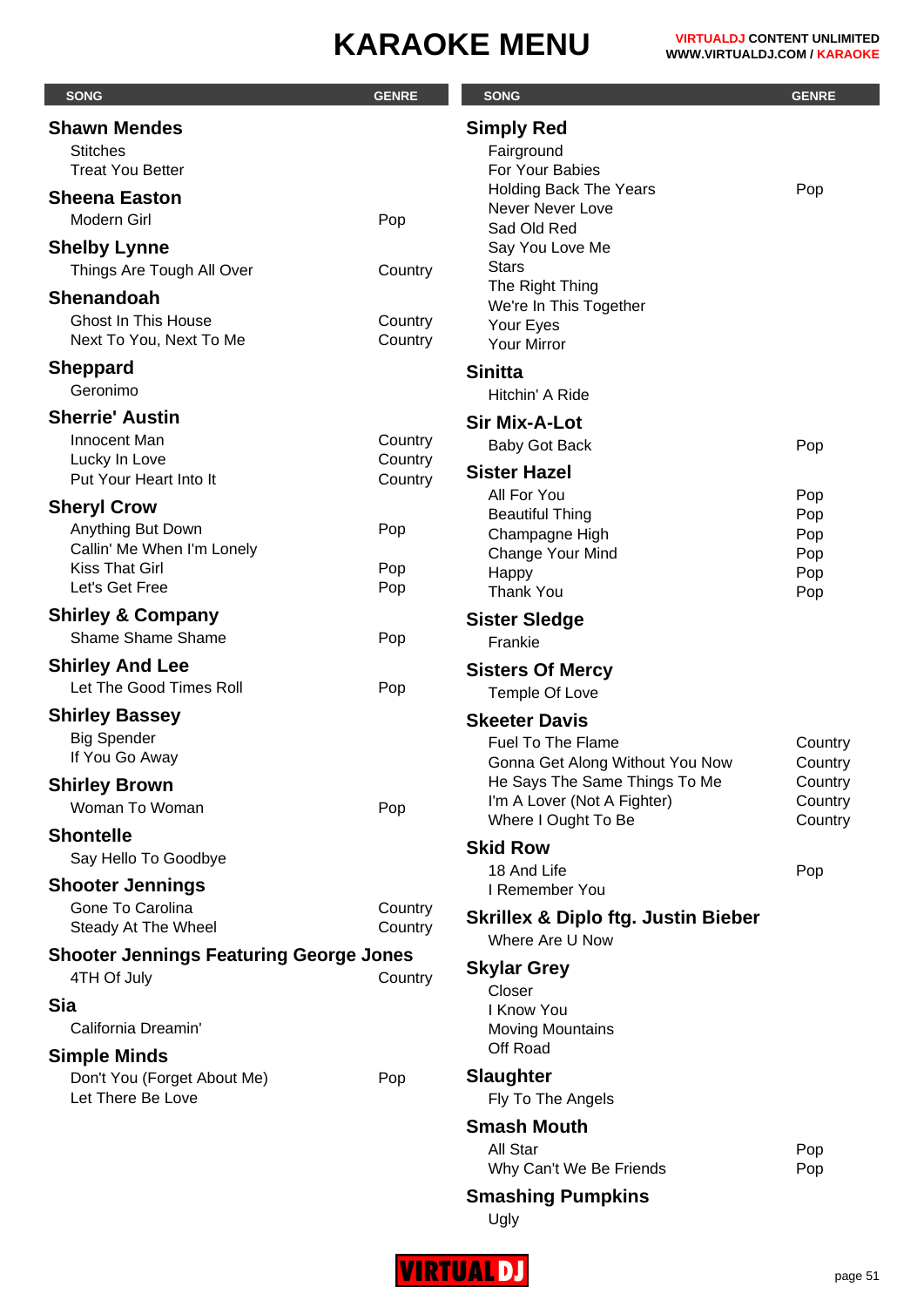#### **[WWW.VIRTUALDJ.COM / KARAOKE](http://www.virtualdj.com/karaoke)**

| <b>SONG</b>                                        | <b>GENRE</b>     | <b>SONG</b>                                                  | <b>GENRE</b> |
|----------------------------------------------------|------------------|--------------------------------------------------------------|--------------|
|                                                    |                  | <b>Just A Little Talk With Jesus</b>                         | Gospel       |
| <b>Smokie</b>                                      |                  | Living Over In Glory                                         | Gospel       |
| Don't Play Your Rock 'N' Roll To Me                |                  | Love Lifted Me                                               | Gospel       |
| For A Few Dollars More                             |                  | More About Jesus                                             | Gospel       |
| I'll Meet You At Midnight                          |                  | Pressed Against The Thorn                                    | Gospel       |
| If You Think You Know How To Love Me               |                  | <b>Standing On The Promises</b>                              | Gospel       |
| It's Your Life                                     |                  | What A Friend We Have In Jesus                               | Gospel       |
| Lay Back In The Arms Of Someone                    |                  | When The Roll Is Called Up Yonder                            | Gospel       |
| Living Next Door To Alice<br>Oh Carol              |                  | When We All Get To Heaven                                    | Gospel       |
| Something's Been Making Me Blue                    |                  | <b>Spanky And Our Gang</b>                                   |              |
| <b>Snow Patrol</b>                                 |                  | Sunday Will Never Be The Same                                | Pop          |
| <b>Chasing Cars</b>                                | Pop              | Sparkle FTG. R. Kelly                                        |              |
| Chocolate                                          |                  | <b>Be Careful</b>                                            |              |
| <b>Crack The Shutters</b>                          |                  |                                                              |              |
| Hands Open                                         |                  | <b>Sparks</b>                                                |              |
| Open Your Eyes                                     |                  | Never Turn Your Back On Mother Earth                         |              |
| Signal Fire                                        |                  | This Town Ain't Big Enough For Both Of Us                    |              |
| <b>Take Back The City</b>                          |                  | When Do I Get To Sing My Way                                 |              |
| You're All I Have                                  |                  | <b>Spiral Staircase</b>                                      |              |
| <b>Soft Cell</b>                                   |                  | More Today Than Yesterday                                    | Pop          |
| <b>Tainted Love</b>                                | Pop              | <b>Squeeze</b>                                               |              |
| <b>Sonique</b>                                     |                  | Cool For Cats                                                |              |
| Sky (I Wanna Touch The Sky)                        |                  | Up The Junction                                              |              |
| <b>Sonny James</b>                                 |                  | <b>Standard</b>                                              |              |
| <b>Bright Lights Big City</b>                      | Country          | All Through The Night                                        |              |
| Endlessly                                          | Country          | Angels From The Realms Of Glory                              |              |
| My Love                                            | Country          | Auld Lang Syne                                               |              |
| <b>Running Bear</b>                                | Country          | For He's A Jolly Good Fellow<br><b>Good King Wenceslas</b>   |              |
| Take Good Care Of Her                              | Country          | I Saw Three Ships                                            |              |
| <b>Sons Of The Desert</b>                          |                  | Is You Is, Or Is You Ain't My Baby                           |              |
| Change                                             | Country          | It Came Upon A Midnight Clear                                |              |
| <b>Sons Of The Pioneers</b>                        |                  | Jingle Bells                                                 |              |
| <b>Ghost Riders In The Sky</b>                     | Country          | O Come, O Come, Emmanuel                                     |              |
| <b>Tumbling Tumbleweeds</b>                        | Country          | O' Christmas Tree<br>The First Noel                          |              |
| Sonya Isaacs                                       |                  | The Holly And The Ivy                                        |              |
| Since I Gave My Heart Away                         | Country          | The Yellow Rose Of Texas                                     | Pop          |
|                                                    |                  | Toyland                                                      |              |
| Sophie B. Hawkins                                  |                  | When The Saints Go Marching In                               | Patriotic    |
| Walking In My Blue Jeans                           | Pop              | <b>Standells</b>                                             |              |
| <b>Southern Gospel</b>                             |                  | <b>Dirty Water</b>                                           | Pop          |
| At The Cross                                       | Gospel           | <b>Staple Singers</b>                                        |              |
| <b>Beulah Land</b>                                 | Gospel           |                                                              |              |
| Changing The Image                                 | Gospel           | If You're Ready (Come Go With Me)<br><b>Respect Yourself</b> | Pop<br>Pop   |
| Daddy Sang Bass                                    | Gospel           |                                                              |              |
| <b>Farther Along</b><br><b>Feeling Mighty Fine</b> | Gospel<br>Gospel | <b>Starland Vocal Band</b>                                   |              |
| He Loves Me                                        | Gospel           | Afternoon Delight                                            | Pop          |
| I Bowed On My Knees And Cried Holy                 | Gospel           | <b>Starship</b>                                              |              |
| I Feel Like Traveling On                           | Gospel           | Nothing's Gonna Stop Us Now                                  | Pop          |
| I'll Fly Away                                      | Gospel           | Sara                                                         | Pop          |
| I've Got A Feeling                                 | Gospel           | We Built This City                                           | Pop          |
| Into His Presence                                  | Gospel           |                                                              |              |
| Just A Closer Walk                                 | Gospel           |                                                              |              |

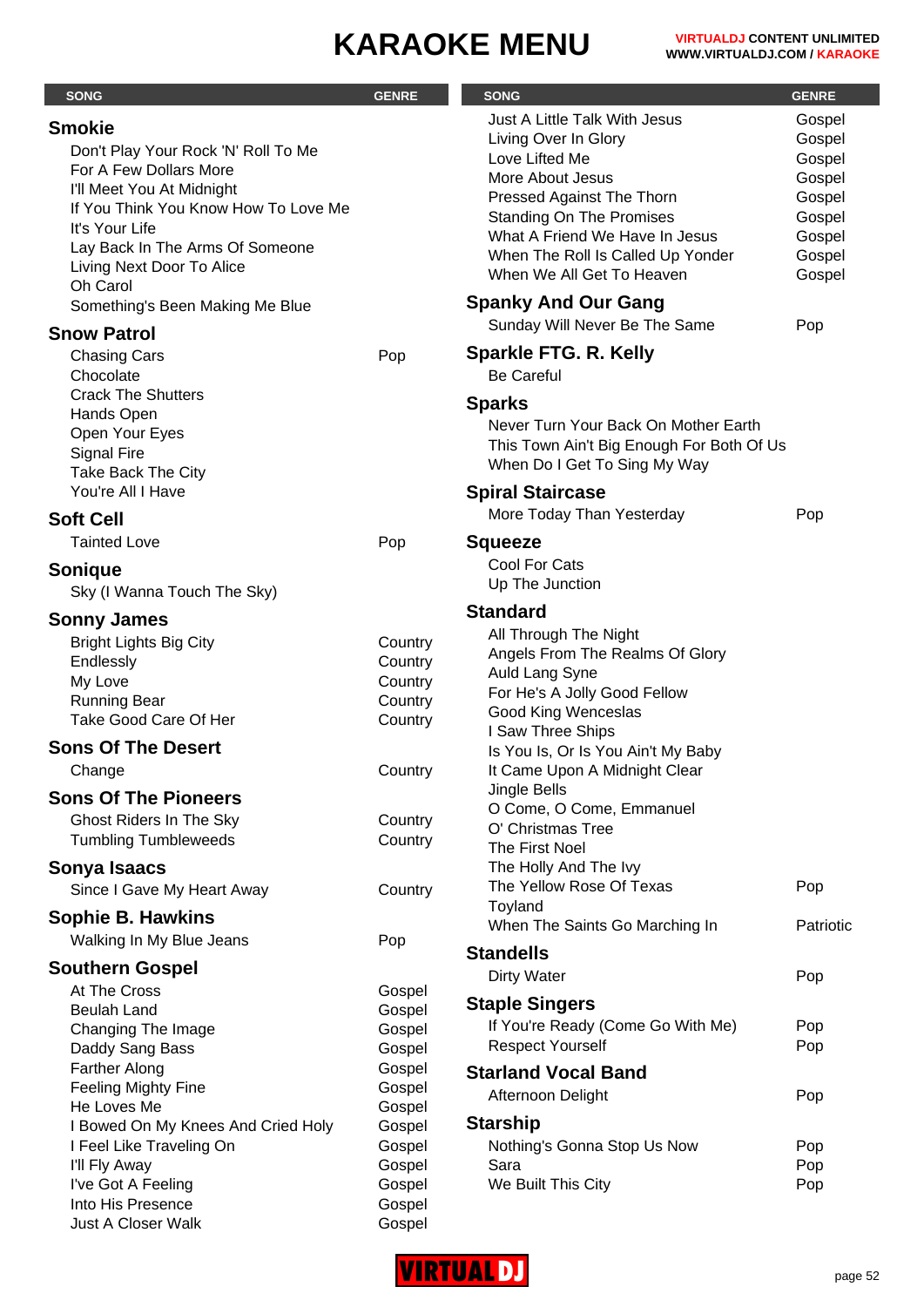| <b>SONG</b>                            | <b>GENRE</b> | <b>SONG</b>                                       | <b>GENRE</b> |
|----------------------------------------|--------------|---------------------------------------------------|--------------|
| <b>Statler Brothers</b>                |              | <b>Steve Green</b>                                |              |
| <b>Bed Of Roses</b>                    | Country      | God And God Alone                                 | Gospel       |
| Daddy Sang Bass                        |              | <b>Household Of Faith</b>                         | Gospel       |
| Do You Know You Are My Sunshine        | Country      | People Need The Lord                              | Gospel       |
| Do You Remember These                  | Country      |                                                   |              |
| How To Be A Country Star               | Country      | <b>Steve Holy</b>                                 |              |
| Oh Baby Mine (I Get So Lonely)         | Country      | I'm Not Breakin'                                  | Country      |
| Thank God I've Got You                 | Country      | <b>Steve Perry</b>                                |              |
| The Class Of '57                       | Country      | Oh, Sherrie                                       |              |
| Too Much On My Heart                   | Country      | <b>Steve Wariner</b>                              |              |
| Who Am I To Say                        | Country      | Can I Come Over Tonight                           | Country      |
| <b>Status Quo</b>                      |              | Carmelita                                         | Country      |
| Ice In The Sun                         |              | <b>Drive</b>                                      | Country      |
| <b>Pictures Of Matchstick Men</b>      |              | Holes In The Floor Of Heaven                      | Country      |
| <b>Steel Pulse</b>                     |              | I'm Already Taken                                 | Country      |
| <b>Blues Dance Raid</b>                |              | It Won't Be Over You                              | Country      |
| Bodyguard                              |              | Like A River To The Sea                           | Country      |
| <b>Roller Skates</b>                   |              | <b>Precious Thing</b>                             | Country      |
| <b>Wild Goose Chase</b>                |              | Road Trippin'                                     | Country      |
| Worth His Weight In Gold               |              | Snowfall On The Sand                              | Country      |
|                                        |              | There For Awhile                                  | Country      |
| <b>Steely Dan</b>                      |              | Where Did I Go Wrong                              | Country      |
| <b>Black Cow</b><br>Dirty Work         |              | <b>Steve Wariner &amp; Garth Brooks</b>           |              |
| Do It Again                            |              | Katie Wants A Fast One                            | Country      |
| Kid Charlemagne                        |              | <b>Steve Wariner With Garth Brooks</b>            |              |
| <b>Midnight Cruiser</b>                |              | Burnin' The Roadhouse Down                        | Country      |
| Reeling In The Years                   |              |                                                   |              |
| Rikki Don't Lose That Number           |              | <b>Steve Winwood</b>                              |              |
| <b>Stephen Bishop</b>                  |              | <b>Higher Love</b>                                | Pop          |
| On And On                              | Pop          | <b>Sting</b>                                      |              |
|                                        |              | Angel Eyes                                        |              |
| <b>Stephen Foster</b>                  |              | <b>Stone Sour</b>                                 |              |
| Oh! Susanna                            | Pop          |                                                   |              |
| <b>Stephen Gately</b>                  |              | Song #3                                           |              |
| I Believe                              |              | <b>Stonewall Jackson</b>                          |              |
|                                        |              | <b>B. J. The D. J.</b>                            | Country      |
| <b>Steppenwolf</b>                     |              | Waterloo                                          | Country      |
| Born To Be Wild                        | Pop          | <b>Stories</b>                                    |              |
| Magic Carpet Ride                      | Pop          | <b>Brother Louie</b>                              | Pop          |
| <b>Stereophonics</b>                   |              |                                                   |              |
| <b>Bank Holiday Monday</b>             |              | <b>Striking Matches</b>                           |              |
| Dakota (You Make Me Feel Like The One) |              | Miss Me More<br><b>Trouble Is As Trouble Does</b> |              |
| Have A Nice Day                        |              |                                                   |              |
| It Means Nothing<br>Mr Writer          |              | <b>Stryper</b>                                    |              |
| My Friends                             |              | Always There For You                              |              |
| Step On My Old Size Nines              |              | <b>Sturgill Simpson</b>                           |              |
| Vegas Two Times                        |              | Brace For Impact (Live A Little)                  |              |
|                                        |              |                                                   |              |
| <b>Steve Azar</b>                      |              | <b>Sufan Stevens</b>                              |              |
| I Don't Have To Be Me ('Til Monday)    |              | Chicago                                           |              |

**Sufjan Stevens** Mystery Of Love

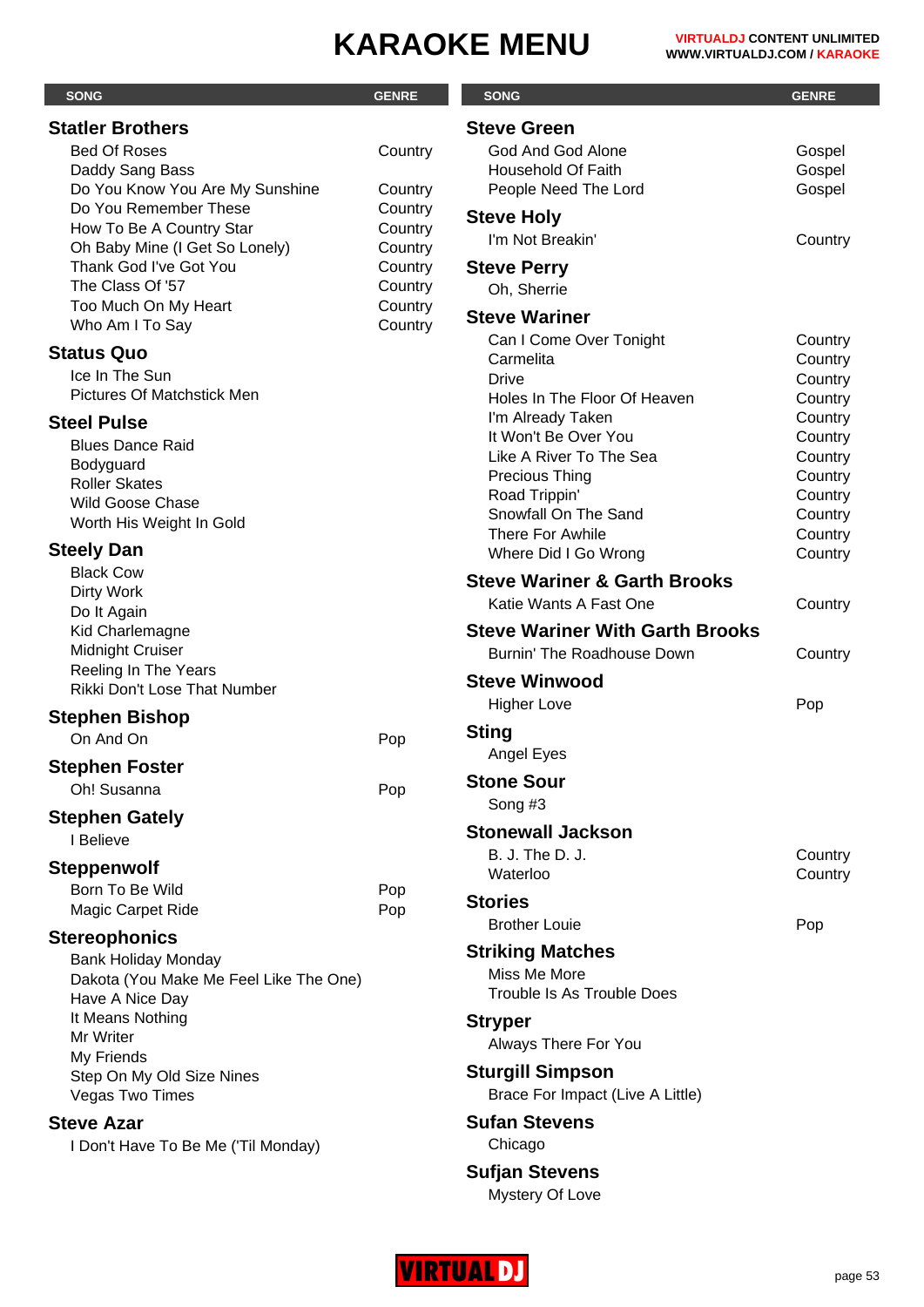| <b>SONG</b>                                                                                       | <b>GENRE</b>       | <b>SONG</b>                                                                                    | <b>GENRE</b>                  |
|---------------------------------------------------------------------------------------------------|--------------------|------------------------------------------------------------------------------------------------|-------------------------------|
| <b>Sugababes</b><br>Too Lost In You<br>Too Lost In You                                            |                    | <b>T-Pain Feat. One Chance</b><br>Drowning Again                                               |                               |
| Sugarland                                                                                         |                    | T-Pain ftg. B.o.B<br>Up Down (Do This All Day)                                                 |                               |
| Something More<br>Supermen Lovers ft. Mani Hoffman<br>Starlight                                   | Country            | T. G. Sheppard<br>Devil In The Bottle<br>Finally                                               | Country<br>Country            |
| <b>Supertramp</b><br>Dreamer<br>Give A Little Bit<br>It's Raining Again<br>Take The Long Way Home |                    | T. Rex<br>I Love To Boogie<br><b>Metal Guru</b><br>Telegram Sam<br><b>T.G. Sheppard</b>        |                               |
| <b>Susan Ashton</b><br>Faith Of The Heart<br>You're Lucky I Love You                              | Country<br>Country | Somewhere Down The Line<br>You Still Do<br><b>Taco</b>                                         | Country                       |
| <b>Susan Haynes</b><br>Drinkin' In My Sunday Dress                                                | Country            | Puttin' On The Ritz<br><b>Take That</b>                                                        | Pop                           |
| <b>Suzi Quatro</b><br>Devil Gate Drive                                                            |                    | It Only Takes A Minute<br>Tal Bachman                                                          |                               |
| <b>Suzy Bogguss</b><br>Drive South<br>Lovin' A Hurricane                                          | Country<br>Country | She's So High<br><b>Tamia</b>                                                                  |                               |
| <b>Outbound Plane</b><br><b>Sweet</b>                                                             | Country            | Questions<br><b>Tammy Wynette</b>                                                              | Pop                           |
| <b>Ballroom Blitz</b><br>Little Willy                                                             |                    | (I'm Not) A Candle In The Wind<br>How Great Thou Art<br>This Time I Almost Made It             | Country<br>Country<br>Country |
| <b>Swing Out Sister</b><br><b>Breakout</b><br><b>Breakout</b>                                     | Pop                | <b>Tammy Wynette &amp; George Jones</b><br>We're Gonna Hold On                                 | Country                       |
| <b>Switchfoot</b><br><b>Stars</b>                                                                 | Pop                | <b>Tangled</b><br>I've Got A Dream                                                             |                               |
| <b>SWV</b><br>I'm So Into You                                                                     | Pop                | <b>Tank</b><br>Please Don't Go                                                                 | Pop                           |
| Syleena Johnson<br>Guess What                                                                     |                    | <b>Tanya Tucker</b><br>Call On Me<br>Can't Run From Yourself                                   | Country<br>Country            |
| <b>Sylvan Esso</b><br>Die Young<br>Radio                                                          |                    | Daddy And Home<br>Danger Ahead<br>Find Out What's Happenin'                                    | Country<br>Country<br>Country |
| <b>Sylvia</b><br><b>Drifter</b>                                                                   | Country            | I'll Come Back As Another Woman<br>Oh What It Did To Me<br>Pecos Promenade                     | Country<br>Country<br>Country |
| <b>T'Pau</b><br>China In Your Hand<br><b>Heart And Soul</b>                                       | Pop                | Strong Enough To Bend<br><b>Walking Shoes</b><br>We Don't Have To Do This<br>You Just Watch Me | Country<br>Country<br>Country |
| <b>T-Pain</b><br>Freeze<br>Going Thru A Lot<br>I'm Sprung                                         |                    | Tanya Tucker & T. Graham Brown<br>Don't Go Out                                                 | Country                       |



Sho-Time (Pleasure Thang)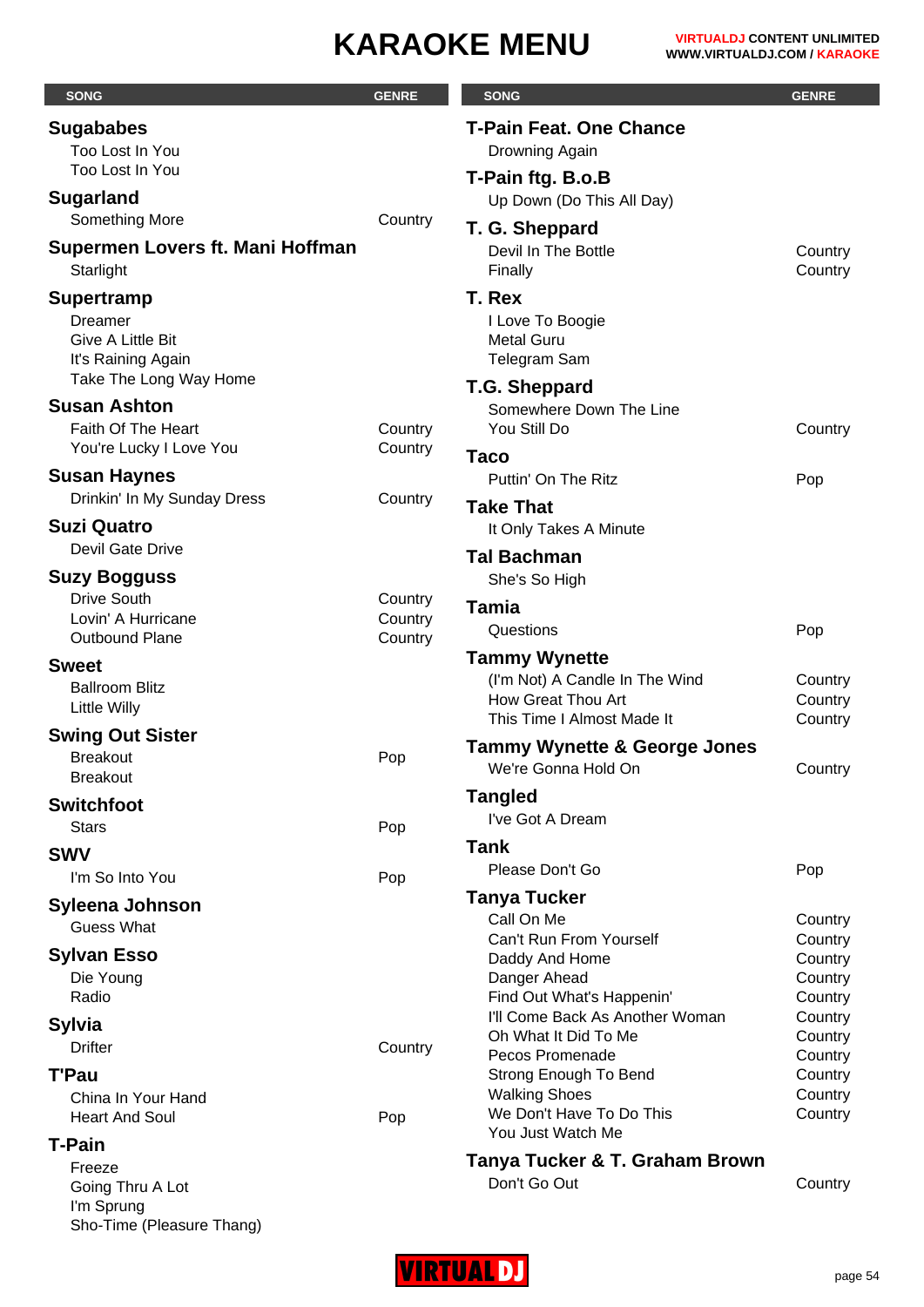| <b>SONG</b>                                                                                                                 | <b>GENRE</b>                  | <b>SONG</b>                                                                                     | <b>GENRE</b>             |
|-----------------------------------------------------------------------------------------------------------------------------|-------------------------------|-------------------------------------------------------------------------------------------------|--------------------------|
| <b>Tavares</b><br>Don't Take Away The Music<br>Heaven Must Be Missing An Angel                                              | Pop                           | <b>Tex Ritter &amp; His Texans</b><br>I'm Wastin' My Tears On You                               |                          |
| Heaven Must Be Missing An Angel<br>It Only Takes A Minute                                                                   | Pop                           | Texas<br>I Don't Want A Lover                                                                   |                          |
| <b>Taylor Dayne</b><br>Don't Rush Me<br>I'll Be Your Shelter<br>Love Will Lead You Back                                     |                               | <b>Thalia</b><br>Baby, I'm In Love<br><b>The 1975</b><br>Tootimetootimetootime                  | Pop                      |
| <b>Taylor Hicks</b><br>Do I Make You Proud                                                                                  | Pop                           | The All American Rejects<br>Swing, Swing                                                        | Pop                      |
| <b>Taylor John Williams</b>                                                                                                 |                               | <b>The All-American Rejects</b>                                                                 |                          |
| <b>Mad World</b><br><b>Tears For Fears</b><br>Everybody Wants To Rule The World<br>Pale Shelter<br>Sowing The Seeds Of Love | Pop                           | <b>Dirty Little Secret</b><br><b>Gives You Hell</b><br>I Wanna<br>It Ends Tonight<br>Move Along | Pop<br>Pop<br>Pop<br>Pop |
| Woman In Chains                                                                                                             |                               | My Paper Heart<br>Top Of The World                                                              | Pop                      |
| <b>Technotronic</b><br>Move This                                                                                            |                               | <b>The Amazons</b><br>Junk Food Forever                                                         |                          |
| Telepopmusik<br><b>Breathe</b>                                                                                              |                               | <b>The American Breed</b><br>Bend Me, Shape Me                                                  | Pop                      |
| <b>Tennessee Ernie Ford</b><br>Hey Mr. Cottonpicker<br>The Shotgun Boogie                                                   | Country<br>Country            | <b>The Animals</b><br>House Of The Rising Sun<br>When I Was Young                               | Pop<br>Pop               |
| <b>Terence Trent D'Arby</b><br><b>Dance Little Sister</b><br>If You Let Me Stay<br>Let Her Down Easy                        |                               | <b>The Association</b><br>Along Comes Mary<br>Windy                                             | Pop                      |
| She Kissed Me<br>Wishing Well                                                                                               | Pop                           | <b>The Asteroids Galaxy Tour</b><br>The Golden Age                                              |                          |
| <b>Terri Clark</b>                                                                                                          |                               | <b>The Avett Brothers</b>                                                                       |                          |
| Easy From Now On<br>Empty                                                                                                   | Country<br>Country            | Ain't No Man<br>Laundry Room                                                                    |                          |
| <b>Getting There</b><br>No Fear<br>The Real Thing                                                                           | Country<br>Country<br>Country | <b>The Backstreet Boys</b><br>All I Have To Give                                                | Pop                      |
| <b>Terry Callier</b><br>I Don't Want To See Myself                                                                          |                               | Anywhere For You<br>As Long As You Love Me<br><b>Christmas Time</b>                             | Pop                      |
| <b>Terry Jacks</b><br>Seasons In The Sun                                                                                    | Pop                           | Everybody<br>Hey Mr. DJ (Keep Playin' This Song)<br>I Wanna Be With You                         | Pop<br>Pop               |
| <b>Terry Stafford</b><br>Suspicion                                                                                          | Pop                           | I Want It That Way<br>I'll Never Break Your Heart                                               | Pop<br>Pop               |
| <b>Tex Ritter</b><br>Have I Told You Lately That I Love You                                                                 | Country                       | If You Want It To Be Good Girl<br>Just Want You To Know<br>Larger Than Life                     | Pop<br>Pop               |
| Rock & Rye<br>There's A New Moon Over My Shoulder<br>You Will Have To Pay                                                   | Country                       | That's What She Said<br>The One                                                                 | Pop<br>Pop               |

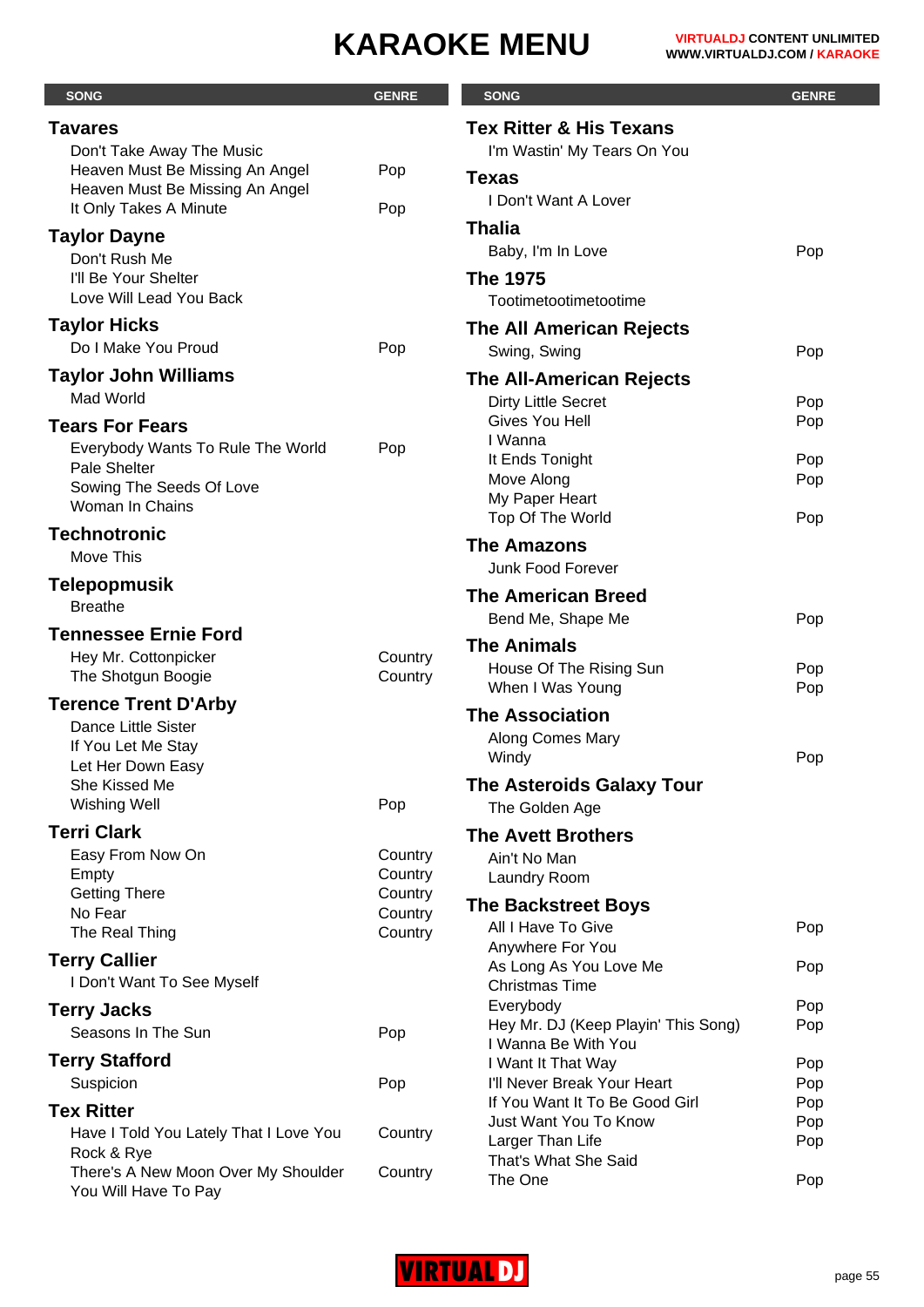**[WWW.VIRTUALDJ.COM / KARAOKE](http://www.virtualdj.com/karaoke)**

| <b>SONG</b>                                                           | <b>GENRE</b>     | <b>SONG</b>                                                      | <b>GENRE</b>     |
|-----------------------------------------------------------------------|------------------|------------------------------------------------------------------|------------------|
| <b>The Bamboos</b>                                                    |                  | Jesus Saves!                                                     | Gospel           |
|                                                                       |                  | Love Lifted Me                                                   | Gospel           |
| Lit Up                                                                |                  | Praise Him, Praise Him                                           | Gospel           |
| <b>The Bangles</b>                                                    |                  | Savior, Like A Shepherd Lead Us                                  | Gospel           |
| Walk Like An Egyptian                                                 | Halloween        | <b>Standing On The Promises</b>                                  | Gospel           |
| The Beach Boys                                                        |                  | Sweet Hour Of Prayer                                             | Gospel           |
| <b>Good Vibrations</b>                                                |                  | The Haven Of Rest                                                | Gospel           |
| Kokomo                                                                | Pop              | <b>The Browns</b>                                                |                  |
| Surfin' Safari                                                        |                  | The Three Bells                                                  | Country          |
| <b>The Beastie Boys</b>                                               |                  | <b>The Buggles</b>                                               |                  |
| Intergalactic                                                         |                  | Video Killed The Radio Star                                      |                  |
| <b>The Beatles</b>                                                    |                  | <b>The Buzzcocks</b>                                             |                  |
| Free As A Bird                                                        | Pop              | Ever Fallen In Love With Someone You Shouldn't've                |                  |
| From Me To You                                                        | Pop              |                                                                  |                  |
| I Saw Her Standing There                                              | Pop              | <b>The Calling</b>                                               |                  |
| Please Please Me                                                      | Pop              | Adrienne                                                         | Pop              |
| She Loves You                                                         | Pop              | Could It Be Any Harder<br>For You                                | Pop<br>Pop       |
| <b>The Beautiful South</b>                                            |                  | Wherever You Will Go                                             | Pop              |
| Old Red Eyes Is Back                                                  |                  |                                                                  |                  |
| Rotterdam                                                             |                  | <b>The Capitals</b>                                              |                  |
| Song For Whoever                                                      |                  | Cool Jerk                                                        | Pop              |
| <b>The Bellamy Brothers</b>                                           |                  | <b>The Cardigans</b>                                             |                  |
| Kids Of The Baby Boom                                                 | Pop              | Lovefool                                                         |                  |
| Old Hippie                                                            | Country          | My Favourite Game                                                |                  |
| When I'm Away From You                                                | Country          | <b>The Carpenters</b>                                            |                  |
| The Big Bopper                                                        |                  | Close To You                                                     | Pop              |
| <b>Chantilly Lace</b>                                                 | Pop              | For All We Know                                                  | Pop              |
|                                                                       |                  | Goodbye To Love                                                  | Pop              |
| <b>The Bluegrass Album Band</b>                                       |                  | Hurting Each Other                                               | Pop              |
| Somehow Tonight                                                       | <b>Bluegrass</b> | I Won't Last A Day Without You<br><b>Merry Christmas Darling</b> | Pop<br>Christmas |
| Your Love Is Like A Flower                                            | <b>Bluegrass</b> | Only Yesterday                                                   | Pop              |
| <b>The Brand New Heavies</b>                                          |                  | Rainy Days And Mondays                                           | Pop              |
| Midnight At The Oasis                                                 |                  | Superstar                                                        | Pop              |
| <b>The Broadman Hymnal</b>                                            |                  | Top Of The World                                                 | Pop              |
| Alas! And Did My Savior Bleed?                                        | Gospel           | Touch Me When We're Dancing                                      | Pop              |
| All Hail The Power                                                    | Gospel           | We've Only Just Begun                                            | Pop              |
| <b>Amazing Grace</b>                                                  | Gospel           | <b>Yesterday Once More</b>                                       | Pop              |
| Are You Washed In The Blood                                           | Gospel           | <b>The Cathedrals</b>                                            |                  |
| <b>Blessed Be The Name</b>                                            | Gospel           | Children Go Where I Send Thee                                    | Gospel           |
| Brethren We Have Met To Worship<br><b>Christ Receiveth Sinful Men</b> | Gospel           | Dry Bones                                                        | Gospel           |
| Close To Thee                                                         | Gospel<br>Gospel | The Chairmen Of The Board                                        |                  |
| <b>Come Thou Fount</b>                                                | Gospel           | Give Me Just A Little More Time                                  | Pop              |
| Face To Face                                                          | Gospel           | <b>The Charlie Daniels Band</b>                                  |                  |
| <b>Fairest Lord Jesus</b>                                             | Gospel           | Drinkin' My Baby Goodbye                                         |                  |
| Footsteps Of Jesus                                                    | Gospel           | The Devil Went Down To Georgia                                   |                  |
| Glory To His Name                                                     | Gospel           | Trudy                                                            | Pop              |
| Have Faith In God                                                     | Gospel           |                                                                  |                  |
| Have Thine Own Way, Lord                                              | Gospel           | <b>The Cheeky Girls</b>                                          |                  |
| He Keeps Me Singing                                                   | Gospel           | The Cheeky Song (Touch My Bum)                                   |                  |
| <b>Heavenly Sunlight</b><br>Here They Come                            | Gospel<br>Gospel | <b>The Children's Favorites</b>                                  |                  |
| Jesus Loves Me                                                        | Gospel           | Old Macdonald                                                    | Childrens        |
| Jesus Loves The Little Children                                       | Gospel           |                                                                  |                  |

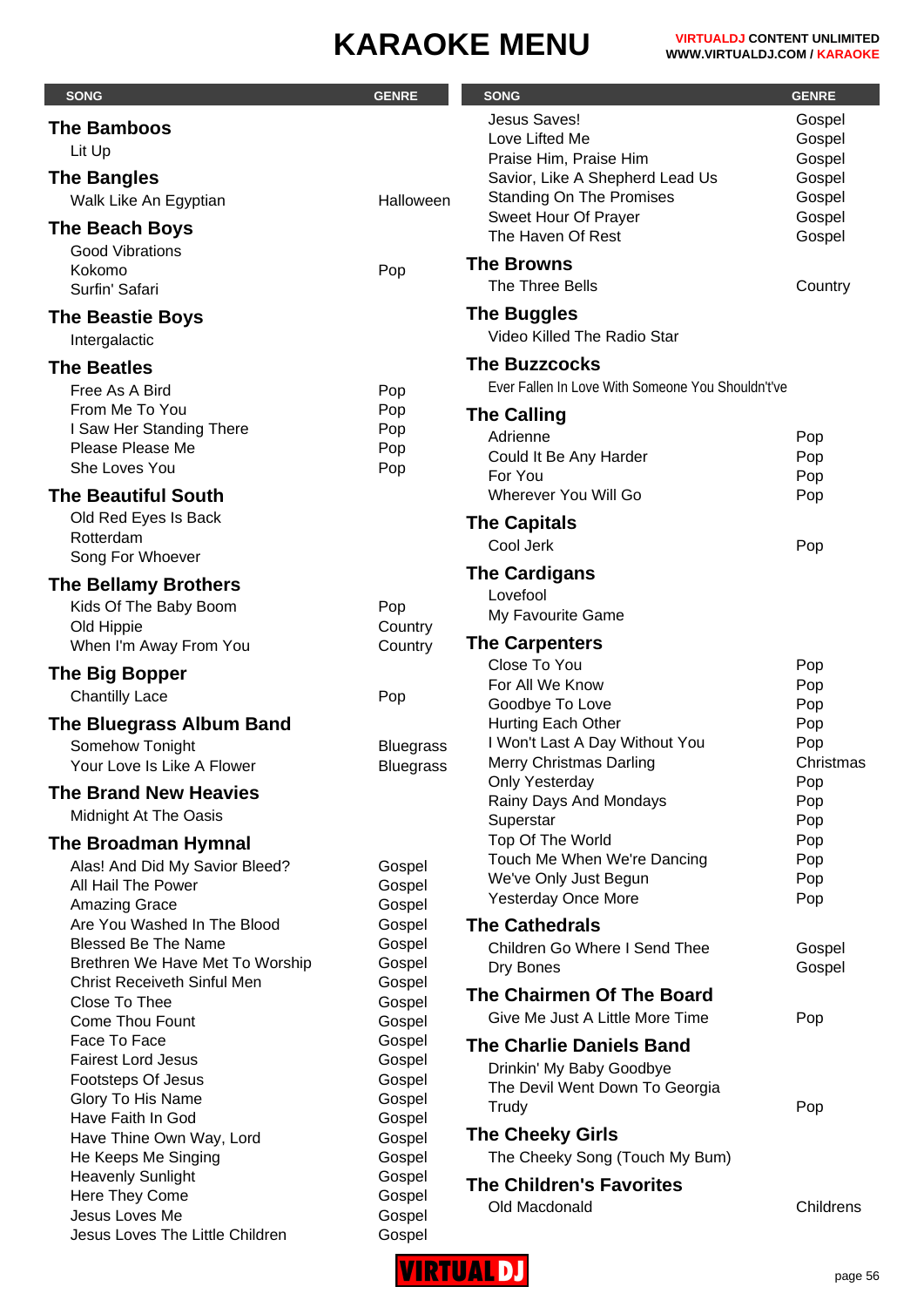| <b>SONG</b>                          | <b>GENRE</b>     | <b>SONG</b>                                                        | <b>GENRE</b>       |
|--------------------------------------|------------------|--------------------------------------------------------------------|--------------------|
| <b>The Children's Fun Songs</b>      |                  | <b>The Dillards</b>                                                |                    |
| Here We Go Loopty Loo                | Childrens        | Somebody Touched Me                                                | <b>Bluegrass</b>   |
| <b>The Chordettes</b>                |                  | <b>The Dixie Chicks</b>                                            |                    |
| Lollipop                             |                  | I Can Love You Better                                              | Country            |
| <b>The Commitments</b>               |                  | If I Fall You're Going Down With Me                                | Country            |
| Take Me To The River                 |                  | Let 'Er Rip<br>Let Him Fly                                         | Country<br>Country |
| <b>The Corrs</b>                     |                  | Loving Arms                                                        | Country            |
| <b>Breathless</b>                    | Pop              | Lullaby                                                            | Country            |
| Give Me A Reason<br>So Young         |                  | Wide Open Spaces                                                   | Country            |
| Would You Be Happier?                |                  | <b>The Doobie Brothers</b><br>Jesus Is Just Alright                |                    |
| <b>The Counting Crows</b>            |                  | What A Fool Believes                                               | Pop<br>Pop         |
| Hangin' Around                       | Pop              | <b>The Doors</b>                                                   |                    |
| Have You Seen Me Lately              | Pop              | Hello I Love You                                                   | Pop                |
| Long December<br>Mr. Jones           | Pop<br>Pop       | <b>The Drifters</b>                                                |                    |
| Raining In Baltimore                 | Pop              | There Goes My First Love                                           |                    |
| Round Here                           | Pop              | <b>Under The Boardwalk</b>                                         | Pop                |
| <b>The Courteeners</b>               |                  | You're More Than A Number In My Little Red Book                    |                    |
| What Took You So Long                |                  | <b>The Duprees</b>                                                 |                    |
| <b>The Cribs</b>                     |                  | Why Don't You Believe Me                                           |                    |
| Man's Needs                          |                  | <b>The Eagles</b><br>Please Come Home For Christmas                | Christmas          |
| <b>The Cure</b>                      |                  |                                                                    |                    |
| A Forest<br>Boys Don't Cry           |                  | <b>The Escape Club</b><br>Wild Wild West                           | Pop                |
| <b>Burn</b>                          |                  | <b>The Everly Brothers</b>                                         |                    |
| Friday I'm In Love                   |                  | All I Have To Do Is Dream                                          | Pop                |
| High<br>Just Like Heaven             |                  | <b>Bird Dog</b>                                                    | Pop                |
| Love Song                            |                  | Bye Bye Love                                                       | Pop                |
| Lovecats                             |                  | Devoted To You<br>Love Hurts                                       | Pop                |
| Lullaby                              |                  | Problems                                                           | Pop                |
| The 13TH<br><b>Wrong Number</b>      |                  | Take A Message To Mary                                             | Pop                |
| <b>The Decemberist</b>               |                  | Wake Up Little Susie                                               | Pop                |
| Severed                              |                  | <b>The Fabulous Thunderbirds</b>                                   |                    |
| <b>The Decemberists</b>              |                  | <b>Tuff Enuff</b>                                                  | Pop                |
| Make You Better                      |                  | <b>The Fiestas</b>                                                 |                    |
| <b>The Del McCoury Band</b>          |                  | So Fine                                                            | Pop                |
| <b>Cheek To Cheek With The Blues</b> | <b>Bluegrass</b> | <b>The Fifth Dimension</b>                                         |                    |
| <b>The Dell Vikings</b>              |                  | Last Night I Didn't Get To Sleep At All<br>One Less Bell To Answer | Pop<br>Pop         |
| Come Go With Me                      | Pop              | <b>The Fontane Sisters</b>                                         |                    |
| <b>The Dells</b>                     |                  | <b>Hearts Of Stone</b>                                             | Pop                |
| Oh What A Night                      | Pop              | <b>The Foo Fighters</b>                                            |                    |
| <b>The Desert Rose Band</b>          |                  | Doa                                                                | Pop                |
| She Don't Love Nobody                | Country          | Miracle                                                            | Pop                |
| <b>The Diamonds</b>                  |                  | No Way Back<br>Resolve                                             | Pop<br>Pop         |
| Little Darlin'                       | Pop              | Skin And Bones                                                     | Pop                |

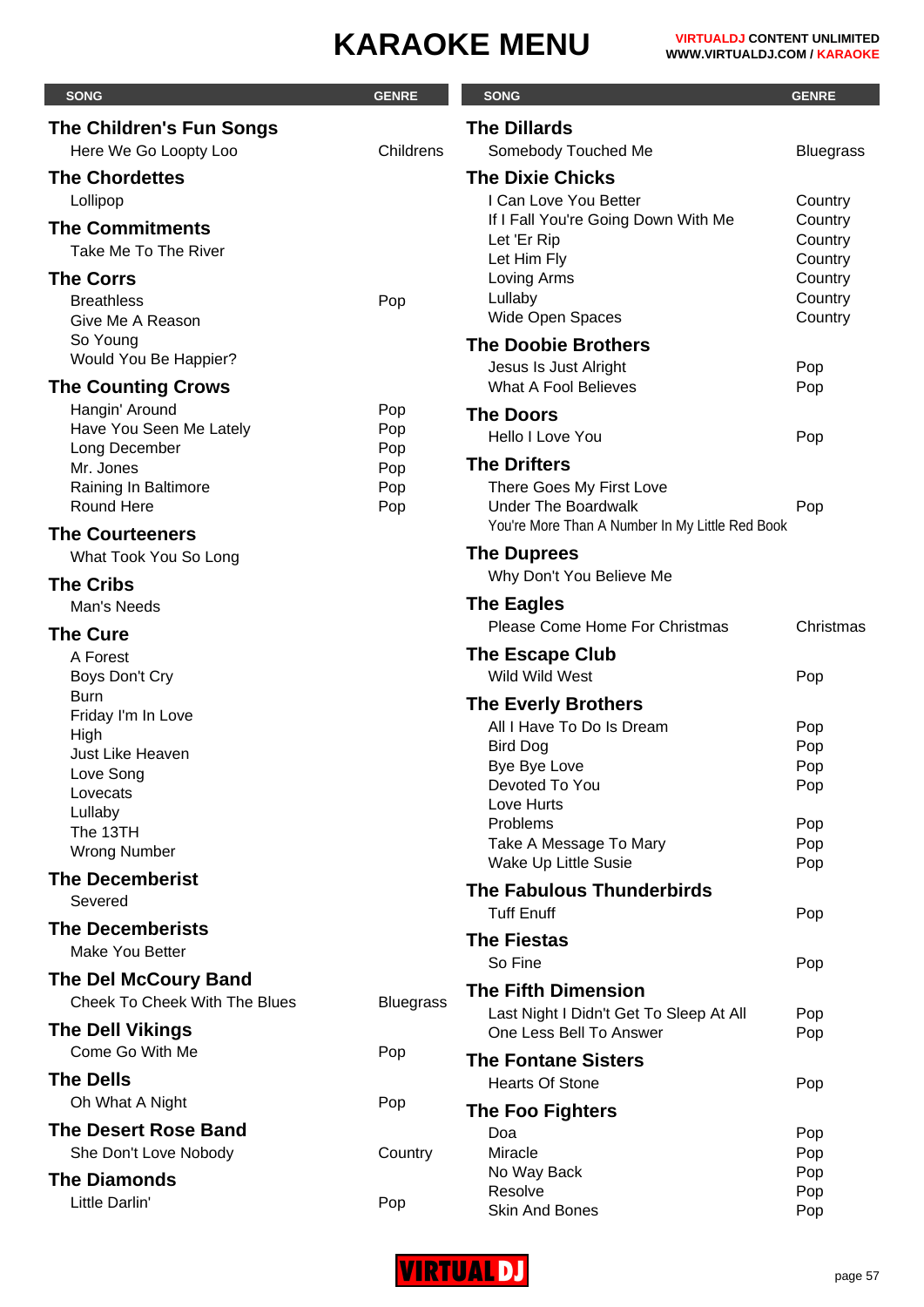| <b>SONG</b>                                     | <b>GENRE</b>       | <b>SONG</b>                                                            | <b>GENRE</b>       |
|-------------------------------------------------|--------------------|------------------------------------------------------------------------|--------------------|
| <b>The Forester Sisters</b>                     |                    | <b>The Hollies</b>                                                     |                    |
| Mama's Never Seen Those Eyes<br>Sincerely       | Country<br>Country | Carrie Anne<br>I'm Alive                                               |                    |
| <b>The Forester Sisters Sisters</b>             |                    | <b>Just One Look</b><br>Long Cool Woman In A Black Dress               | Halloween          |
| Leave It Alone                                  | Country            | On A Carousel                                                          |                    |
| <b>The Fortunes</b>                             |                    | <b>Stop Stop Stop</b>                                                  |                    |
| Here Comes That Rainy Day Feeling Again Country |                    | The Holloways                                                          |                    |
| <b>The Four Seasons</b>                         |                    | Generator                                                              |                    |
| <b>Candy Girl</b>                               | Pop                | <b>The Hoppers</b>                                                     |                    |
| The Four Tops                                   |                    | Anchor To The Power Of The Cross                                       | Gospel             |
| Ain't No Woman (Like The One I've Got)          | Pop                | <b>But For The Blood</b><br>Yes I Am                                   | Gospel             |
| Keeper Of The Castle<br><b>Walk Away Renee</b>  | Pop                |                                                                        | Gospel             |
|                                                 |                    | <b>The Human League</b>                                                |                    |
| <b>The Free Movement</b>                        |                    | Tell Me When                                                           |                    |
| I've Found Someone Of My Own                    | Pop                | <b>The Indigo Girls</b>                                                |                    |
| <b>The Freemans</b>                             |                    | Power Of Two                                                           |                    |
| Hello In Heaven                                 | Gospel             | <b>The Isaacs</b>                                                      |                    |
| <b>The Friends Of Distinction</b>               |                    | From The Depths Of My Heart<br>He Ain't Never Done Me Nothin' But Good | Gospel             |
| <b>Grazing In The Grass</b>                     | Pop                |                                                                        | Gospel             |
| <b>The Gaither Vocal Band</b>                   |                    | The J. Geils Band                                                      |                    |
| I'm Gonna Sing                                  | Gospel             | Centerfold                                                             | Pop                |
| The Gap Band                                    |                    | The Jackson's                                                          |                    |
| Burn Rubber On Me                               |                    | Blame It On The Boogie                                                 |                    |
| Outstanding                                     |                    | The Jeff Healy Band                                                    |                    |
| <b>The Glass House</b>                          |                    | Angel Eyes                                                             | Pop                |
| <b>Crumbs Off The Table</b>                     | Pop                | <b>The Jets</b>                                                        |                    |
| The Go-Go's                                     |                    | Crush On You                                                           |                    |
| We Got The Beat                                 | Pop                | <b>The Johnny Otis Show</b>                                            |                    |
| The Goo Goo Dolls                               |                    | <b>Hand Jive</b>                                                       | Pop                |
| <b>Better Days</b><br><b>Black Balloon</b>      | Pop<br>Pop         | <b>The Judds</b>                                                       |                    |
| <b>Broadway</b>                                 | Pop                | <b>Beautiful Star Of Bethlehem</b>                                     | Country            |
| <b>Dizzy</b>                                    | Pop                | Cry Myself To Sleep<br>Give A Little Love                              | Country            |
| Iris                                            | Pop                | Have Mercy                                                             | Country<br>Country |
| Long Way Down                                   | Pop                | Love Is Alive                                                          | Country            |
| Name                                            | Pop                | One Man Woman                                                          | Country            |
| Slide<br>Stay With You                          | Pop<br>Pop         | The Sweetest Gift                                                      | Gospel             |
|                                                 |                    | Young Love                                                             | Country            |
| <b>The Grass Roots</b><br>Let's Live For Today  |                    | <b>The Kaiser Chiefs</b>                                               |                    |
|                                                 |                    | Angry Mob                                                              |                    |
| <b>The Grateful Dead</b>                        |                    | Listen To Your Head                                                    |                    |
| Truckin'                                        |                    | The Kentucky Headhunters                                               |                    |
| <b>The Grid</b>                                 |                    | Rag Top                                                                | Country<br>Country |
| Rollercoaster                                   |                    | Rock 'N' Roll Angel<br>With Body And Soul                              | Country            |
| The Highwaymen                                  |                    | <b>The Kingsmen</b>                                                    |                    |
| Highwayman                                      | Country            | <b>Behold The Master Cometh</b>                                        |                    |

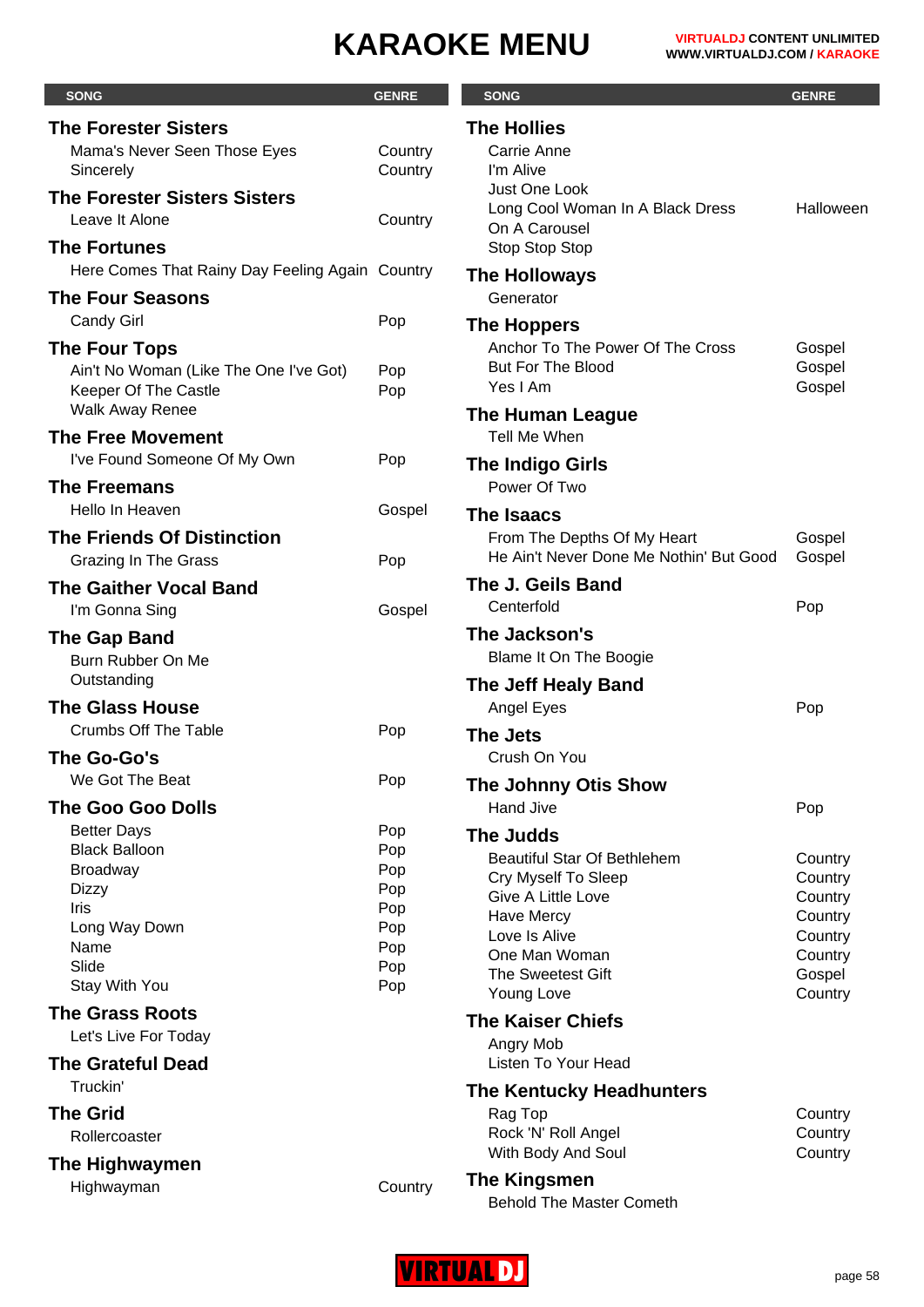| <b>SONG</b>                                            | <b>GENRE</b>       | <b>SONG</b>                                                | <b>GENRE</b>     |
|--------------------------------------------------------|--------------------|------------------------------------------------------------|------------------|
| <b>The Kingston Trio</b>                               |                    | <b>The National</b>                                        |                  |
| <b>Tom Dooley</b>                                      | Pop                | Day I Die                                                  |                  |
| The Kinley's                                           |                    | <b>The Nelons</b>                                          |                  |
| Dance In The Boat                                      | Country            | He Rolled Back The Stone                                   | Gospel           |
| Please                                                 | Country            | The Oak Ridge Boys                                         |                  |
| <b>The Kinleys</b>                                     |                    | Everyday                                                   |                  |
| I'm In                                                 | Country            | Y'All Come Back Saloon                                     |                  |
| You Make It Seem So Easy                               | Country            | <b>The Offspring</b>                                       |                  |
| <b>The Knack</b>                                       |                    | Hammerhead<br><b>Hit That</b>                              | Pop              |
| My Sharona                                             | Pop                | Pretty Fly (For A White Guy)                               | Pop              |
| <b>The Kooks</b>                                       |                    | Self Esteem                                                |                  |
| Naive<br>Ooh La                                        |                    | Smash It Up                                                |                  |
| Shine On                                               |                    | <b>The Ordinary Boys</b>                                   |                  |
| You Don't Love Me                                      |                    | I Luv U                                                    |                  |
| <b>The Lemon Pipers</b>                                |                    | <b>The Osborne Brothers</b>                                |                  |
| <b>Green Tambourine</b>                                | Pop                | I'll Be Alright Tomorrow                                   | <b>Bluegrass</b> |
| The Lighthouse Family                                  |                    | Rocky Top<br><b>Roll Muddy River</b>                       | Country          |
| High                                                   |                    |                                                            | Country          |
| <b>The Lovin' Spoonful</b>                             |                    | <b>The Outlaws</b>                                         |                  |
| Daydream                                               | Pop                | <b>Ghost Riders In The Sky</b><br>Green Grass & High Tides | Pop              |
| Do You Believe In Magic                                | Pop                | Hurry Sundown                                              | Pop              |
| Summer In The City<br>You Didn't Have To Be So Nice    | Pop<br>Pop         | There Goes Another Love Song                               | Pop              |
|                                                        |                    | <b>The Penguins</b>                                        |                  |
| <b>The Main Ingredient</b><br>Everybody Plays The Fool | Pop                | Earth Angel                                                | Pop              |
| The Mamas And The Papas                                |                    | <b>The Perrys</b>                                          |                  |
| Monday Monday                                          | Pop                | <b>Calvary Answers For Me</b>                              | Gospel           |
| Words Of Love                                          |                    | <b>The Pigeon Detectives</b>                               |                  |
| <b>The Marshall Tucker Band</b>                        |                    | <b>Take Her Back</b>                                       |                  |
| Fire On The Mountain                                   | Pop                | <b>The Pipkins</b>                                         |                  |
| Heard It In A Love Song                                | Pop                | <b>Gimme Dat Ding</b>                                      |                  |
| <b>The Martins</b>                                     |                    | <b>The Pixies</b>                                          |                  |
| I Can't Help Myself                                    | Country            | Monkey Gone To Heaven                                      |                  |
| <b>Standing On The Promises</b><br>The Promise         | Gospel             | <b>The Platters</b>                                        |                  |
|                                                        | Gospel             | If I Didn't Care                                           | Pop              |
| <b>The Mavericks</b>                                   |                    | Smoke Gets In Your Eyes                                    | Pop              |
| Neon Blue<br>Oh What A Thrill                          | Country<br>Country | The Great Pretender<br>You've Got The Magic Touch          | Pop<br>Pop       |
| <b>The McCarter Sisters</b>                            |                    | <b>The Pogues/Kirsty MacColl</b>                           |                  |
| Shot Full Of Love                                      | Country            | Fairytale Of New York                                      |                  |
| <b>The Moments</b>                                     |                    | <b>The Pointer Sisters</b>                                 |                  |
| Love On A Two-Way Street                               | Pop                | Automatic                                                  | Pop              |
| <b>The Music Machine</b>                               |                    |                                                            |                  |
| <b>Talk Talk</b>                                       | Pop                | <b>The Prodigy</b><br>Omen                                 |                  |
| <b>The Nashville Teens</b>                             |                    |                                                            |                  |



Tobacco Road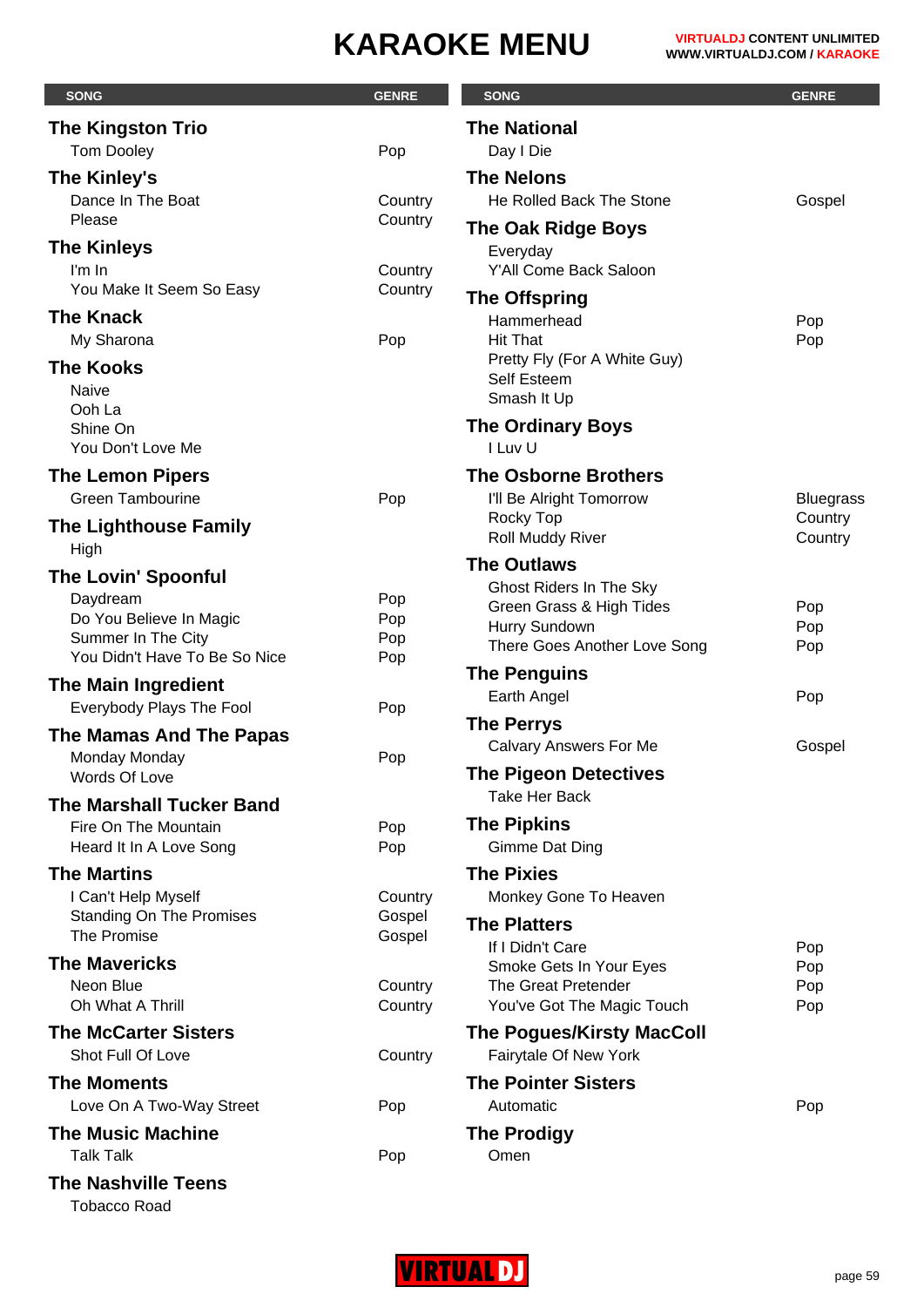| <b>SONG</b>                                                                | <b>GENRE</b>                         | <b>SONG</b>                                    | <b>GENRE</b>       |
|----------------------------------------------------------------------------|--------------------------------------|------------------------------------------------|--------------------|
| <b>The Pussycat Dolls</b>                                                  |                                      | <b>The Staple Singers</b>                      |                    |
| <b>Buttons</b>                                                             | Pop                                  | I'll Take You There                            | Pop                |
| Don't Cha                                                                  | Pop                                  | <b>The Statler Brothers</b>                    |                    |
| How Many Times, How Many Lies<br>Hush Hush                                 | Pop                                  | Elizabeth                                      | Country            |
|                                                                            |                                      | I'll Go To My Grave Loving You                 | Country            |
| The Pussycat Dolls Featuring R. Kelly And Polow Da Don<br>Out Of This Club | Pop                                  | My Only Love<br>The Movies                     | Country<br>Country |
|                                                                            |                                      |                                                |                    |
| <b>The Raybon Brothers</b>                                                 |                                      | <b>The Steve Miller Band</b>                   |                    |
| <b>Butterfly Kisses</b>                                                    | Country                              | Fly Like An Eagle<br>Swingtown                 | Pop                |
| <b>The Rays</b>                                                            |                                      | <b>The Style Council</b>                       |                    |
| Silhouettes                                                                | Pop                                  | Walls Come Tumbling Down                       |                    |
| The Red Jumpsuit Apparatus                                                 |                                      | <b>The Sweet</b>                               |                    |
| Pen & Paper                                                                | Pop                                  | Blockbuster                                    |                    |
| The Rip Chords                                                             |                                      |                                                |                    |
| Hey Little Cobra                                                           | Pop                                  | <b>The Sylvers</b><br><b>Boogie Fever</b>      |                    |
| <b>The Rolling Stones</b>                                                  |                                      |                                                |                    |
| Highwire<br>Time Is On My Side                                             |                                      | <b>The System</b><br>Don't Disturb This Groove |                    |
|                                                                            | Pop                                  |                                                | Pop                |
| <b>The Scorpions</b>                                                       |                                      | <b>The Talley Trio</b>                         |                    |
| No One Like You<br>Rock You Like A Hurricane                               |                                      | <b>Jesus Saves</b>                             | Gospel             |
| Send Me An Angel                                                           |                                      | <b>The Trammps</b>                             |                    |
| <b>The Script</b>                                                          |                                      | Disco Inferno                                  | Halloween          |
| For The First Time                                                         |                                      | The Trio - Dolly-Emmylou-Linda                 |                    |
| No Good In Goodbye                                                         |                                      | <b>Making Plans</b>                            | Country            |
| <b>Talk You Down</b>                                                       |                                      | <b>The Troggs</b>                              |                    |
| <b>The Seldom Scene</b>                                                    |                                      | With A Girl Like You                           |                    |
| House Of Gold                                                              |                                      | <b>The Turtles</b>                             |                    |
| <b>The Shirelles</b>                                                       |                                      | Happy Together                                 | Pop                |
| This Is Dedicated To The One I Love                                        | Pop                                  | <b>The Undertones</b>                          |                    |
| <b>The Simthereens</b>                                                     |                                      | <b>Teenage Kicks</b>                           |                    |
| A Girl Like You                                                            |                                      | <b>The Vengaboys</b>                           |                    |
| <b>The Snake Oil Willie Band</b>                                           |                                      | We Like To Party                               |                    |
| I Don't Look Good Naked Anymore                                            |                                      | <b>The Vogues</b>                              |                    |
| The Soggy Bottom Boys                                                      |                                      | You're The One                                 |                    |
| I Am A Man Of Constant Sorrow                                              |                                      | <b>The Wanted</b>                              |                    |
| <b>The Specials</b>                                                        |                                      | Chasing The Sun                                |                    |
| A Message To You Rudy                                                      |                                      | <b>The Whites</b>                              |                    |
| <b>Ghost Town</b>                                                          |                                      | Hanging Around                                 | Country            |
| Nite Klub                                                                  |                                      | Keep On The Sunny Side                         | Gospel             |
| <b>The Spencer Davis Group</b>                                             |                                      | The Who                                        |                    |
| Keep On Running                                                            |                                      | Happy Jack                                     |                    |
| <b>The Spencers</b>                                                        |                                      | Who Are You<br>You Better You Bet              | Pop                |
| We Shall Meet                                                              | Gospel                               | <b>The Wilburns</b>                            |                    |
| <b>The Stanley Brothers</b>                                                |                                      | Looking For A Place To Cross                   | Gospel             |
| Pig In The Pen<br><b>Rank Strangers</b>                                    | <b>Bluegrass</b><br><b>Bluegrass</b> |                                                |                    |
|                                                                            |                                      |                                                |                    |

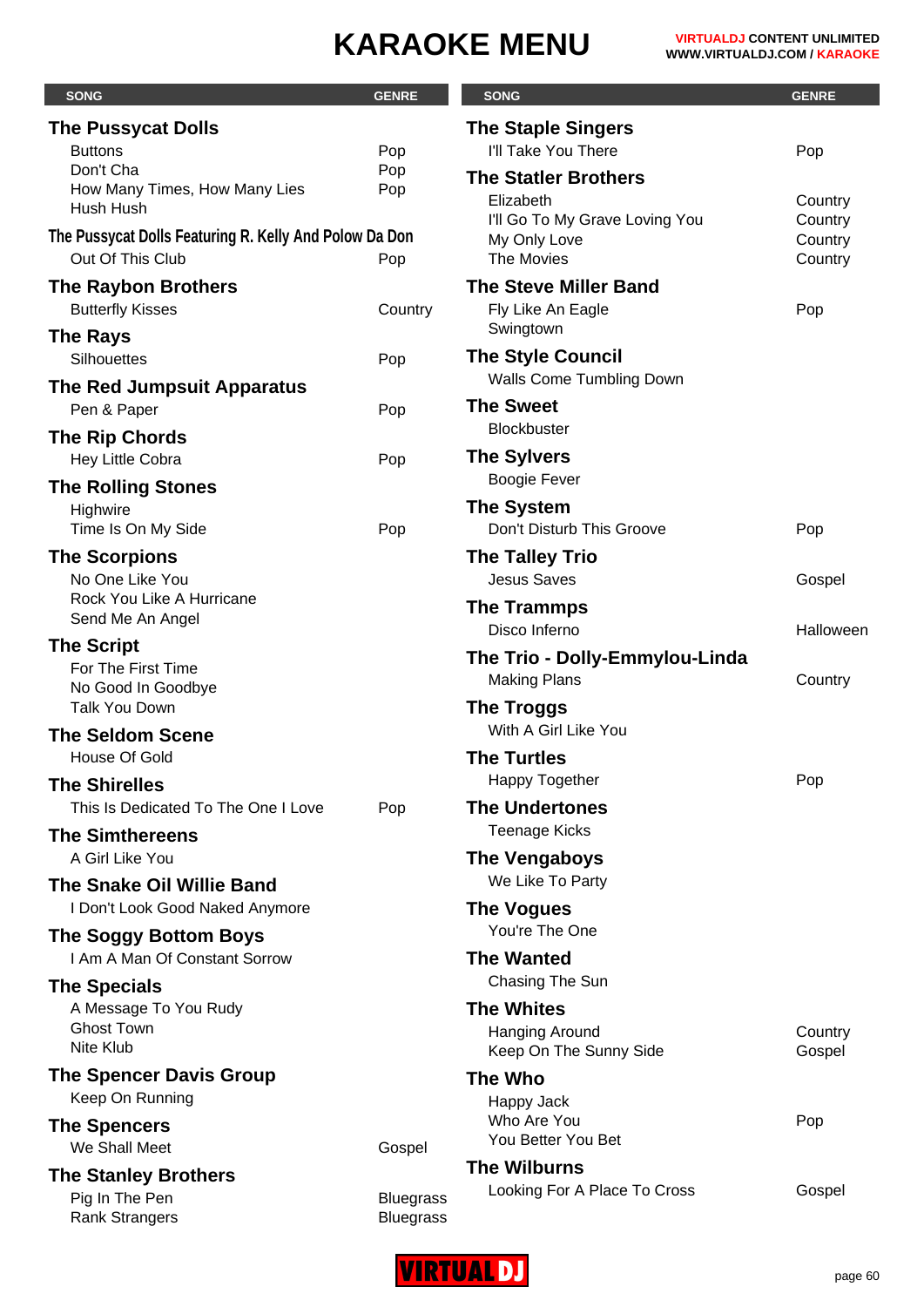٠

| <b>SONG</b>                                | <b>GENRE</b>       | <b>SONG</b>                                      | <b>GENRE</b>       |
|--------------------------------------------|--------------------|--------------------------------------------------|--------------------|
| <b>The Wilkinsons</b>                      |                    | <b>Three Doors Down</b>                          |                    |
| 26 Cents<br>Shame On Me                    | Country<br>Country | Duck And Run<br>Kryptonite                       | Pop<br>Pop         |
| The XX<br>I Dare You                       |                    | Loser<br>So I Need You                           | Pop<br>Pop         |
| On Hold                                    |                    | The Better Life                                  | Pop                |
| <b>The Young Rascals</b>                   |                    | <b>Thrice</b><br><b>Red Sky</b>                  |                    |
| Good Lovin'                                | Pop                | Tiffany                                          |                    |
| <b>The Youngbloods</b>                     |                    | Could've Been                                    | Pop                |
| Get Together                               | Pop                | <b>Tift Merritt</b>                              |                    |
| <b>The Zac Brown Band</b>                  |                    | Good Hearted Man                                 | Country            |
| Whatever It Is                             | Country            | <b>Tim McGraw</b>                                |                    |
| <b>Theory Of A Dead Man</b>                |                    | Angel Boy                                        | Country            |
| Nothing Could Come Between Us              |                    | Can't Be Really Gone                             | Country            |
| <b>Thin Lizzy</b>                          |                    | Everywhere                                       | Country            |
| The Boys Are Back In Town                  | Pop                | Home<br>Humble And Kind                          | Country            |
| <b>Third Day</b>                           |                    | Illegal                                          | Country            |
| 40 Days                                    | Gospel             | Kristofferson                                    | Country            |
| Get On                                     | Gospel             | Last Dollar (Fly Away)                           | Country            |
| I've Always Loved You<br>King Of Glory     | Gospel<br>Gospel   | My Best Friend                                   | Country            |
| My Hope Is You                             | Gospel             | One Of Those Nights                              |                    |
| Never Bow Down                             | Gospel             | Real Good Man<br>Set This Circus Down            | Country<br>Country |
| Nothing Compares                           | Gospel             | Seventeen                                        | Country            |
| Sing A Song                                | Gospel             | She's My Kind Of Rain                            | Country            |
| Sky Falls Down                             | Gospel             | The Cowboy In Me                                 | Country            |
| <b>Took My Place</b>                       | Gospel             | <b>Tiny Dancer</b>                               | Country            |
| <b>What Good</b>                           | Gospel             | Watch The Wind Blow By                           | Country            |
| <b>Third Eye Blind</b>                     |                    | When The Stars Go Blue                           | Country            |
| Anything                                   | Pop                | Tim McGraw ftg. Catherine Dunn                   |                    |
| Deep Inside Of You<br>How's It Going To Be | Pop<br>Pop         | Diamond Rings And Old Barstools                  |                    |
| Jumper                                     | Pop                | <b>Tim Rushlow</b>                               |                    |
| Losing A Whole Year                        | Pop                | Crazy Life                                       | Country            |
| Semi-Charmed Life                          | Pop                | The Package                                      | Country            |
| <b>Thompson Twins</b>                      |                    | <b>Timbuk 3</b>                                  |                    |
| Doctor! Doctor!                            |                    | The Future's So Bright (I've Got To Wear Shades) |                    |
| Hold Me Now                                |                    | <b>Tina Turner</b>                               |                    |
| Sugar Daddy<br>You Take Me Up              |                    | Better Be Good To Me                             |                    |
|                                            |                    | The Best                                         | Pop                |
| <b>Three Dog Night</b>                     |                    | <b>Tina Turner And Bryan Adams</b>               |                    |
| An Old Fashioned Love Song                 | Pop                | It's Only Love                                   |                    |
| Celebrate<br>Joy To The World              | Pop<br>Pop         | TLC                                              |                    |
| Never Been To Spain                        | Pop                | Come On Down                                     | Pop                |
| Out In The Country                         | Pop                |                                                  |                    |
| Pieces Of April                            | Pop                |                                                  |                    |
| Shambala                                   | Pop                |                                                  |                    |
| The Show Must Go On                        | Pop                |                                                  |                    |

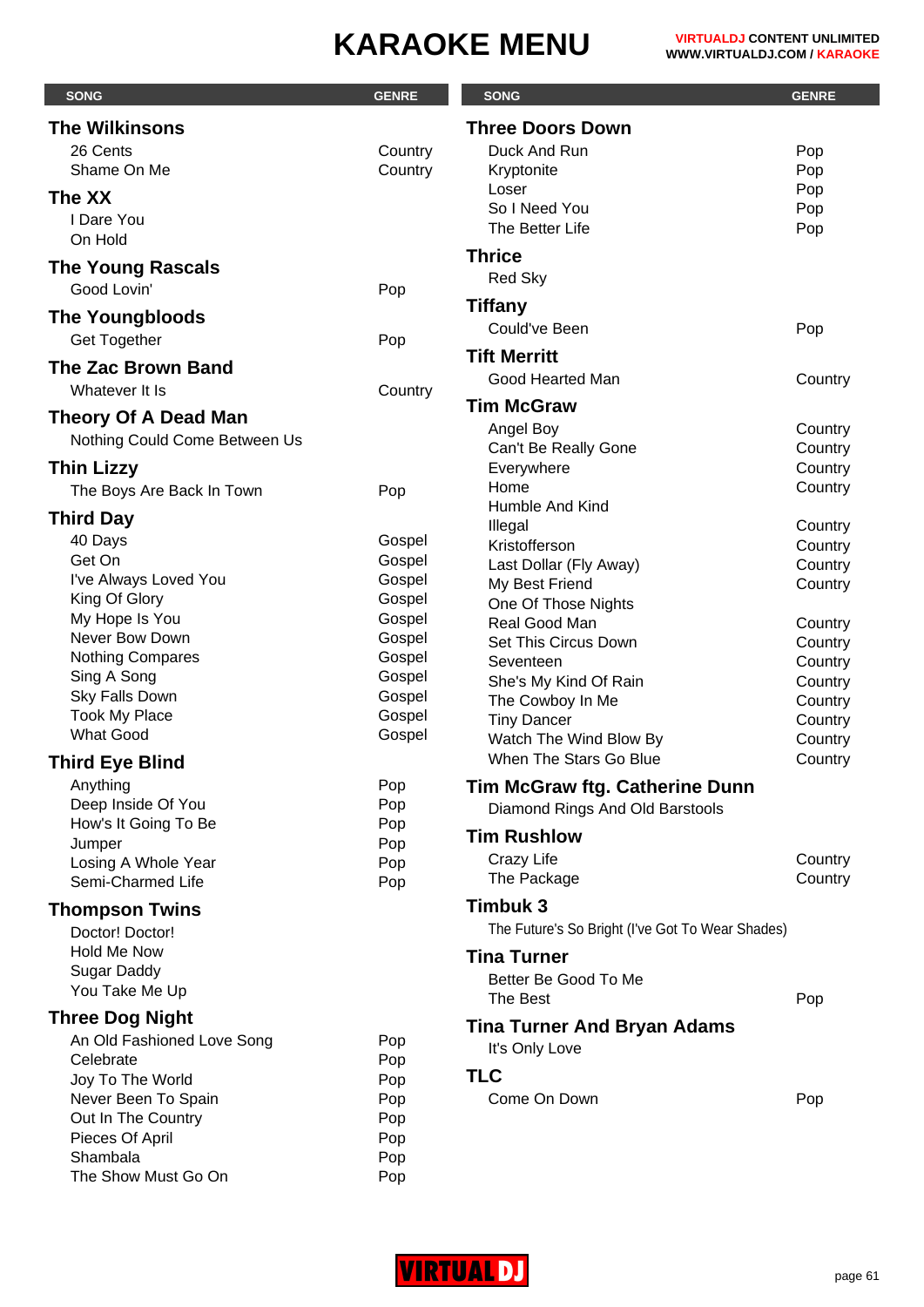| <b>SONG</b>                                              | <b>GENRE</b>           | <b>SONG</b>                                     | <b>GENRE</b> |
|----------------------------------------------------------|------------------------|-------------------------------------------------|--------------|
|                                                          |                        | There's A Hole In The Bucket                    | Childrens    |
| <b>Toby Keith</b>                                        |                        | When Johnny Comes Marching Home Again Childrens |              |
| 35 Mph Town                                              |                        |                                                 |              |
| A Little Less Talk And A Lot More Action                 | Country                | <b>Tom Cochrane</b>                             |              |
| A Women's Touch                                          |                        | Life Is A Highway                               |              |
| <b>Baddest Boots</b>                                     | Country                | <b>Tom Jones</b>                                |              |
| <b>Beautiful Stranger</b>                                |                        | <b>Detroit City</b>                             |              |
| Big OI' Truck<br><b>Blame It On The Mistletoe</b>        | Country                | <b>Help Yourself</b>                            | Pop          |
| <b>Country Comes To Town</b>                             | Country                | I Believe                                       | Pop          |
| Courtesy Of The Red, White And Blue (The Angry American) | Country                | It's Not Unusual                                |              |
| <b>Crash Here Tonight</b>                                | Country                | She's A Lady                                    | Pop          |
| Does That Blue Moon Ever Shine On You                    | Country                | <b>Tom Petty</b>                                |              |
| Dream Walkin'                                            | Country                | American Girl                                   |              |
| Getcha Some                                              | Country                | Don't Do Me Like That                           | Pop          |
| He Ain't Worth Missing                                   | Country                | Refugee                                         | Pop          |
| High Maintenance Woman                                   | Country                |                                                 |              |
| If A Man Answers                                         | Country                | <b>Tom Petty And The Heartbreakers</b>          |              |
| It's All Good                                            | Country                | I Need To Know                                  |              |
| Lost You Anyway                                          | Country                | Tom T. Hall                                     |              |
| Love Me If You Can                                       | Country                | Fox On The Run                                  | Country      |
| Me Too                                                   | Country                | Jolly Old St. Nicholas                          | Christmas    |
| My List                                                  | Country                | O' Christmas Tree                               | Christmas    |
| Rum Is The Reason                                        |                        |                                                 |              |
| She Never Cried In Front Of Me                           | Country                | <b>Tom Waits</b>                                |              |
| She's A Hottie                                           | Country                | Grapefruit Moon                                 |              |
| Should've Been A Cowboy                                  | Country                | <b>Tom Traubert's Blues</b>                     |              |
| Stays In Mexico                                          | Country                | <b>Tom Walker</b>                               |              |
| That Don't Make Me A Bad Guy                             | Country                | Leave A Light On                                |              |
| <b>The Critic</b>                                        | Country                |                                                 |              |
| <b>Upstairs Downtown</b>                                 | Country                | <b>Tommy James And The Shondells</b>            |              |
| Who's That Man                                           | Country                | Hanky Panky                                     | Pop          |
| Who's Your Daddy?                                        | Country                | <b>Tommy Reilly</b>                             |              |
| Wish I Didn't Know Now                                   | Country                | Give Me A Call                                  |              |
| You Ain't Much Fun<br>You Shouldn't Kiss Me Like This    | Country                |                                                 |              |
|                                                          | Country                | <b>Tommy Roe</b>                                |              |
| <b>Toddler Tunes</b>                                     |                        | Raining In My Heart                             | Pop          |
| Bluebird, Bluebird                                       | Childrens              | <b>Tone Loc</b>                                 |              |
| Clemintine                                               | Childrens              | Funky Cold Medina                               | Pop          |
| Do Your Ears Hang Low?                                   | Childrens              | Wild Thing                                      | Pop          |
| Down By The Station                                      | Childrens              |                                                 |              |
| Heads & Shoulders Knees & Toes                           | Childrens              | <b>Toni Basil</b>                               |              |
| Home On The Range                                        | Childrens              | Mickey                                          | Pop          |
| I Bought Me A Cat                                        | Childrens              | <b>Toni Braxton</b>                             |              |
| It Ain't Gonna Rain                                      | Childrens              | I Belong To You                                 |              |
| It's Raining, It's Pouring                               | Childrens              | I Don't Want To                                 |              |
| Lazy Mary                                                | Childrens              | Spanish Guitar                                  | Pop          |
| Little Brown Jug                                         | Childrens              | Unbreak My Heart                                | Pop          |
| Michael Finnegan                                         | Childrens              | Unbreak My Heart                                |              |
| Muffin Man                                               | Childrens<br>Childrens | <b>Tony Bennett</b>                             |              |
| My Bonnie Lies Over The Ocean                            |                        |                                                 |              |
| Oats, Peas, Beans And Barley Grow                        | Childrens<br>Childrens | Steppin' Out With My Baby                       | Pop          |
| Oh Happy Day<br>Oh Susanna                               | Childrens              | Why Do People Fall In Love                      |              |
| One Little Brown Bird                                    | Childrens              | <b>Tony Gore &amp; Majesty</b>                  |              |
| Polly, Put The Kettle On                                 | Childrens              | Meanwhile In The Garden                         |              |
| <b>Skinny Marinky Dink</b>                               | Childrens              |                                                 |              |



The More We Get Together **Childrens**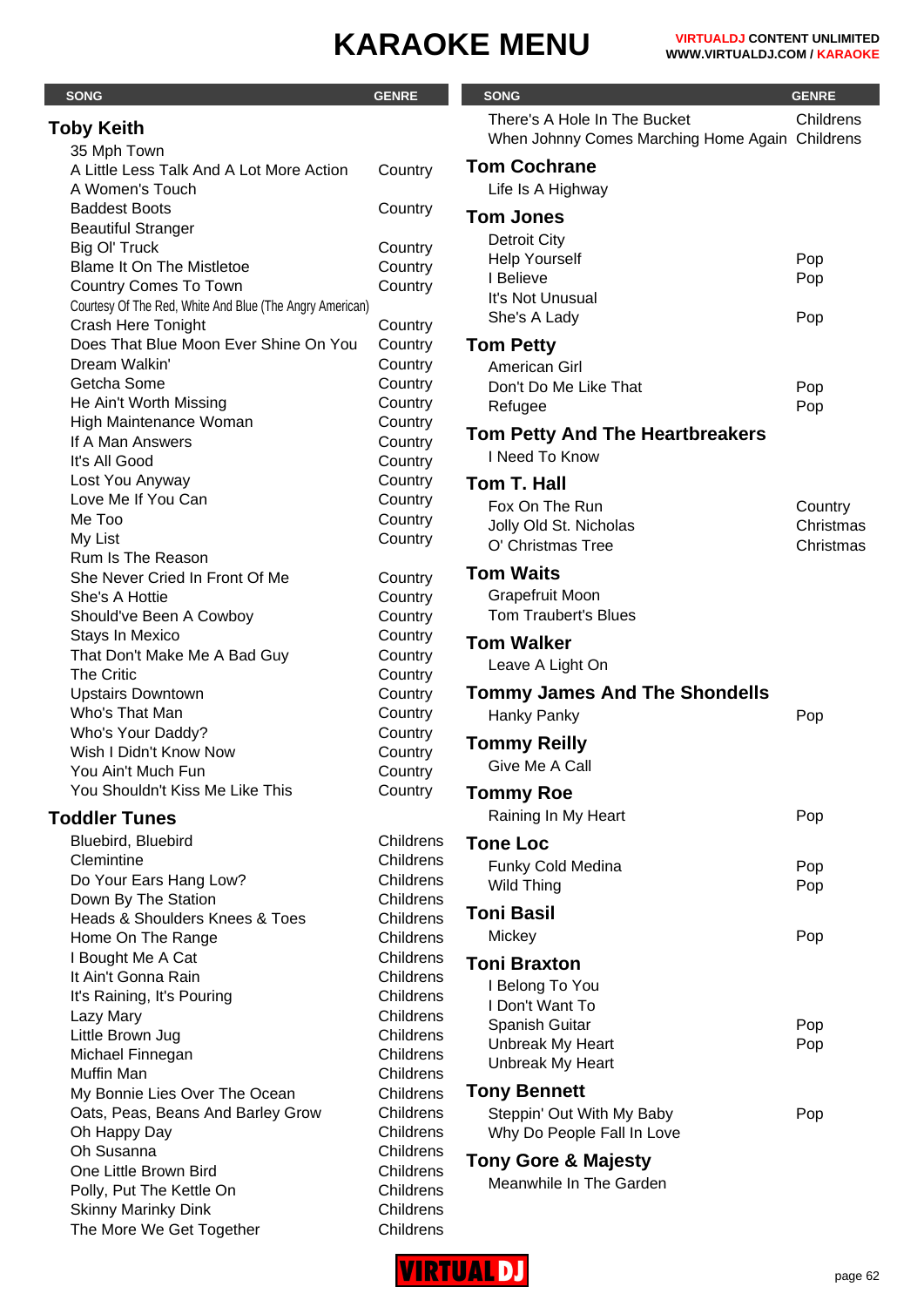| <b>SONG</b>                                                                                     | <b>GENRE</b>                  | <b>SONG</b>                                                                         | <b>GENRE</b>                                 |
|-------------------------------------------------------------------------------------------------|-------------------------------|-------------------------------------------------------------------------------------|----------------------------------------------|
| <b>Tony Orlando &amp; Dawn</b>                                                                  |                               | Take Me Out To The Ballgame                                                         | Pop                                          |
| He Don't Love You (Like I Love You)                                                             | Pop                           | When Irish Eyes Are Smiling                                                         | Pop                                          |
| Tie A Yellow Ribbon 'Round The Ole Oak Tree Pop                                                 |                               | <b>Traditional Christmas</b>                                                        |                                              |
| <b>Tony Toni Tone</b><br>(Lay Your Head On My) Pillow<br>Thinking Of You                        |                               | Away In A Manger<br>Christ Was Born On Christmas Day<br>Joy To The World            | Christmas<br>Christmas<br>Country            |
| Tool<br>Sober                                                                                   |                               | O' Holy Night<br>O' Holy Night<br><b>Silent Night</b><br>We Three Kings             | Country<br>Christmas<br>Country<br>Christmas |
| <b>Toploader</b><br>Just Hold On                                                                |                               | <b>Traditional Hymn</b>                                                             |                                              |
| <b>Tori Baxley</b>                                                                              |                               | Sweet Hour Of Prayer                                                                | Gospel                                       |
| Half A Man                                                                                      | Country                       | <b>Traditional Irish</b>                                                            |                                              |
| <b>Tory Lanez</b><br>Luv                                                                        |                               | <b>Cockles And Mussels</b><br>Galway Bay<br>I'll Take You Home Kathleen             | Pop<br>Pop<br>Pop                            |
| <b>Toto</b><br>Africa<br>Rosanna                                                                | Pop<br>Pop                    | I'll Tell Me Ma<br>My Wild Irish Rose<br>The Mountains Of Mourne                    | Pop                                          |
| Toya                                                                                            |                               | <b>Trailer Choir</b>                                                                |                                              |
| I Do                                                                                            | Pop                           | Rockin' The Beer Gut<br>Rollin' Through The Sunshine                                |                                              |
| <b>Trace Adkins</b>                                                                             |                               | <b>Travis Tritt</b>                                                                 |                                              |
| Chrome<br>Don't Lie<br>Every Light In The House Is On<br>Help Me Understand                     | Country<br>Country            | <b>Country Club</b><br>Lord Have Mercy On A Working Man<br>She's Going Home With Me | Country                                      |
| I'm Tryin'<br>Rough & Ready                                                                     | Country<br>Country            | You Never Take Me Dancing<br><b>Travis Tritt &amp; Marty Stuart</b>                 | Country                                      |
| <b>Tracey Ullman</b>                                                                            |                               | The Whiskey Ain't Working                                                           | Country                                      |
| They Don't Know                                                                                 | Pop                           | <b>Trent Tomlinson</b>                                                              |                                              |
| <b>Tracy Byrd</b>                                                                               |                               | One Wing In The Fire                                                                | Country                                      |
| <b>Better Places Than This</b><br>Don't Love Make A Diamond Shine<br>Someone To Give My Love To | Country<br>Country<br>Country | <b>Trick Pony</b><br>Ain't Wastin' Good Whiskey On You                              | Country                                      |
| <b>Tiny Town</b><br>Why Don't That Telephone Ring                                               | Country<br>Country            | <b>Trini Triggs</b><br>Straight Tequila                                             | Country                                      |
| <b>Tracy Byrd &amp; Mark Chesnutt</b>                                                           |                               | <b>Trippie Redd FT. Travis Scott</b>                                                |                                              |
| A Good Way To Get On My Bad Side                                                                | Country                       | Dark Knight Dummo                                                                   |                                              |
| <b>Tracy Lawrence</b>                                                                           |                               | <b>Trisha Yearwood</b>                                                              |                                              |
| <b>Running Behind</b>                                                                           | Country                       | Down On My Knees                                                                    |                                              |
| Sawdust On Her Halo                                                                             | Country                       | How Do I Live                                                                       | Country                                      |
| The Coast Is Clear                                                                              |                               | I Wanna Go Too Far<br>I'll Still Love You More                                      | Country<br>Country                           |
| <b>Today's Lonely Fool</b>                                                                      | Country                       | The Song Remembers When                                                             | Country                                      |
| <b>Traditional</b>                                                                              |                               | There Goes My Baby                                                                  | Country                                      |
| Auld Lang Syne<br>Ave Maria (Latin Catholic Prayer)                                             |                               | They Call It Falling For A Reason                                                   | Country                                      |
| Bill Bailey, Won't You Please Come Home                                                         | Pop                           | Where Are You Now<br><b>Where Your Road Leads</b>                                   | Country<br>Country                           |
| Christ Was Born On Christmas Day                                                                | Christmas                     | You Can Sleep While I Drive                                                         | Country                                      |
| Danny Boy                                                                                       | Pop                           | You're Where I Belong                                                               | Country                                      |
| Down By The Riverside<br>Good Christian Men Rejoice                                             | Pop                           | <b>Triumph</b>                                                                      |                                              |
| Rock Of Ages                                                                                    | Gospel                        | Fight The Good Fight                                                                |                                              |

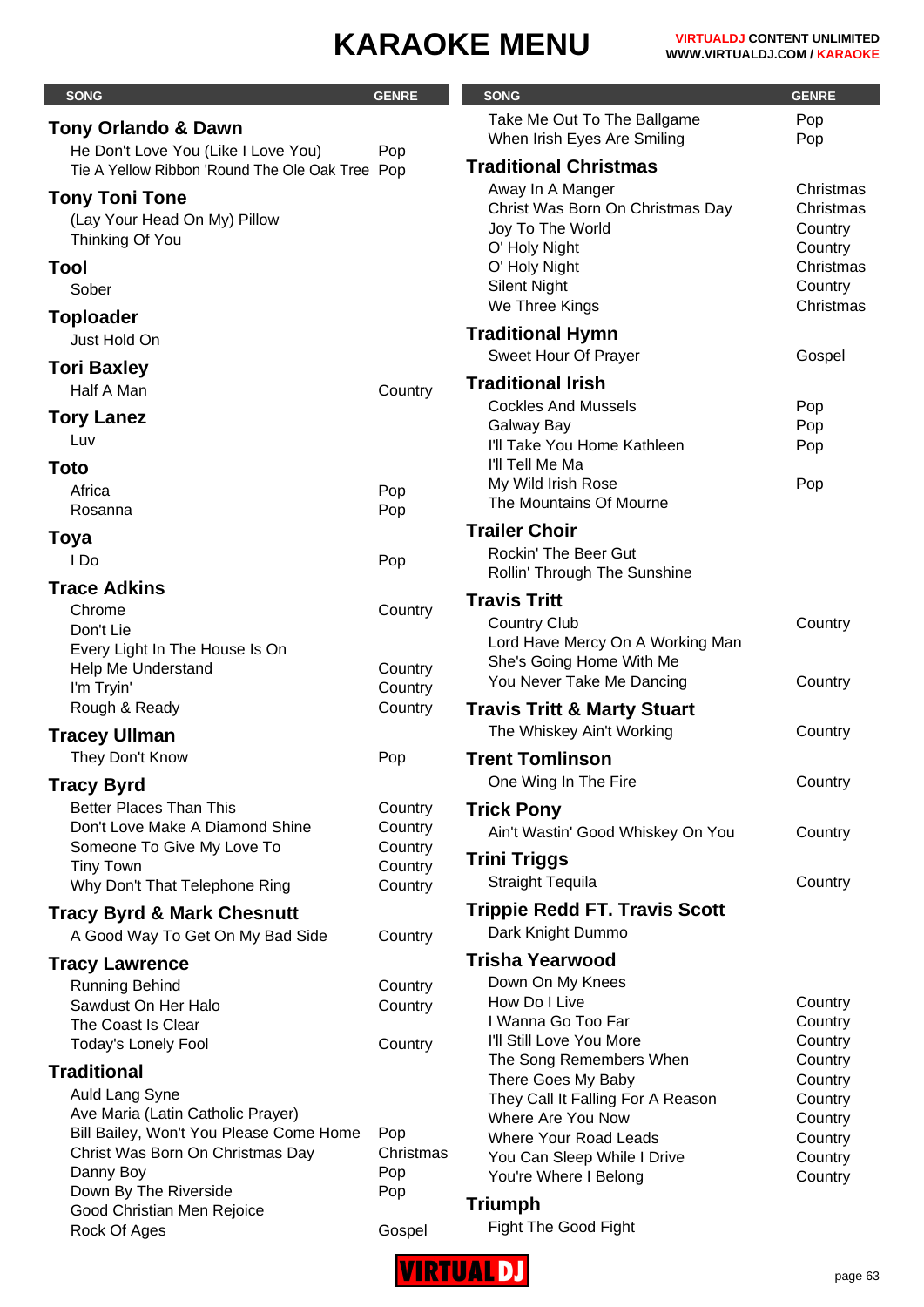| <b>SONG</b>                                          | <b>GENRE</b>         | <b>SONG</b>                                             | <b>GENRE</b> |
|------------------------------------------------------|----------------------|---------------------------------------------------------|--------------|
| <b>Truth</b>                                         |                      | <b>Vanessa Carlton</b>                                  |              |
| Keeper Of My Heart                                   | Gospel               | A Thousand Miles                                        | Pop          |
| <b>Tune Weavers</b>                                  |                      | <b>Ordinary Day</b>                                     | Pop          |
| Happy Happy Birthday Baby                            | Pop                  | <b>Pretty Baby</b><br><b>White Houses</b>               | Pop<br>Pop   |
| <b>Twila Paris</b>                                   |                      | <b>Vanessa Williams</b>                                 |              |
| A Heart That Knows You                               | Gospel               | Colors Of The Wind                                      | Pop          |
| A Heart That Knows You                               |                      | Running Back To You                                     | Pop          |
| <b>Twisted Sister</b><br>I Wanna Rock                |                      | <b>Vanity Fare</b>                                      |              |
| We're Not Gonna Take It                              |                      | Hitchin' A Ride                                         | Pop          |
| <b>Ty Herndon</b>                                    |                      | <b>Vaults</b>                                           |              |
| A Man Holdin' On                                     | Country              | One Day I'll Fly Away                                   |              |
| Loved Too Much                                       | Country              | <b>Vengaboys</b>                                        |              |
| No Mercy                                             | Country              | Cheekah Bow Bow (That Computer Song)<br>Forever As One  |              |
| <b>Tyler Farr</b>                                    |                      | Uncle John From Jamaica                                 |              |
| A Guy Walks Into A Bar<br>Withdrawls                 |                      | <b>Vern Gosdin</b>                                      |              |
|                                                      |                      | Dream Of Me                                             | Country      |
| <b>Type O Negative</b><br>Black No. 1                |                      | I'm Still Crazy                                         | Country      |
| <b>Everything Dies</b>                               |                      | <b>Victor Sanz</b>                                      |              |
| U2 And Green Day                                     |                      | <b>Destination Unknown</b>                              | Country      |
| The Saints Are Coming                                |                      | <b>Vigiland</b>                                         |              |
| <b>UB40</b>                                          |                      | Let's Escape                                            |              |
| <b>Higher Ground</b>                                 |                      | Pong Dance<br>Shots & Squats                            |              |
| Many Rivers To Cross                                 |                      | <b>Vikki Carr</b>                                       |              |
| <b>Ultravox</b>                                      |                      | It Must Be Him                                          | Pop          |
| Hymn                                                 |                      | <b>Vince Gill</b>                                       |              |
| Vienna                                               |                      | Don't Let Our Love Start Slippin' Away                  | Country      |
| Uncle Kracker Ft. Dobie Gray                         |                      | If You Ever Have Forever In Mind                        | Country      |
| Drift Away                                           |                      | Look At Us                                              | Country      |
| <b>Undercover</b><br>If You Leave Me Now             |                      | Next Big Thing<br>Pocket Full Of Gold                   | Country      |
|                                                      |                      | Pretty Little Adriana                                   | Country      |
| <b>Urban Christmas</b><br>Go Tell It On The Mountain |                      | <b>Pretty Words</b>                                     | Country      |
| Hark! The Herald Angels Sing                         | Country<br>Christmas | <b>Vince Gill With Jenny Gill</b>                       |              |
| Jolly Old St. Nicholas                               | Christmas            | Let There Be Peace On Earth                             | Christmas    |
| Jolly Old St. Nicholas                               | Christmas            | <b>Vince Vance And The Valiants</b>                     |              |
| Joy To The World<br>O' Holy Night                    | Christmas<br>Country | All I Want For Christmas Is You                         | Country      |
| O' Little Town Of Bethlehem                          | Country              | <b>Volbeat</b>                                          |              |
| <b>Usher</b>                                         |                      | Seal The Deal                                           |              |
| U Remind Me                                          | Pop                  | The Devil's Bleeding Crown                              |              |
| Usher ftg. Will.I.Am                                 |                      | <b>Volbeat (Feat. Danko Jones)</b><br><b>Black Rose</b> |              |
| Omg                                                  |                      |                                                         |              |
| <b>Valeria</b>                                       |                      | <b>Wade Hayes</b><br>Goodbye Is The Wrong Way To Go     | Country      |
| Rhythm Of The Night                                  |                      | Up North (Down South, Back East, Out West) Country      |              |
| <b>Valerie Smith</b>                                 |                      |                                                         |              |

Red Clay Halo **Bluegrass** 

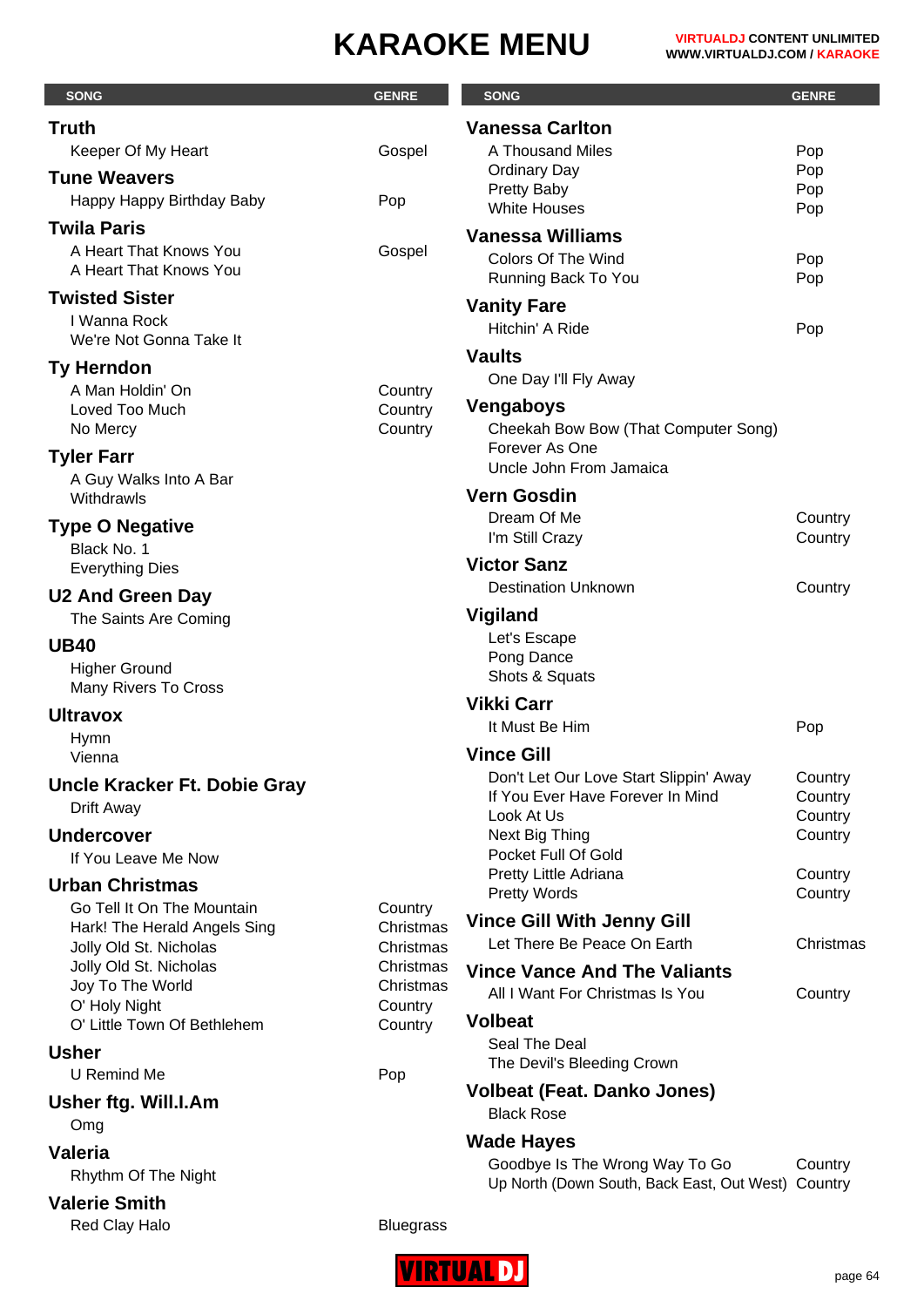| <b>SONG</b>                                 | <b>GENRE</b>       | <b>SONG</b>                                                                          | <b>GENRE</b> |
|---------------------------------------------|--------------------|--------------------------------------------------------------------------------------|--------------|
| <b>Wall Of Voodoo</b>                       |                    | <b>Whiskey Falls</b>                                                                 |              |
| <b>Mexican Radio</b>                        |                    | <b>Last Train Running</b>                                                            | Country      |
| <b>Wanda Jackson</b>                        |                    | <b>White Plains</b>                                                                  |              |
| The Window Up Above                         | Country            | My Baby Loves Lovin'                                                                 | Pop          |
| <b>Wang Chung</b>                           |                    | <b>Whitney Duncan</b>                                                                |              |
| Dance Hall Days                             |                    | Skinny Dippin'                                                                       |              |
| Everybody Have Fun                          |                    | <b>Whitney Houston</b>                                                               |              |
| War                                         |                    | Didn't We Almost Have It All                                                         | Pop          |
| Cisco Kid<br>Low Rider                      | Pop                | I Learned From The Best<br>I Look To You                                             | Pop          |
| Why Can't We Be Friends                     | Pop                | I Wanna Dance With Somebody                                                          | Pop          |
| <b>Warren Brothers Featuring Sara Evans</b> |                    | Just The Lonely Talking Again                                                        |              |
| That's The Beat Of A Heart                  | Country            | Lover For Life<br>My Name Is Not Susan                                               |              |
| <b>Waylon Jennings</b>                      |                    | Run To You                                                                           | Pop          |
| Amanda                                      | Country            | Saving All My Love For You                                                           | Pop          |
| Are You Sure Hank Done It This Way          | Country            | You Give Good Love<br>You'll Never Stand Alone                                       |              |
| Lonesome On'ry And Mean<br>Luckenbach Texas | Country<br>Country |                                                                                      | Pop          |
| O' Come All Ye Faithful                     | Christmas          | <b>Whitney Houston And Enrique Iglesias</b><br><b>Could I Have This Kiss Forever</b> |              |
| The Wurlitzer Prize                         | Country            | Could I Have This Kiss Forever                                                       | Pop          |
| You Asked Me To                             |                    | Whodini                                                                              |              |
| <b>Wayne Fontana &amp; The Mindbenders</b>  |                    | Freaks Come Out At Night                                                             |              |
| The Game Of Love                            | Pop                | <b>Wild Horses</b>                                                                   |              |
| <b>Wayne Newton</b>                         |                    | I Will Survive                                                                       |              |
| Daddy Don't You Walk So Fast                |                    | <b>Will Smith</b>                                                                    |              |
| <b>Webb Pierce</b>                          |                    | Fresh Prince Of Bel-Air                                                              |              |
| I Ain't Never<br>I Don't Care               | Country<br>Country | <b>Will Young</b>                                                                    |              |
| I'm Tired                                   | Country            | Leave Right Now                                                                      |              |
| In The Jailhouse Now                        | Country            | <b>Willie Nelson</b>                                                                 |              |
| It's Been So Long<br>Slowly                 | Country<br>Country | Georgia On My Mind                                                                   | Country      |
| Why Baby Why                                | Country            | If You've Got The Money, I've Got The Time                                           |              |
| Weezer                                      |                    | Willie Nelson & Lee Ann Womack                                                       |              |
| Africa                                      |                    | Mendocino County Line                                                                | Country      |
| Da Vinci                                    |                    | <b>Willie Nelson &amp; Waylon Jennings</b>                                           |              |
| <b>Perfect Situation</b>                    | Pop                | Just To Satisfy You                                                                  | Country      |
| <b>Western Flyer</b>                        |                    | Winger                                                                               |              |
| Western Flyer                               | Country            | Can't Get Enuff<br><b>Headed For A Heartbreak</b>                                    | Pop          |
| Westlife                                    |                    |                                                                                      |              |
| Angel's Wings<br>Hey! Whatever              |                    | <b>Winnie The Pooh</b><br>Winnie The Pooh                                            |              |
| Miss You Nights                             |                    |                                                                                      |              |
| Swear It Again                              | Pop                | <b>Won By One</b><br>Somewhere In Gloryland                                          | Gospel       |
| <b>Uptown Girl</b><br>What Makes A Man      |                    |                                                                                      |              |
| World Of Our Own                            | Pop                | <b>World Party</b><br>Put The Message In A Box                                       |              |
| <b>Wet Wet Wet</b>                          |                    |                                                                                      |              |
| Goodnight Girl                              |                    |                                                                                      |              |

**VIRTUAL DJ** 

Love Is All Around